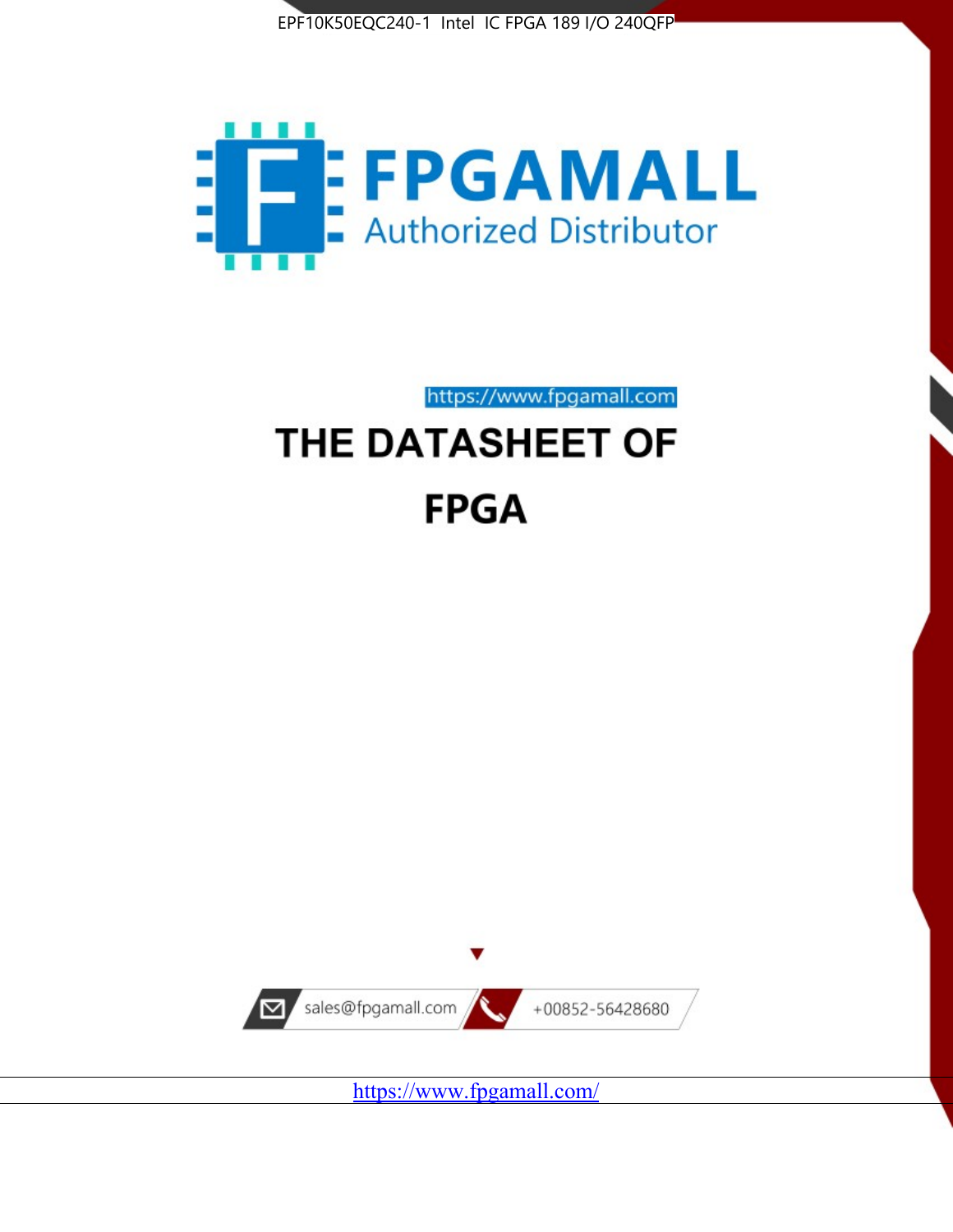

### **FLEX 10KE**

### **Embedded Programmable Logic Device**

**January 2003, ver. 2.5 Data Sheet**

**Features...** ■ Embedded programmable logic devices (PLDs), providing system-on-a-programmable-chip (SOPC) integration in a single device

- Enhanced embedded array for implementing megafunctions such as efficient memory and specialized logic functions
- Dual-port capability with up to 16-bit width per embedded array block (EAB)
- Logic array for general logic functions
- High density
	- 30,000 to 200,000 typical gates (see Tables 1 and 2)
	- Up to 98,304 RAM bits (4,096 bits per EAB), all of which can be used without reducing logic capacity
- System-level features
	- MultiVolt<sup>™</sup> I/O pins can drive or be driven by 2.5-V, 3.3-V, or 5.0-V devices
	- Low power consumption
	- Bidirectional I/O performance  $(t_{SI}$  and  $t_{CO}$ ) up to 212 MHz
	- Fully compliant with the PCI Special Interest Group (PCI SIG) *PCI Local Bus Specification, Revision 2.2* for 3.3-V operation at 33 MHz or 66 MHz
	- -1 speed grade devices are compliant with *PCI Local Bus Specification, Revision 2.2*, for 5.0-V operation
	- Built-in Joint Test Action Group (JTAG) boundary-scan test (BST) circuitry compliant with IEEE Std. 1149.1-1990, available without consuming additional device logic



For information on 5.0-V FLEX<sup>®</sup> 10K or 3.3-V FLEX 10KA devices, see the *FLEX 10K Embedded Programmable Logic Family Data Sheet*.

| Table T. FLEX TUKE Device Features |                  |                                      |  |  |
|------------------------------------|------------------|--------------------------------------|--|--|
| Feature                            | <b>EPF10K30E</b> | <b>EPF10K50E</b><br><b>EPF10K50S</b> |  |  |
| Typical gates (1)                  | 30,000           | 50,000                               |  |  |
| Maximum system gates               | 119,000          | 199,000                              |  |  |
| Logic elements (LEs)               | 1,728            | 2,880                                |  |  |
| EABs                               | 6                | 10                                   |  |  |
| <b>Total RAM bits</b>              | 24,576           | 40,960                               |  |  |
| Maximum user I/O pins              | 220              | 254                                  |  |  |

#### *Table 1. FLEX 10KE Device Features*

#### **Altera Corporation 1**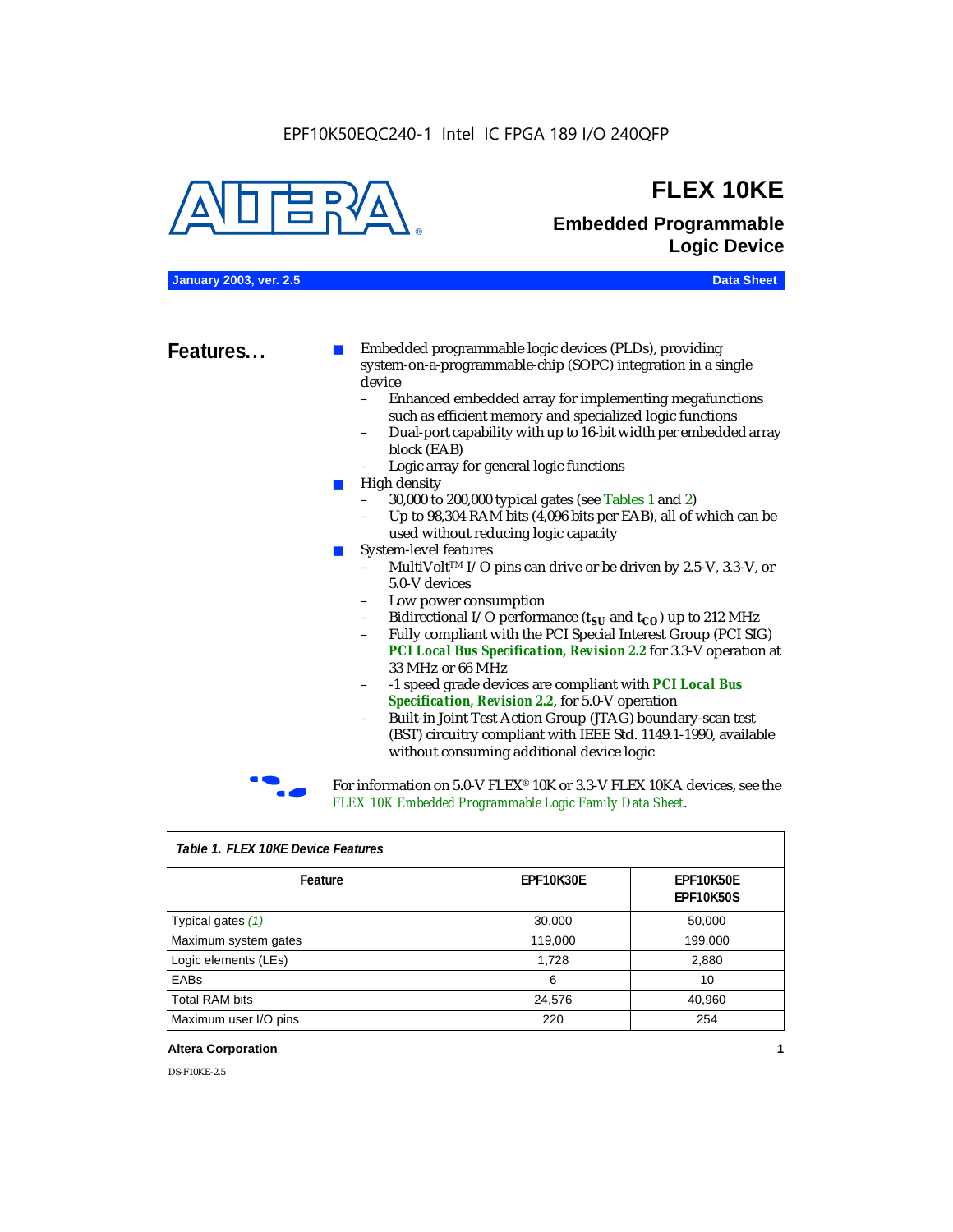| Table 2. FLEX 10KE Device Features |                |                   |                                        |  |
|------------------------------------|----------------|-------------------|----------------------------------------|--|
| Feature                            | EPF10K100E (2) | <b>EPF10K130E</b> | <b>EPF10K200E</b><br><b>EPF10K200S</b> |  |
| Typical gates (1)                  | 100,000        | 130,000           | 200,000                                |  |
| Maximum system gates               | 257,000        | 342,000           | 513,000                                |  |
| Logic elements (LEs)               | 4,992          | 6,656             | 9,984                                  |  |
| <b>EABs</b>                        | 12             | 16                | 24                                     |  |
| <b>Total RAM bits</b>              | 49,152         | 65,536            | 98,304                                 |  |
| Maximum user I/O pins              | 338            | 413               | 470                                    |  |

#### *Note to tables:*

- (1) The embedded IEEE Std. 1149.1 JTAG circuitry adds up to 31,250 gates in addition to the listed typical or maximum system gates.
- (2) New EPF10K100B designs should use EPF10K100E devices.

### **...and More Features**

- Fabricated on an advanced process and operate with a 2.5-V internal supply voltage
- In-circuit reconfigurability (ICR) via external configuration devices, intelligent controller, or JTAG port
- ClockLockTM and ClockBoostTM options for reduced clock delay/skew and clock multiplication
- Built-in low-skew clock distribution trees
- 100% functional testing of all devices; test vectors or scan chains are not required
- Pull-up on I/O pins before and during configuration
- Flexible interconnect
	- FastTrack<sup>®</sup> Interconnect continuous routing structure for fast, predictable interconnect delays
	- Dedicated carry chain that implements arithmetic functions such as fast adders, counters, and comparators (automatically used by software tools and megafunctions)
	- Dedicated cascade chain that implements high-speed, high-fan-in logic functions (automatically used by software tools and megafunctions)
	- Tri-state emulation that implements internal tri-state buses
	- Up to six global clock signals and four global clear signals
- Powerful I/O pins
	- Individual tri-state output enable control for each pin
	- Open-drain option on each I/O pin
	- Programmable output slew-rate control to reduce switching noise
	- Clamp to  $V_{\text{CCIO}}$  user-selectable on a pin-by-pin basis
	- Supports hot-socketing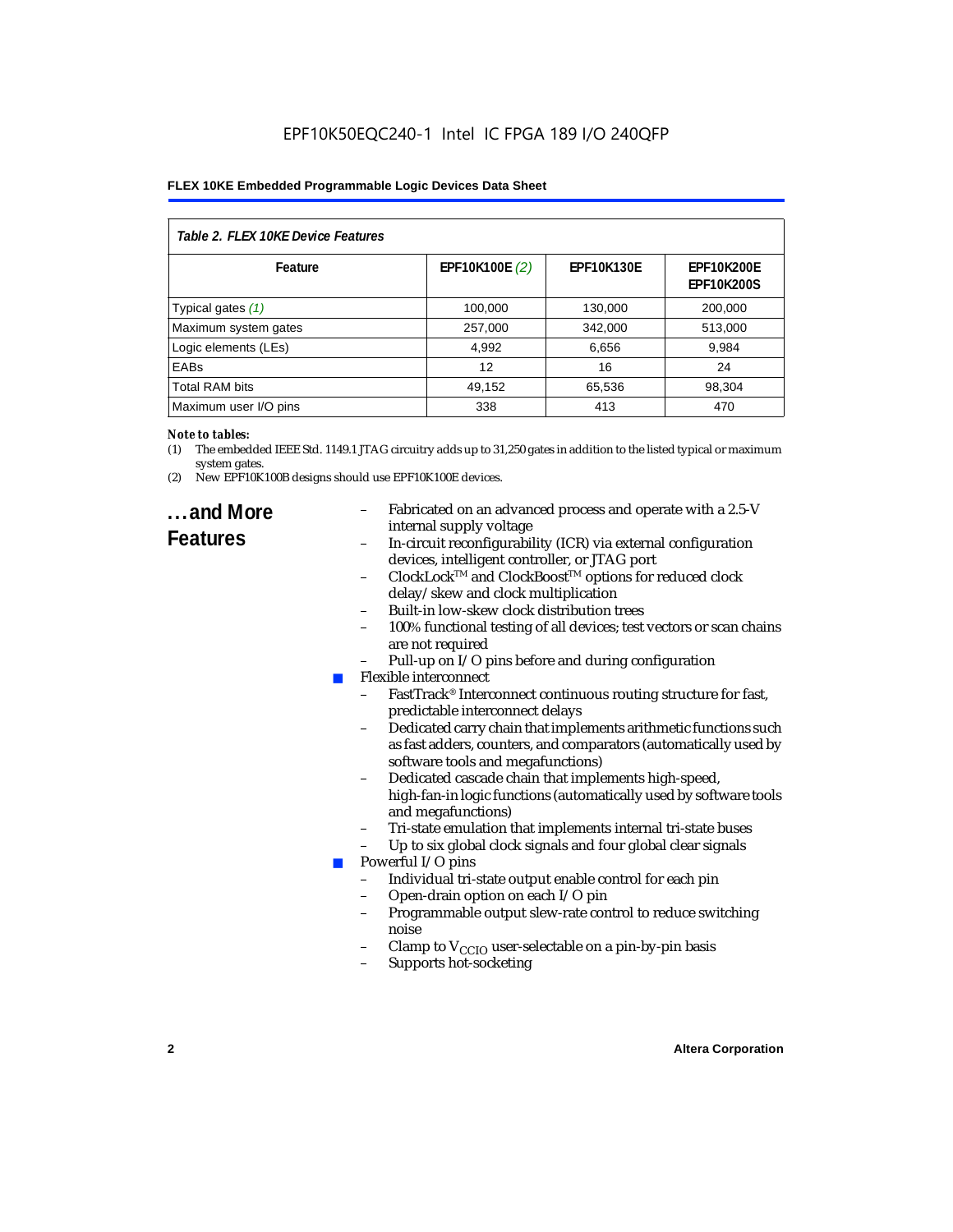- Software design support and automatic place-and-route provided by Altera's development systems for Windows-based PCs and Sun SPARCstation, and HP 9000 Series 700/800
- Flexible package options
	- Available in a variety of packages with 144 to 672 pins, including the innovative FineLine BGA<sup>TM</sup> packages (see Tables 3 and 4)
	- SameFrame™ pin-out compatibility between FLEX 10KA and FLEX 10KE devices across a range of device densities and pin counts
- Additional design entry and simulation support provided by EDIF 2 0 0 and 3 0 0 netlist files, library of parameterized modules (LPM), DesignWare components, Verilog HDL, VHDL, and other interfaces to popular EDA tools from manufacturers such as Cadence, Exemplar Logic, Mentor Graphics, OrCAD, Synopsys, Synplicity, VeriBest, and Viewlogic

| Table 3. FLEX 10KE Package Options & I/O Pin Count<br><i>Notes <math>(1)</math>, <math>(2)</math></i> |                               |                        |                                       |                                   |                |                                   |                |                       |                                   |
|-------------------------------------------------------------------------------------------------------|-------------------------------|------------------------|---------------------------------------|-----------------------------------|----------------|-----------------------------------|----------------|-----------------------|-----------------------------------|
| <b>Device</b>                                                                                         | <b>144-Pin</b><br><b>TOFP</b> | 208-Pin<br><b>POFP</b> | 240-Pin<br><b>PQFP</b><br><b>ROFP</b> | 256-Pin<br>FineLine<br><b>BGA</b> | 356-Pin<br>BGA | 484-Pin<br>FineLine<br><b>BGA</b> | 599-Pin<br>PGA | 600-Pin<br><b>BGA</b> | 672-Pin<br>FineLine<br><b>BGA</b> |
| EPF10K30E                                                                                             | 102                           | 147                    |                                       | 176                               |                | 220                               |                |                       | 220(3)                            |
| EPF10K50E                                                                                             | 102                           | 147                    | 189                                   | 191                               |                | 254                               |                |                       | 254(3)                            |
| <b>EPF10K50S</b>                                                                                      | 102                           | 147                    | 189                                   | 191                               | 220            | 254                               |                |                       | 254(3)                            |
| EPF10K100E                                                                                            |                               | 147                    | 189                                   | 191                               | 274            | 338                               |                |                       | 338(3)                            |
| EPF10K130E                                                                                            |                               |                        | 186                                   |                                   | 274            | 369                               |                | 424                   | 413                               |
| EPF10K200E                                                                                            |                               |                        |                                       |                                   |                |                                   | 470            | 470                   | 470                               |
| EPF10K200S                                                                                            |                               |                        | 182                                   |                                   | 274            | 369                               | 470            | 470                   | 470                               |

#### *Notes:*

- (1) FLEX 10KE device package types include thin quad flat pack (TQFP), plastic quad flat pack (PQFP), power quad flat pack (RQFP), pin-grid array (PGA), and ball-grid array (BGA) packages.
- (2) Devices in the same package are pin-compatible, although some devices have more I/O pins than others. When planning device migration, use the I/O pins that are common to all devices.
- (3) This option is supported with a 484-pin FineLine BGA package. By using SameFrame pin migration, all FineLine BGA packages are pin-compatible. For example, a board can be designed to support 256-pin, 484-pin, and 672-pin FineLine BGA packages. The Altera software automatically avoids conflicting pins when future migration is set.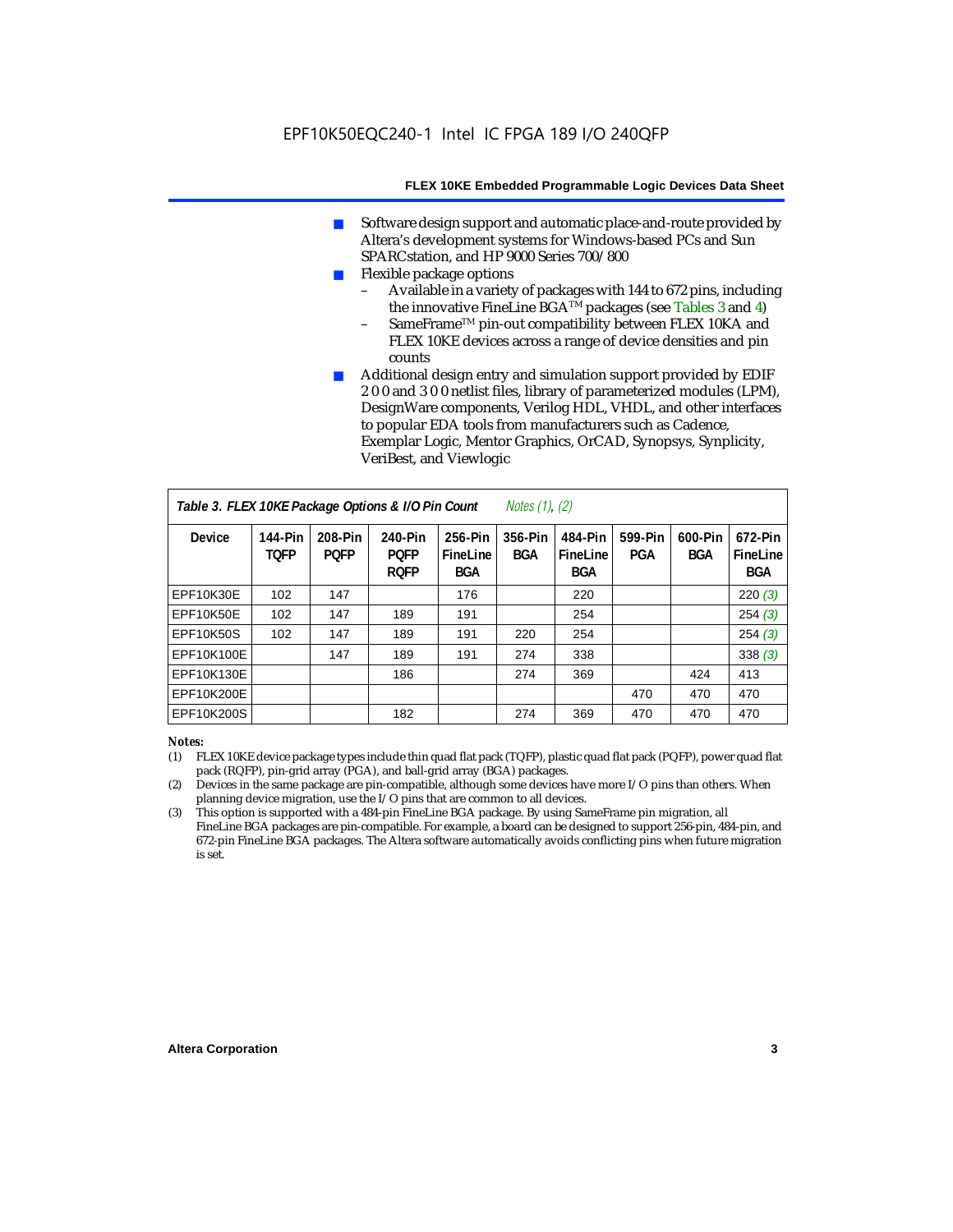| Table 4. FLEX 10KE Package Sizes          |                            |                                                      |                                       |                                   |                       |                            |                                   |                              |                                   |
|-------------------------------------------|----------------------------|------------------------------------------------------|---------------------------------------|-----------------------------------|-----------------------|----------------------------|-----------------------------------|------------------------------|-----------------------------------|
| <b>Device</b>                             | 144-<br>Pin<br><b>TOFP</b> | 208-Pin<br><b>POFP</b>                               | 240-Pin<br><b>POFP</b><br><b>ROFP</b> | 256-Pin<br>FineLine<br><b>BGA</b> | $356 -$<br>Pin<br>BGA | 484-Pin<br>FineLine<br>BGA | 599-Pin<br><b>PGA</b>             | $600 -$<br>Pin<br><b>BGA</b> | 672-Pin<br>FineLine<br><b>BGA</b> |
| Pitch (mm)                                | 0.50                       | 0.50                                                 | 0.50                                  | 1.0                               | 1.27                  | 1.0                        |                                   | 1.27                         | 1.0                               |
| Area $(mm2)$                              | 484                        | 936                                                  | 1.197                                 | 289                               | 1.225                 | 529                        | 3.904                             | 2,025                        | 729                               |
| Length $\times$ width<br>$(mm \times mm)$ |                            | $22 \times 22$ 30.6 $\times$ 30.6 34.6 $\times$ 34.6 |                                       | $17 \times 17$                    | $35 \times 35$        | $23 \times 23$             | $62.5 \times 62.5$ 45 $\times$ 45 |                              | $27 \times 27$                    |

### **General Description**

Altera FLEX 10KE devices are enhanced versions of FLEX 10K devices. Based on reconfigurable CMOS SRAM elements, the FLEX architecture incorporates all features necessary to implement common gate array megafunctions. With up to 200,000 typical gates, FLEX 10KE devices provide the density, speed, and features to integrate entire systems, including multiple 32-bit buses, into a single device.

The ability to reconfigure FLEX 10KE devices enables 100% testing prior to shipment and allows the designer to focus on simulation and design verification. FLEX 10KE reconfigurability eliminates inventory management for gate array designs and generation of test vectors for fault coverage.

Table 5 shows FLEX 10KE performance for some common designs. All performance values were obtained with Synopsys DesignWare or LPM functions. Special design techniques are not required to implement the applications; the designer simply infers or instantiates a function in a Verilog HDL, VHDL, Altera Hardware Description Language (AHDL), or schematic design file.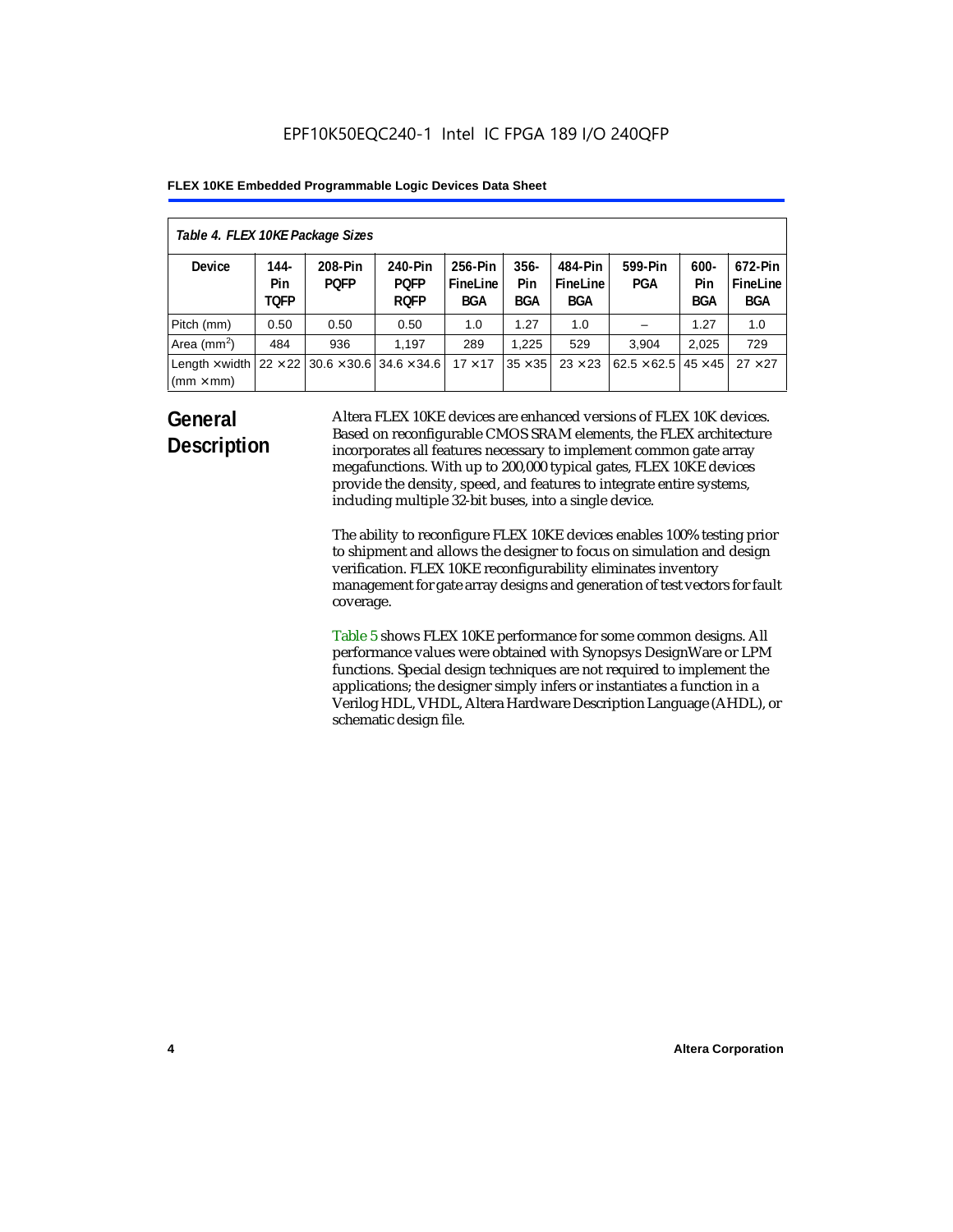| Table 5. FLEX 10KE Performance                   |                       |             |                |                |                |            |  |
|--------------------------------------------------|-----------------------|-------------|----------------|----------------|----------------|------------|--|
| Application                                      | <b>Resources Used</b> |             |                | Performance    |                |            |  |
|                                                  | <b>LEs</b>            | <b>EABs</b> | -1 Speed Grade | -2 Speed Grade | -3 Speed Grade |            |  |
| 16-bit loadable counter                          | 16                    | $\Omega$    | 285            | 250            | 200            | <b>MHz</b> |  |
| 16-bit accumulator                               | 16                    | $\Omega$    | 285            | 250            | 200            | <b>MHz</b> |  |
| 16-to-1 multiplexer $(1)$                        | 10                    | $\Omega$    | 3.5            | 4.9            | 7.0            | ns         |  |
| 16-bit multiplier with 3-stage<br>pipeline $(2)$ | 592                   | $\Omega$    | 156            | 131            | 93             | <b>MHz</b> |  |
| $256 \times 16$ RAM read cycle<br>speed $(2)$    | $\Omega$              | 1           | 196            | 154            | 118            | <b>MHz</b> |  |
| $256 \times 16$ RAM write cycle<br>speed $(2)$   | $\Omega$              | 1           | 185            | 143            | 106            | <b>MHz</b> |  |

#### *Notes:*

(1) This application uses combinatorial inputs and outputs.

This application uses registered inputs and outputs.

Table 6 shows FLEX 10KE performance for more complex designs. These designs are available as Altera MegaCore® functions.

| Table 6. FLEX 10KE Performance for Complex Designs             |                 |                |                |                |              |
|----------------------------------------------------------------|-----------------|----------------|----------------|----------------|--------------|
| Application                                                    | <b>LEs Used</b> | Performance    |                |                | <b>Units</b> |
|                                                                |                 | -1 Speed Grade | -2 Speed Grade | -3 Speed Grade |              |
| 8-bit, 16-tap parallel finite impulse<br>response (FIR) filter | 597             | 192            | 156            | 116            | <b>MSPS</b>  |
| 8-bit, 512-point fast Fourier                                  | 1,854           | 23.4           | 28.7           | 38.9           | $\mu s(1)$   |
| transform (FFT) function                                       |                 | 113            | 92             | 68             | <b>MHz</b>   |
| a16450 universal asynchronous<br>receiver/transmitter (UART)   | 342             | 36             | 28             | 20.5           | <b>MHz</b>   |

## *Note:*<br>(1) 1

These values are for calculation time. Calculation time = number of clocks required/ $f_{max}$ . Number of clocks required = ceiling [log 2 (points)/2]  $\times$  [points +14 + ceiling]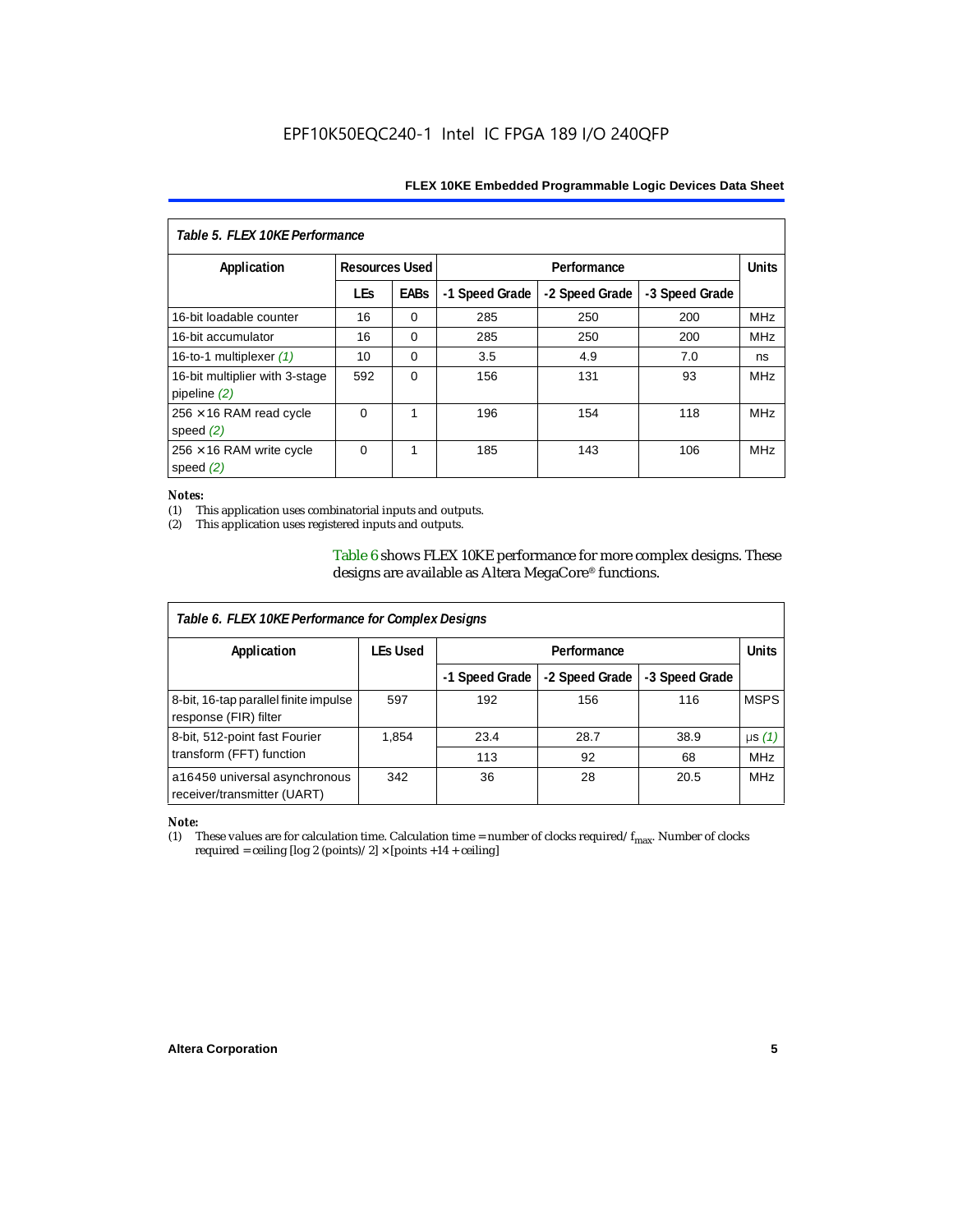Similar to the FLEX 10KE architecture, embedded gate arrays are the fastest-growing segment of the gate array market. As with standard gate arrays, embedded gate arrays implement general logic in a conventional "sea-of-gates" architecture. Additionally, embedded gate arrays have dedicated die areas for implementing large, specialized functions. By embedding functions in silicon, embedded gate arrays reduce die area and increase speed when compared to standard gate arrays. While embedded megafunctions typically cannot be customized, FLEX 10KE devices are programmable, providing the designer with full control over embedded megafunctions and general logic, while facilitating iterative design changes during debugging.

Each FLEX 10KE device contains an embedded array and a logic array. The embedded array is used to implement a variety of memory functions or complex logic functions, such as digital signal processing (DSP), wide data-path manipulation, microcontroller applications, and datatransformation functions. The logic array performs the same function as the sea-of-gates in the gate array and is used to implement general logic such as counters, adders, state machines, and multiplexers. The combination of embedded and logic arrays provides the high performance and high density of embedded gate arrays, enabling designers to implement an entire system on a single device.

FLEX 10KE devices are configured at system power-up with data stored in an Altera serial configuration device or provided by a system controller. Altera offers the EPC1, EPC2, and EPC16 configuration devices, which configure FLEX 10KE devices via a serial data stream. Configuration data can also be downloaded from system RAM or via the Altera BitBlaster™, ByteBlasterMV™, or MasterBlaster download cables. After a FLEX 10KE device has been configured, it can be reconfigured in-circuit by resetting the device and loading new data. Because reconfiguration requires less than 85 ms, real-time changes can be made during system operation.

FLEX 10KE devices contain an interface that permits microprocessors to configure FLEX 10KE devices serially or in-parallel, and synchronously or asynchronously. The interface also enables microprocessors to treat a FLEX 10KE device as memory and configure it by writing to a virtual memory location, making it easy to reconfigure the device.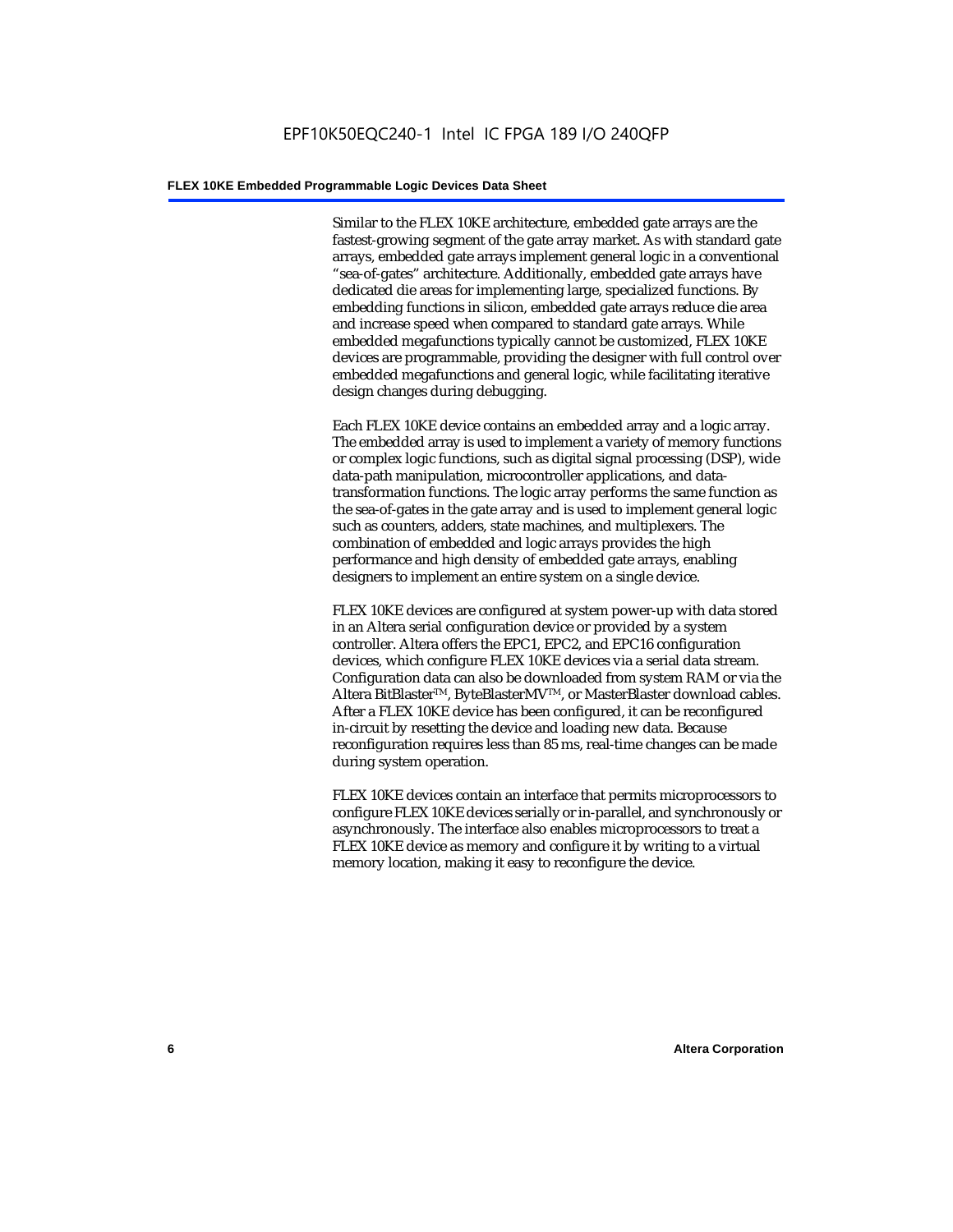For more information on FLEX device configuration, see the following documents:

- *Configuration Devices for APEX & FLEX Devices Data Sheet*
- *BitBlaster Serial Download Cable Data Sheet*
- *ByteBlasterMV Parallel Port Download Cable Data Sheet*
- *MasterBlaster Download Cable Data Sheet*
- *Application Note 116 (Configuring APEX 20K, FLEX 10K, & FLEX 6000 Devices)*

FLEX 10KE devices are supported by the Altera development systems, which are integrated packages that offer schematic, text (including AHDL), and waveform design entry, compilation and logic synthesis, full simulation and worst-case timing analysis, and device configuration. The Altera software provides EDIF 2 0 0 and 3 0 0, LPM, VHDL, Verilog HDL, and other interfaces for additional design entry and simulation support from other industry-standard PC- and UNIX workstation-based EDA tools.

The Altera software works easily with common gate array EDA tools for synthesis and simulation. For example, the Altera software can generate Verilog HDL files for simulation with tools such as Cadence Verilog-XL. Additionally, the Altera software contains EDA libraries that use devicespecific features such as carry chains, which are used for fast counter and arithmetic functions. For instance, the Synopsys Design Compiler library supplied with the Altera development system includes DesignWare functions that are optimized for the FLEX 10KE architecture.

The Altera development system runs on Windows-based PCs and Sun SPARCstation, and HP 9000 Series 700/800.



See the *MAX+PLUS II Programmable Logic Development System & Software Data Sheet* and the *Quartus Programmable Logic Development System & Software Data Sheet* for more information.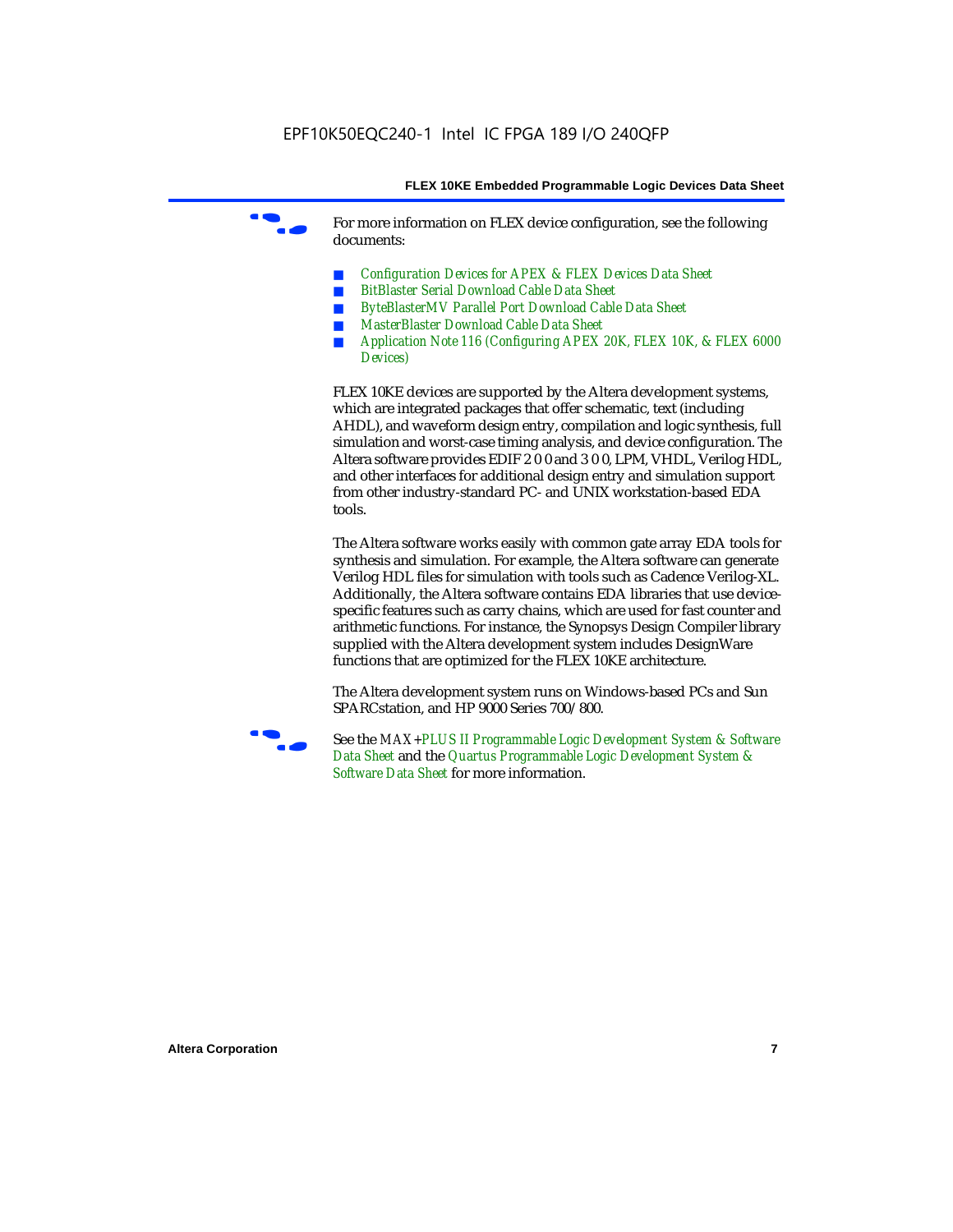| <b>Functional</b><br><b>Description</b> | Each FLEX 10KE device contains an enhanced embedded array to<br>implement memory and specialized logic functions, and a logic array to<br>implement general logic.                                                                                                                                                                                                                                                                                                                                                                                                                                                                                                                                             |
|-----------------------------------------|----------------------------------------------------------------------------------------------------------------------------------------------------------------------------------------------------------------------------------------------------------------------------------------------------------------------------------------------------------------------------------------------------------------------------------------------------------------------------------------------------------------------------------------------------------------------------------------------------------------------------------------------------------------------------------------------------------------|
|                                         | The embedded array consists of a series of EABs. When implementing<br>memory functions, each EAB provides 4,096 bits, which can be used to<br>create RAM, ROM, dual-port RAM, or first-in first-out (FIFO) functions.<br>When implementing logic, each EAB can contribute 100 to 600 gates<br>towards complex logic functions, such as multipliers, microcontrollers,<br>state machines, and DSP functions. EABs can be used independently, or<br>multiple EABs can be combined to implement larger functions.                                                                                                                                                                                                 |
|                                         | The logic array consists of logic array blocks (LABs). Each LAB contains<br>eight LEs and a local interconnect. An LE consists of a four-input look-up<br>table (LUT), a programmable flipflop, and dedicated signal paths for carry<br>and cascade functions. The eight LEs can be used to create medium-sized<br>blocks of logic-such as 8-bit counters, address decoders, or state<br>machines-or combined across LABs to create larger logic blocks. Each<br>LAB represents about 96 usable gates of logic.                                                                                                                                                                                                |
|                                         | Signal interconnections within FLEX 10KE devices (as well as to and from<br>device pins) are provided by the FastTrack Interconnect routing structure,<br>which is a series of fast, continuous row and column channels that run the<br>entire length and width of the device.                                                                                                                                                                                                                                                                                                                                                                                                                                 |
|                                         | Each I/O pin is fed by an I/O element (IOE) located at the end of each row<br>and column of the FastTrack Interconnect routing structure. Each IOE<br>contains a bidirectional I/O buffer and a flipflop that can be used as either<br>an output or input register to feed input, output, or bidirectional signals.<br>When used with a dedicated clock pin, these registers provide exceptional<br>performance. As inputs, they provide setup times as low as 0.9 ns and<br>hold times of 0 ns. As outputs, these registers provide clock-to-output<br>times as low as 3.0 ns. IOEs provide a variety of features, such as JTAG<br>BST support, slew-rate control, tri-state buffers, and open-drain outputs. |
|                                         |                                                                                                                                                                                                                                                                                                                                                                                                                                                                                                                                                                                                                                                                                                                |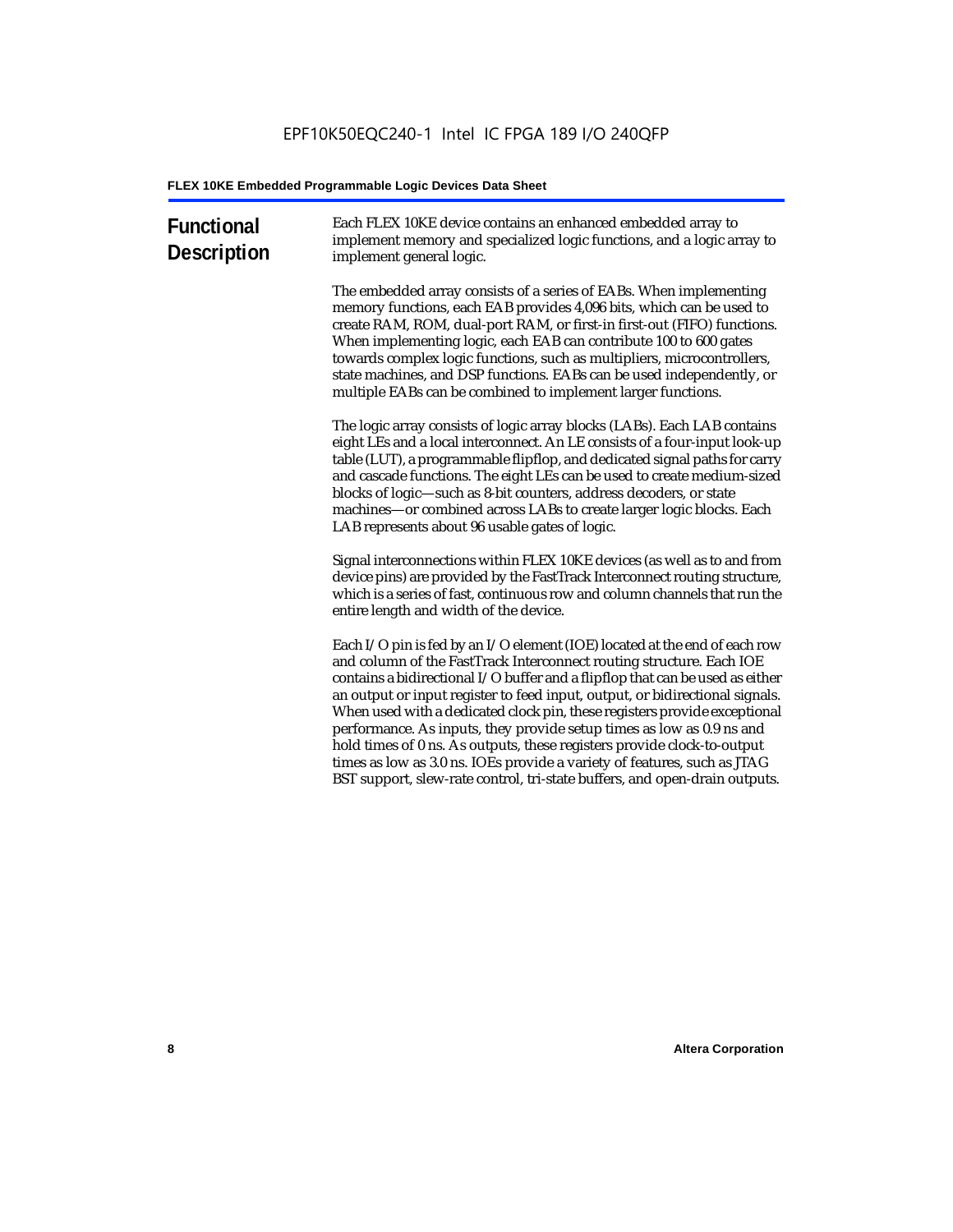Figure 1 shows a block diagram of the FLEX 10KE architecture. Each group of LEs is combined into an LAB; groups of LABs are arranged into rows and columns. Each row also contains a single EAB. The LABs and EABs are interconnected by the FastTrack Interconnect routing structure. IOEs are located at the end of each row and column of the FastTrack Interconnect routing structure.



FLEX 10KE devices provide six dedicated inputs that drive the flipflops' control inputs and ensure the efficient distribution of high-speed, lowskew (less than 1.5 ns) control signals. These signals use dedicated routing channels that provide shorter delays and lower skews than the FastTrack Interconnect routing structure. Four of the dedicated inputs drive four global signals. These four global signals can also be driven by internal logic, providing an ideal solution for a clock divider or an internally generated asynchronous clear signal that clears many registers in the device.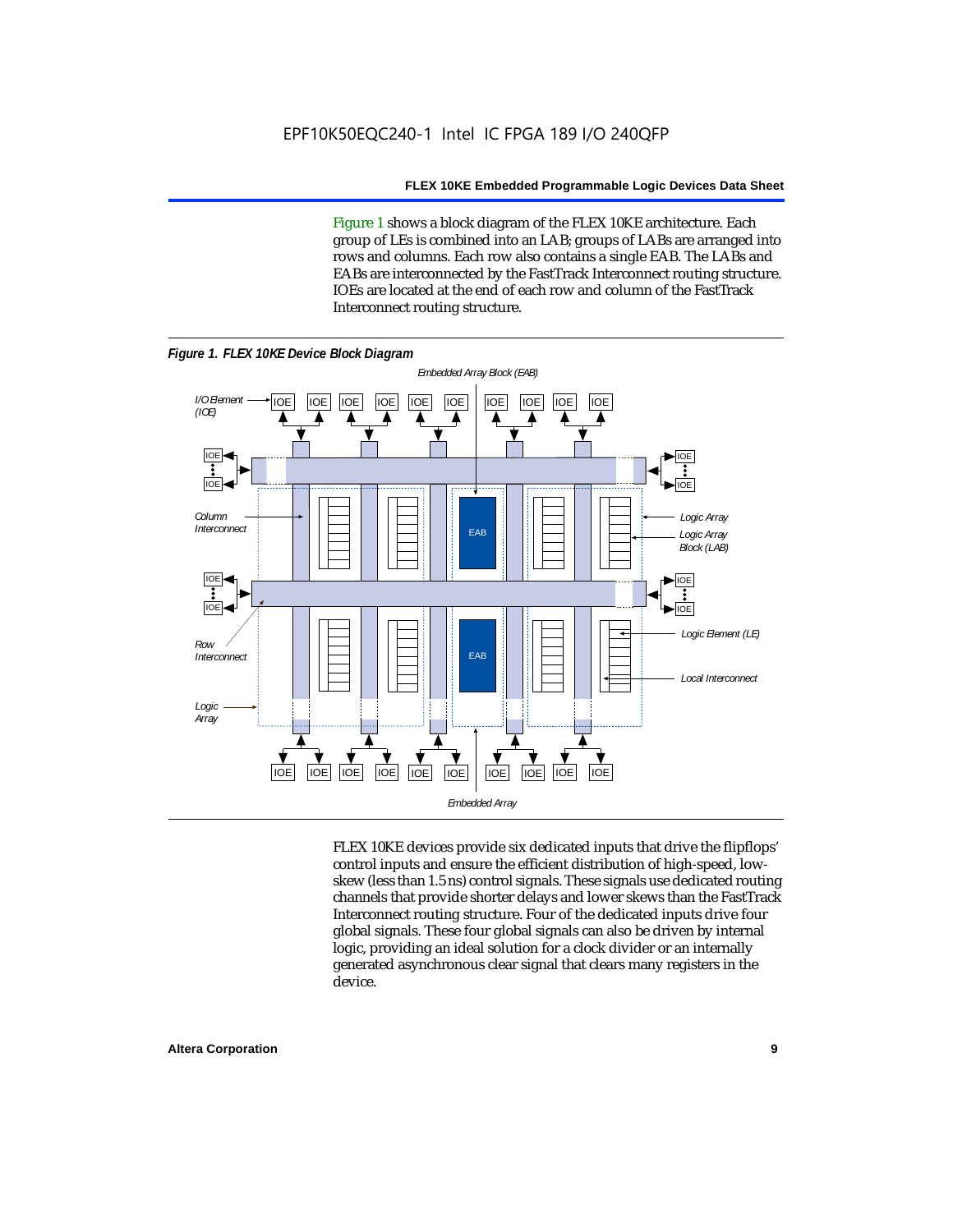#### **Embedded Array Block**

The EAB is a flexible block of RAM, with registers on the input and output ports, that is used to implement common gate array megafunctions. Because it is large and flexible, the EAB is suitable for functions such as multipliers, vector scalars, and error correction circuits. These functions can be combined in applications such as digital filters and microcontrollers.

Logic functions are implemented by programming the EAB with a readonly pattern during configuration, thereby creating a large LUT. With LUTs, combinatorial functions are implemented by looking up the results, rather than by computing them. This implementation of combinatorial functions can be faster than using algorithms implemented in general logic, a performance advantage that is further enhanced by the fast access times of EABs. The large capacity of EABs enables designers to implement complex functions in one logic level without the routing delays associated with linked LEs or field-programmable gate array (FPGA) RAM blocks. For example, a single EAB can implement any function with 8 inputs and 16 outputs. Parameterized functions such as LPM functions can take advantage of the EAB automatically.

The FLEX 10KE EAB provides advantages over FPGAs, which implement on-board RAM as arrays of small, distributed RAM blocks. These small FPGA RAM blocks must be connected together to make RAM blocks of manageable size. The RAM blocks are connected together using multiplexers implemented with more logic blocks. These extra multiplexers cause extra delay, which slows down the RAM block. FPGA RAM blocks are also prone to routing problems because small blocks of RAM must be connected together to make larger blocks. In contrast, EABs can be used to implement large, dedicated blocks of RAM that eliminate these timing and routing concerns.

The FLEX 10KE enhanced EAB adds dual-port capability to the existing EAB structure. The dual-port structure is ideal for FIFO buffers with one or two clocks. The FLEX 10KE EAB can also support up to 16-bit-wide RAM blocks and is backward-compatible with any design containing FLEX 10K EABs. The FLEX 10KE EAB can act in dual-port or single-port mode. When in dual-port mode, separate clocks may be used for EAB read and write sections, which allows the EAB to be written and read at different rates. It also has separate synchronous clock enable signals for the EAB read and write sections, which allow independent control of these sections.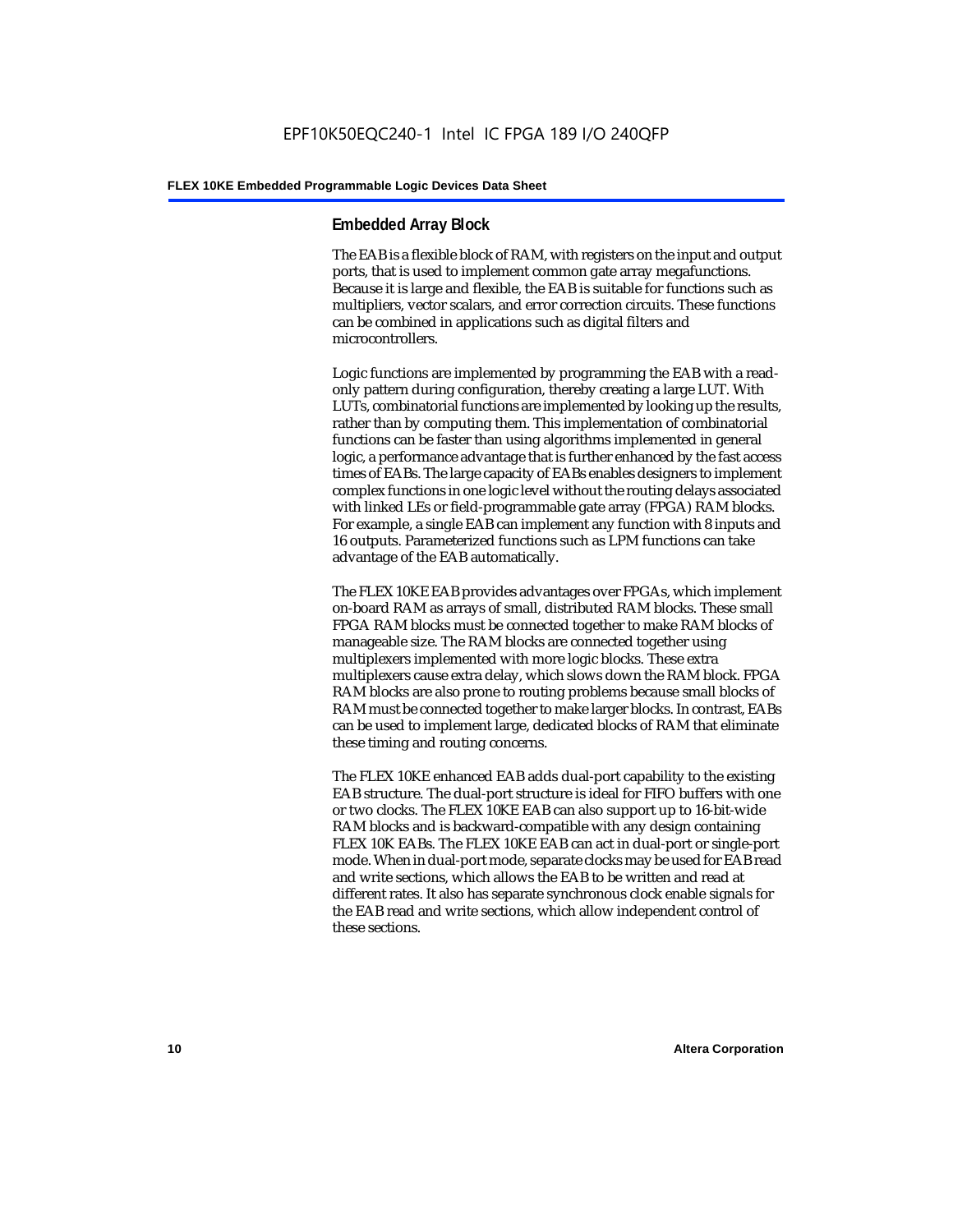The EAB can also be used for bidirectional, dual-port memory applications where two ports read or write simultaneously. To implement this type of dual-port memory, two EABs are used to support two simultaneous read or writes.

Alternatively, one clock and clock enable can be used to control the input registers of the EAB, while a different clock and clock enable control the output registers (see Figure 2).



#### *Notes:*

- (1) All registers can be asynchronously cleared by EAB local interconnect signals, global signals, or the chip-wide reset.
- (2) EPF10K30E and EPF10K50E devices have 88 EAB local interconnect channels; EPF10K100E, EPF10K130E, and EPF10K200E devices have 104 EAB local interconnect channels.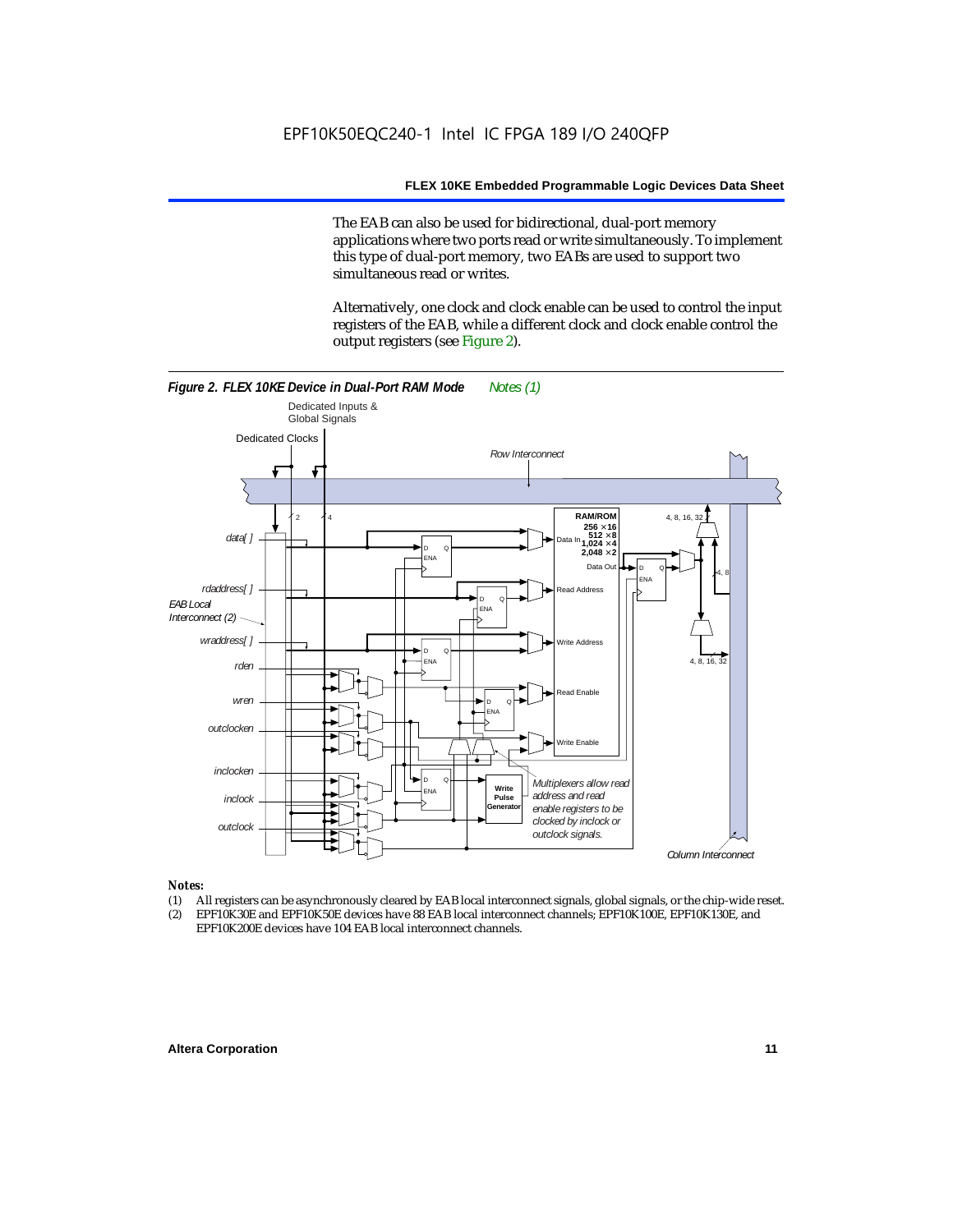The EAB can also use Altera megafunctions to implement dual-port RAM applications where both ports can read or write, as shown in Figure 3.



The FLEX 10KE EAB can be used in a single-port mode, which is useful for backward-compatibility with FLEX 10K designs (see Figure 4).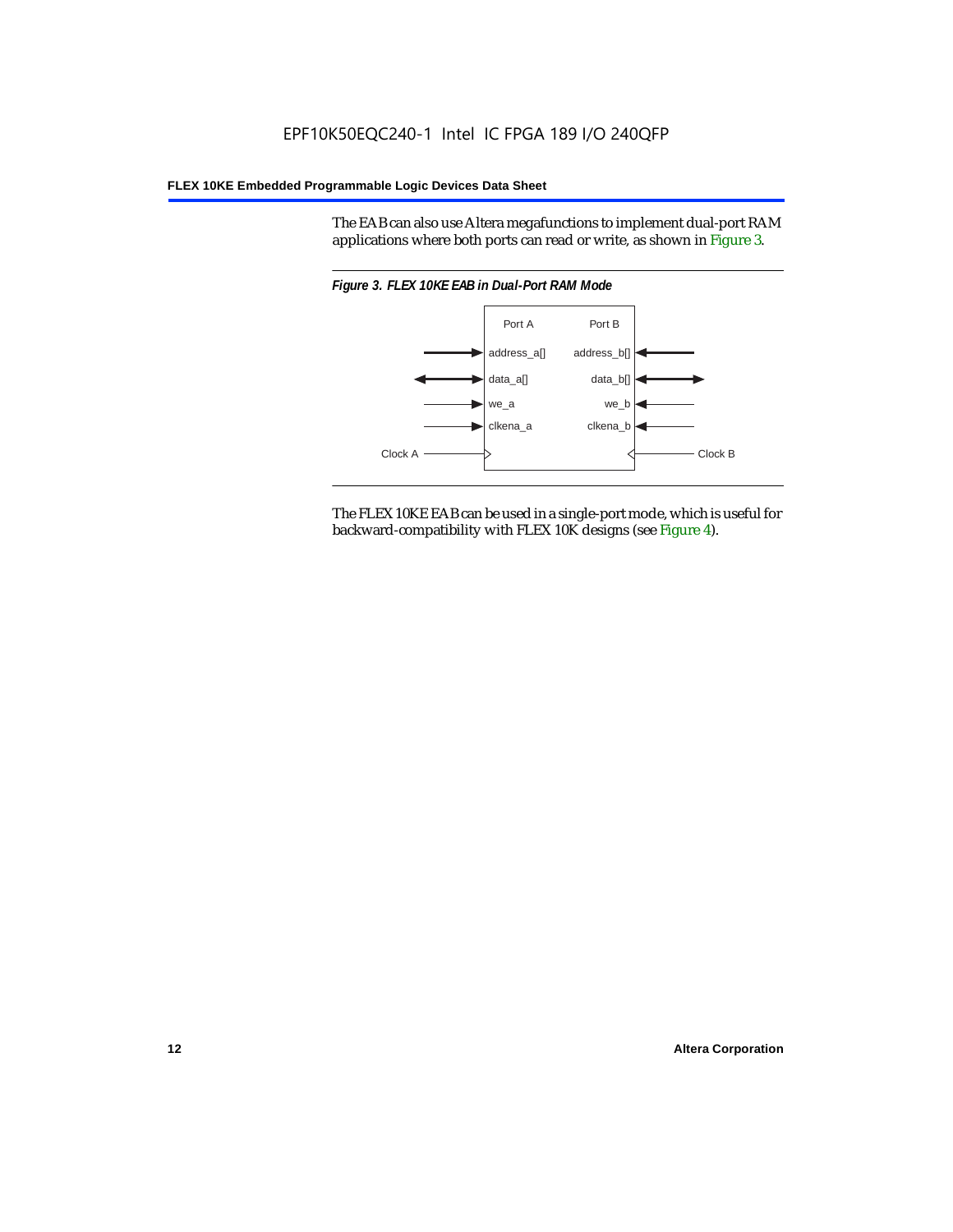

#### *Figure 4. FLEX 10KE Device in Single-Port RAM Mode*

### *Note:*<br>(1) **F**

(1) EPF10K30E, EPF10K50E, and EPF10K50S devices have 88 EAB local interconnect channels; EPF10K100E, EPF10K130E, EPF10K200E, and EPF10K200S devices have 104 EAB local interconnect channels.

> EABs can be used to implement synchronous RAM, which is easier to use than asynchronous RAM. A circuit using asynchronous RAM must generate the RAM write enable signal, while ensuring that its data and address signals meet setup and hold time specifications relative to the write enable signal. In contrast, the EAB's synchronous RAM generates its own write enable signal and is self-timed with respect to the input or write clock. A circuit using the EAB's self-timed RAM must only meet the setup and hold time specifications of the global clock.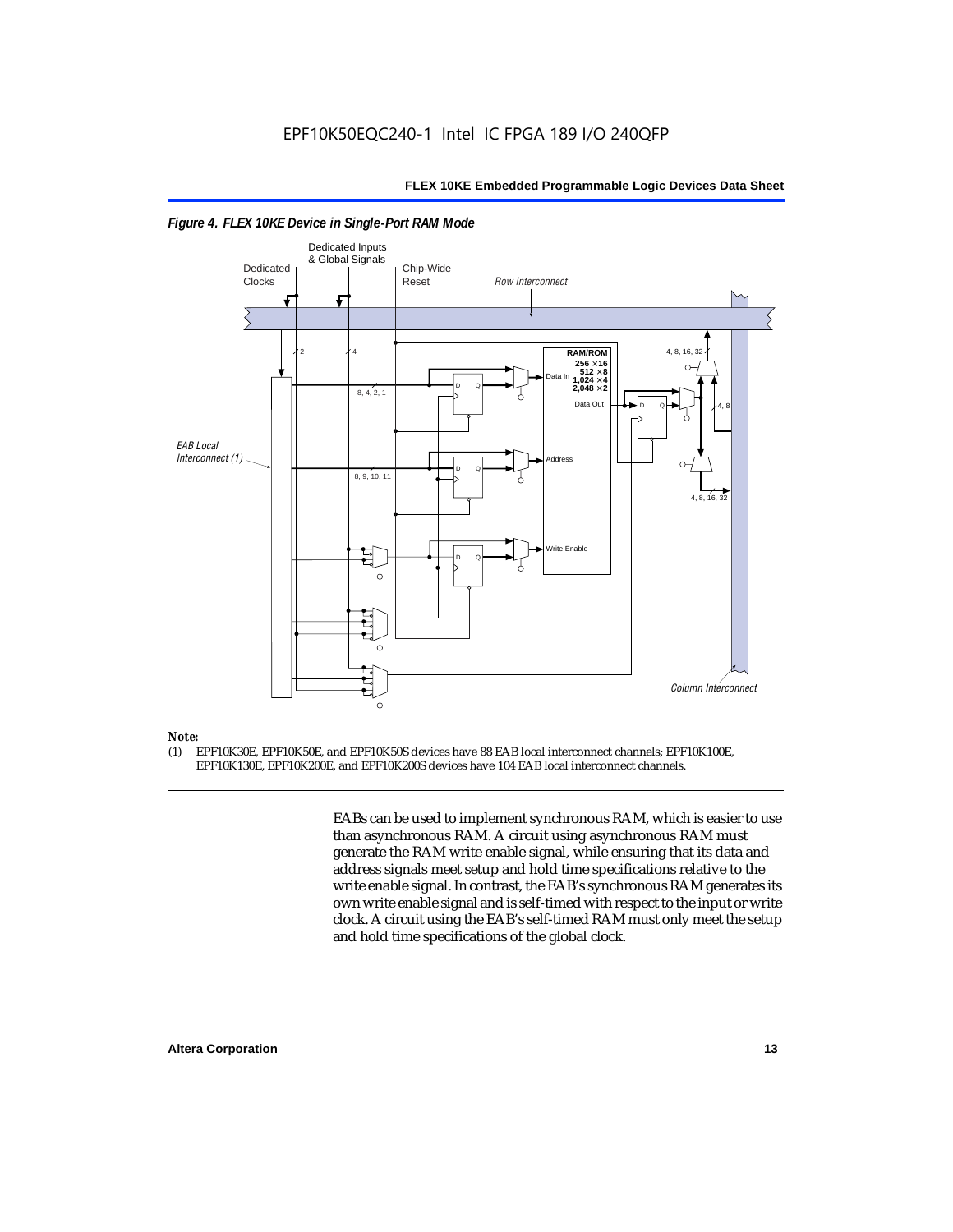When used as RAM, each EAB can be configured in any of the following sizes:  $256 \times 16$ ,  $512 \times 8$ ,  $1,024 \times 4$ , or  $2,048 \times 2$  (see Figure 5).



Larger blocks of RAM are created by combining multiple EABs. For example, two  $256 \times 16$  RAM blocks can be combined to form a  $256 \times 32$ block; two  $512 \times 8$  RAM blocks can be combined to form a  $512 \times 16$  block (see Figure 6).





If necessary, all EABs in a device can be cascaded to form a single RAM block. EABs can be cascaded to form RAM blocks of up to 2,048 words without impacting timing. The Altera software automatically combines EABs to meet a designer's RAM specifications.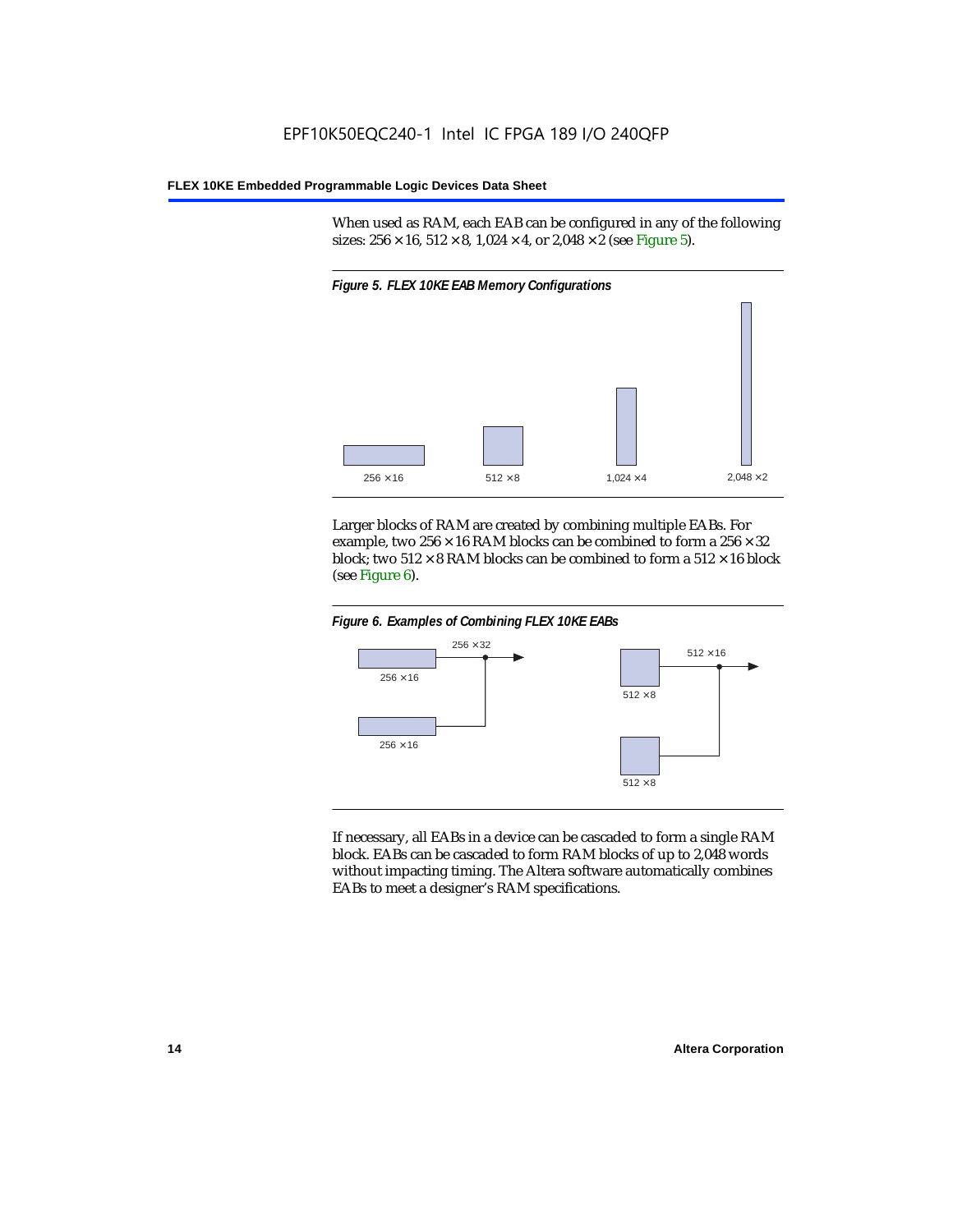EABs provide flexible options for driving and controlling clock signals. Different clocks and clock enables can be used for reading and writing to the EAB. Registers can be independently inserted on the data input, EAB output, write address, write enable signals, read address, and read enable signals. The global signals and the EAB local interconnect can drive write enable, read enable, and clock enable signals. The global signals, dedicated clock pins, and EAB local interconnect can drive the EAB clock signals. Because the LEs drive the EAB local interconnect, the LEs can control write enable, read enable, clear, clock, and clock enable signals.

An EAB is fed by a row interconnect and can drive out to row and column interconnects. Each EAB output can drive up to two row channels and up to two column channels; the unused row channel can be driven by other LEs. This feature increases the routing resources available for EAB outputs (see Figures 2 and 4). The column interconnect, which is adjacent to the EAB, has twice as many channels as other columns in the device.

#### **Logic Array Block**

An LAB consists of eight LEs, their associated carry and cascade chains, LAB control signals, and the LAB local interconnect. The LAB provides the coarse-grained structure to the FLEX 10KE architecture, facilitating efficient routing with optimum device utilization and high performance (see Figure 7).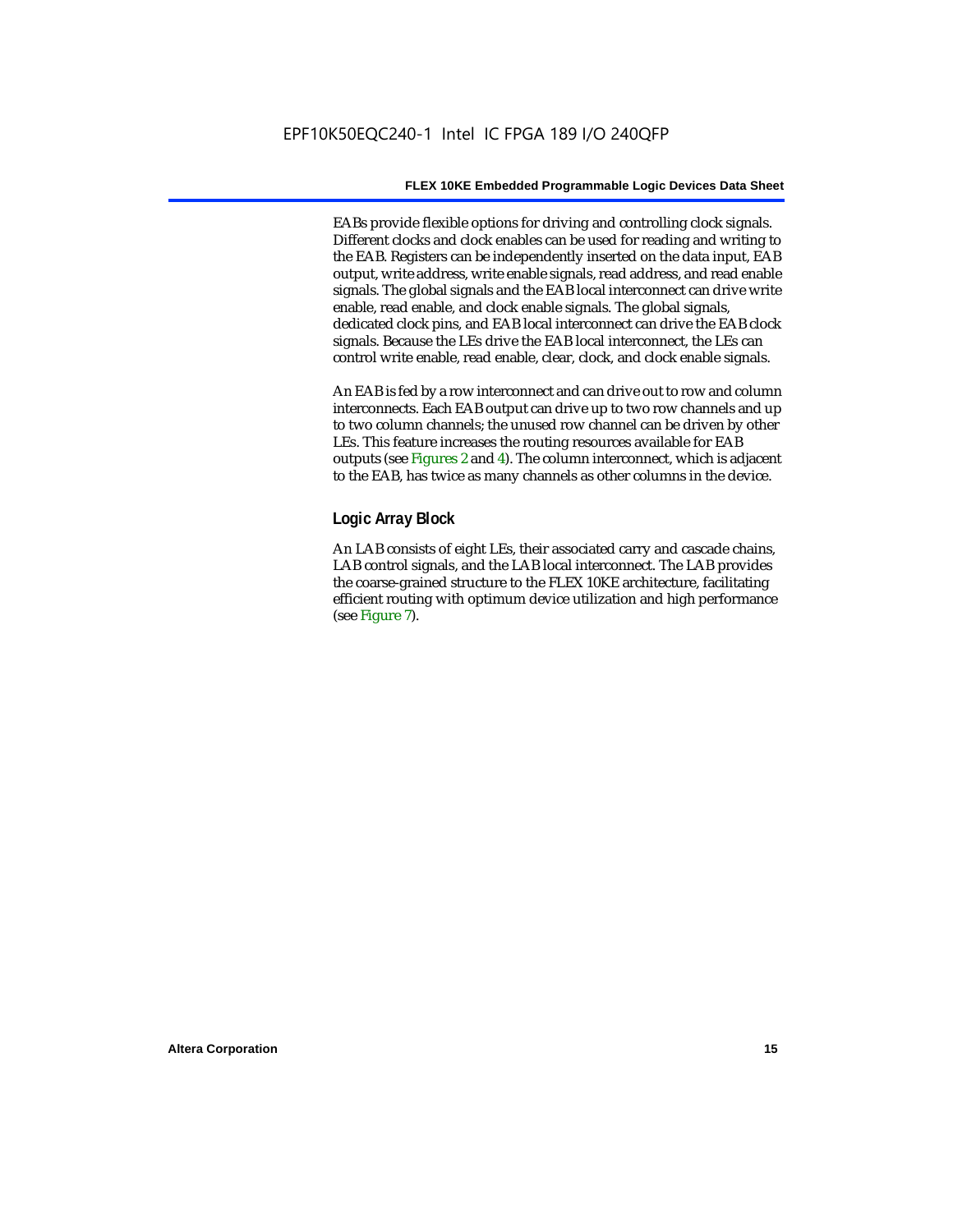#### *Figure 7. FLEX 10KE LAB*



#### *Notes:*

- (1) EPF10K30E, EPF10K50E, and EPF10K50S devices have 22 inputs to the LAB local interconnect channel from the row; EPF10K100E, EPF10K130E, EPF10K200E, and EPF10K200S devices have 26.
- (2) EPF10K30E, EPF10K50E, and EPF10K50S devices have 30 LAB local interconnect channels; EPF10K100E, EPF10K130E, EPF10K200E, and EPF10K200S devices have 34.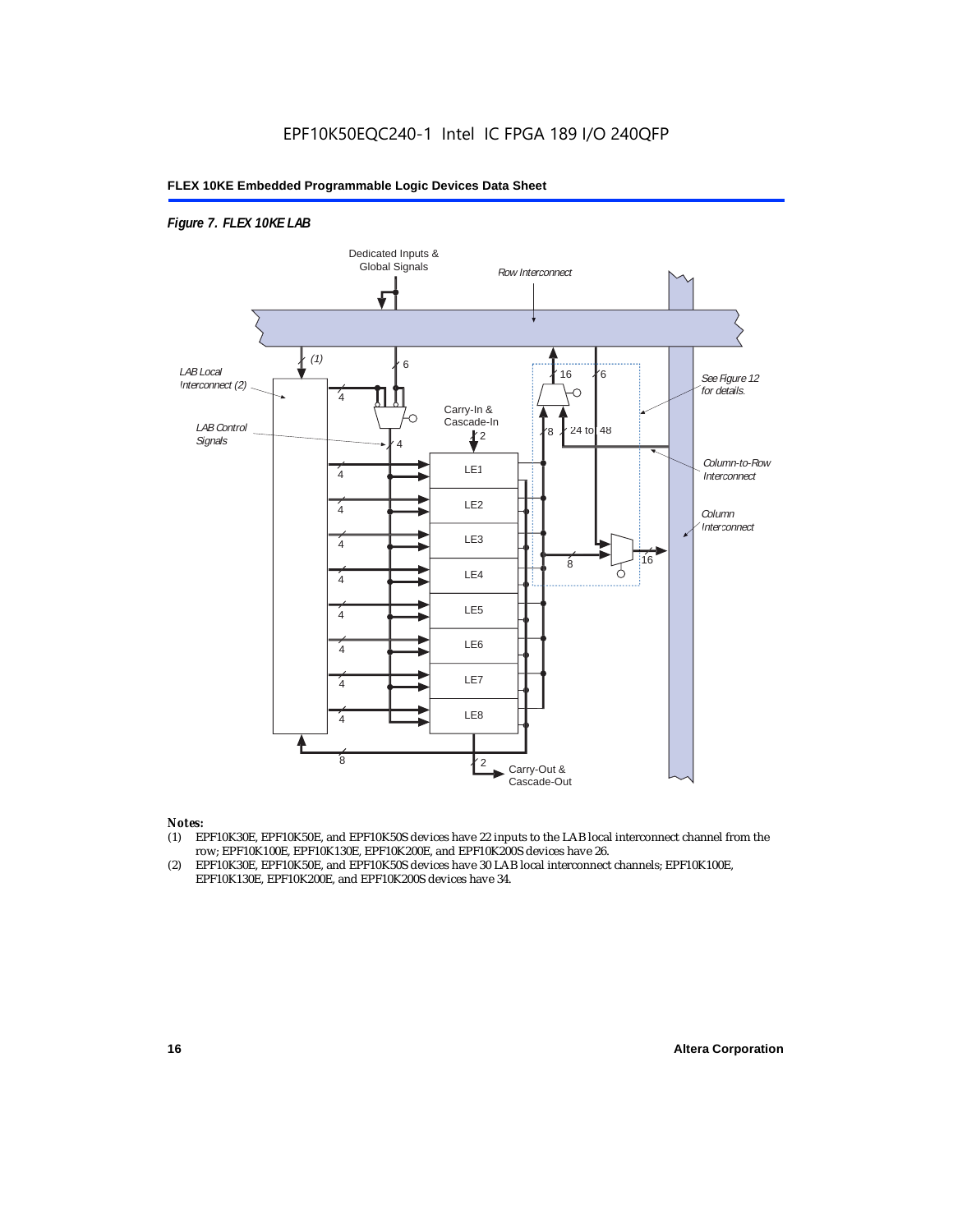Each LAB provides four control signals with programmable inversion that can be used in all eight LEs. Two of these signals can be used as clocks, the other two can be used for clear/preset control. The LAB clocks can be driven by the dedicated clock input pins, global signals, I/O signals, or internal signals via the LAB local interconnect. The LAB preset and clear control signals can be driven by the global signals, I/O signals, or internal signals via the LAB local interconnect. The global control signals are typically used for global clock, clear, or preset signals because they provide asynchronous control with very low skew across the device. If logic is required on a control signal, it can be generated in one or more LE in any LAB and driven into the local interconnect of the target LAB. In addition, the global control signals can be generated from LE outputs.

#### **Logic Element**

The LE, the smallest unit of logic in the FLEX 10KE architecture, has a compact size that provides efficient logic utilization. Each LE contains a four-input LUT, which is a function generator that can quickly compute any function of four variables. In addition, each LE contains a programmable flipflop with a synchronous clock enable, a carry chain, and a cascade chain. Each LE drives both the local and the FastTrack Interconnect routing structure (see Figure 8).

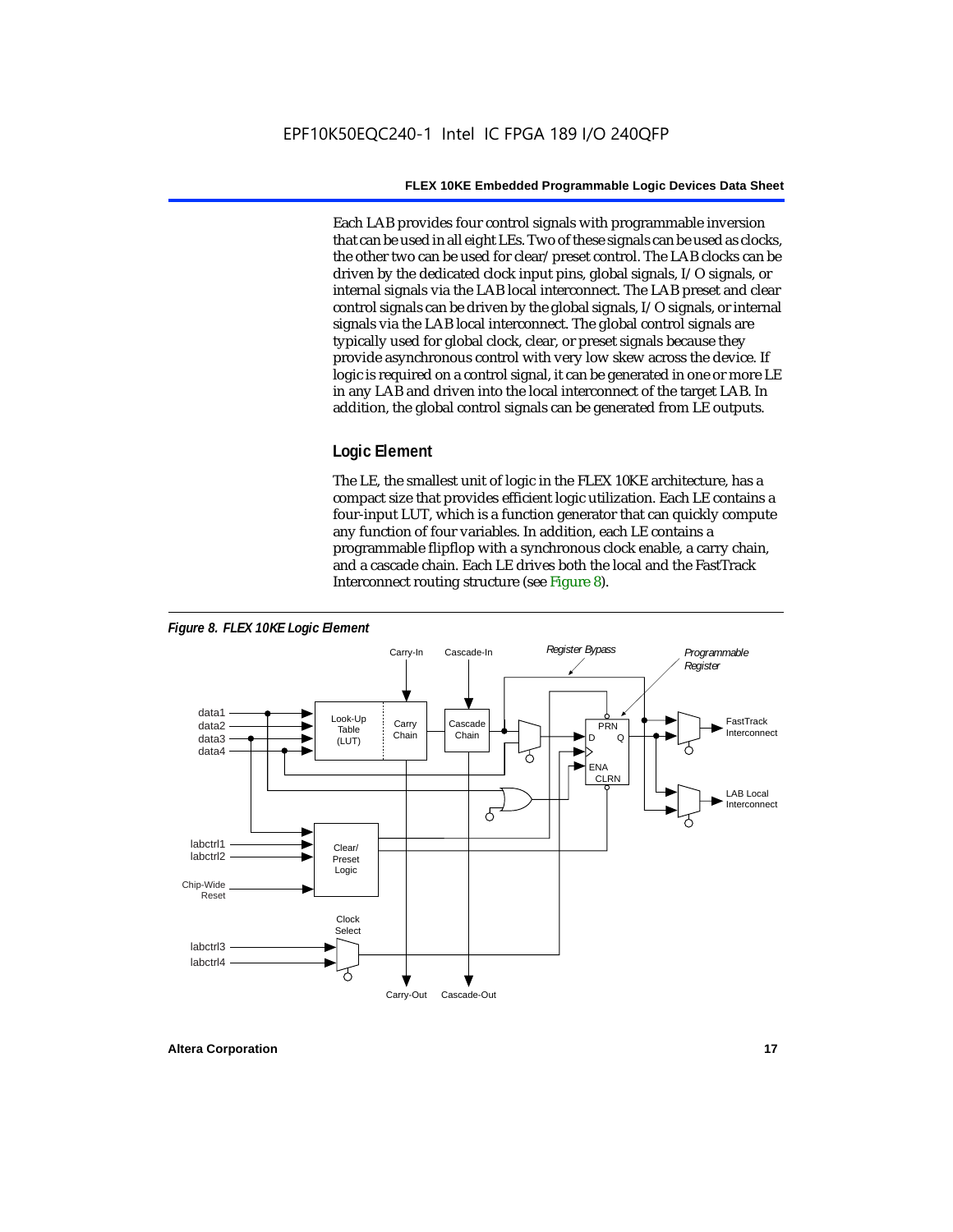The programmable flipflop in the LE can be configured for D, T, JK, or SR operation. The clock, clear, and preset control signals on the flipflop can be driven by global signals, general-purpose I/O pins, or any internal logic. For combinatorial functions, the flipflop is bypassed and the output of the LUT drives the output of the LE.

The LE has two outputs that drive the interconnect: one drives the local interconnect and the other drives either the row or column FastTrack Interconnect routing structure. The two outputs can be controlled independently. For example, the LUT can drive one output while the register drives the other output. This feature, called register packing, can improve LE utilization because the register and the LUT can be used for unrelated functions.

The FLEX 10KE architecture provides two types of dedicated high-speed data paths that connect adjacent LEs without using local interconnect paths: carry chains and cascade chains. The carry chain supports high-speed counters and adders and the cascade chain implements wide-input functions with minimum delay. Carry and cascade chains connect all LEs in a LAB as well as all LABs in the same row. Intensive use of carry and cascade chains can reduce routing flexibility. Therefore, the use of these chains should be limited to speed-critical portions of a design.

#### *Carry Chain*

The carry chain provides a very fast (as low as 0.2 ns) carry-forward function between LEs. The carry-in signal from a lower-order bit drives forward into the higher-order bit via the carry chain, and feeds into both the LUT and the next portion of the carry chain. This feature allows the FLEX 10KE architecture to implement high-speed counters, adders, and comparators of arbitrary width efficiently. Carry chain logic can be created automatically by the Altera Compiler during design processing, or manually by the designer during design entry. Parameterized functions such as LPM and DesignWare functions automatically take advantage of carry chains.

Carry chains longer than eight LEs are automatically implemented by linking LABs together. For enhanced fitting, a long carry chain skips alternate LABs in a row. A carry chain longer than one LAB skips either from even-numbered LAB to even-numbered LAB, or from oddnumbered LAB to odd-numbered LAB. For example, the last LE of the first LAB in a row carries to the first LE of the third LAB in the row. The carry chain does not cross the EAB at the middle of the row. For instance, in the EPF10K50E device, the carry chain stops at the eighteenth LAB and a new one begins at the nineteenth LAB.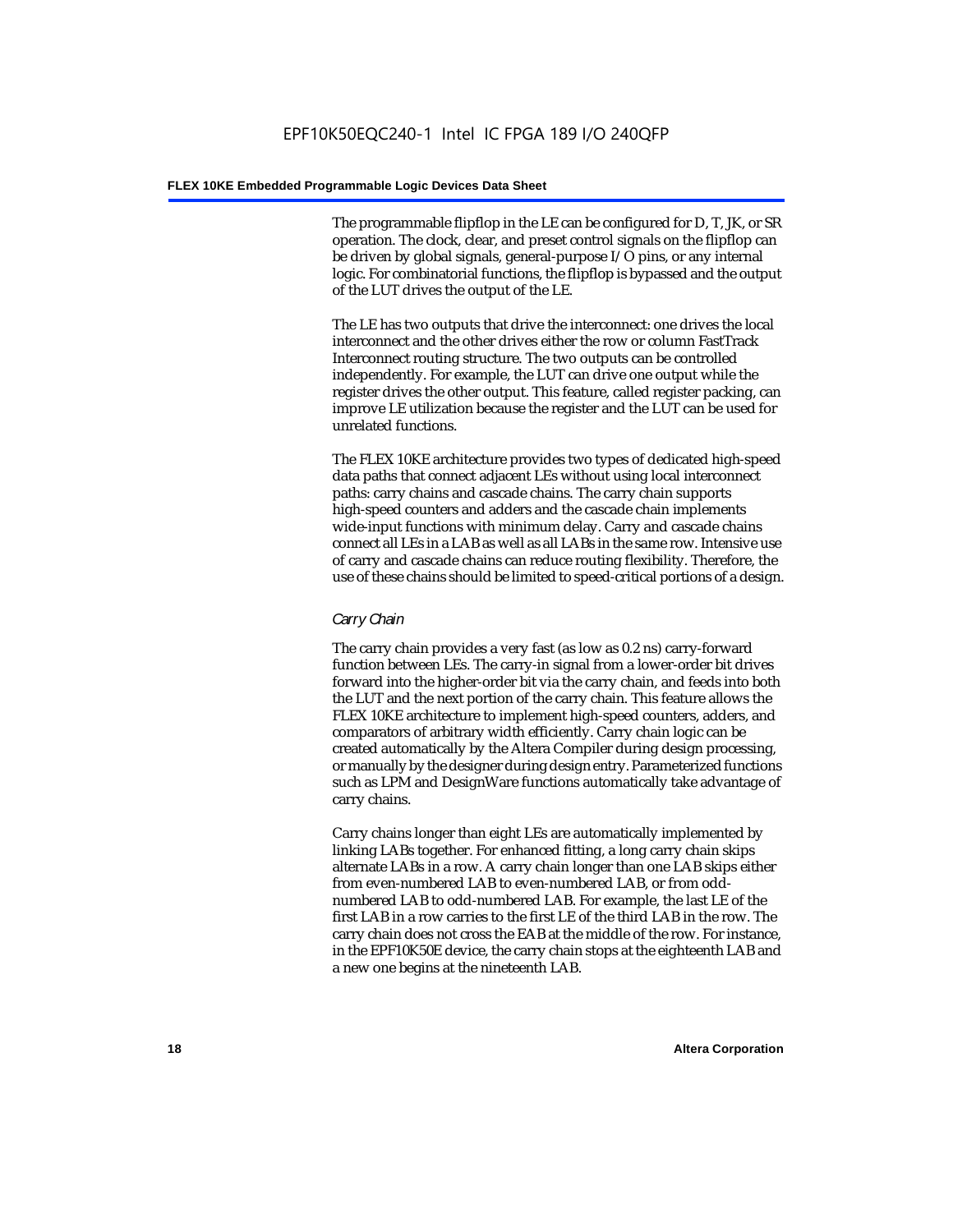Figure 9 shows how an *n*-bit full adder can be implemented in *n* + 1 LEs with the carry chain. One portion of the LUT generates the sum of two bits using the input signals and the carry-in signal; the sum is routed to the output of the LE. The register can be bypassed for simple adders or used for an accumulator function. Another portion of the LUT and the carry chain logic generates the carry-out signal, which is routed directly to the carry-in signal of the next-higher-order bit. The final carry-out signal is routed to an LE, where it can be used as a general-purpose signal.



*Figure 9. FLEX 10KE Carry Chain Operation (n-Bit Full Adder)*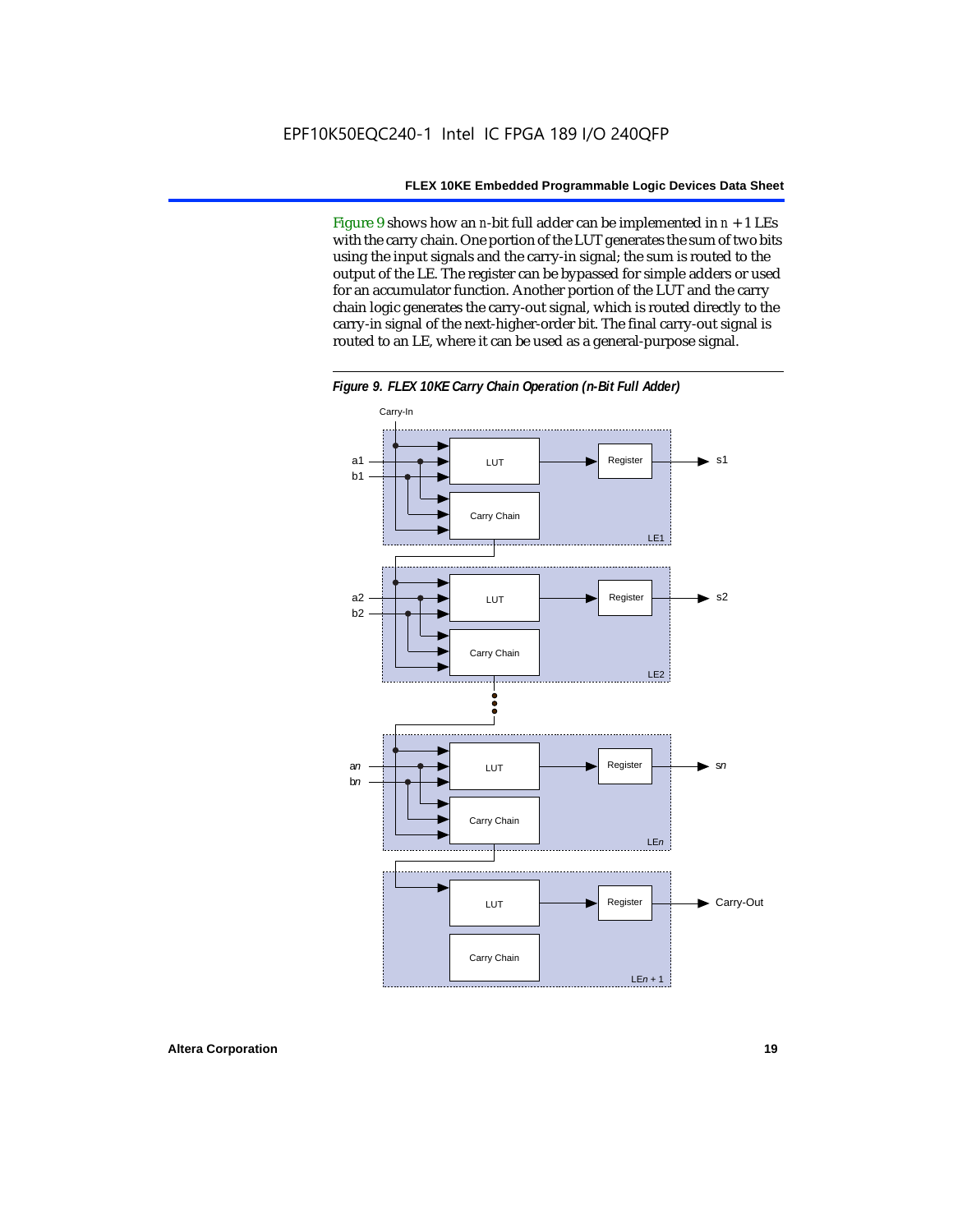#### *Cascade Chain*

With the cascade chain, the FLEX 10KE architecture can implement functions that have a very wide fan-in. Adjacent LUTs can be used to compute portions of the function in parallel; the cascade chain serially connects the intermediate values. The cascade chain can use a logical AND or logical OR (via De Morgan's inversion) to connect the outputs of adjacent LEs. An a delay as low as 0.6 ns per LE, each additional LE provides four more inputs to the effective width of a function. Cascade chain logic can be created automatically by the Altera Compiler during design processing, or manually by the designer during design entry.

Cascade chains longer than eight bits are implemented automatically by linking several LABs together. For easier routing, a long cascade chain skips every other LAB in a row. A cascade chain longer than one LAB skips either from even-numbered LAB to even-numbered LAB, or from odd-numbered LAB to odd-numbered LAB (e.g., the last LE of the first LAB in a row cascades to the first LE of the third LAB). The cascade chain does not cross the center of the row (e.g., in the EPF10K50E device, the cascade chain stops at the eighteenth LAB and a new one begins at the nineteenth LAB). This break is due to the EAB's placement in the middle of the row.

Figure 10 shows how the cascade function can connect adjacent LEs to form functions with a wide fan-in. These examples show functions of 4*n* variables implemented with *n* LEs. The LE delay is 0.9 ns; the cascade chain delay is 0.6 ns. With the cascade chain, 2.7 ns are needed to decode a 16-bit address.



*Figure 10. FLEX 10KE Cascade Chain Operation*

**20 Altera Corporation**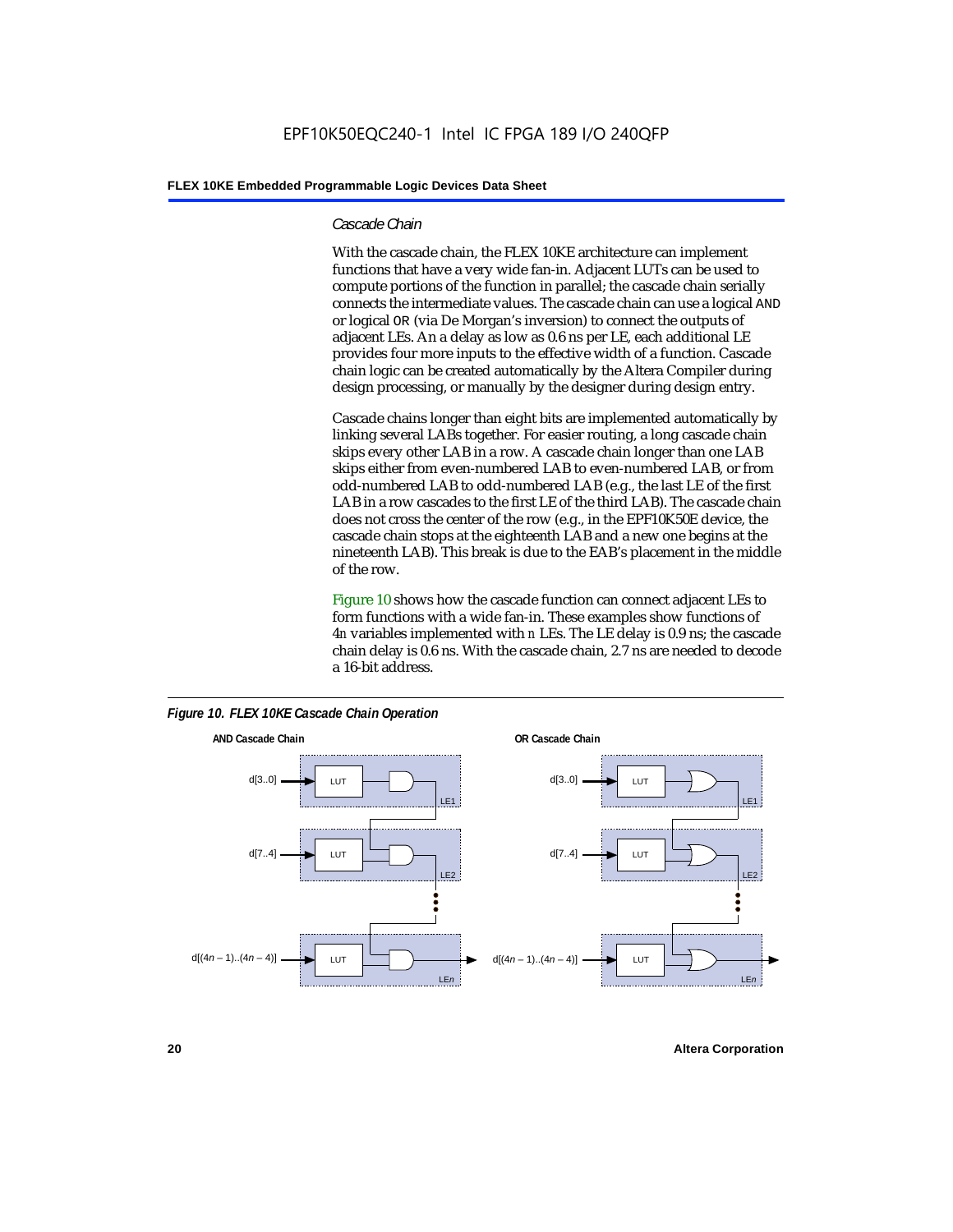#### *LE Operating Modes*

The FLEX 10KE LE can operate in the following four modes:

- Normal mode
- Arithmetic mode
- Up/down counter mode
- Clearable counter mode

Each of these modes uses LE resources differently. In each mode, seven available inputs to the LE—the four data inputs from the LAB local interconnect, the feedback from the programmable register, and the carry-in and cascade-in from the previous LE—are directed to different destinations to implement the desired logic function. Three inputs to the LE provide clock, clear, and preset control for the register. The Altera software, in conjunction with parameterized functions such as LPM and DesignWare functions, automatically chooses the appropriate mode for common functions such as counters, adders, and multipliers. If required, the designer can also create special-purpose functions that use a specific LE operating mode for optimal performance.

The architecture provides a synchronous clock enable to the register in all four modes. The Altera software can set DATA1 to enable the register synchronously, providing easy implementation of fully synchronous designs.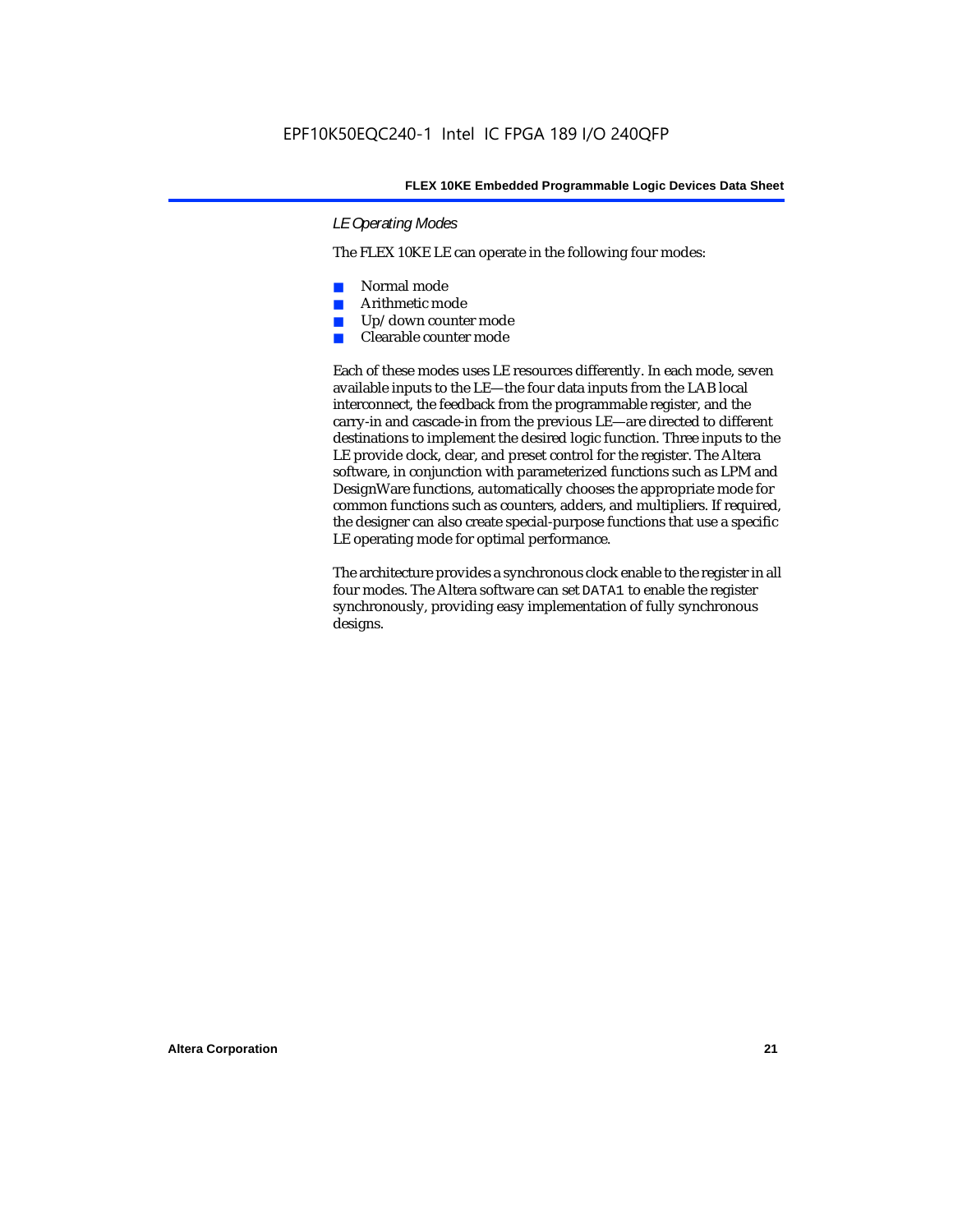#### Figure 11 shows the LE operating modes.

#### *Figure 11. FLEX 10KE LE Operating Modes*









#### **Clearable Counter Mode**

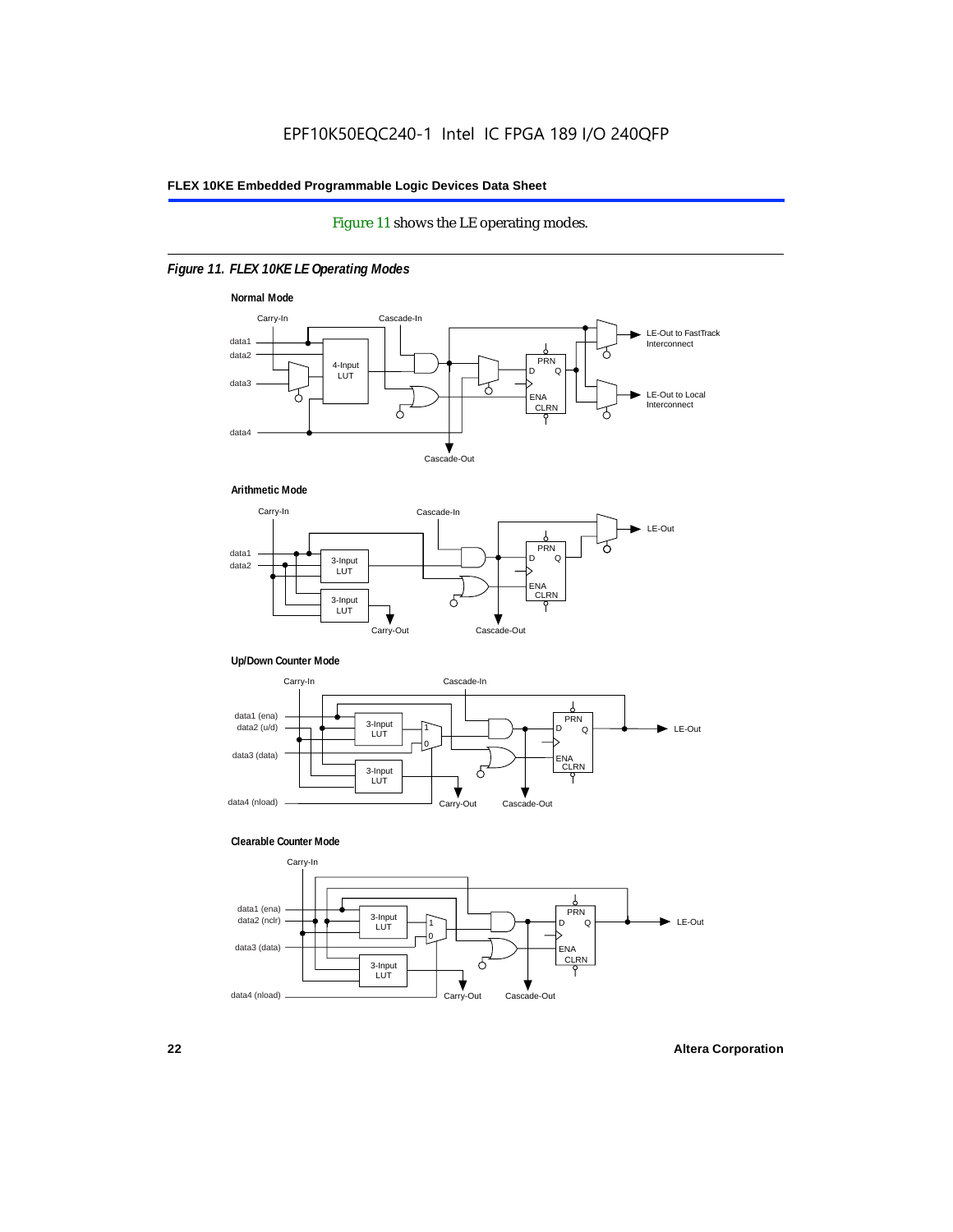#### **Normal Mode**

The normal mode is suitable for general logic applications and wide decoding functions that can take advantage of a cascade chain. In normal mode, four data inputs from the LAB local interconnect and the carry-in are inputs to a four-input LUT. The Altera Compiler automatically selects the carry-in or the DATA3 signal as one of the inputs to the LUT. The LUT output can be combined with the cascade-in signal to form a cascade chain through the cascade-out signal. Either the register or the LUT can be used to drive both the local interconnect and the FastTrack Interconnect routing structure at the same time.

The LUT and the register in the LE can be used independently (register packing). To support register packing, the LE has two outputs; one drives the local interconnect, and the other drives the FastTrack Interconnect routing structure. The DATA4 signal can drive the register directly, allowing the LUT to compute a function that is independent of the registered signal; a three-input function can be computed in the LUT, and a fourth independent signal can be registered. Alternatively, a four-input function can be generated, and one of the inputs to this function can be used to drive the register. The register in a packed LE can still use the clock enable, clear, and preset signals in the LE. In a packed LE, the register can drive the FastTrack Interconnect routing structure while the LUT drives the local interconnect, or vice versa.

#### **Arithmetic Mode**

The arithmetic mode offers 2 three-input LUTs that are ideal for implementing adders, accumulators, and comparators. One LUT computes a three-input function; the other generates a carry output. As shown in Figure 11 on page 22, the first LUT uses the carry-in signal and two data inputs from the LAB local interconnect to generate a combinatorial or registered output. For example, in an adder, this output is the sum of three signals: a, b, and carry-in. The second LUT uses the same three signals to generate a carry-out signal, thereby creating a carry chain. The arithmetic mode also supports simultaneous use of the cascade chain.

#### **Up/Down Counter Mode**

The up/down counter mode offers counter enable, clock enable, synchronous up/down control, and data loading options. These control signals are generated by the data inputs from the LAB local interconnect, the carry-in signal, and output feedback from the programmable register. Use 2 three-input LUTs: one generates the counter data, and the other generates the fast carry bit. A 2-to-1 multiplexer provides synchronous loading. Data can also be loaded asynchronously with the clear and preset register control signals without using the LUT resources.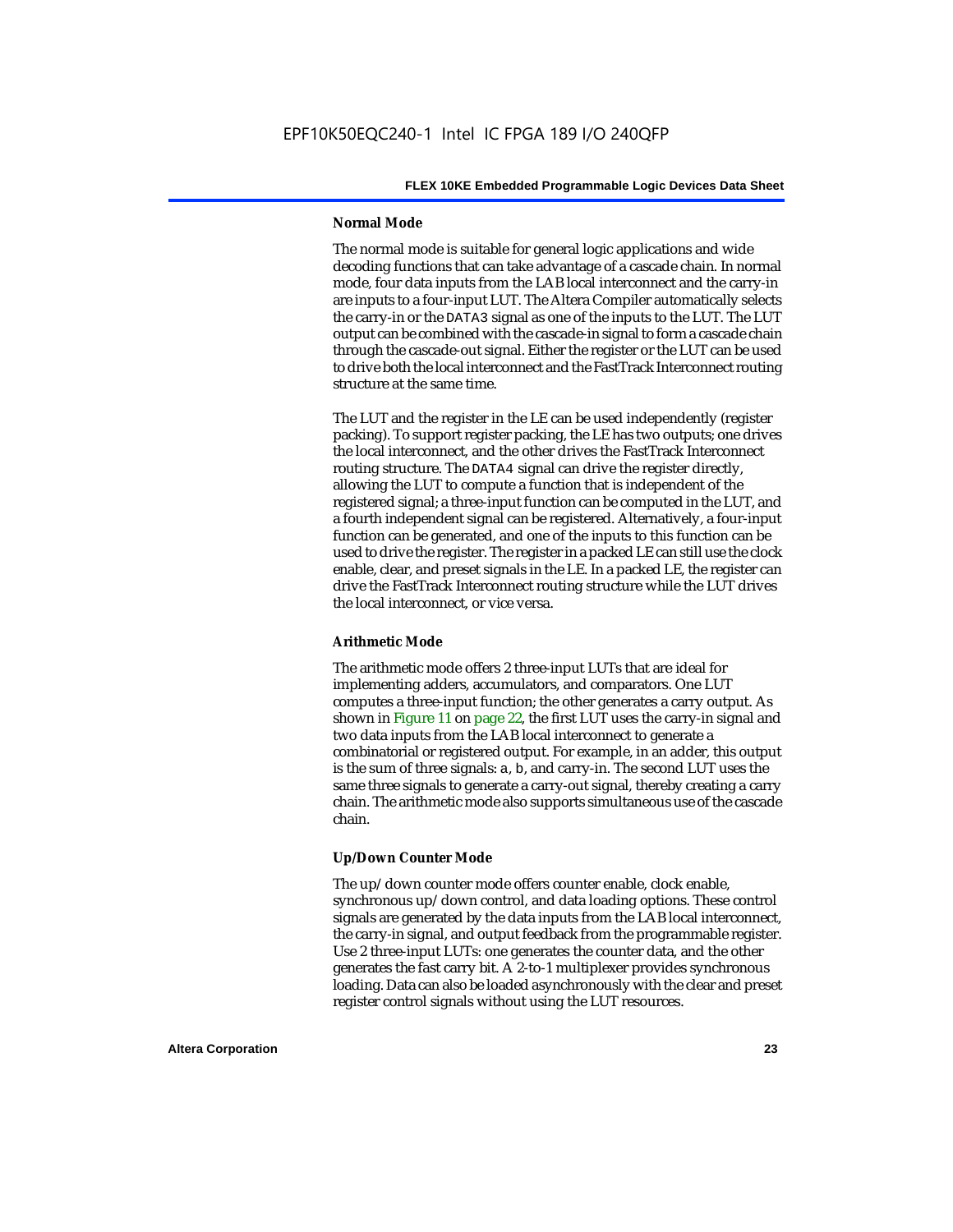#### **Clearable Counter Mode**

The clearable counter mode is similar to the up/down counter mode, but supports a synchronous clear instead of the up/down control. The clear function is substituted for the cascade-in signal in the up/down counter mode. Use 2 three-input LUTs: one generates the counter data, and the other generates the fast carry bit. Synchronous loading is provided by a 2-to-1 multiplexer. The output of this multiplexer is ANDed with a synchronous clear signal.

#### *Internal Tri-State Emulation*

Internal tri-state emulation provides internal tri-states without the limitations of a physical tri-state bus. In a physical tri-state bus, the tri-state buffers' output enable (OE) signals select which signal drives the bus. However, if multiple OE signals are active, contending signals can be driven onto the bus. Conversely, if no OE signals are active, the bus will float. Internal tri-state emulation resolves contending tri-state buffers to a low value and floating buses to a high value, thereby eliminating these problems. The Altera software automatically implements tri-state bus functionality with a multiplexer.

#### *Clear & Preset Logic Control*

Logic for the programmable register's clear and preset functions is controlled by the DATA3, LABCTRL1, and LABCTRL2 inputs to the LE. The clear and preset control structure of the LE asynchronously loads signals into a register. Either LABCTRL1 or LABCTRL2 can control the asynchronous clear. Alternatively, the register can be set up so that LABCTRL1 implements an asynchronous load. The data to be loaded is driven to DATA3; when LABCTRL1 is asserted, DATA3 is loaded into the register.

During compilation, the Altera Compiler automatically selects the best control signal implementation. Because the clear and preset functions are active-low, the Compiler automatically assigns a logic high to an unused clear or preset.

The clear and preset logic is implemented in one of the following six modes chosen during design entry:

- Asynchronous clear
- Asynchronous preset
- Asynchronous clear and preset
- Asynchronous load with clear
- Asynchronous load with preset
- Asynchronous load without clear or preset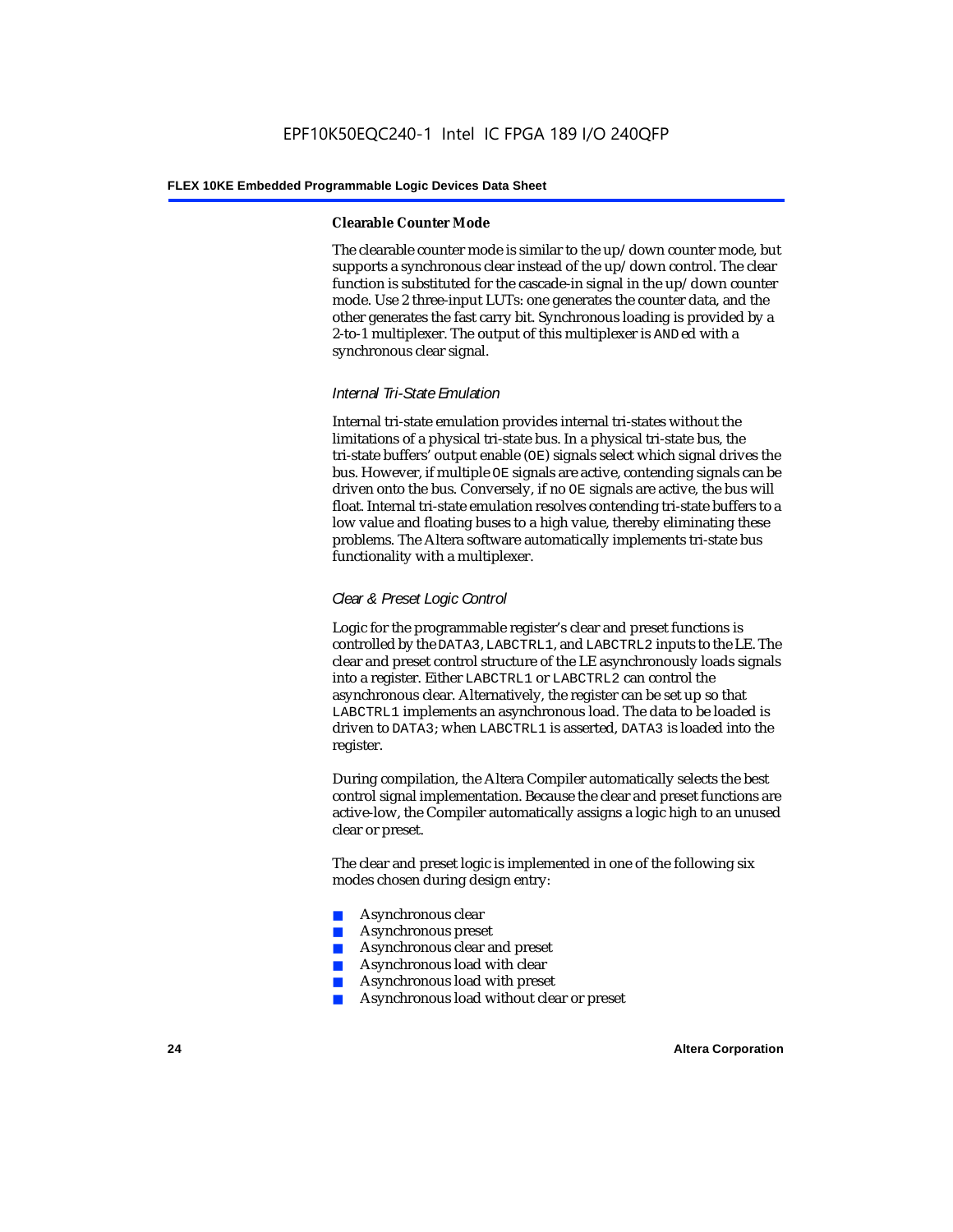In addition to the six clear and preset modes, FLEX 10KE devices provide a chip-wide reset pin that can reset all registers in the device. Use of this feature is set during design entry. In any of the clear and preset modes, the chip-wide reset overrides all other signals. Registers with asynchronous presets may be preset when the chip-wide reset is asserted. Inversion can be used to implement the asynchronous preset. Figure 12 shows examples of how to setup the preset and clear inputs for the desired functionality.

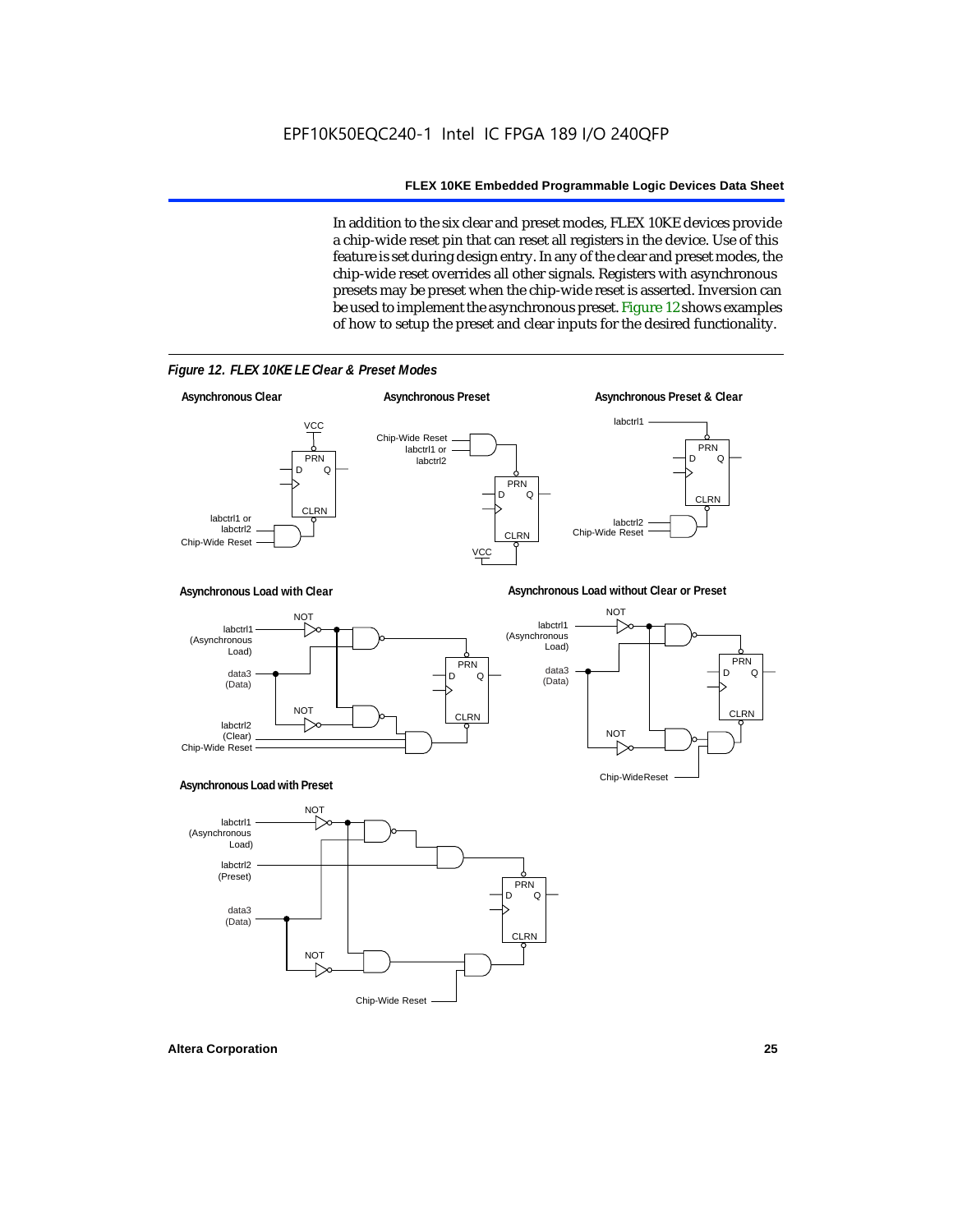#### **Asynchronous Clear**

The flipflop can be cleared by either LABCTRL1 or LABCTRL2. In this mode, the preset signal is tied to VCC to deactivate it.

#### **Asynchronous Preset**

An asynchronous preset is implemented as an asynchronous load, or with an asynchronous clear. If DATA3 is tied to VCC, asserting LABCTRL1 asynchronously loads a one into the register. Alternatively, the Altera software can provide preset control by using the clear and inverting the input and output of the register. Inversion control is available for the inputs to both LEs and IOEs. Therefore, if a register is preset by only one of the two LABCTRL signals, the DATA3 input is not needed and can be used for one of the LE operating modes.

#### **Asynchronous Preset & Clear**

When implementing asynchronous clear and preset, LABCTRL1 controls the preset and LABCTRL2 controls the clear. DATA3 is tied to VCC, so that asserting LABCTRL1 asynchronously loads a one into the register, effectively presetting the register. Asserting LABCTRL2 clears the register.

#### **Asynchronous Load with Clear**

When implementing an asynchronous load in conjunction with the clear, LABCTRL1 implements the asynchronous load of DATA3 by controlling the register preset and clear. LABCTRL2 implements the clear by controlling the register clear; LABCTRL2 does not have to feed the preset circuits.

#### **Asynchronous Load with Preset**

When implementing an asynchronous load in conjunction with preset, the Altera software provides preset control by using the clear and inverting the input and output of the register. Asserting LABCTRL2 presets the register, while asserting LABCTRL1 loads the register. The Altera software inverts the signal that drives DATA3 to account for the inversion of the register's output.

#### **Asynchronous Load without Preset or Clear**

When implementing an asynchronous load without preset or clear, LABCTRL1 implements the asynchronous load of DATA3 by controlling the register preset and clear.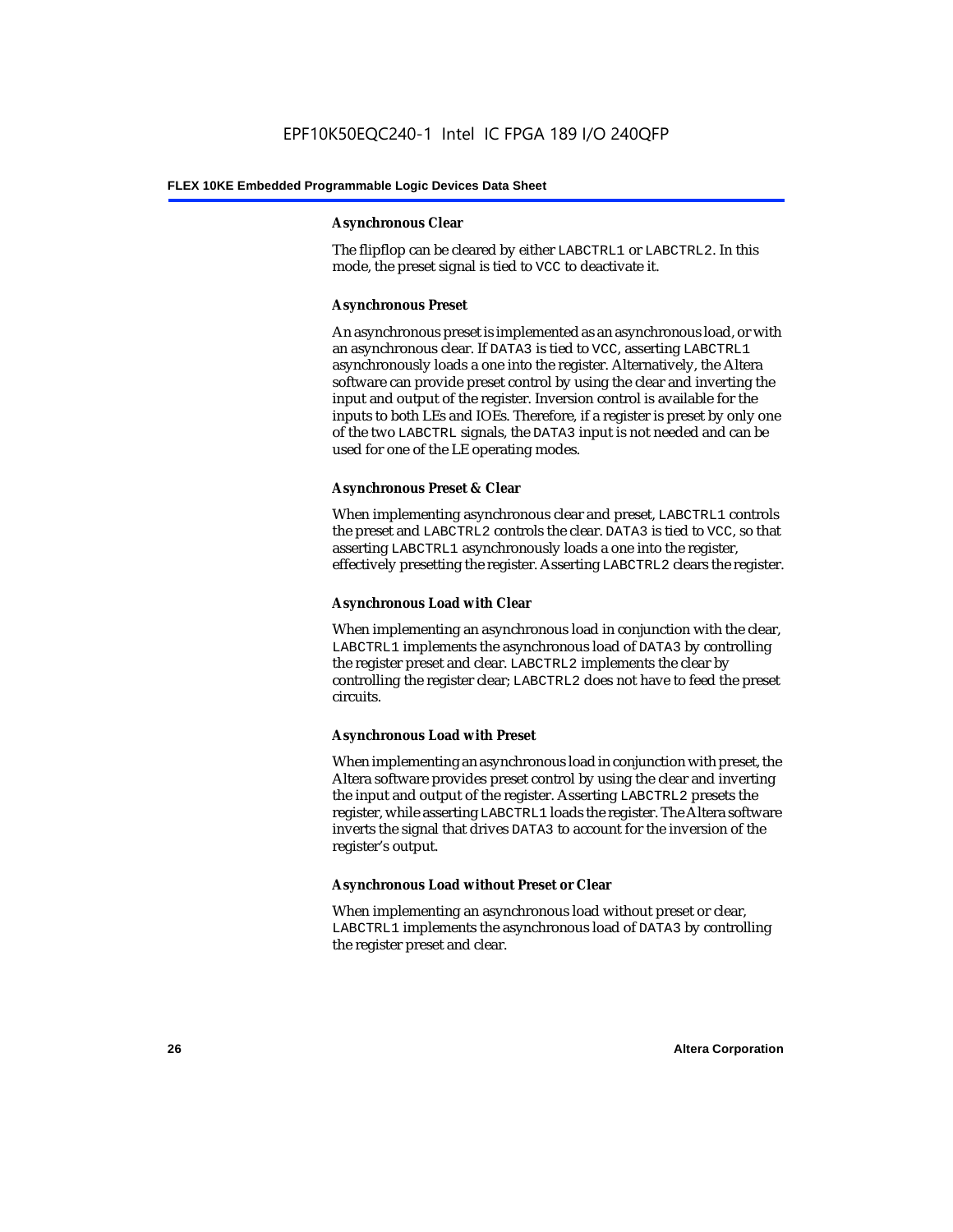#### **FastTrack Interconnect Routing Structure**

In the FLEX 10KE architecture, connections between LEs, EABs, and device I/O pins are provided by the FastTrack Interconnect routing structure, which is a series of continuous horizontal and vertical routing channels that traverses the device. This global routing structure provides predictable performance, even in complex designs. In contrast, the segmented routing in FPGAs requires switch matrices to connect a variable number of routing paths, increasing the delays between logic resources and reducing performance.

The FastTrack Interconnect routing structure consists of row and column interconnect channels that span the entire device. Each row of LABs is served by a dedicated row interconnect. The row interconnect can drive I/O pins and feed other LABs in the row. The column interconnect routes signals between rows and can drive I/O pins.

Row channels drive into the LAB or EAB local interconnect. The row signal is buffered at every LAB or EAB to reduce the effect of fan-out on delay. A row channel can be driven by an LE or by one of three column channels. These four signals feed dual 4-to-1 multiplexers that connect to two specific row channels. These multiplexers, which are connected to each LE, allow column channels to drive row channels even when all eight LEs in a LAB drive the row interconnect.

Each column of LABs or EABs is served by a dedicated column interconnect. The column interconnect that serves the EABs has twice as many channels as other column interconnects. The column interconnect can then drive I/O pins or another row's interconnect to route the signals to other LABs or EABs in the device. A signal from the column interconnect, which can be either the output of a LE or an input from an I/O pin, must be routed to the row interconnect before it can enter a LAB or EAB. Each row channel that is driven by an IOE or EAB can drive one specific column channel.

Access to row and column channels can be switched between LEs in adjacent pairs of LABs. For example, a LE in one LAB can drive the row and column channels normally driven by a particular LE in the adjacent LAB in the same row, and vice versa. This flexibility enables routing resources to be used more efficiently (see Figure 13).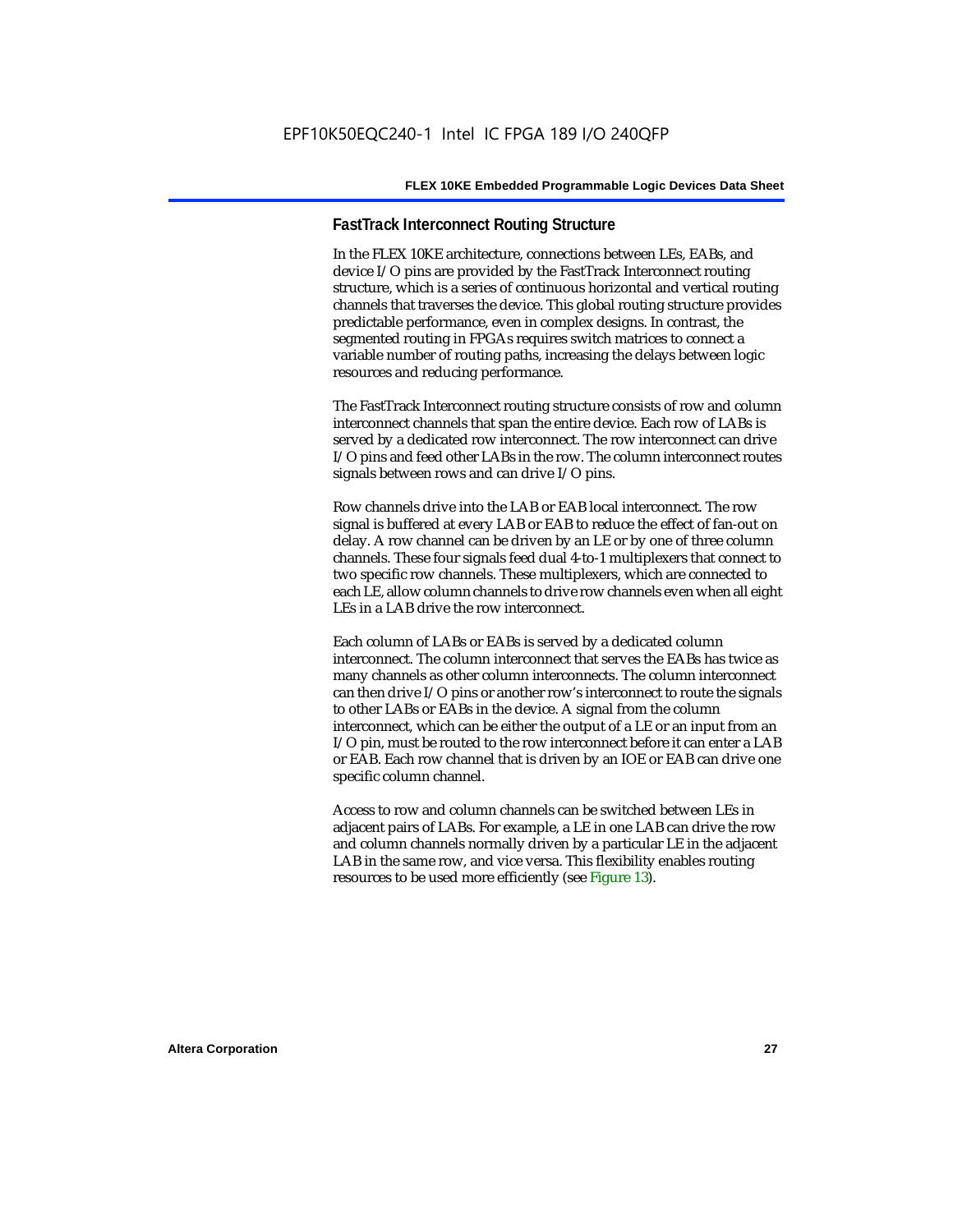#### *Figure 13. FLEX 10KE LAB Connections to Row & Column Interconnect*

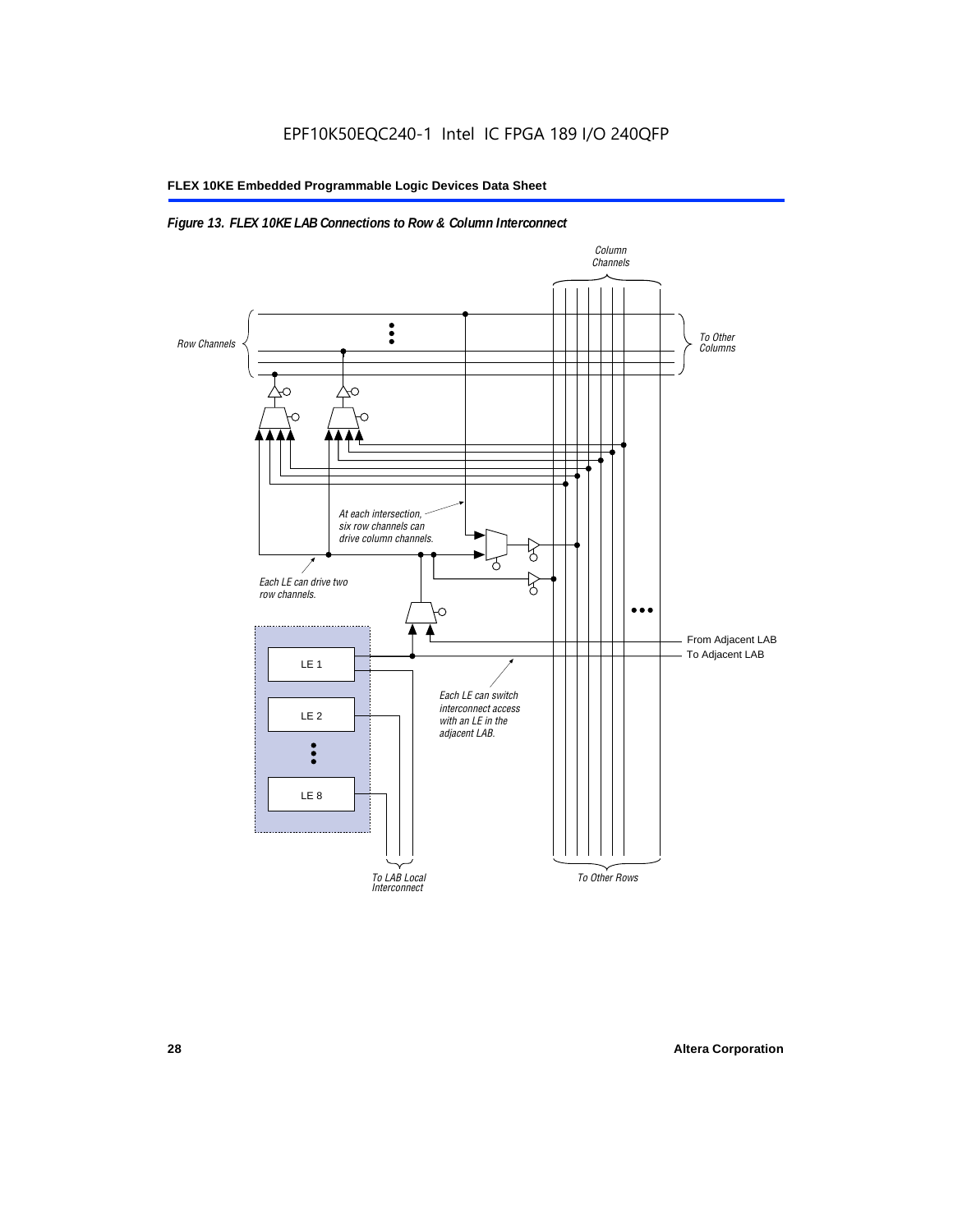For improved routing, the row interconnect consists of a combination of full-length and half-length channels. The full-length channels connect to all LABs in a row; the half-length channels connect to the LABs in half of the row. The EAB can be driven by the half-length channels in the left half of the row and by the full-length channels. The EAB drives out to the fulllength channels. In addition to providing a predictable, row-wide interconnect, this architecture provides increased routing resources. Two neighboring LABs can be connected using a half-row channel, thereby saving the other half of the channel for the other half of the row.

Table 7 summarizes the FastTrack Interconnect routing structure resources available in each FLEX 10KE device.

| Table 7. FLEX 10KE FastTrack Interconnect Resources |             |                     |         |                        |
|-----------------------------------------------------|-------------|---------------------|---------|------------------------|
| Device                                              | <b>Rows</b> | Channels per<br>Row | Columns | Channels per<br>Column |
| <b>EPF10K30E</b>                                    | 6           | 216                 | 36      | 24                     |
| EPF10K50E<br>EPF10K50S                              | 10          | 216                 | 36      | 24                     |
| EPF10K100E                                          | 12          | 312                 | 52      | 24                     |
| EPF10K130E                                          | 16          | 312                 | 52      | 32                     |
| EPF10K200E<br>EPF10K200S                            | 24          | 312                 | 52      | 48                     |

In addition to general-purpose I/O pins, FLEX 10KE devices have six dedicated input pins that provide low-skew signal distribution across the device. These six inputs can be used for global clock, clear, preset, and peripheral output enable and clock enable control signals. These signals are available as control signals for all LABs and IOEs in the device. The dedicated inputs can also be used as general-purpose data inputs because they can feed the local interconnect of each LAB in the device.

Figure 14 shows the interconnection of adjacent LABs and EABs, with row, column, and local interconnects, as well as the associated cascade and carry chains. Each LAB is labeled according to its location: a letter represents the row and a number represents the column. For example, LAB B3 is in row B, column 3.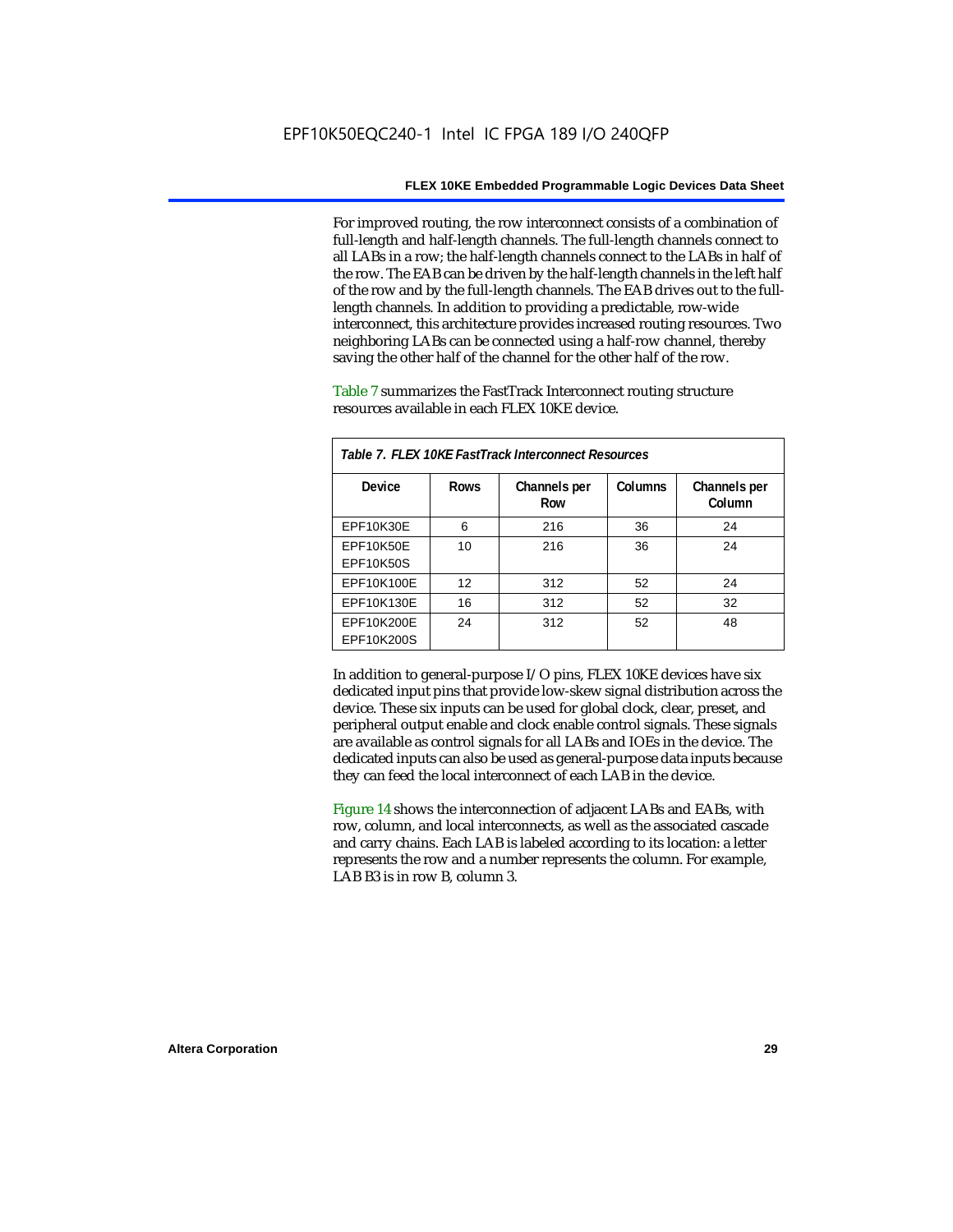



#### **I/O Element**

An IOE contains a bidirectional I/O buffer and a register that can be used either as an input register for external data that requires a fast setup time, or as an output register for data that requires fast clock-to-output performance. In some cases, using an LE register for an input register will result in a faster setup time than using an IOE register. IOEs can be used as input, output, or bidirectional pins. For bidirectional registered I/O implementation, the output register should be in the IOE, and the data input and output enable registers should be LE registers placed adjacent to the bidirectional pin. The Altera Compiler uses the programmable inversion option to invert signals from the row and column interconnect automatically where appropriate. Figure 15 shows the bidirectional I/O registers.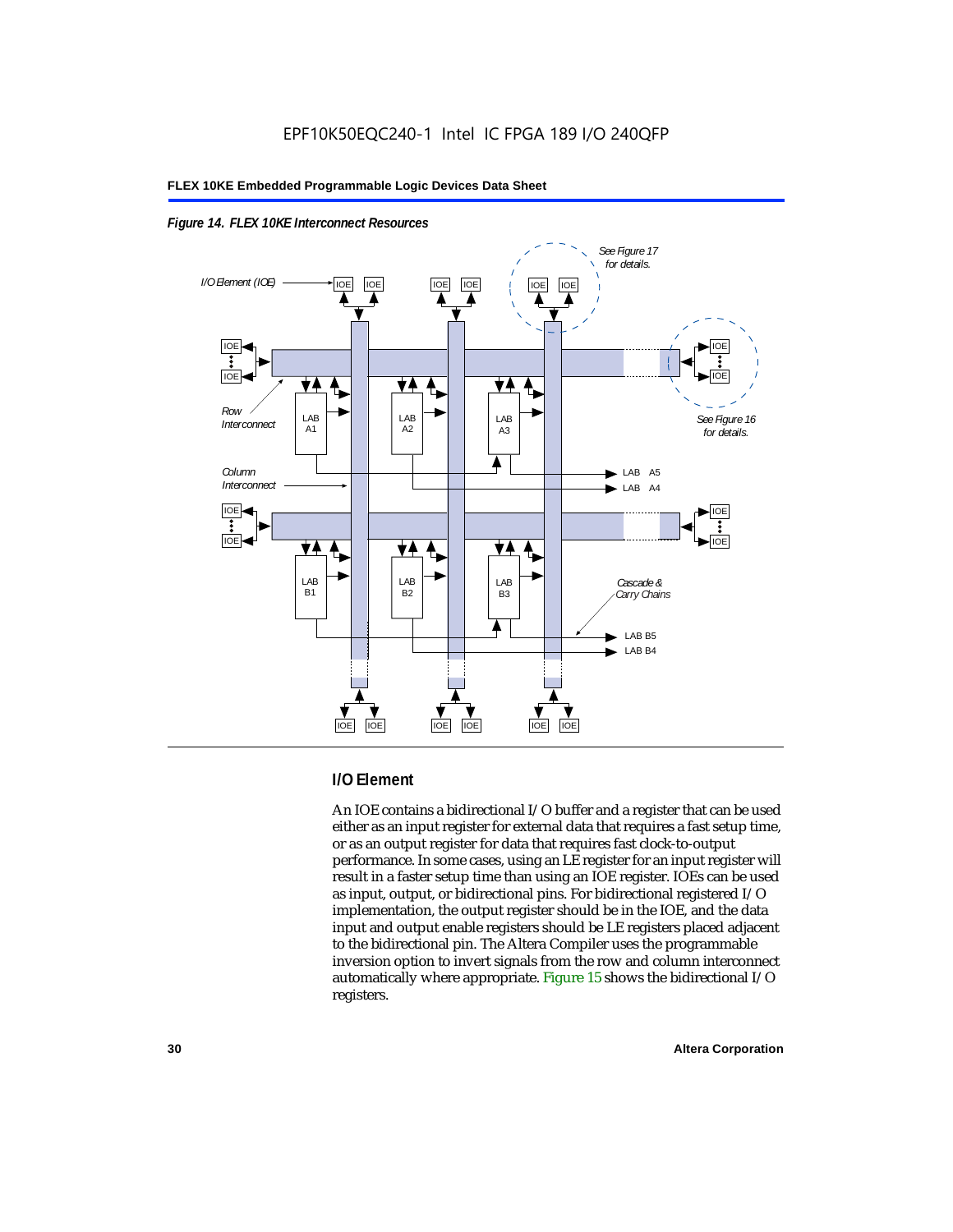



### *Note:*<br>(1) *A*

(1) All FLEX 10KE devices (except the EPF10K50E and EPF10K200E devices) have a programmable input delay buffer on the input path.

#### **Altera Corporation 31**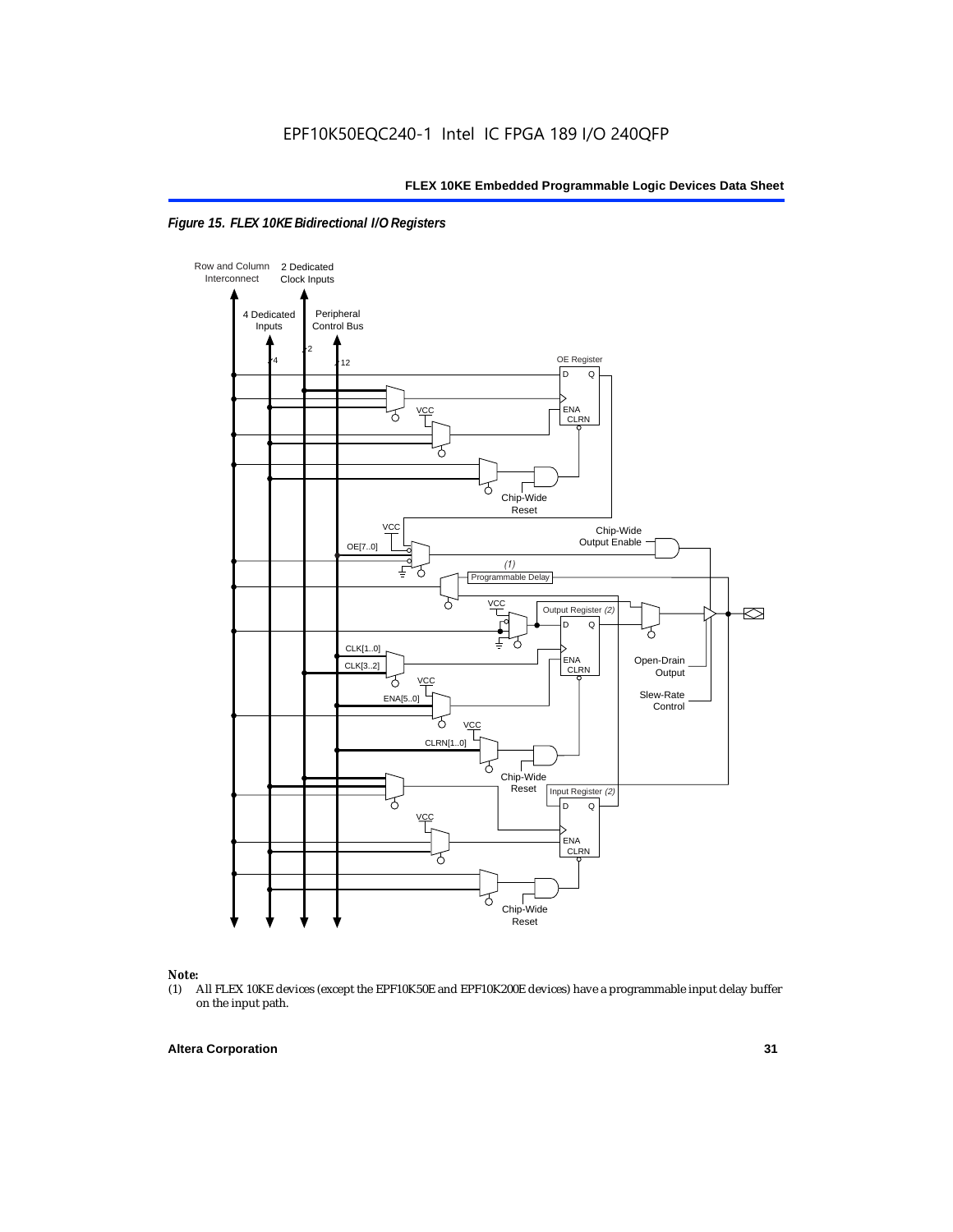On all FLEX 10KE devices (except EPF10K50E and EPF10K200E devices), the input path from the I/O pad to the FastTrack Interconnect has a programmable delay element that can be used to guarantee a zero hold time. EPF10K50S and EPF10K200S devices also support this feature. Depending on the placement of the IOE relative to what it is driving, the designer may choose to turn on the programmable delay to ensure a zero hold time or turn it off to minimize setup time. This feature is used to reduce setup time for complex pin-to-register paths (e.g., PCI designs).

Each IOE selects the clock, clear, clock enable, and output enable controls from a network of I/O control signals called the peripheral control bus. The peripheral control bus uses high-speed drivers to minimize signal skew across the device and provides up to 12 peripheral control signals that can be allocated as follows:

- Up to eight output enable signals
- Up to six clock enable signals
- Up to two clock signals
- Up to two clear signals

If more than six clock enable or eight output enable signals are required, each IOE on the device can be controlled by clock enable and output enable signals driven by specific LEs. In addition to the two clock signals available on the peripheral control bus, each IOE can use one of two dedicated clock pins. Each peripheral control signal can be driven by any of the dedicated input pins or the first LE of each LAB in a particular row. In addition, a LE in a different row can drive a column interconnect, which causes a row interconnect to drive the peripheral control signal. The chipwide reset signal resets all IOE registers, overriding any other control signals.

When a dedicated clock pin drives IOE registers, it can be inverted for all IOEs in the device. All IOEs must use the same sense of the clock. For example, if any IOE uses the inverted clock, all IOEs must use the inverted clock and no IOE can use the non-inverted clock. However, LEs can still use the true or complement of the clock on a LAB-by-LAB basis.

The incoming signal may be inverted at the dedicated clock pin and will drive all IOEs. For the true and complement of a clock to be used to drive IOEs, drive it into both global clock pins. One global clock pin will supply the true, and the other will supply the complement.

When the true and complement of a dedicated input drives IOE clocks, two signals on the peripheral control bus are consumed, one for each sense of the clock.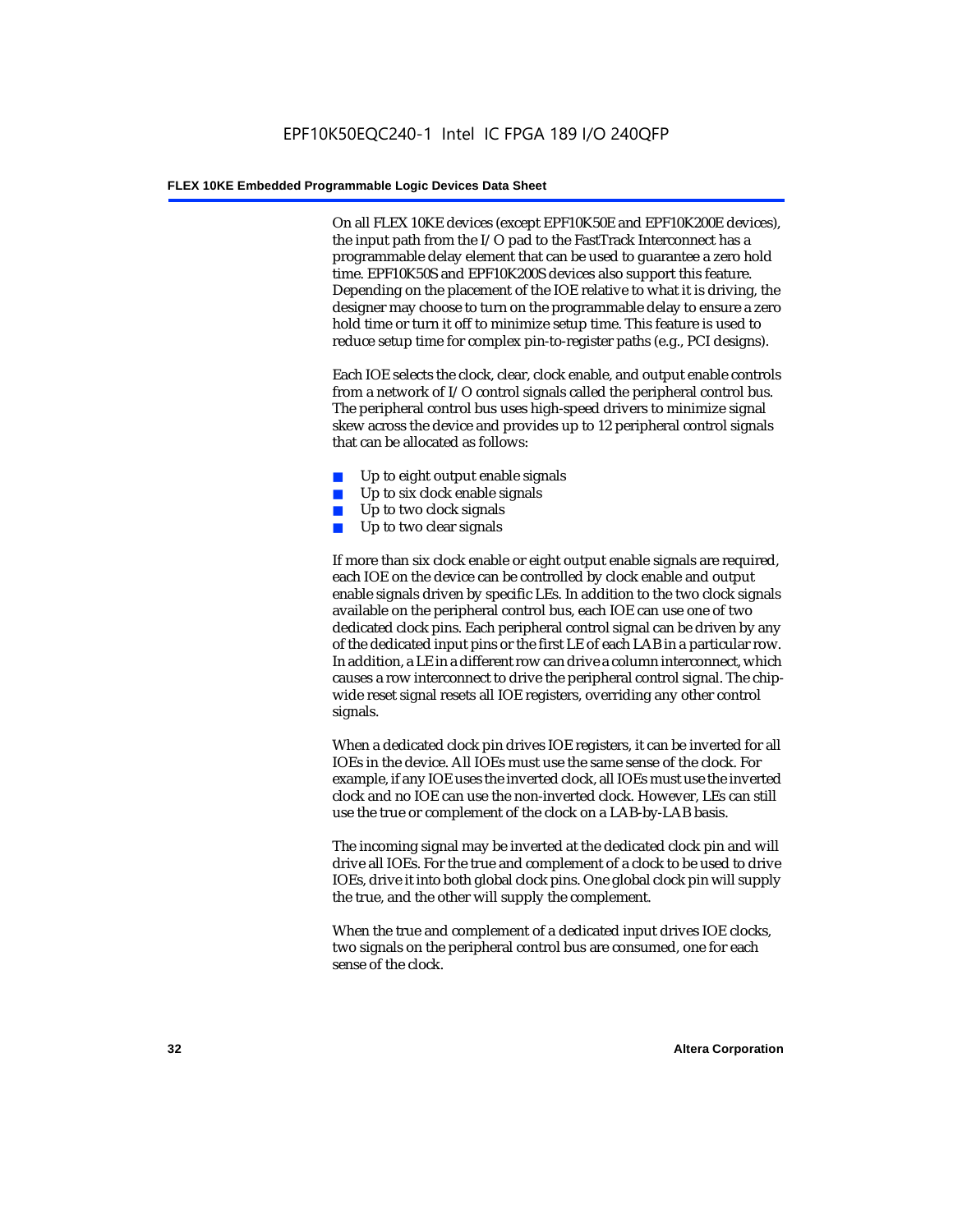When dedicated inputs drive non-inverted and inverted peripheral clears, clock enables, and output enables, two signals on the peripheral control bus will be used.

Tables 8 and 9 list the sources for each peripheral control signal, and show how the output enable, clock enable, clock, and clear signals share 12 peripheral control signals. The tables also show the rows that can drive global signals.

| Table 8. Peripheral Bus Sources for EPF10K30E, EPF10K50E & EPF10K50S Devices |                  |                               |  |  |
|------------------------------------------------------------------------------|------------------|-------------------------------|--|--|
| Peripheral<br><b>Control Signal</b>                                          | <b>EPF10K30E</b> | EPF10K50E<br><b>EPF10K50S</b> |  |  |
| OE0                                                                          | Row A            | Row A                         |  |  |
| OE1                                                                          | Row B            | Row B                         |  |  |
| OE2                                                                          | Row C            | Row D                         |  |  |
| OE3                                                                          | Row D            | Row F                         |  |  |
| OE4                                                                          | Row E            | Row H                         |  |  |
| OE5                                                                          | Row F            | Row J                         |  |  |
| CLKENA0/CLK0/GLOBAL0                                                         | Row A            | Row A                         |  |  |
| CLKENA1/OE6/GLOBAL1                                                          | Row B            | Row C                         |  |  |
| CLKENA2/CLR0                                                                 | Row C            | Row E                         |  |  |
| CLKENA3/OE7/GLOBAL2                                                          | Row D            | Row G                         |  |  |
| CLKENA4/CLR1                                                                 | Row E            | Row I                         |  |  |
| CLKENA5/CLK1/GLOBAL3                                                         | Row F            | Row J                         |  |  |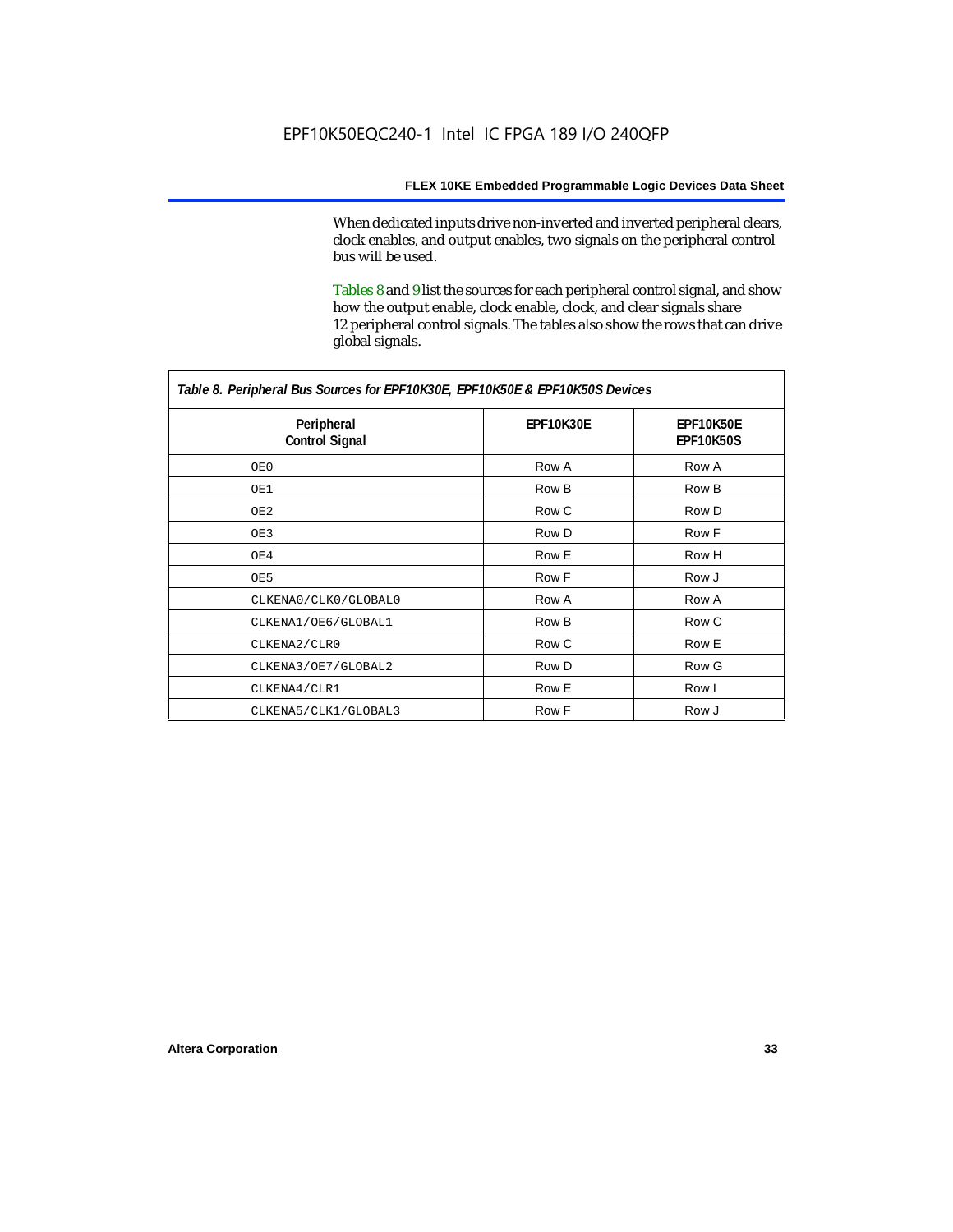| Table 9. Peripheral Bus Sources for EPF10K100E, EPF10K130E, EPF10K200E & EPF10K200S Devices |                   |                   |                                        |  |
|---------------------------------------------------------------------------------------------|-------------------|-------------------|----------------------------------------|--|
| Peripheral<br><b>Control Signal</b>                                                         | <b>EPF10K100E</b> | <b>EPF10K130E</b> | <b>EPF10K200E</b><br><b>EPF10K200S</b> |  |
| OE0                                                                                         | Row A             | Row C             | Row G                                  |  |
| OE1                                                                                         | Row C             | Row E             | Row I                                  |  |
| OE <sub>2</sub>                                                                             | Row E             | Row G             | Row K                                  |  |
| OE3                                                                                         | Row L             | Row N             | Row <sub>R</sub>                       |  |
| OE4                                                                                         | Row I             | Row K             | Row O                                  |  |
| OE5                                                                                         | Row K             | Row M             | Row Q                                  |  |
| CLKENA0/CLK0/GLOBAL0                                                                        | Row F             | Row H             | Row L                                  |  |
| CLKENA1/OE6/GLOBAL1                                                                         | Row D             | Row F             | Row J                                  |  |
| CLKENA2/CLR0                                                                                | Row B             | Row D             | Row H                                  |  |
| CLKENA3/OE7/GLOBAL2                                                                         | Row H             | Row J             | Row N                                  |  |
| CLKENA4/CLR1                                                                                | Row J             | Row L             | Row P                                  |  |
| CLKENA5/CLK1/GLOBAL3                                                                        | Row G             | Row I             | Row M                                  |  |

Signals on the peripheral control bus can also drive the four global signals, referred to as GLOBAL0 through GLOBAL3 in Tables 8 and 9. An internally generated signal can drive a global signal, providing the same low-skew, low-delay characteristics as a signal driven by an input pin. An LE drives the global signal by driving a row line that drives the peripheral bus, which then drives the global signal. This feature is ideal for internally generated clear or clock signals with high fan-out. However, internally driven global signals offer no advantage over the general-purpose interconnect for routing data signals. The dedicated input pin should be driven to a known logic state (such as ground) and not be allowed to float.

The chip-wide output enable pin is an active-high pin (DEV\_OE) that can be used to tri-state all pins on the device. This option can be set in the Altera software. On EPF10K50E and EPF10K200E devices, the built-in I/O pin pull-up resistors (which are active during configuration) are active when the chip-wide output enable pin is asserted. The registers in the IOE can also be reset by the chip-wide reset pin.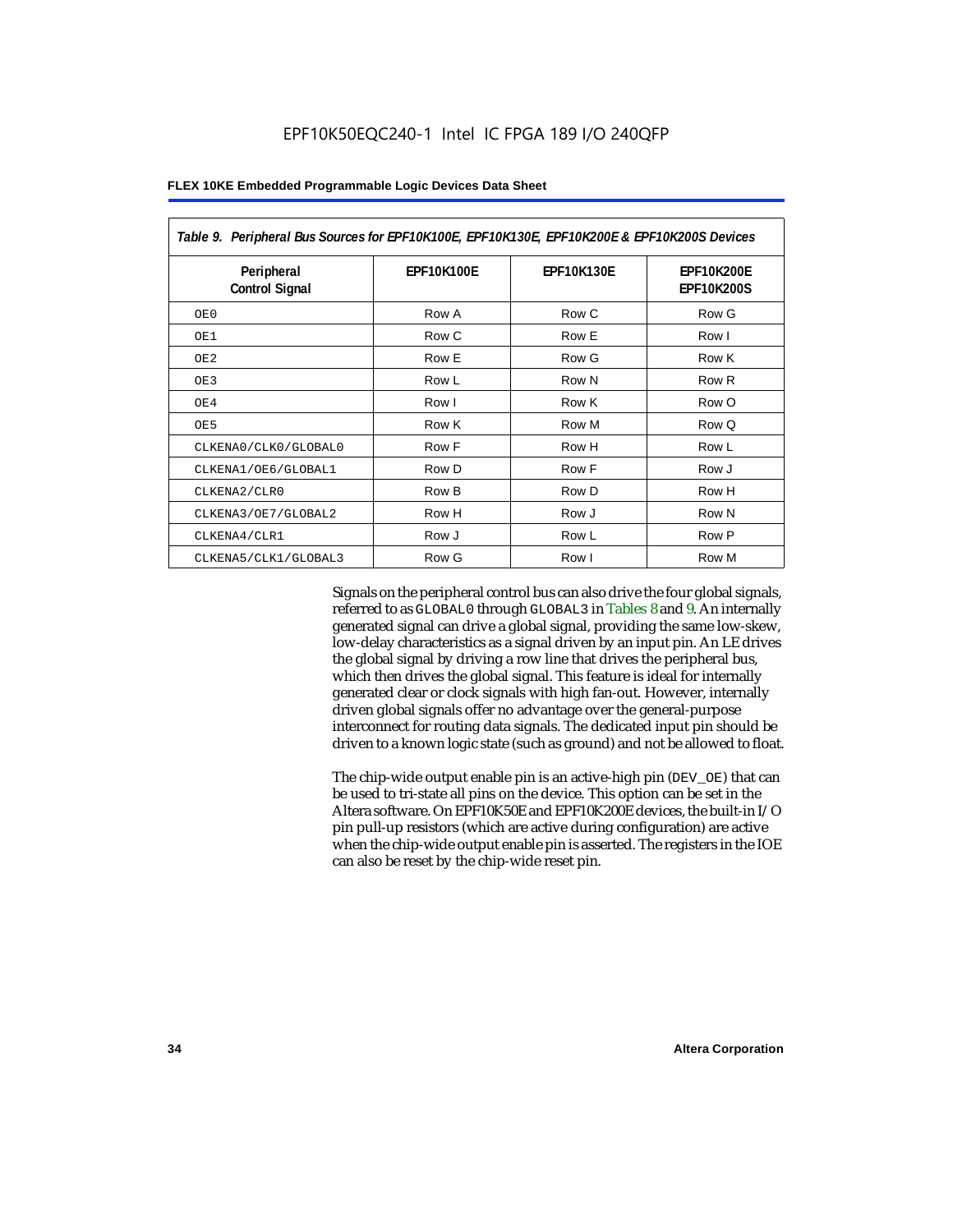*Row-to-IOE Connections*

When an IOE is used as an input signal, it can drive two separate row channels. The signal is accessible by all LEs within that row. When an IOE is used as an output, the signal is driven by a multiplexer that selects a signal from the row channels. Up to eight IOEs connect to each side of each row channel (see Figure 16).



*The values for m and n are provided in Table 10.*





| Table 10. FLEX 10KE Row-to-IOE Interconnect Resources |                      |                          |  |  |
|-------------------------------------------------------|----------------------|--------------------------|--|--|
| <b>Device</b>                                         | Channels per Row (n) | Row Channels per Pin (m) |  |  |
| <b>EPF10K30E</b>                                      | 216                  | 27                       |  |  |
| <b>EPF10K50E</b>                                      | 216                  | 27                       |  |  |
| <b>EPF10K50S</b>                                      |                      |                          |  |  |
| EPF10K100E                                            | 312                  | 39                       |  |  |
| EPF10K130E                                            | 312                  | 39                       |  |  |
| EPF10K200E<br>EPF10K200S                              | 312                  | 39                       |  |  |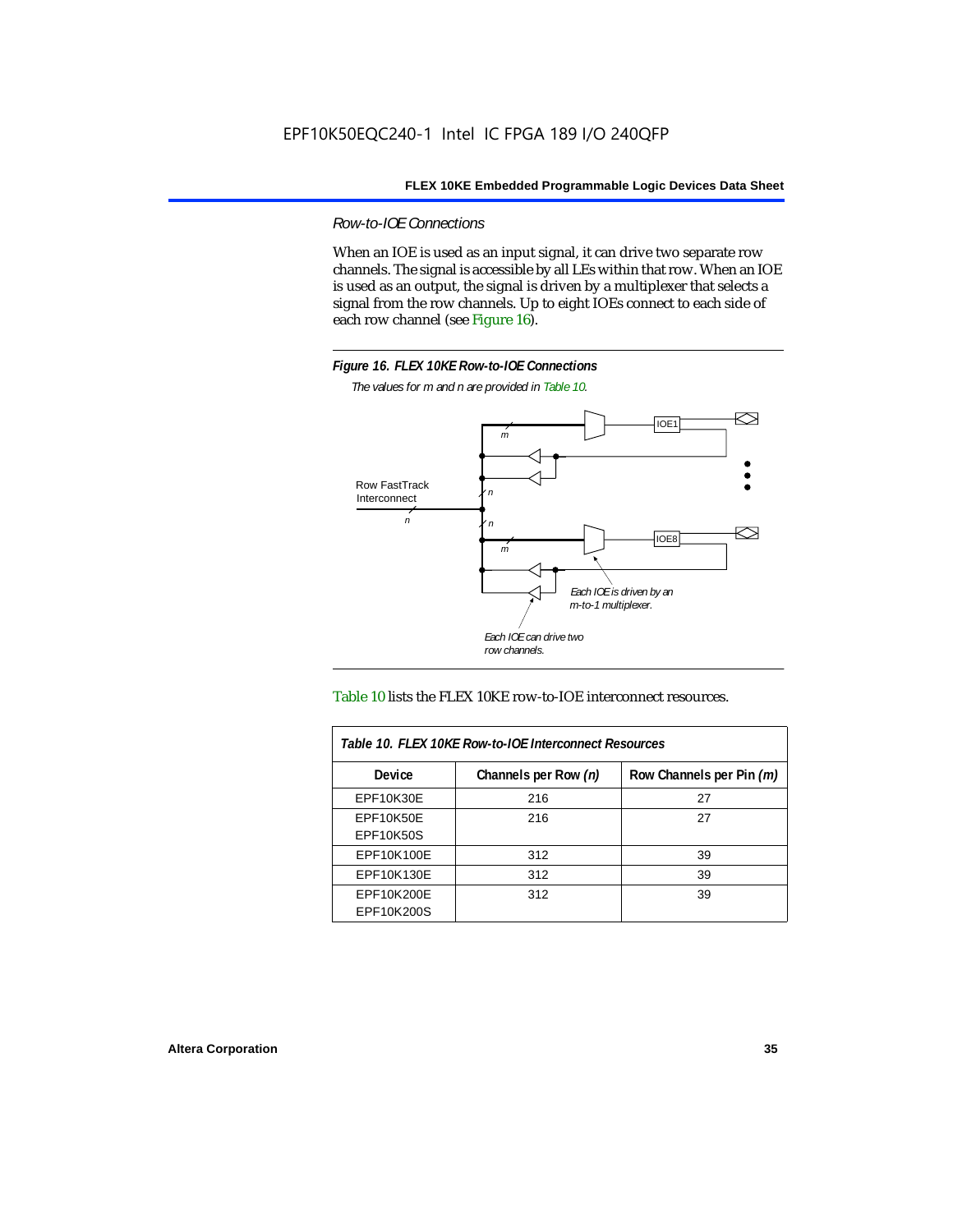*Column-to-IOE Connections*

When an IOE is used as an input, it can drive up to two separate column channels. When an IOE is used as an output, the signal is driven by a multiplexer that selects a signal from the column channels. Two IOEs connect to each side of the column channels. Each IOE can be driven by column channels via a multiplexer. The set of column channels is different for each IOE (see Figure 17).



*The values for m and n are provided in Table 11.*



#### Table 11 lists the FLEX 10KE column-to-IOE interconnect resources.

| Table 11. FLEX 10KE Column-to-IOE Interconnect Resources |                         |                             |  |  |  |
|----------------------------------------------------------|-------------------------|-----------------------------|--|--|--|
| <b>Device</b>                                            | Channels per Column (n) | Column Channels per Pin (m) |  |  |  |
| EPF10K30E                                                | 24                      | 16                          |  |  |  |
| EPF10K50E<br><b>EPF10K50S</b>                            | 24                      | 16                          |  |  |  |
| EPF10K100E                                               | 24                      | 16                          |  |  |  |
| EPF10K130E                                               | 32                      | 24                          |  |  |  |
| EPF10K200E<br>EPF10K200S                                 | 48                      | 40                          |  |  |  |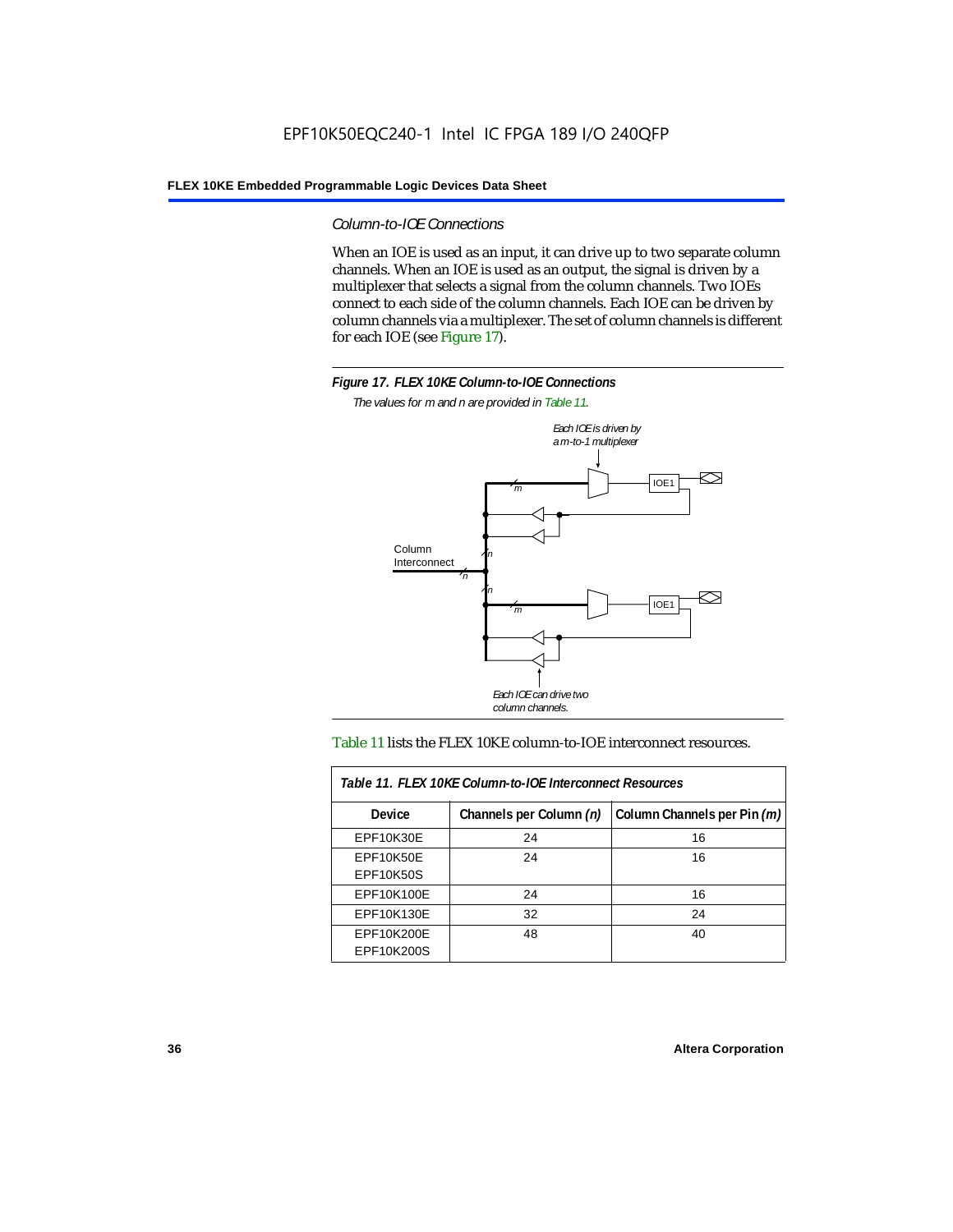**SameFrame Pin-Outs** FLEX 10KE devices support the SameFrame pin-out feature for FineLine BGA packages. The SameFrame pin-out feature is the arrangement of balls on FineLine BGA packages such that the lower-ballcount packages form a subset of the higher-ball-count packages. SameFrame pin-outs provide the flexibility to migrate not only from device to device within the same package, but also from one package to another. A given printed circuit board (PCB) layout can support multiple device density/package combinations. For example, a single board layout can support a range of devices from an EPF10K30E device in a 256-pin FineLine BGA package to an EPF10K200S device in a 672-pin FineLine BGA package.

> The Altera software provides support to design PCBs with SameFrame pin-out devices. Devices can be defined for present and future use. The Altera software generates pin-outs describing how to lay out a board to take advantage of this migration (see Figure 18).





Designed for 672-Pin FineLine BGA Package Printed Circuit Board



256-Pin FineLine BGA Package (Reduced I/O Count or Logic Requirements) 672-Pin FineLine BGA Package (Increased I/O Count or Logic Requirements)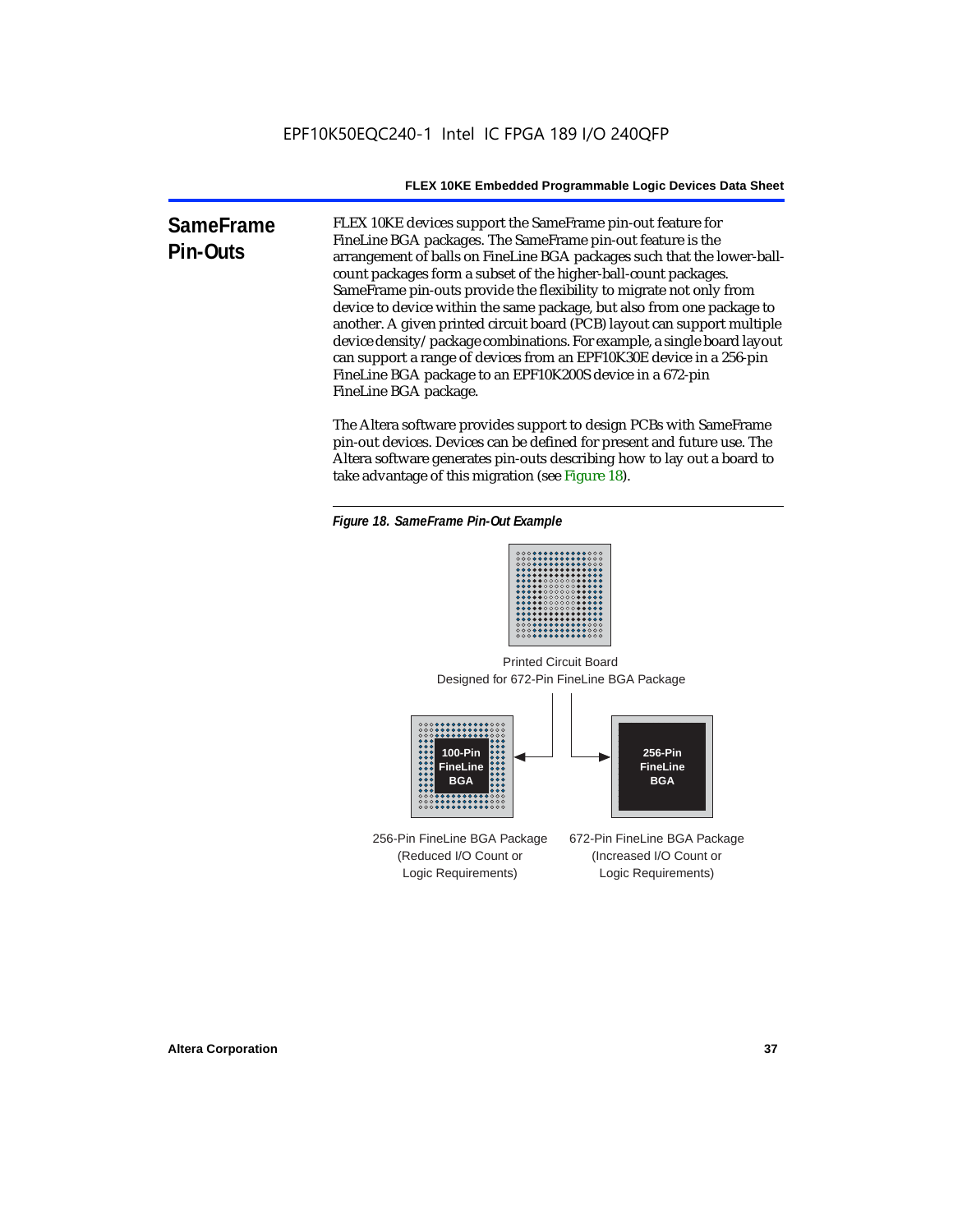# **ClockLock & ClockBoost Features**

To support high-speed designs, FLEX 10KE devices offer optional ClockLock and ClockBoost circuitry containing a phase-locked loop (PLL) used to increase design speed and reduce resource usage. The ClockLock circuitry uses a synchronizing PLL that reduces the clock delay and skew within a device. This reduction minimizes clock-to-output and setup times while maintaining zero hold times. The ClockBoost circuitry, which provides a clock multiplier, allows the designer to enhance device area efficiency by resource sharing within the device. The ClockBoost feature allows the designer to distribute a low-speed clock and multiply that clock on-device. Combined, the ClockLock and ClockBoost features provide significant improvements in system performance and bandwidth.

All FLEX 10KE devices, except EPF10K50E and EPF10K200E devices, support ClockLock and ClockBoost circuitry. EPF10K50S and EPF10K200S devices support this circuitry. Devices that support Clock-Lock and ClockBoost circuitry are distinguished with an "X" suffix in the ordering code; for instance, the EPF10K200SFC672-1X device supports this circuit.

The ClockLock and ClockBoost features in FLEX 10KE devices are enabled through the Altera software. External devices are not required to use these features. The output of the ClockLock and ClockBoost circuits is not available at any of the device pins.

The ClockLock and ClockBoost circuitry locks onto the rising edge of the incoming clock. The circuit output can drive the clock inputs of registers only; the generated clock cannot be gated or inverted.

The dedicated clock pin (GCLK1) supplies the clock to the ClockLock and ClockBoost circuitry. When the dedicated clock pin is driving the ClockLock or ClockBoost circuitry, it cannot drive elsewhere in the device.

For designs that require both a multiplied and non-multiplied clock, the clock trace on the board can be connected to the GCLK1 pin. In the Altera software, the GCLK1 pin can feed both the ClockLock and ClockBoost circuitry in the FLEX 10KE device. However, when both circuits are used, the other clock pin cannot be used.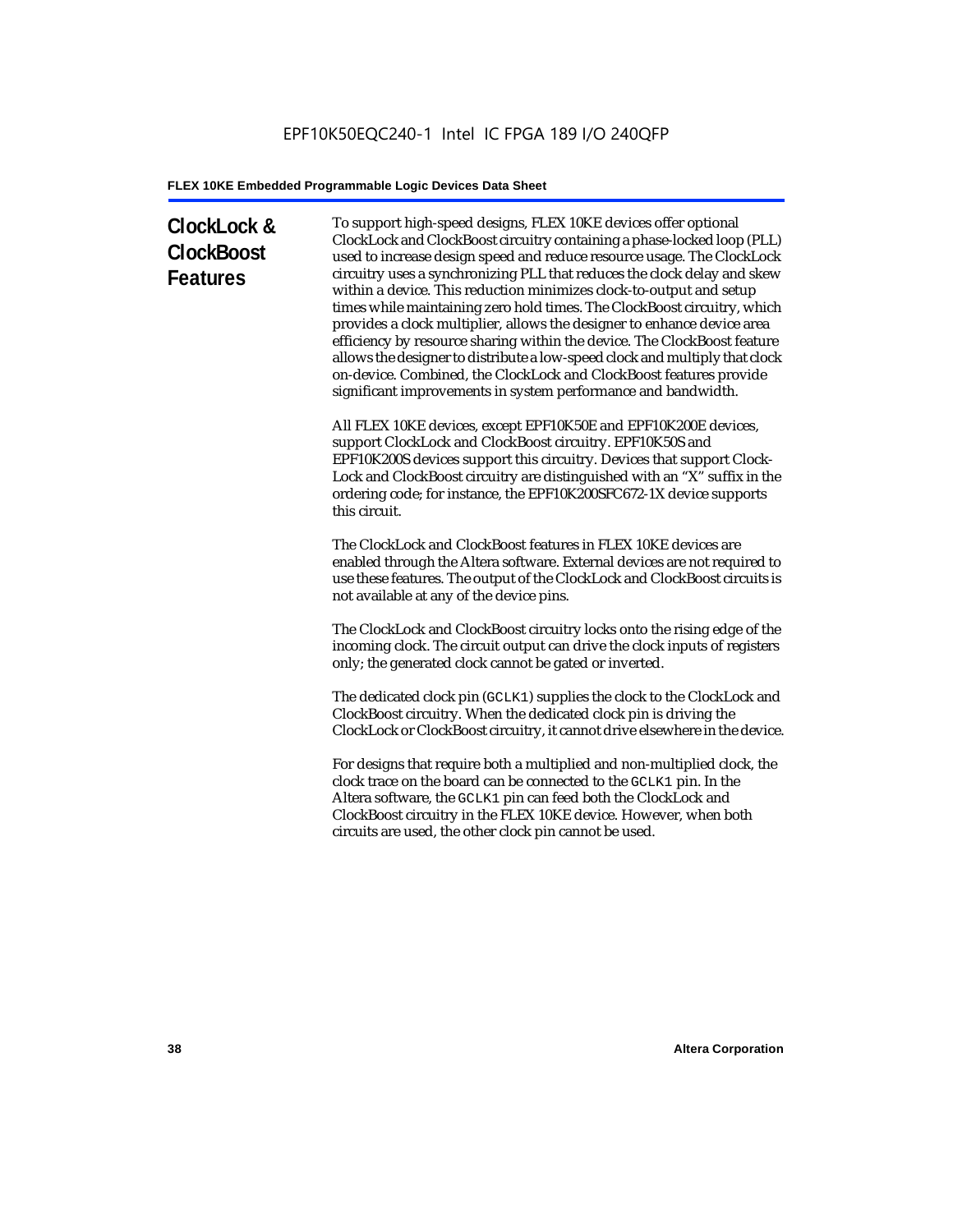## **ClockLock & ClockBoost Timing Parameters**

For the ClockLock and ClockBoost circuitry to function properly, the incoming clock must meet certain requirements. If these specifications are not met, the circuitry may not lock onto the incoming clock, which generates an erroneous clock within the device. The clock generated by the ClockLock and ClockBoost circuitry must also meet certain specifications. If the incoming clock meets these requirements during configuration, the ClockLock and ClockBoost circuitry will lock onto the clock during configuration. The circuit will be ready for use immediately after configuration. Figure 19 shows the incoming and generated clock specifications.

#### *Figure 19. Specifications for Incoming & Generated Clocks*

*The t<sub>I</sub> parameter refers to the nominal input clock period; the t<sub>0</sub> parameter refers to the nominal output clock period.*

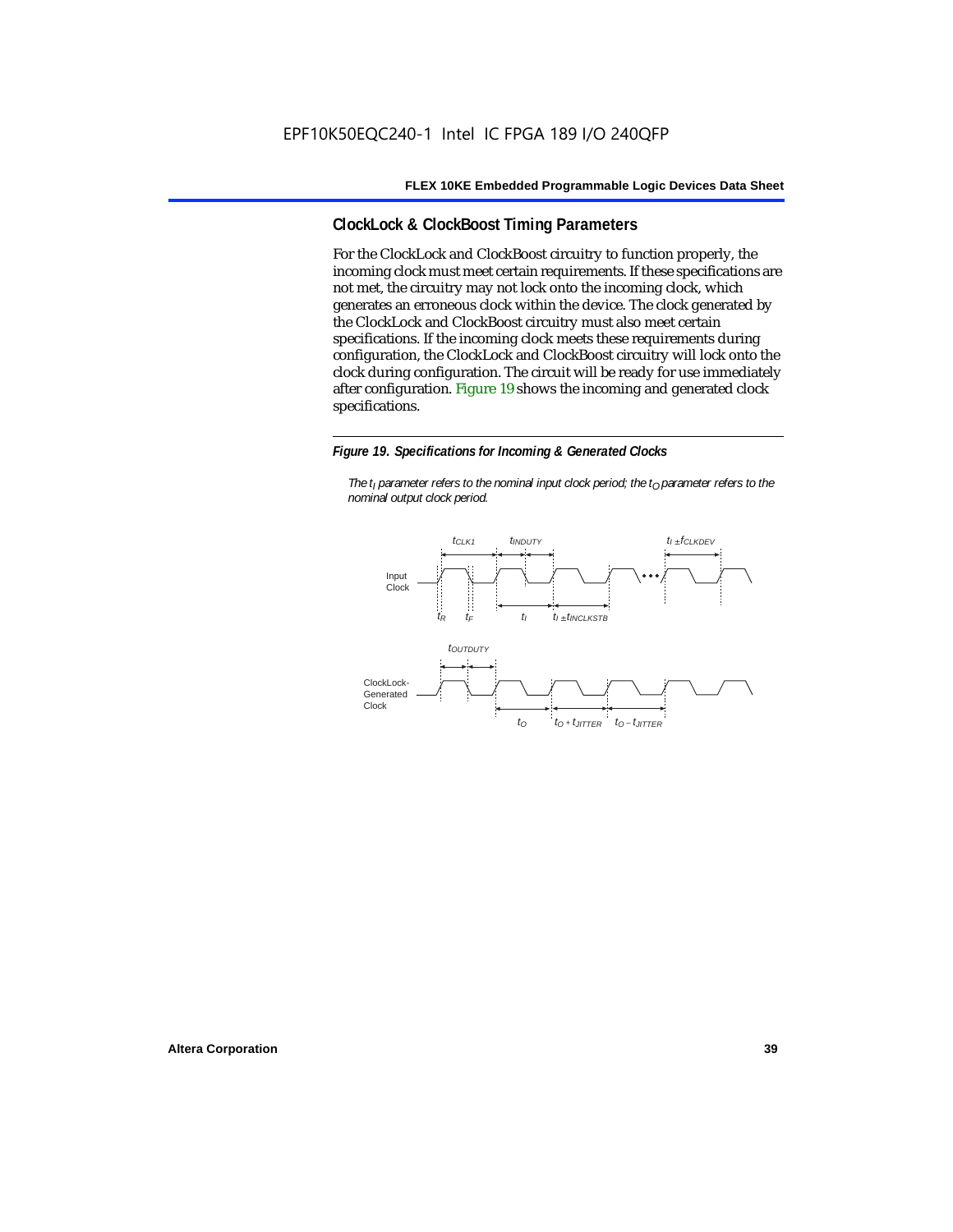Tables 12 and 13 summarize the ClockLock and ClockBoost parameters for -1 and -2 speed-grade devices, respectively.

| Table 12. ClockLock & ClockBoost Parameters for -1 Speed-Grade Devices |                                                                               |                      |     |     |           |               |
|------------------------------------------------------------------------|-------------------------------------------------------------------------------|----------------------|-----|-----|-----------|---------------|
| Symbol                                                                 | Parameter                                                                     | Condition            | Min | Typ | Max       | Unit          |
| $t_R$                                                                  | Input rise time                                                               |                      |     |     | 5         | ns            |
| $t_F$                                                                  | Input fall time                                                               |                      |     |     | 5         | ns            |
| $t$ <sub>INDUTY</sub>                                                  | Input duty cycle                                                              |                      | 40  |     | 60        | $\%$          |
| $f_{CLK1}$                                                             | Input clock frequency (ClockBoost<br>clock multiplication factor equals 1)    |                      | 25  |     | 180       | <b>MHz</b>    |
| $f_{CLK2}$                                                             | Input clock frequency (ClockBoost<br>clock multiplication factor equals 2)    |                      | 16  |     | 90        | <b>MHz</b>    |
| $f_{CLKDEV}$                                                           | Input deviation from user<br>specification in the MAX+PLUS II<br>software (1) |                      |     |     | 25,000(2) | <b>PPM</b>    |
| $t_{INCLKSTB}$                                                         | Input clock stability (measured<br>between adjacent clocks)                   |                      |     |     | 100       | ps            |
| $t_{\text{LOCK}}$                                                      | Time required for ClockLock or<br>ClockBoost to acquire lock $(3)$            |                      |     |     | 10        | μs            |
| $t_{JITTER}$                                                           | Jitter on ClockLock or ClockBoost-                                            | $t_{INCLKSTB} < 100$ |     |     | 250       | ps            |
|                                                                        | generated clock $(4)$                                                         | $t_{INCLKSTB}$ < 50  |     |     | 200 $(4)$ | ps            |
| <i>toutbuty</i>                                                        | Duty cycle for ClockLock or<br>ClockBoost-generated clock                     |                      | 40  | 50  | 60        | $\frac{9}{6}$ |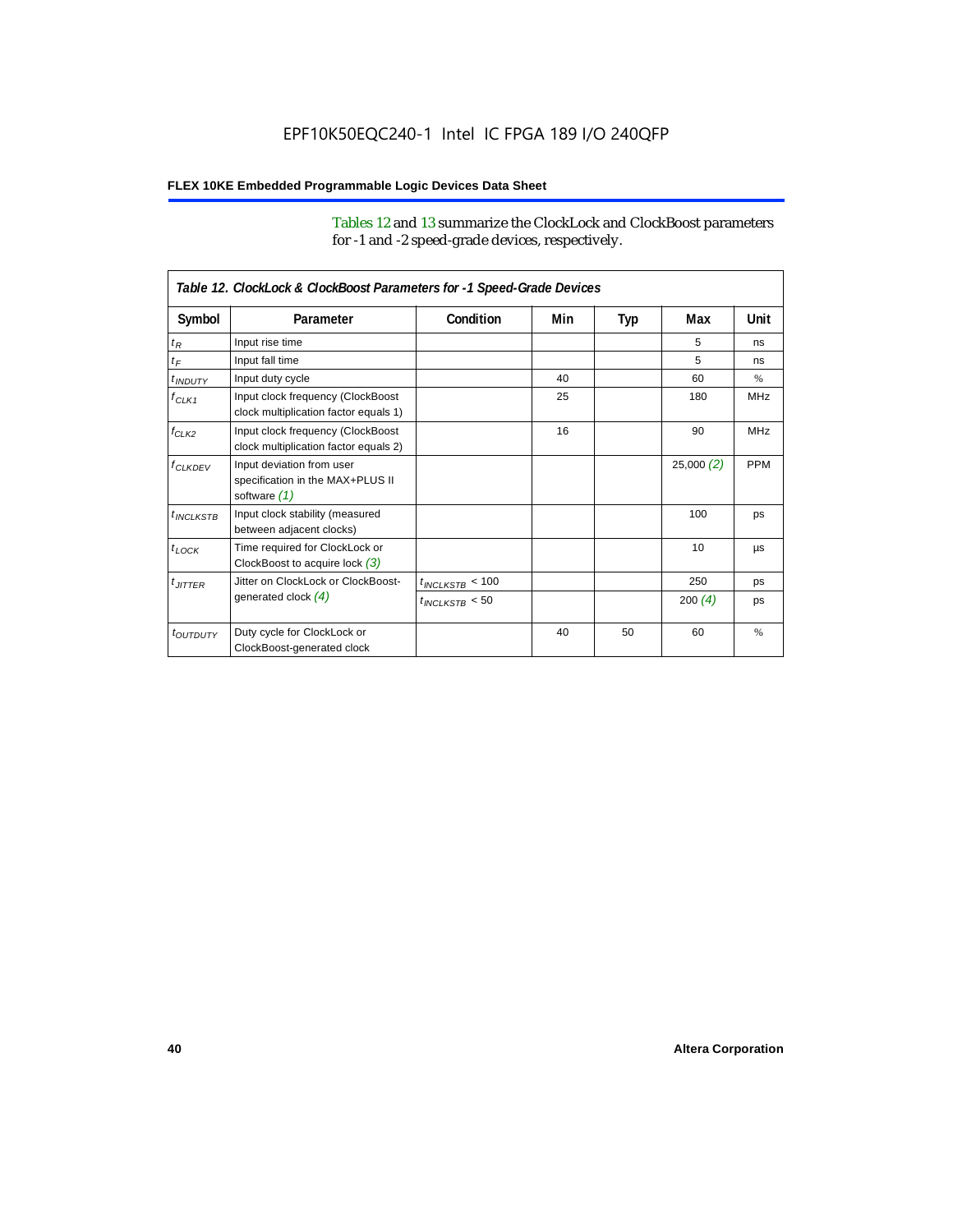| Table 13. ClockLock & ClockBoost Parameters for -2 Speed-Grade Devices |                                                                               |                      |     |     |           |            |
|------------------------------------------------------------------------|-------------------------------------------------------------------------------|----------------------|-----|-----|-----------|------------|
| Symbol                                                                 | Parameter                                                                     | Condition            | Min | Typ | Max       | Unit       |
| $t_{R}$                                                                | Input rise time                                                               |                      |     |     | 5         | ns         |
| $t_F$                                                                  | Input fall time                                                               |                      |     |     | 5         | ns         |
| $t_{INDUTY}$                                                           | Input duty cycle                                                              |                      | 40  |     | 60        | $\%$       |
| $f_{CLK1}$                                                             | Input clock frequency (ClockBoost<br>clock multiplication factor equals 1)    |                      | 25  |     | 75        | <b>MHz</b> |
| $f_{CLK2}$                                                             | Input clock frequency (ClockBoost<br>clock multiplication factor equals 2)    |                      | 16  |     | 37.5      | <b>MHz</b> |
| $f_{\ensuremath{\text{CLKDFV}}}$                                       | Input deviation from user<br>specification in the MAX+PLUS II<br>software (1) |                      |     |     | 25,000(2) | <b>PPM</b> |
| $t_{INCLKSTB}$                                                         | Input clock stability (measured<br>between adjacent clocks)                   |                      |     |     | 100       | ps         |
| $t_{LOCK}$                                                             | Time required for ClockLock or<br>ClockBoost to acquire lock $(3)$            |                      |     |     | 10        | μs         |
| $t_{JITTER}$                                                           | Jitter on ClockLock or ClockBoost-                                            | $t_{INCLKSTB}$ < 100 |     |     | 250       | ps         |
|                                                                        | generated clock $(4)$                                                         | $t_{INCLKSTB}$ < 50  |     |     | 200 $(4)$ | ps         |
| t <sub>OUTDUTY</sub>                                                   | Duty cycle for ClockLock or<br>ClockBoost-generated clock                     |                      | 40  | 50  | 60        | $\%$       |

#### *Notes to tables:*

- (1) To implement the ClockLock and ClockBoost circuitry with the MAX+PLUS II software, designers must specify the input frequency. The Altera software tunes the PLL in the ClockLock and ClockBoost circuitry to this frequency. The *f<sub>CLKDEV</sub>* parameter specifies how much the incoming clock can differ from the specified frequency during device operation. Simulation does not reflect this parameter.
- (2) Twenty-five thousand parts per million (PPM) equates to 2.5% of input clock period.<br>(3) During device configuration, the ClockLock and ClockBoost circuitry is configured b
- (3) During device configuration, the ClockLock and ClockBoost circuitry is configured before the rest of the device. If the incoming clock is supplied during configuration, the ClockLock and ClockBoost circuitry locks during configuration because the  $t_{LOCK}$  value is less than the time required for configuration.
- (4) The *tJITTER* specification is measured under long-term observation. The maximum value for *tJITTER* is 200 ps if  $t_{INCI KSTB}$  is lower than 50 ps.

# **I/O Configuration**

This section discusses the peripheral component interconnect (PCI) pull-up clamping diode option, slew-rate control, open-drain output option, and MultiVolt I/O interface for FLEX 10KE devices. The PCI pull-up clamping diode, slew-rate control, and open-drain output options are controlled pin-by-pin via Altera software logic options. The MultiVolt I/O interface is controlled by connecting  $V_{CCIO}$  to a different voltage than V<sub>CCINT</sub>. Its effect can be simulated in the Altera software via the Global **Project Device Options** dialog box (Assign menu).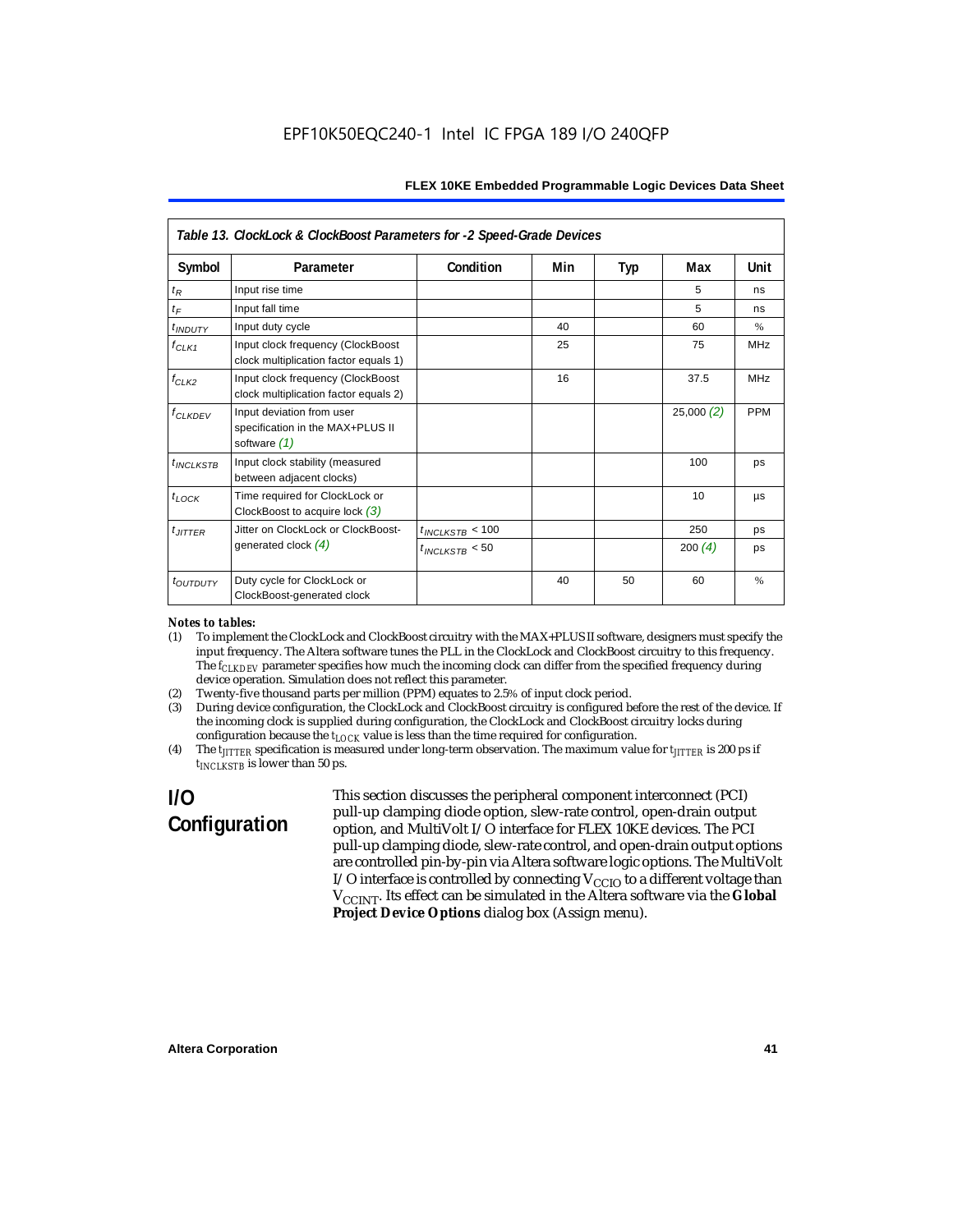## **PCI Pull-Up Clamping Diode Option**

FLEX 10KE devices have a pull-up clamping diode on every I/O, dedicated input, and dedicated clock pin. PCI clamping diodes clamp the signal to the  $V_{\text{CCIO}}$  value and are required for 3.3-V PCI compliance. Clamping diodes can also be used to limit overshoot in other systems.

Clamping diodes are controlled on a pin-by-pin basis. When  $V_{\text{CCIO}}$  is 3.3 V, a pin that has the clamping diode option turned on can be driven by a 2.5-V or 3.3-V signal, but not a 5.0-V signal. When  $V_{CCIO}$  is 2.5 V, a pin that has the clamping diode option turned on can be driven by a 2.5-V signal, but not a 3.3-V or 5.0-V signal. Additionally, a clamping diode can be activated for a subset of pins, which would allow a device to bridge between a 3.3-V PCI bus and a 5.0-V device.

## **Slew-Rate Control**

The output buffer in each IOE has an adjustable output slew rate that can be configured for low-noise or high-speed performance. A slower slew rate reduces system noise and adds a maximum delay of 4.3 ns. The fast slew rate should be used for speed-critical outputs in systems that are adequately protected against noise. Designers can specify the slew rate pin-by-pin or assign a default slew rate to all pins on a device-wide basis. The slow slew rate setting affects the falling edge of the output.

## **Open-Drain Output Option**

FLEX 10KE devices provide an optional open-drain output (electrically equivalent to open-collector output) for each I/O pin. This open-drain output enables the device to provide system-level control signals (e.g., interrupt and write enable signals) that can be asserted by any of several devices. It can also provide an additional wired-OR plane.

## **MultiVolt I/O Interface**

The FLEX 10KE device architecture supports the MultiVolt I/O interface feature, which allows FLEX 10KE devices in all packages to interface with systems of differing supply voltages. These devices have one set of  $V_{CC}$ pins for internal operation and input buffers (VCCINT), and another set for I/O output drivers (VCCIO).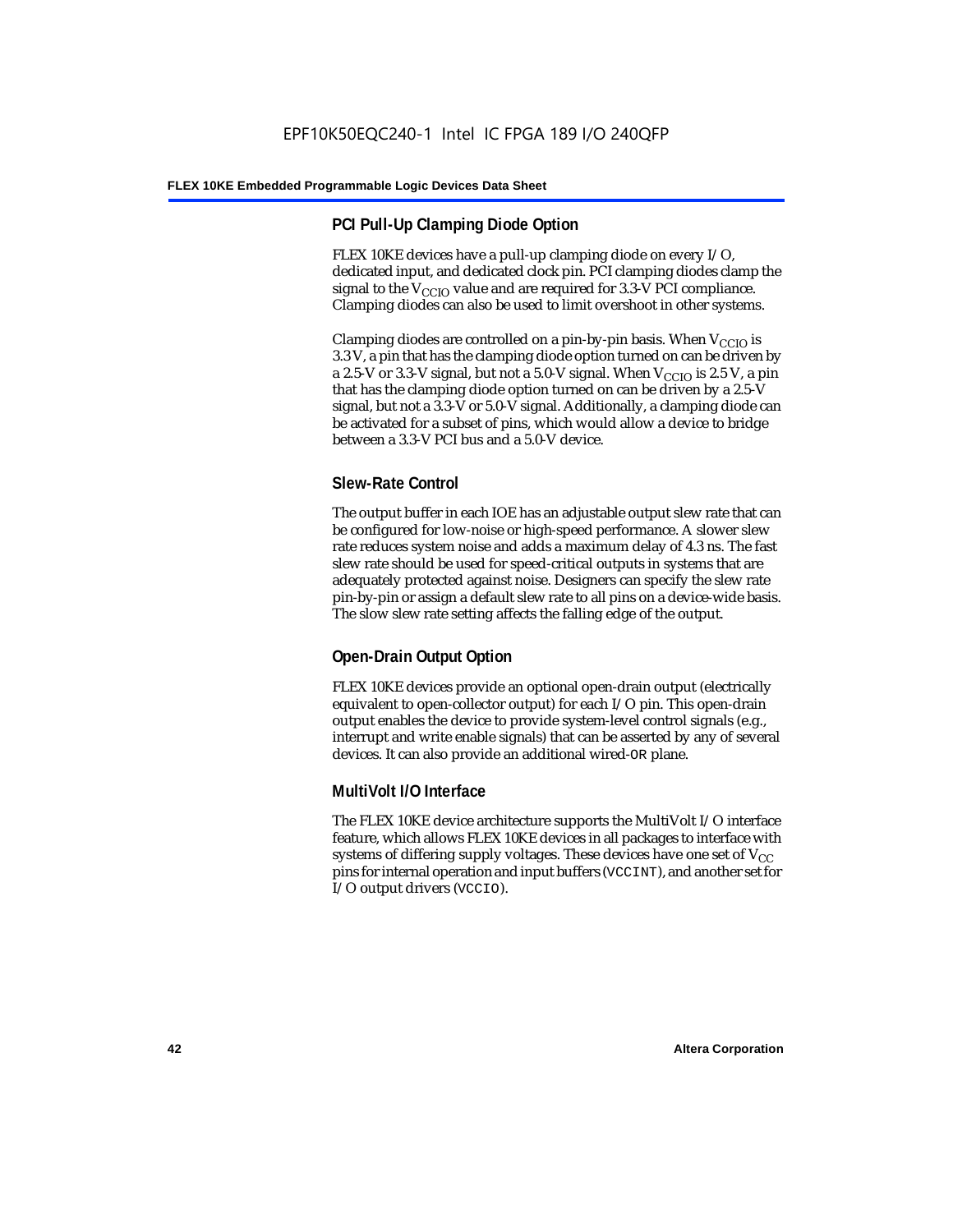The VCCINT pins must always be connected to a 2.5-V power supply. With a 2.5-V  $V_{CCMT}$  level, input voltages are compatible with 2.5-V, 3.3-V, and 5.0-V inputs. The VCCIO pins can be connected to either a 2.5-V or 3.3-V power supply, depending on the output requirements. When the VCCIO pins are connected to a 2.5-V power supply, the output levels are compatible with 2.5-V systems. When the VCCIO pins are connected to a 3.3-V power supply, the output high is at 3.3 V and is therefore compatible with 3.3-V or 5.0-V systems. Devices operating with  $V_{CCIO}$  levels higher than 3.0 V achieve a faster timing delay of  $t_{OD2}$  instead of  $t_{OD1}$ .

| Table 14. FLEX 10KE MultiVolt I/O Support |                  |     |     |                   |     |     |
|-------------------------------------------|------------------|-----|-----|-------------------|-----|-----|
| $V_{\text{CCIO}}(V)$                      | Input Signal (V) |     |     | Output Signal (V) |     |     |
|                                           | 2.5              | 3.3 | 5.0 | 2.5               | 3.3 | 5.0 |
| 2.5                                       |                  |     |     |                   |     |     |
| 3.3                                       |                  |     |     |                   |     |     |

Table 14 summarizes FLEX 10KE MultiVolt I/O support.

#### *Notes:*

(1) The PCI clamping diode must be disabled to drive an input with voltages higher than  $V_{CCIO}$ .

(2) When  $V_{\text{CCIO}} = 3.3$  V, a FLEX 10KE device can drive a 2.5-V device that has 3.3-V tolerant inputs.

Open-drain output pins on FLEX 10KE devices (with a pull-up resistor to the 5.0-V supply) can drive 5.0-V CMOS input pins that require a  $V_{\text{H}}$  of 3.5 V. When the open-drain pin is active, it will drive low. When the pin is inactive, the trace will be pulled up to 5.0 V by the resistor. The open-drain pin will only drive low or tri-state; it will never drive high. The rise time is dependent on the value of the pull-up resistor and load impedance. The  $I_{\text{OL}}$  current specification should be considered when selecting a pull-up resistor.

### **Power Sequencing & Hot-Socketing**

Because FLEX 10KE devices can be used in a mixed-voltage environment, they have been designed specifically to tolerate any possible power-up sequence. The  $V_{\text{CCIO}}$  and  $V_{\text{CCINT}}$  power planes can be powered in any order.

Signals can be driven into FLEX 10KE devices before and during power up without damaging the device. Additionally, FLEX 10KE devices do not drive out during power up. Once operating conditions are reached, FLEX 10KE devices operate as specified by the user.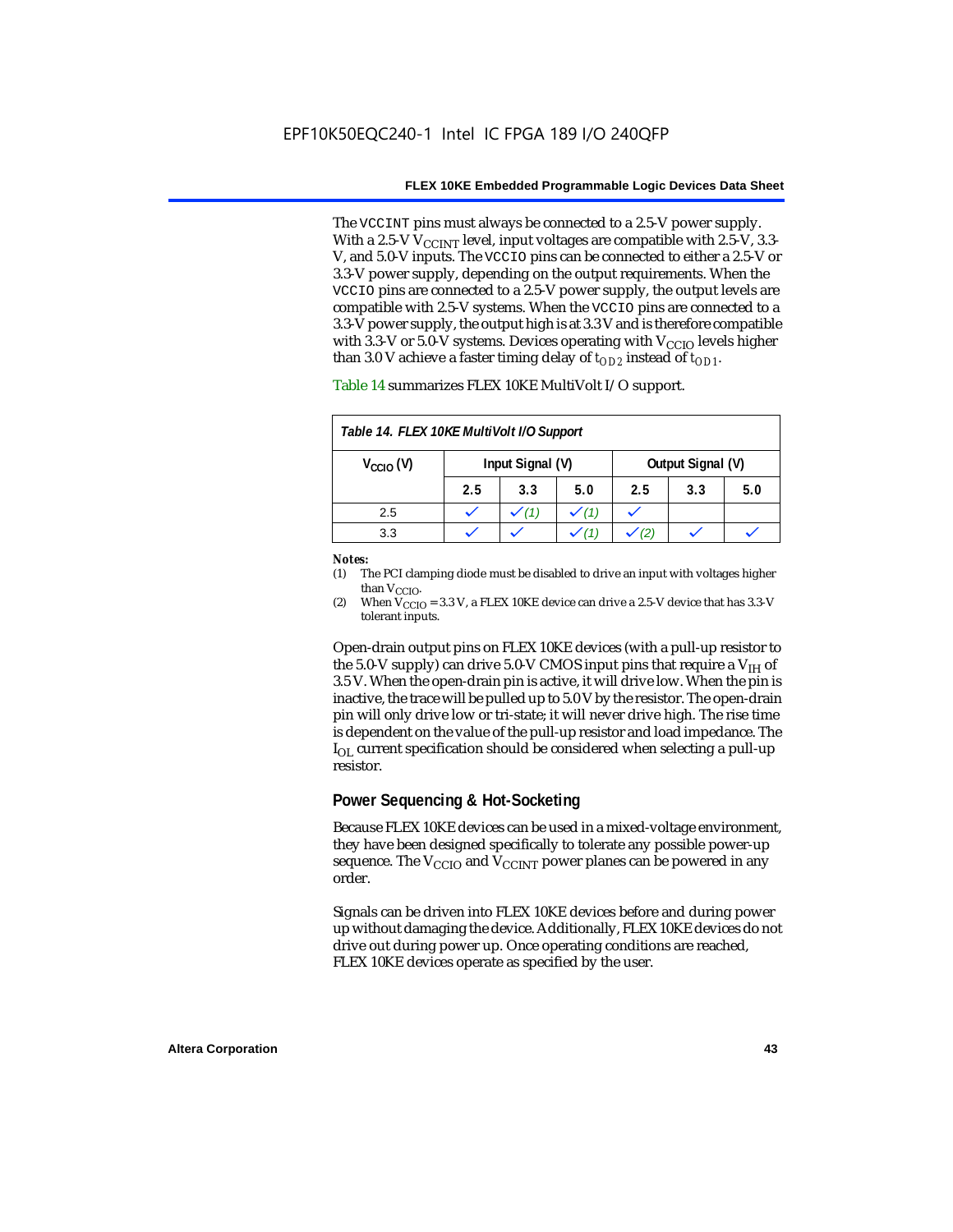# **IEEE Std. 1149.1 (JTAG) Boundary-Scan Support**

All FLEX 10KE devices provide JTAG BST circuitry that complies with the IEEE Std. 1149.1-1990 specification. FLEX 10KE devices can also be configured using the JTAG pins through the BitBlaster or ByteBlasterMV download cable, or via hardware that uses the Jam™ STAPL programming and test language. JTAG boundary-scan testing can be performed before or after configuration, but not during configuration. FLEX 10KE devices support the JTAG instructions shown in Table 15.

| Table 15. FLEX 10KE JTAG Instructions |                                                                                                                                                                                                                            |  |  |  |
|---------------------------------------|----------------------------------------------------------------------------------------------------------------------------------------------------------------------------------------------------------------------------|--|--|--|
| <b>JTAG Instruction</b>               | <b>Description</b>                                                                                                                                                                                                         |  |  |  |
| SAMPLE/PRELOAD                        | Allows a snapshot of signals at the device pins to be captured and examined during<br>normal device operation, and permits an initial data pattern to be output at the device<br>pins.                                     |  |  |  |
| <b>EXTEST</b>                         | Allows the external circuitry and board-level interconnections to be tested by forcing a<br>test pattern at the output pins and capturing test results at the input pins.                                                  |  |  |  |
| <b>BYPASS</b>                         | Places the 1-bit bypass register between the TDI and TDO pins, which allows the BST<br>data to pass synchronously through a selected device to adjacent devices during normal<br>device operation.                         |  |  |  |
| <b>USERCODE</b>                       | Selects the user electronic signature (USERCODE) register and places it between the<br>TDI and TDO pins, allowing the USERCODE to be serially shifted out of TDO.                                                          |  |  |  |
| <b>IDCODE</b>                         | Selects the IDCODE register and places it between TDI and TDO, allowing the IDCODE<br>to be serially shifted out of TDO.                                                                                                   |  |  |  |
| <b>ICR Instructions</b>               | These instructions are used when configuring a FLEX 10KE device via JTAG ports with<br>a BitBlaster or ByteBlasterMV download cable, or using a Jam File (.jam) or<br>Jam Byte-Code File (.jbc) via an embedded processor. |  |  |  |

The instruction register length of FLEX 10KE devices is 10 bits. The USERCODE register length in FLEX 10KE devices is 32 bits; 7 bits are determined by the user, and 25 bits are pre-determined. Tables 16 and 17 show the boundary-scan register length and device IDCODE information for FLEX 10KE devices.

| Table 16. FLEX 10KE Boundary-Scan Register Length |                               |  |  |
|---------------------------------------------------|-------------------------------|--|--|
| Device                                            | Boundary-Scan Register Length |  |  |
| EPF10K30E                                         | 690                           |  |  |
| EPF10K50E                                         | 798                           |  |  |
| <b>EPF10K50S</b>                                  |                               |  |  |
| EPF10K100E                                        | 1,050                         |  |  |
| EPF10K130E                                        | 1,308                         |  |  |
| EPF10K200E                                        | 1.446                         |  |  |
| EPF10K200S                                        |                               |  |  |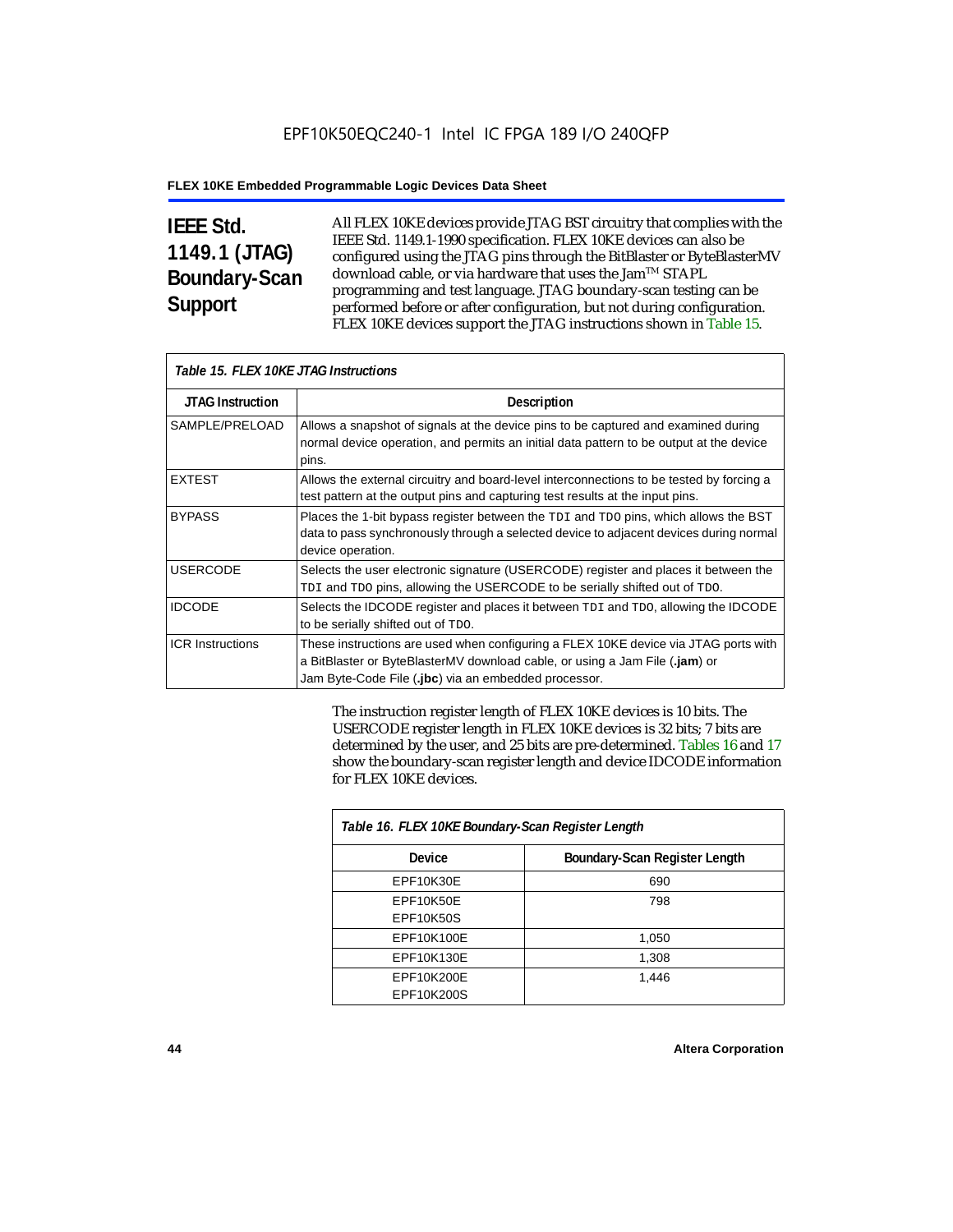| Table 17, 32-Bit IDCODE for FLEX 10KE Devices<br>Note $(1)$ |                            |                              |                                      |                  |  |  |  |
|-------------------------------------------------------------|----------------------------|------------------------------|--------------------------------------|------------------|--|--|--|
| Device                                                      |                            | <b>IDCODE</b> (32 Bits)      |                                      |                  |  |  |  |
|                                                             | <b>Version</b><br>(4 Bits) | Part Number (16 Bits)        | Manufacturer's<br>Identity (11 Bits) | 1 (1 Bit)<br>(2) |  |  |  |
| EPF10K30E                                                   | 0001                       | 0000<br>0011<br>0001<br>0000 | 00001101110                          | 1                |  |  |  |
| EPF10K50E<br>EPF10K50S                                      | 0001                       | 0000<br>0101<br>0001<br>0000 | 00001101110                          | 1                |  |  |  |
| EPF10K100E                                                  | 0010                       | 0000 0001 0000 0000          | 00001101110                          | 1                |  |  |  |
| EPF10K130E                                                  | 0001                       | 0001<br>0011<br>0000<br>0000 | 00001101110                          | 1                |  |  |  |
| EPF10K200E<br>EPF10K200S                                    | 0001                       | 0010<br>0000<br>0000<br>0000 | 00001101110                          | 1                |  |  |  |

#### *Notes:*

(1) The most significant bit (MSB) is on the left.

(2) The least significant bit (LSB) for all JTAG IDCODEs is 1.

FLEX 10KE devices include weak pull-up resistors on the JTAG pins.



For more information, see the following documents:

- *Application Note 39 (IEEE Std. 1149.1 (JTAG) Boundary-Scan Testing in Altera Devices)*
- *BitBlaster Serial Download Cable Data Sheet*
- *ByteBlasterMV Parallel Port Download Cable Data Sheet*
- *Jam Programming & Test Language Specification*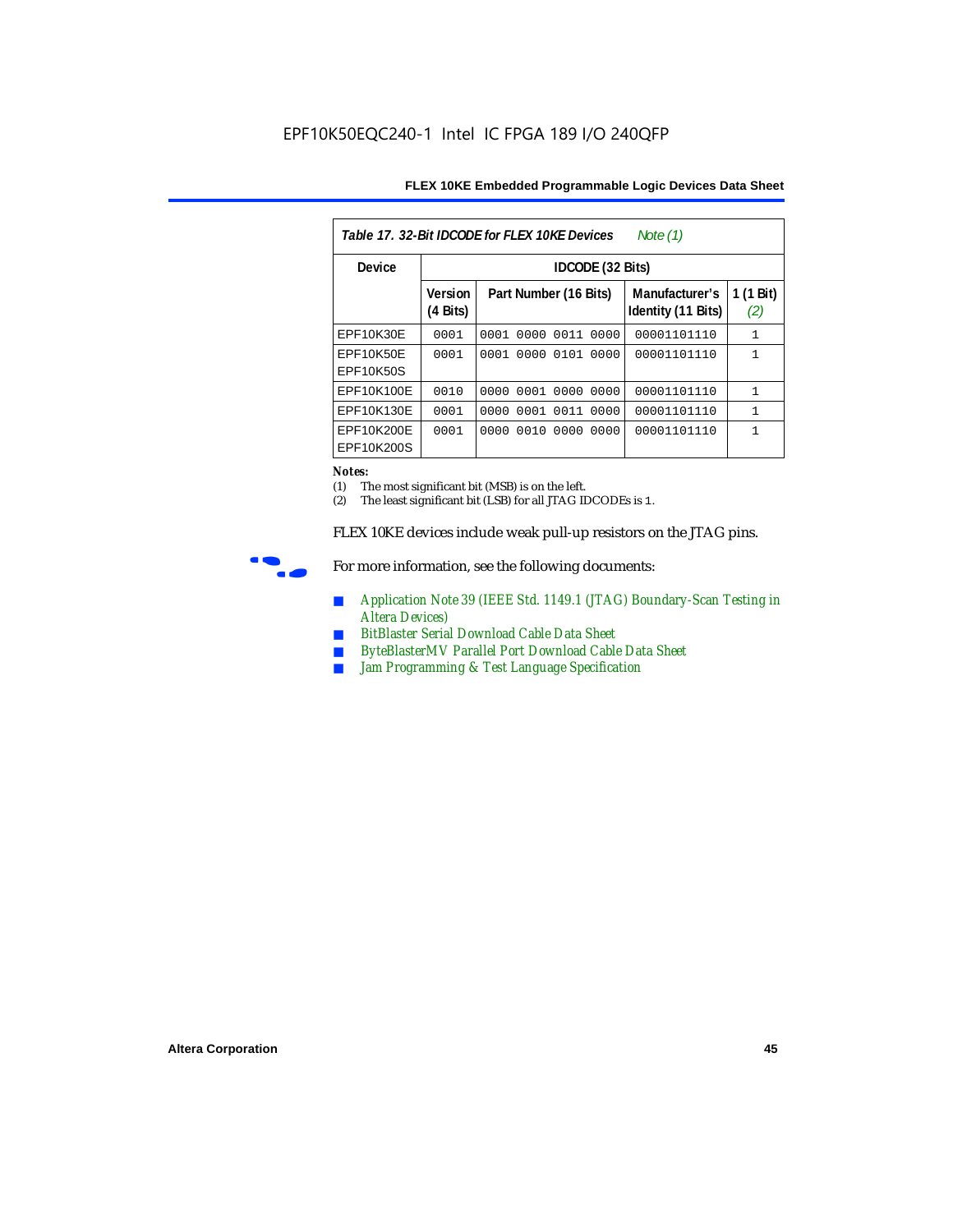Figure 20 shows the timing requirements for the JTAG signals.



*Figure 20. FLEX 10KE JTAG Waveforms*

### Table 18 shows the timing parameters and values for FLEX 10KE devices.

| Table 18. FLEX 10KE JTAG Timing Parameters & Values |                                                |     |     |             |  |
|-----------------------------------------------------|------------------------------------------------|-----|-----|-------------|--|
| Symbol                                              | Parameter                                      | Min | Max | <b>Unit</b> |  |
| t <sub>JCP</sub>                                    | <b>TCK clock period</b>                        | 100 |     | ns          |  |
| t <sub>JCH</sub>                                    | TCK clock high time                            | 50  |     | ns          |  |
| $t_{\sf JCL}$                                       | TCK clock low time                             | 50  |     | ns          |  |
| tjpsu                                               | JTAG port setup time                           | 20  |     | ns          |  |
| t <sub>JPH</sub>                                    | JTAG port hold time                            | 45  |     | ns          |  |
| tjpco                                               | JTAG port clock to output                      |     | 25  | ns          |  |
| t <sub>JPZX</sub>                                   | JTAG port high impedance to valid output       |     | 25  | ns          |  |
| t <sub>JPXZ</sub>                                   | JTAG port valid output to high impedance       |     | 25  | ns          |  |
| tjssu                                               | Capture register setup time                    | 20  |     | ns          |  |
| $t_{\mathsf{JSH}}$                                  | Capture register hold time                     | 45  |     | ns          |  |
| tjsco                                               | Update register clock to output                |     | 35  | ns          |  |
| t <sub>JSZX</sub>                                   | Update register high impedance to valid output |     | 35  | ns          |  |
| t <sub>JSXZ</sub>                                   | Update register valid output to high impedance |     | 35  | ns          |  |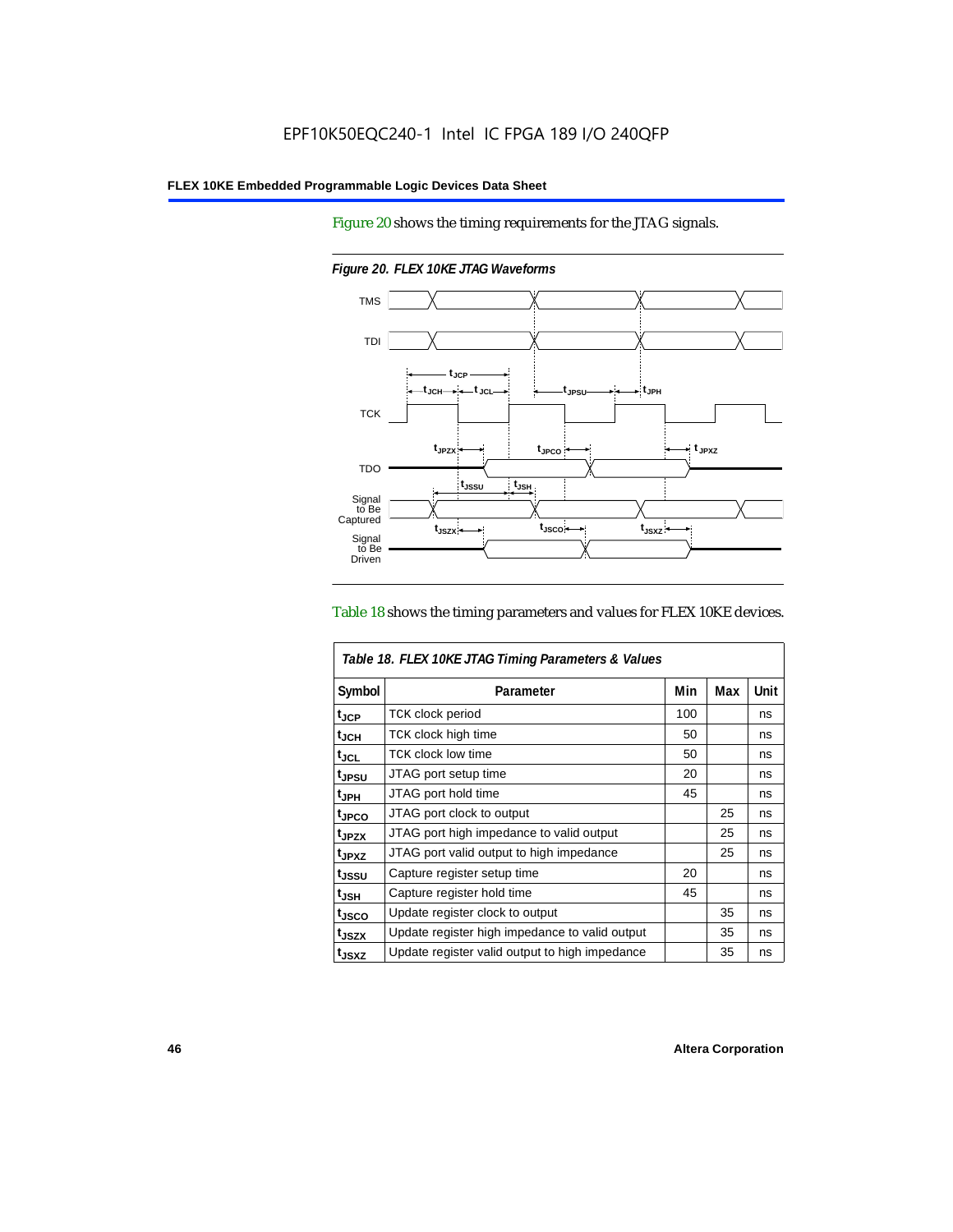**Generic Testing** Each FLEX 10KE device is functionally tested. Complete testing of each configurable static random access memory (SRAM) bit and all logic functionality ensures 100% yield. AC test measurements for FLEX 10KE devices are made under conditions equivalent to those shown in Figure 21. Multiple test patterns can be used to configure devices during all stages of the production flow.

#### *Figure 21. FLEX 10KE AC Test Conditions*

*measurements. Simultaneous transitions of multiple outputs should be avoided for accurate measurement. Threshold tests must not be performed under AC conditions. Large-amplitude, fast-groundcurrent transients normally occur as the device outputs discharge the load capacitances. When these transients flow through the parasitic inductance between the device ground pin and the test system ground, significant reductions in observable noise immunity can result. Numbers in brackets are for 2.5-V devices or outputs. Numbers without brackets are for 3.3-V. devices or outputs.*



# **Operating Conditions**

Tables 19 through 23 provide information on absolute maximum ratings, recommended operating conditions, DC operating conditions, and capacitance for 2.5-V FLEX 10KE devices.

| Table 19. FLEX 10KE 2.5-V Device Absolute Maximum Ratings<br>Note $(1)$ |                            |                                   |        |      |              |  |  |
|-------------------------------------------------------------------------|----------------------------|-----------------------------------|--------|------|--------------|--|--|
| Symbol                                                                  | Parameter                  | <b>Conditions</b>                 | Min    | Max  | <b>Unit</b>  |  |  |
| V <sub>CCINT</sub>                                                      | Supply voltage             | With respect to ground $(2)$      | $-0.5$ | 3.6  | $\vee$       |  |  |
| V <sub>CCIO</sub>                                                       |                            |                                   | $-0.5$ | 4.6  | V            |  |  |
| $V_{\parallel}$                                                         | DC input voltage           |                                   | $-2.0$ | 5.75 | $\vee$       |  |  |
| $I_{OUT}$                                                               | DC output current, per pin |                                   | $-25$  | 25   | mA           |  |  |
| $\mathsf{T}_{\textsf{STG}}$                                             | Storage temperature        | No bias                           | $-65$  | 150  | $^{\circ}$ C |  |  |
| $T_{AMB}$                                                               | Ambient temperature        | Under bias                        | $-65$  | 135  | $^{\circ}$ C |  |  |
| $T_{\rm J}$                                                             | Junction temperature       | PQFP, TQFP, BGA, and FineLine BGA |        | 135  | $^{\circ}$ C |  |  |
|                                                                         |                            | packages, under bias              |        |      |              |  |  |
|                                                                         |                            | Ceramic PGA packages, under bias  |        | 150  | $^{\circ}$ C |  |  |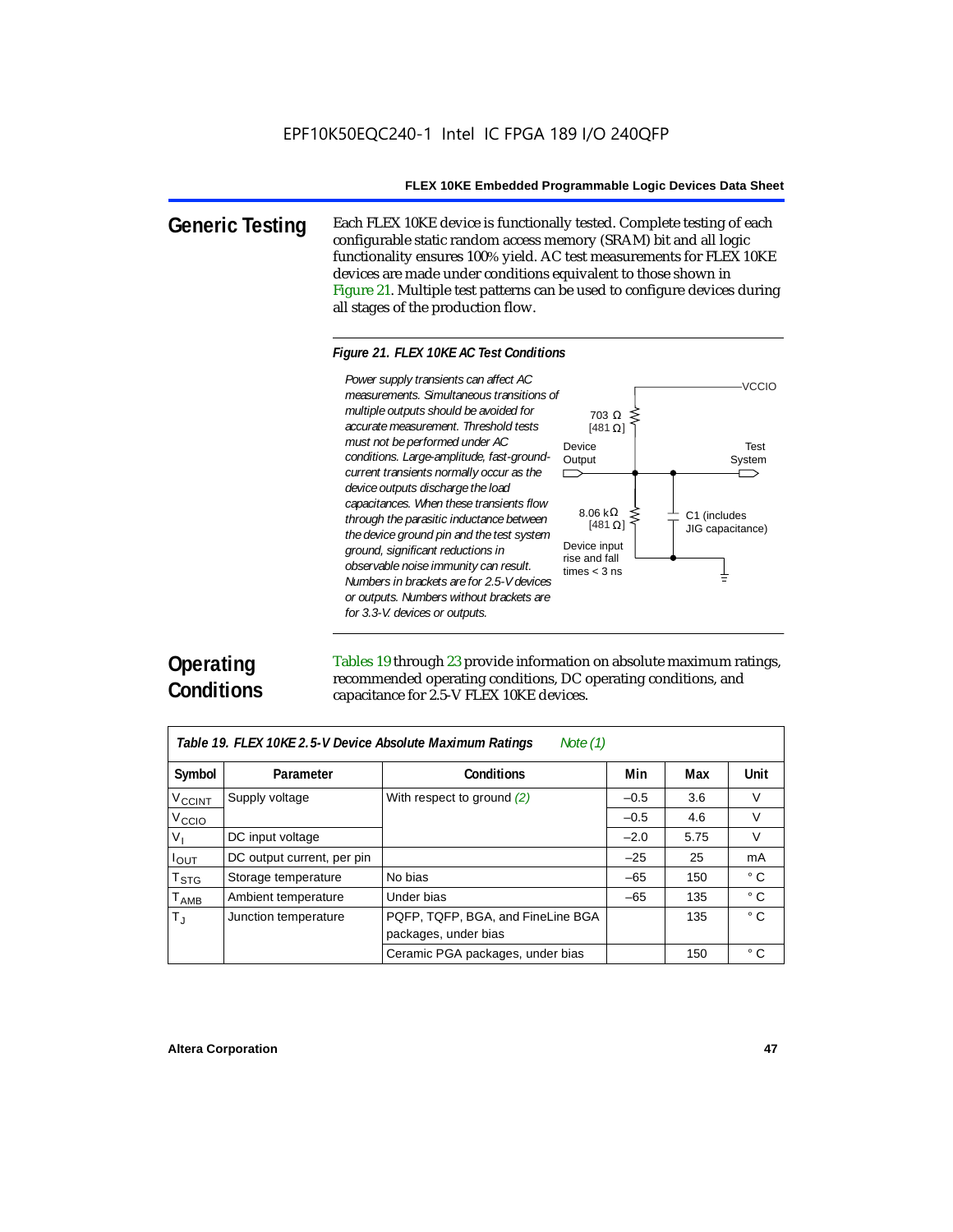## EPF10K50EQC240-1 Intel IC FPGA 189 I/O 240QFP

### **FLEX 10KE Embedded Programmable Logic Devices Data Sheet**

| Table 20. 2.5-V EPF10K50E & EPF10K200E Device Recommended Operating Conditions |                                                        |                    |            |                   |              |  |
|--------------------------------------------------------------------------------|--------------------------------------------------------|--------------------|------------|-------------------|--------------|--|
| Symbol                                                                         | Parameter                                              | <b>Conditions</b>  | Min        | Max               | <b>Unit</b>  |  |
| <b>V<sub>CCINT</sub></b>                                                       | Supply voltage for internal logic<br>and input buffers | (3), (4)           | 2.30(2.30) | 2.70(2.70)        | $\vee$       |  |
| V <sub>CCIO</sub>                                                              | Supply voltage for output buffers,<br>3.3-V operation  | (3), (4)           | 3.00(3.00) | 3.60(3.60)        | $\vee$       |  |
|                                                                                | Supply voltage for output buffers,<br>2.5-V operation  | (3), (4)           | 2.30(2.30) | 2.70(2.70)        | $\vee$       |  |
| $V_{1}$                                                                        | Input voltage                                          | (5)                | $-0.5$     | 5.75              | $\vee$       |  |
| $V_{\rm O}$                                                                    | Output voltage                                         |                    | 0          | V <sub>ccio</sub> | V            |  |
| Т <sub>А</sub>                                                                 | Ambient temperature                                    | For commercial use | $\Omega$   | 70                | $^{\circ}$ C |  |
|                                                                                |                                                        | For industrial use | $-40$      | 85                | $^{\circ}$ C |  |
| $T_{\rm J}$                                                                    | Operating temperature                                  | For commercial use | $\Omega$   | 85                | $^{\circ}$ C |  |
|                                                                                |                                                        | For industrial use | $-40$      | 100               | $^{\circ}$ C |  |
| $t_{R}$                                                                        | Input rise time                                        |                    |            | 40                | ns           |  |
| $t_F$                                                                          | Input fall time                                        |                    |            | 40                | ns           |  |

## *Table 21. 2.5-V EPF10K30E, EPF10K50S, EPF10K100E, EPF10K130E & EPF10K200S Device Recommended Operating Conditions*

| Symbol                   | Parameter                                              | <b>Conditions</b>  | Min              | Max               | Unit         |
|--------------------------|--------------------------------------------------------|--------------------|------------------|-------------------|--------------|
| <b>V<sub>CCINT</sub></b> | Supply voltage for internal logic<br>and input buffers | (3), (4)           | 2.375<br>(2.375) | 2.625<br>(2.625)  | $\vee$       |
| V <sub>CCIO</sub>        | Supply voltage for output buffers,<br>3.3-V operation  | (3), (4)           | 3.00(3.00)       | 3.60(3.60)        | $\vee$       |
|                          | Supply voltage for output buffers,<br>2.5-V operation  | (3), (4)           | 2.375<br>(2.375) | 2.625<br>(2.625)  | $\vee$       |
| $V_{1}$                  | Input voltage                                          | (5)                | $-0.5$           | 5.75              | $\vee$       |
| $V_{\rm O}$              | Output voltage                                         |                    | 0                | V <sub>CCIO</sub> | $\vee$       |
| $T_A$                    | Ambient temperature                                    | For commercial use | 0                | 70                | ° C          |
|                          |                                                        | For industrial use | $-40$            | 85                | $^{\circ}$ C |
| $T_{\rm J}$              | Operating temperature                                  | For commercial use | $\mathbf 0$      | 85                | °C           |
|                          |                                                        | For industrial use | $-40$            | 100               | $^{\circ}$ C |
| $t_{R}$                  | Input rise time                                        |                    |                  | 40                | ns           |
| $t_F$                    | Input fall time                                        |                    |                  | 40                | ns           |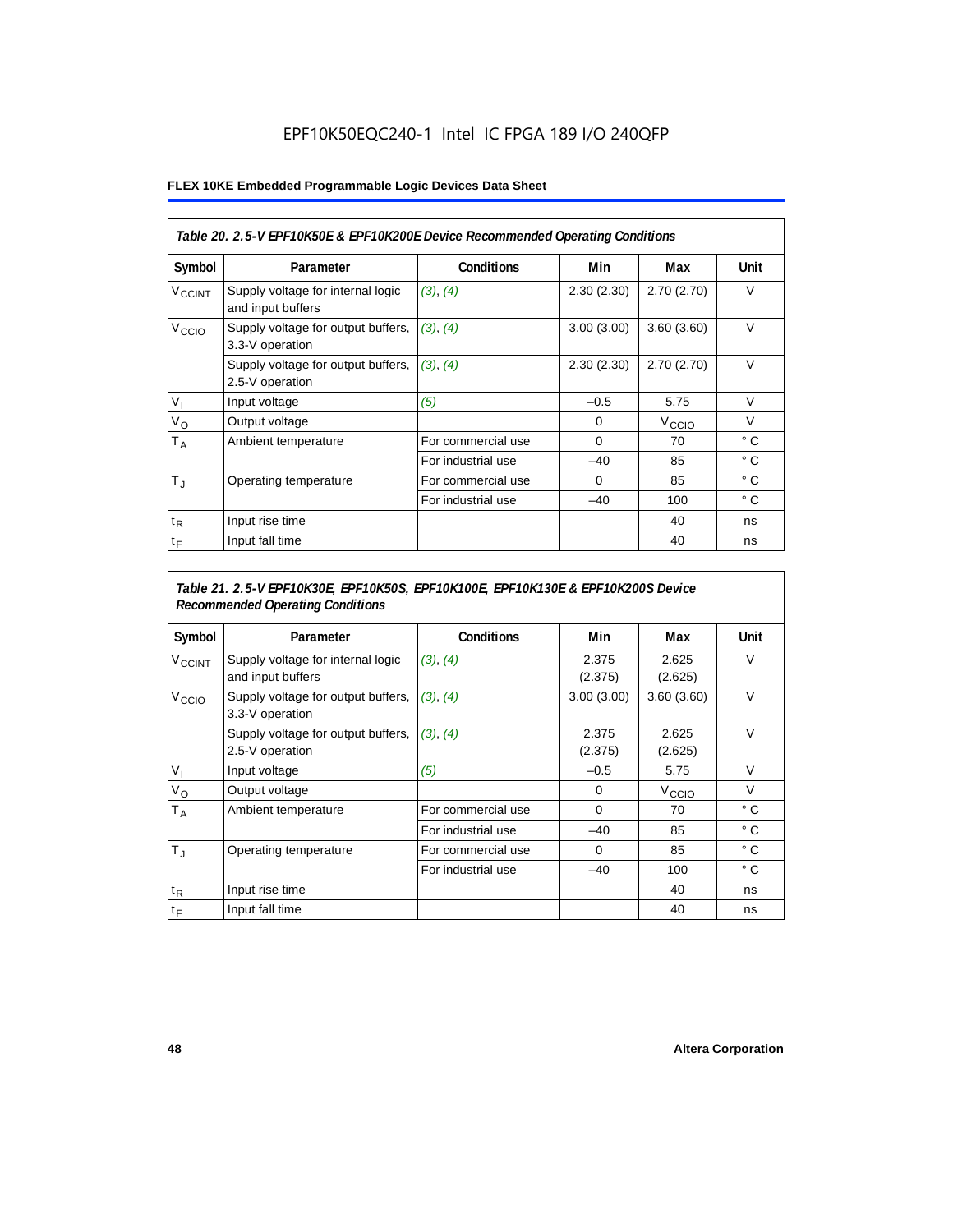| Symbol          | Parameter                                      | <b>Conditions</b>                                                       | Min                                  | <b>Typ</b> | Max                                      | Unit           |
|-----------------|------------------------------------------------|-------------------------------------------------------------------------|--------------------------------------|------------|------------------------------------------|----------------|
| $V_{\text{IH}}$ | High-level input<br>voltage                    |                                                                         | 1.7, $0.5 \times V_{\text{CCIO}}(8)$ |            | 5.75                                     | V              |
| $V_{IL}$        | Low-level input<br>voltage                     |                                                                         | $-0.5$                               |            | 0.8,<br>$0.3 \times V_{\text{CCIO}}$ (8) | V              |
| $V_{OH}$        | 3.3-V high-level TTL<br>output voltage         | $I_{OH} = -8$ mA DC,<br>$V_{\text{CCIO}} = 3.00 V(9)$                   | 2.4                                  |            |                                          | V              |
|                 | 3.3-V high-level<br>CMOS output voltage        | $I_{OH} = -0.1$ mA DC,<br>$V_{\text{CCIO}} = 3.00 V (9)$                | $V_{\text{CCIO}} - 0.2$              |            |                                          | V              |
|                 | 3.3-V high-level PCI<br>output voltage         | $I_{OH} = -0.5$ mA DC,<br>$V_{\text{CCIO}} = 3.00$ to 3.60 V (9)        | $0.9 \times V_{\text{CCIO}}$         |            |                                          | $\vee$         |
|                 | 2.5-V high-level output<br>voltage             | $I_{OH} = -0.1$ mA DC,<br>$V_{\text{CCIO}} = 2.30 \text{ V} (9)$        | 2.1                                  |            |                                          | V              |
|                 |                                                | $I_{OH} = -1$ mA DC,<br>$V_{\text{CCIO}} = 2.30 \text{ V} (9)$          | 2.0                                  |            |                                          | $\vee$         |
|                 |                                                | $I_{OH} = -2$ mA DC,<br>$V_{\text{CCIO}} = 2.30 \text{ V} (9)$          | 1.7                                  |            |                                          | $\vee$         |
| $V_{OL}$        | 3.3-V low-level TTL<br>output voltage          | $I_{\text{OI}} = 12 \text{ mA DC}$ ,<br>$V_{\text{CCIO}} = 3.00 V (10)$ |                                      |            | 0.45                                     | $\vee$         |
|                 | 3.3-V low-level CMOS<br>output voltage         | $I_{OL} = 0.1$ mA DC,<br>$V_{\text{CCIO}} = 3.00 \text{ V} (10)$        |                                      |            | 0.2                                      | $\vee$         |
|                 | 3.3-V low-level PCI<br>output voltage          | $I_{OL}$ = 1.5 mA DC,<br>$V_{\text{CCIO}} = 3.00$ to 3.60 V<br>(10)     |                                      |            | $0.1 \times V_{\text{CCIO}}$             | V              |
|                 | 2.5-V low-level output<br>voltage              | $I_{OL} = 0.1$ mA DC,<br>$V_{\text{CCIO}} = 2.30 V (10)$                |                                      |            | 0.2                                      | $\vee$         |
|                 |                                                | $I_{\Omega}$ = 1 mA DC,<br>$V_{\text{CCIO}} = 2.30 V (10)$              |                                      |            | 0.4                                      | V              |
|                 |                                                | $I_{OL}$ = 2 mA DC,<br>$V_{\text{CCIO}} = 2.30 V (10)$                  |                                      |            | 0.7                                      | V              |
| $I_1$           | Input pin leakage<br>current                   | $V_1 = V_{\text{CCIOMax}}$ to 0 V (11)                                  | $-10$                                |            | 10                                       | μA             |
| $I_{OZ}$        | Tri-stated I/O pin<br>leakage current          | $V_{\text{O}} = V_{\text{CCIOMax}}$ to 0 V (11)                         | $-10$                                |            | 10                                       | μA             |
| $I_{CC0}$       | V <sub>CC</sub> supply current<br>(standby)    | $V_1$ = ground, no load, no<br>toggling inputs                          |                                      | 5          |                                          | mA             |
|                 |                                                | $V_1$ = ground, no load, no<br>toggling inputs (12)                     |                                      | 10         |                                          | mA             |
| $R_{CONF}$      | Value of I/O pin pull-                         | $V_{\text{CCIO}} = 3.0 V (13)$                                          | 20                                   |            | 50                                       | $k\frac{3}{4}$ |
|                 | up resistor before and<br>during configuration | $V_{\text{CCIO}} = 2.3 V (13)$                                          | 30                                   |            | 80                                       | $k\frac{3}{4}$ |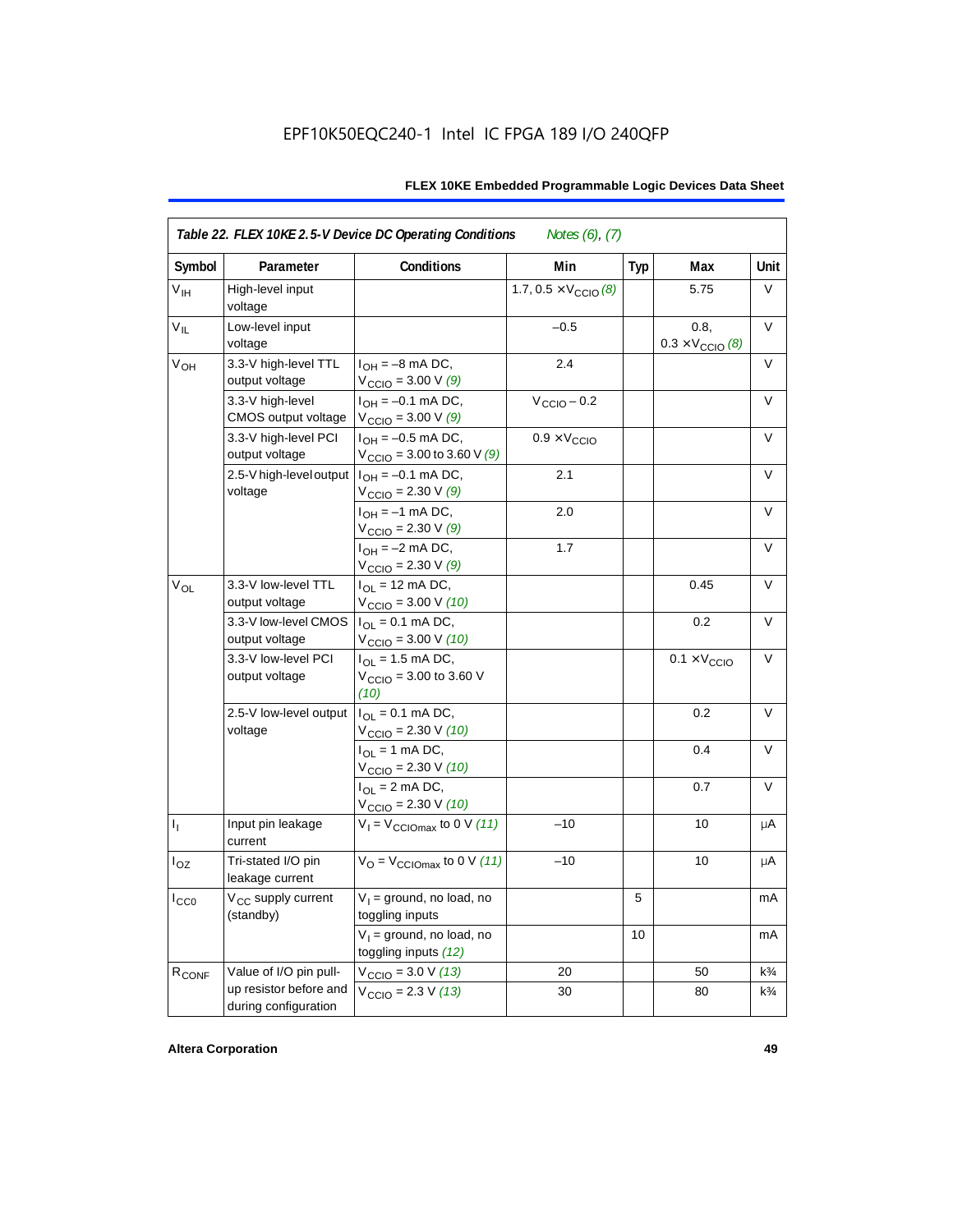|                    | Table 23. FLEX 10KE Device Capacitance<br>Note (14) |                              |     |     |      |  |  |
|--------------------|-----------------------------------------------------|------------------------------|-----|-----|------|--|--|
| Symbol             | Parameter                                           | <b>Conditions</b>            | Min | Max | Unit |  |  |
| $C_{IN}$           | Input capacitance                                   | $V_{IN} = 0 V$ , f = 1.0 MHz |     | 10  | pF   |  |  |
| $C_{\text{INCLK}}$ | Input capacitance on<br>dedicated clock pin         | $V_{IN} = 0 V$ , f = 1.0 MHz |     | 12  | pF   |  |  |
| $C_{OUT}$          | Output capacitance                                  | $V_{OUT} = 0 V, f = 1.0 MHz$ |     | 10  | рF   |  |  |

#### *Notes to tables:*

- (1) See the *Operating Requirements for Altera Devices Data Sheet*.
- (2) Minimum DC input voltage is –0.5 V. During transitions, the inputs may undershoot to –2.0 V for input currents less than 100 mA and periods shorter than 20 ns.
- (3) Numbers in parentheses are for industrial-temperature-range devices.
- (4) Maximum  $V_{CC}$  rise time is 100 ms, and  $V_{CC}$  must rise monotonically.<br>(5) All pins, including dedicated inputs, clock, I/O, and JTAG pins, may
- All pins, including dedicated inputs, clock, I/O, and JTAG pins, may be driven before  $V_{CCTNT}$  and  $V_{CCTO}$  are powered.
- (6) Typical values are for  $T_A = 25^\circ$  C,  $V_{CClNT} = 2.5$  V, and  $V_{CClO} = 2.5$  V or 3.3 V.<br>(7) These values are specified under the FLEX 10KE Recommended Operating Co
- (7) These values are specified under the FLEX 10KE Recommended Operating Conditions shown in Tables 20 and 21.<br>(8) The FLEX 10KE input buffers are compatible with 2.5-V. 3.3-V (LVTTL and LVCMOS), and 5.0-V TTL and CMOS (8) The FLEX 10KE input buffers are compatible with 2.5-V, 3.3-V (LVTTL and LVCMOS), and 5.0-V TTL and CMOS
- signals. Additionally, the input buffers are 3.3-V PCI compliant when  $V_{\rm CCD}$  and  $V_{\rm CCINT}$  meet the relationship shown in Figure 22.
- (9) The  $I<sub>OH</sub>$  parameter refers to high-level TTL, PCI, or CMOS output current.
- (10) The IOL parameter refers to low-level TTL, PCI, or CMOS output current. This parameter applies to open-drain pins as well as output pins.
- (11) This value is specified for normal device operation. The value may vary during power-up.
- (12) This parameter applies to -1 speed-grade commercial-temperature devices and -2 speed-grade-industrial temperature devices.
- (13) Pin pull-up resistance values will be lower if the pin is driven higher than  $V_{CCIO}$  by an external source.
- (14) Capacitance is sample-tested only.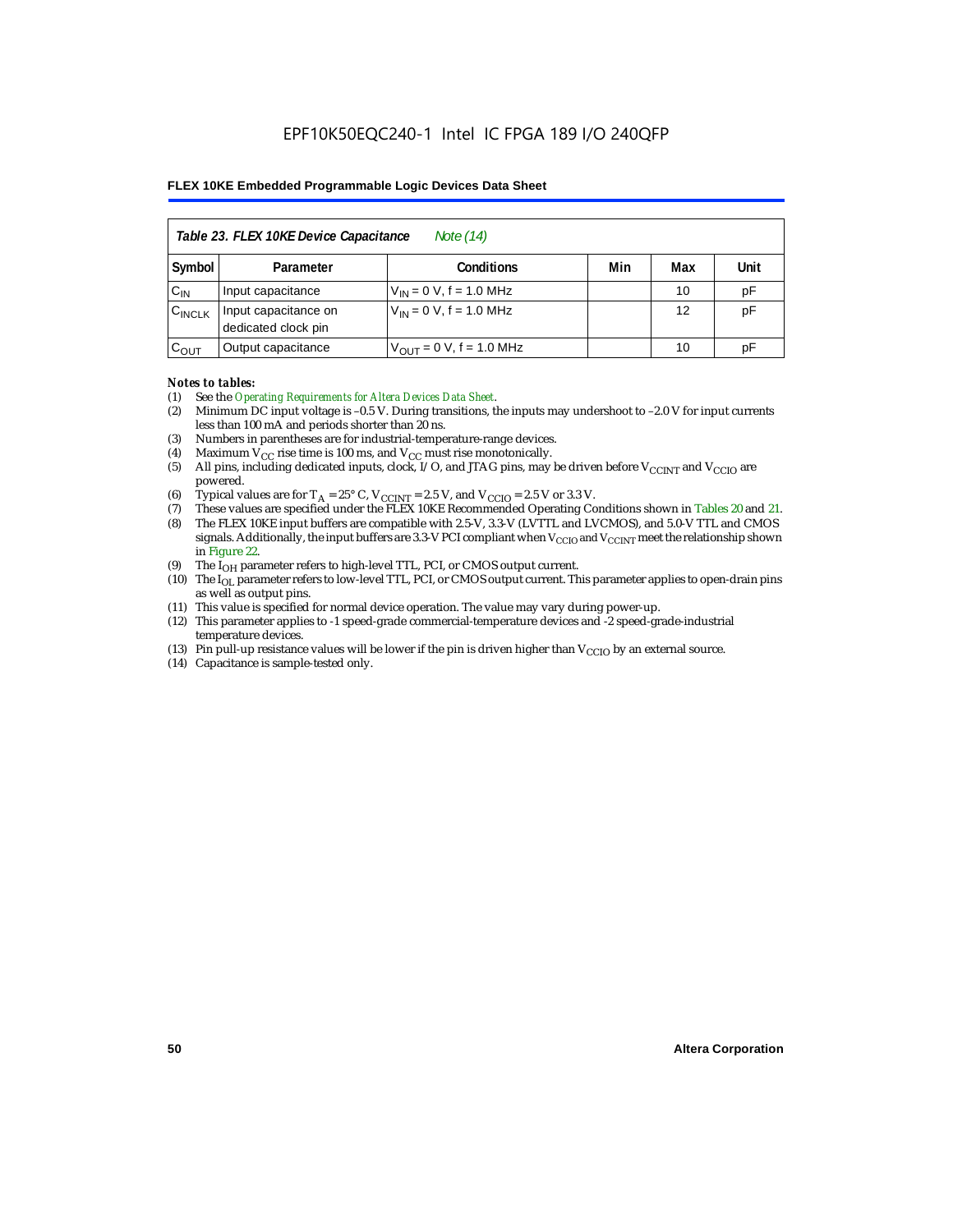Figure 22 shows the required relationship between  $V_{\text{CCIO}}$  and  $V_{\text{CCINT}}$  for 3.3-V PCI compliance.



Figure 23 shows the typical output drive characteristics of FLEX 10KE devices with 3.3-V and 2.5-V  $V_{\text{CCIO}}$ . The output driver is compliant to the 3.3-V *PCI Local Bus Specification*, *Revision 2.2* (when VCCIO pins are connected to 3.3 V). FLEX 10KE devices with a -1 speed grade also comply with the drive strength requirements of the *PCI Local Bus Specification*, *Revision 2.2* (when VCCINT pins are powered with a minimum supply of 2.375 V, and VCCIO pins are connected to 3.3 V). Therefore, these devices can be used in open 5.0-V PCI systems.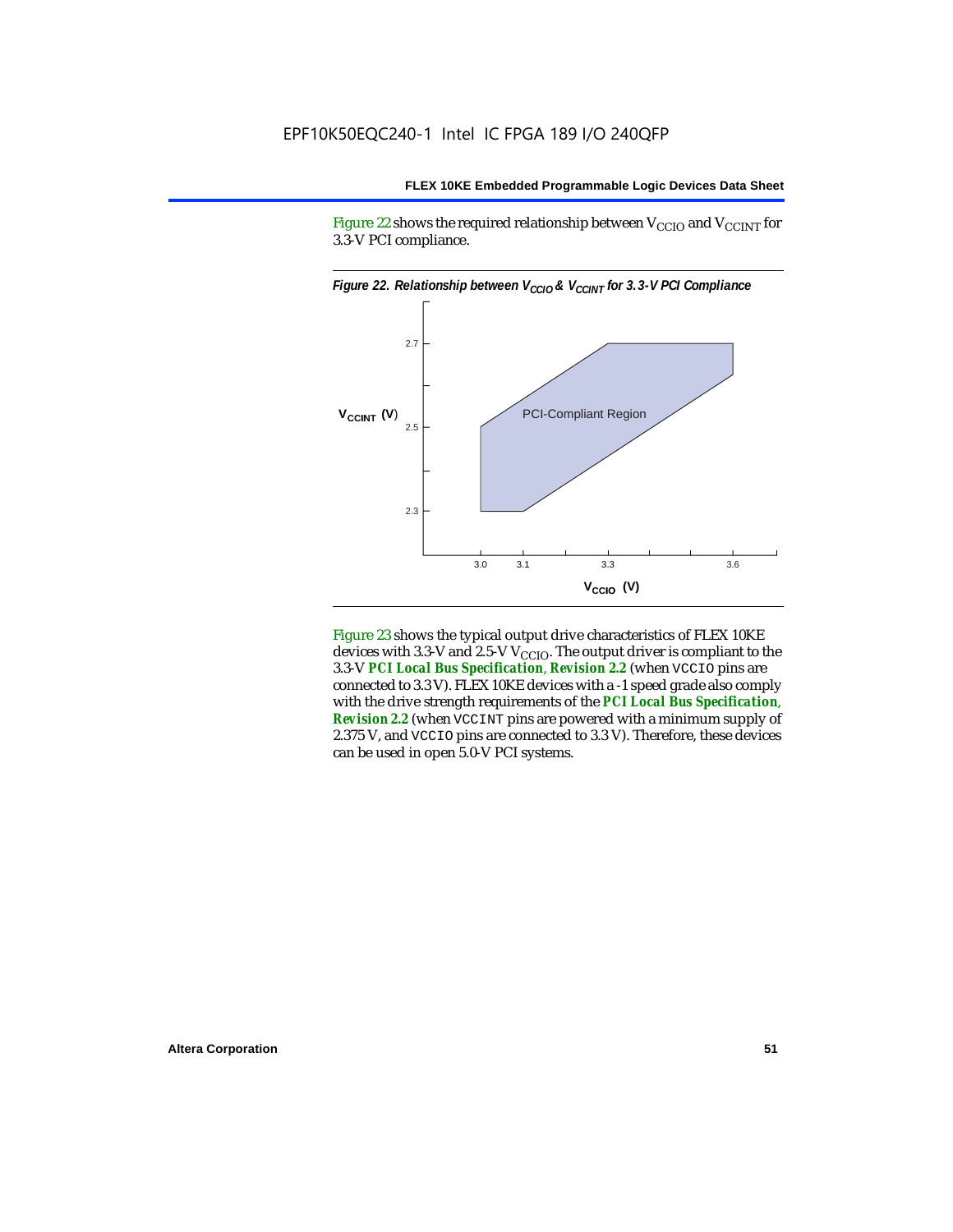



#### *Note:*

(1) These are transient (AC) currents.

**Timing Model** The continuous, high-performance FastTrack Interconnect routing resources ensure predictable performance and accurate simulation and timing analysis. This predictable performance contrasts with that of FPGAs, which use a segmented connection scheme and therefore have unpredictable performance.

> Device performance can be estimated by following the signal path from a source, through the interconnect, to the destination. For example, the registered performance between two LEs on the same row can be calculated by adding the following parameters:

- LE register clock-to-output delay  $(t_{CO})$
- **■** Interconnect delay  $(t_{SAMEROW})$ <br> **■** I.E look-up table delay  $(t_{LUT})$
- LE look-up table delay  $(t_{LUT})$
- LE register setup time  $(t_{SI})$

The routing delay depends on the placement of the source and destination LEs. A more complex registered path may involve multiple combinatorial LEs between the source and destination LEs.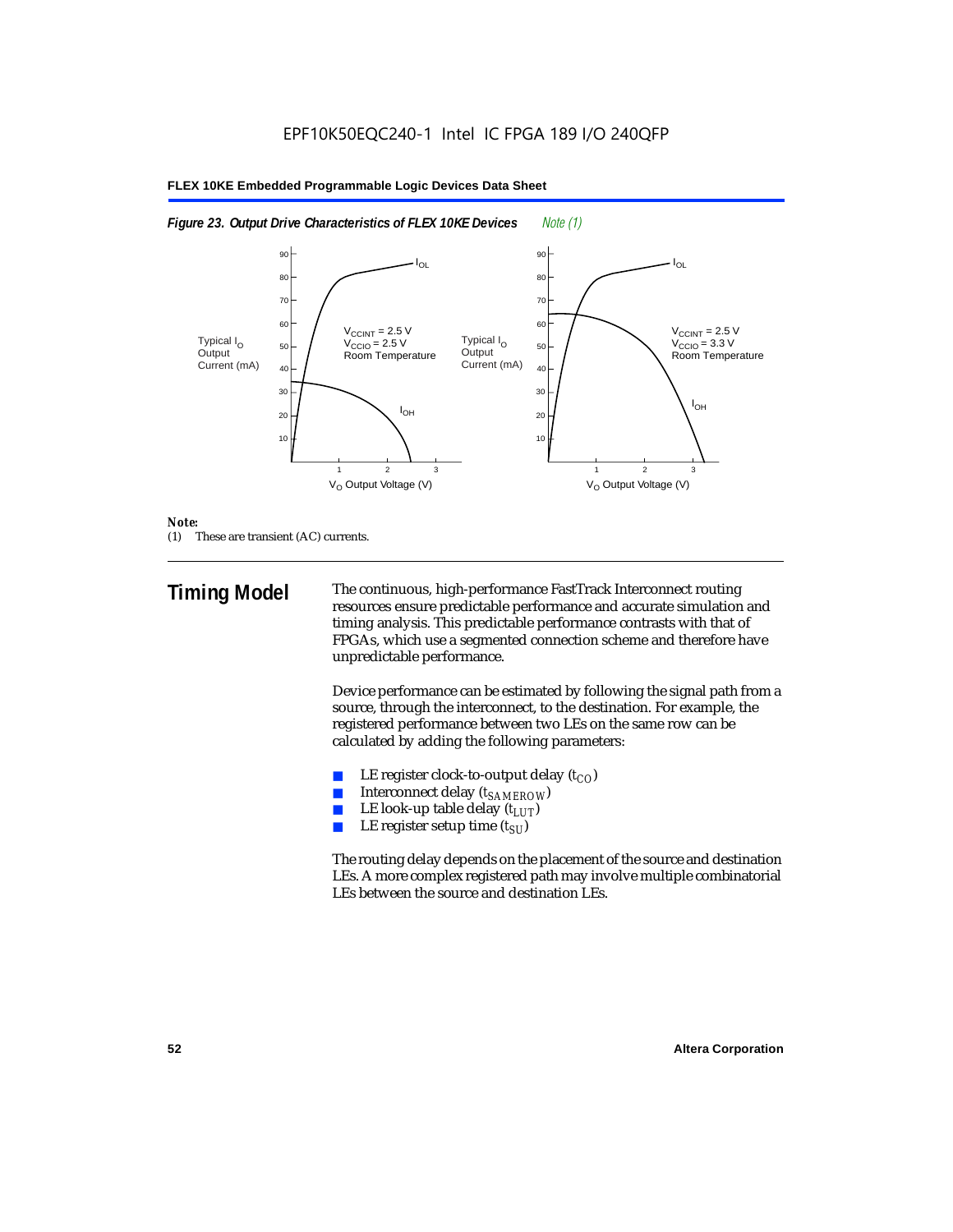Timing simulation and delay prediction are available with the Altera Simulator and Timing Analyzer, or with industry-standard EDA tools. The Simulator offers both pre-synthesis functional simulation to evaluate logic design accuracy and post-synthesis timing simulation with 0.1-ns resolution. The Timing Analyzer provides point-to-point timing delay information, setup and hold time analysis, and device-wide performance analysis.

Figure 24 shows the overall timing model, which maps the possible paths to and from the various elements of the FLEX 10KE device.

*Figure 24. FLEX 10KE Device Timing Model*



Figures 25 through 28 show the delays that correspond to various paths and functions within the LE, IOE, EAB, and bidirectional timing models.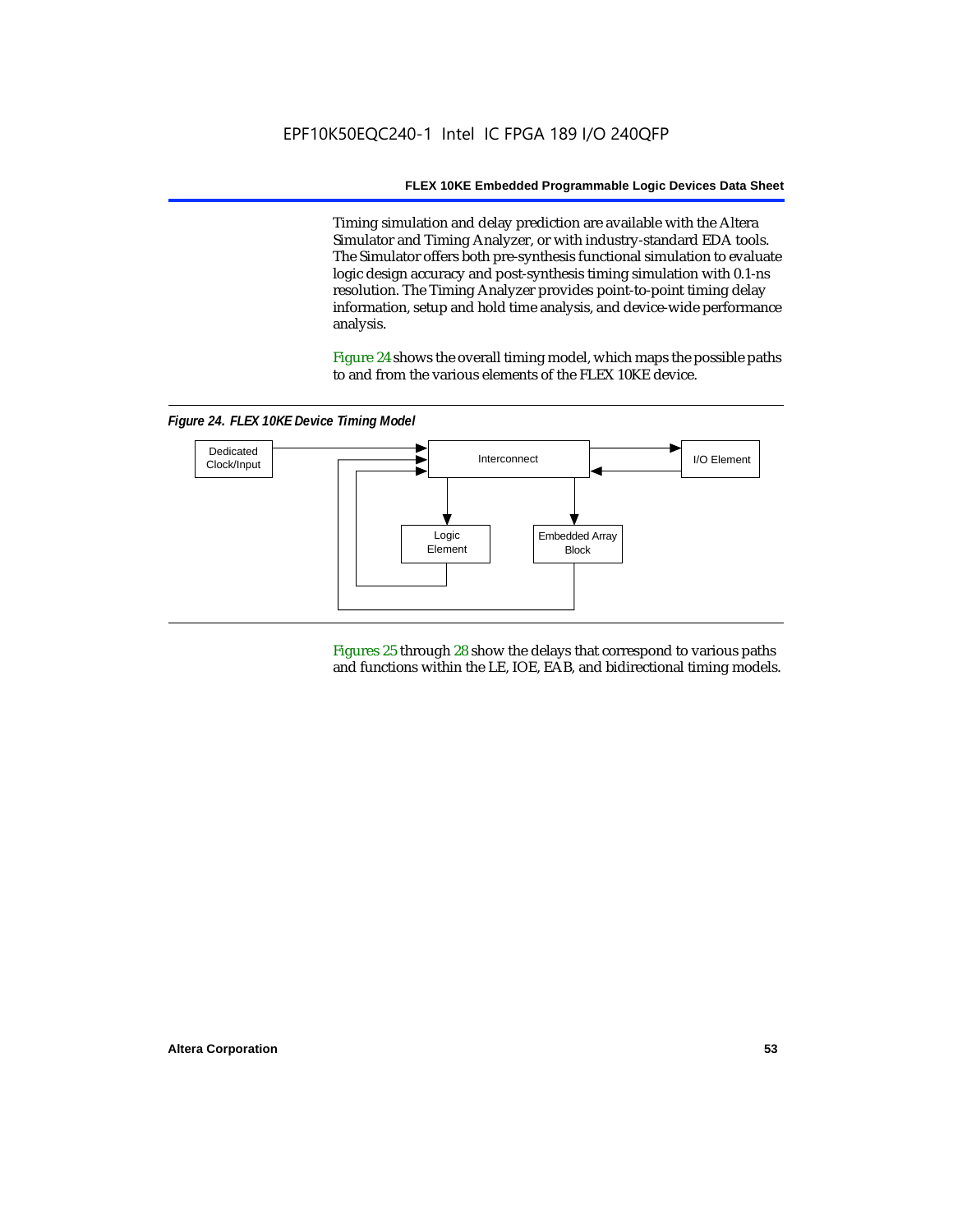## *Figure 25. FLEX 10KE Device LE Timing Model*

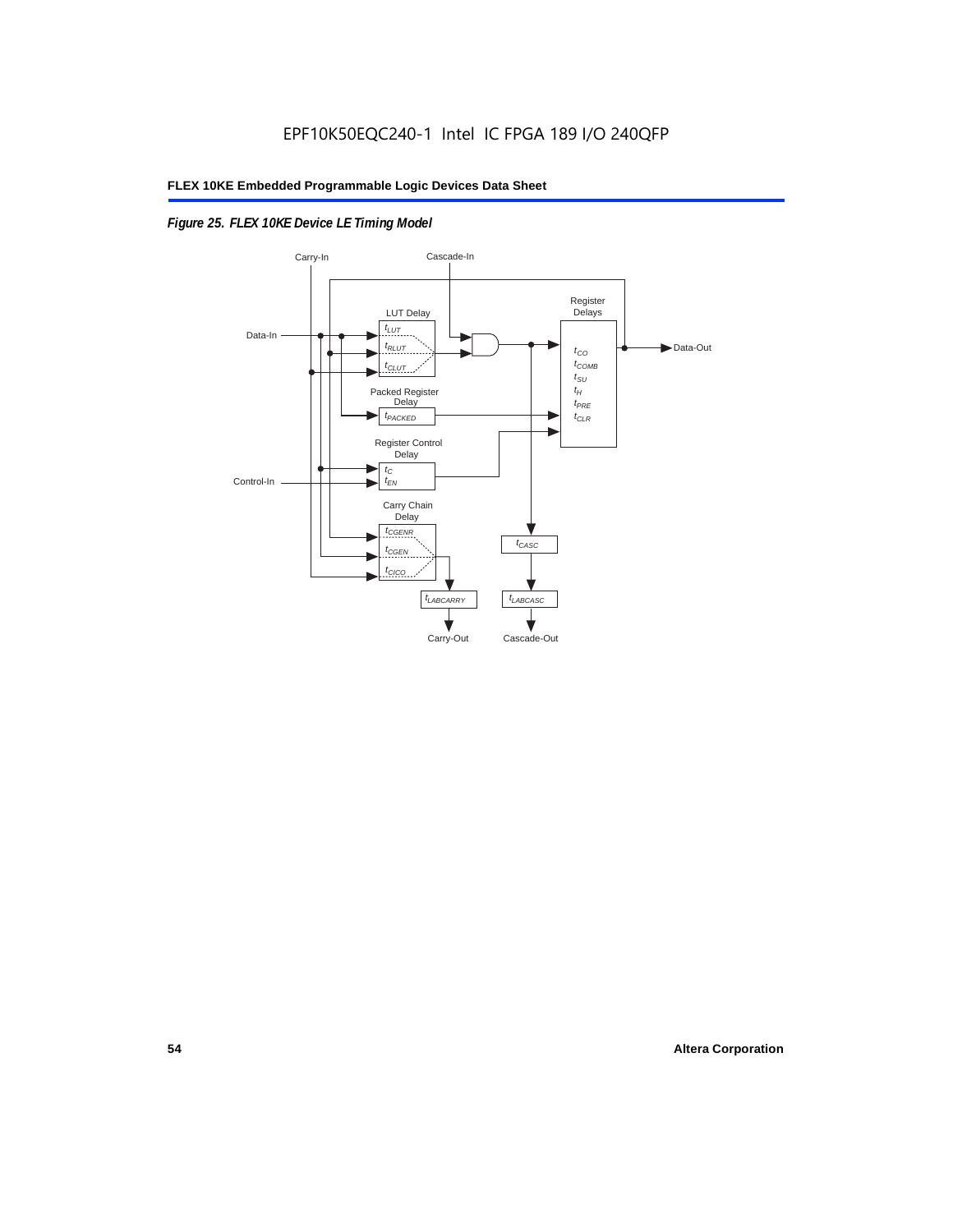#### *Figure 26. FLEX 10KE Device IOE Timing Model* Output Data I/O Register **Output Delays** Delays **Delay**  $t_{\text{IOD}}$  $t_{IOCO}$  $\blacktriangleright$ Data-In  $t_{OD1}$  $t_{IOCOMB}$  $t_{OD2}$  $t_{IOSU}$  $t_{OD3}$  $t_{IOH}$ I/O Element  $t_{\chi z}$  $t_{IOCLR}$ Contol Delay  $t_{ZX1}$ Clock Enable  $t_{ZX2}$ Clear  $t_{7X3}$  $t_{IOC}$ Clock Output Enable  $t_{INREG}$ Input Register Delay I/O Register Feedback Delay Data Feedback  $t_{IOFD}$ into FastTrack Interconnect Input Delay  $t_{INCOMB}$

*Figure 27. FLEX 10KE Device EAB Timing Model*

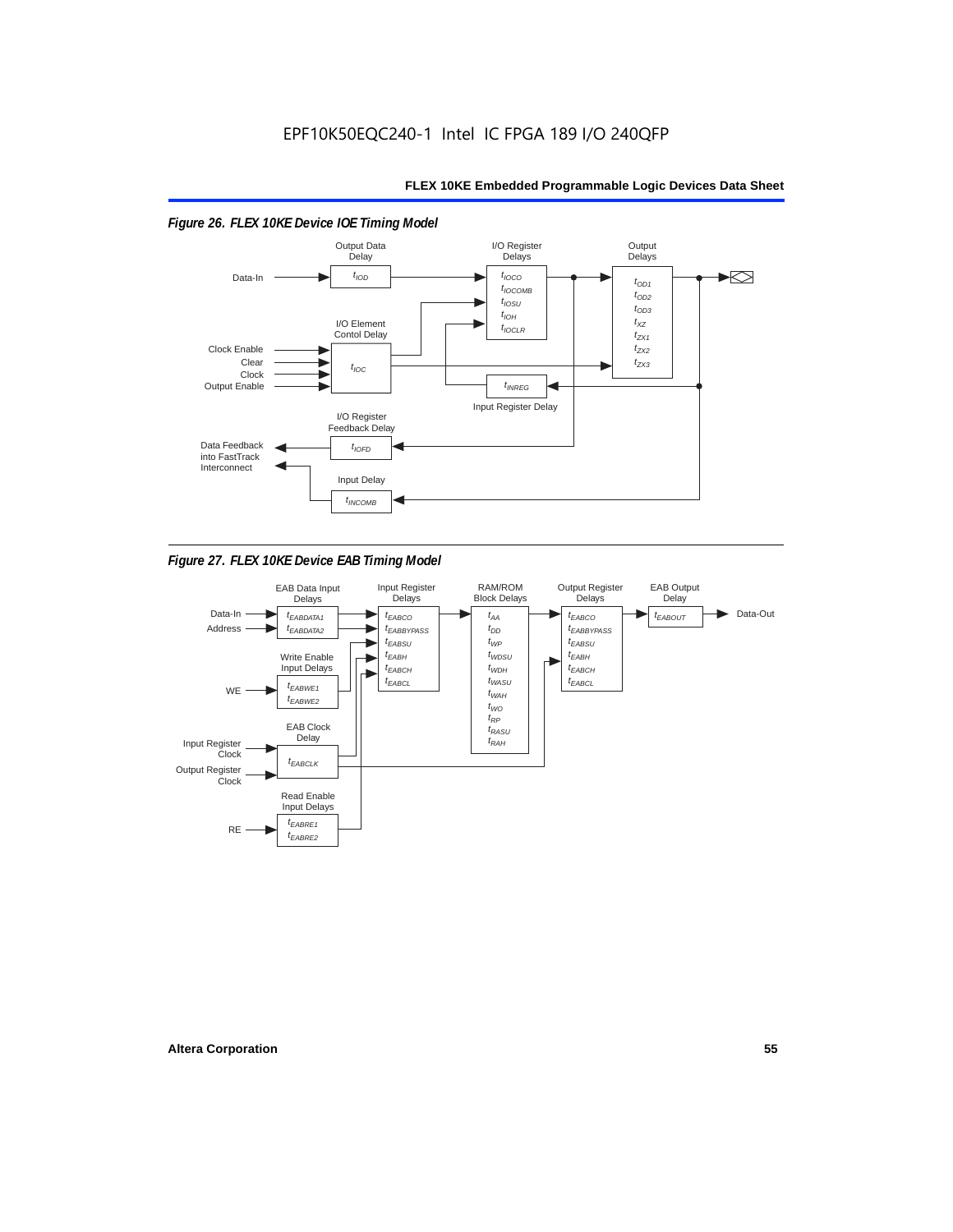

*Figure 28. Synchronous Bidirectional Pin External Timing Model*

Tables 24 through 28 describe the FLEX 10KE device internal timing parameters. Tables 29 through 30 describe the FLEX 10KE external timing parameters and their symbols.

|                     | Table 24. LE Timing Microparameters (Part 1 of 2)<br>Note $(1)$                                                                         |           |
|---------------------|-----------------------------------------------------------------------------------------------------------------------------------------|-----------|
| Symbol              | Parameter                                                                                                                               | Condition |
| $t_{LUT}$           | LUT delay for data-in                                                                                                                   |           |
| $t_{CLUT}$          | LUT delay for carry-in                                                                                                                  |           |
| $t_{RLUT}$          | LUT delay for LE register feedback                                                                                                      |           |
| <sup>t</sup> PACKED | Data-in to packed register delay                                                                                                        |           |
| $t_{EN}$            | LE register enable delay                                                                                                                |           |
| $t_{CICO}$          | Carry-in to carry-out delay                                                                                                             |           |
| $t_{GEN}$           | Data-in to carry-out delay                                                                                                              |           |
| ${}^t$ CGENR        | LE register feedback to carry-out delay                                                                                                 |           |
| $t_{CASC}$          | Cascade-in to cascade-out delay                                                                                                         |           |
| $t_C$               | LE register control signal delay                                                                                                        |           |
| $t_{CO}$            | LE register clock-to-output delay                                                                                                       |           |
| $t_{COMB}$          | Combinatorial delay                                                                                                                     |           |
| $t_{\rm SU}$        | LE register setup time for data and enable signals before clock; LE register<br>recovery time after asynchronous clear, preset, or load |           |
| $t_H$               | LE register hold time for data and enable signals after clock                                                                           |           |
| $t_{PRE}$           | LE register preset delay                                                                                                                |           |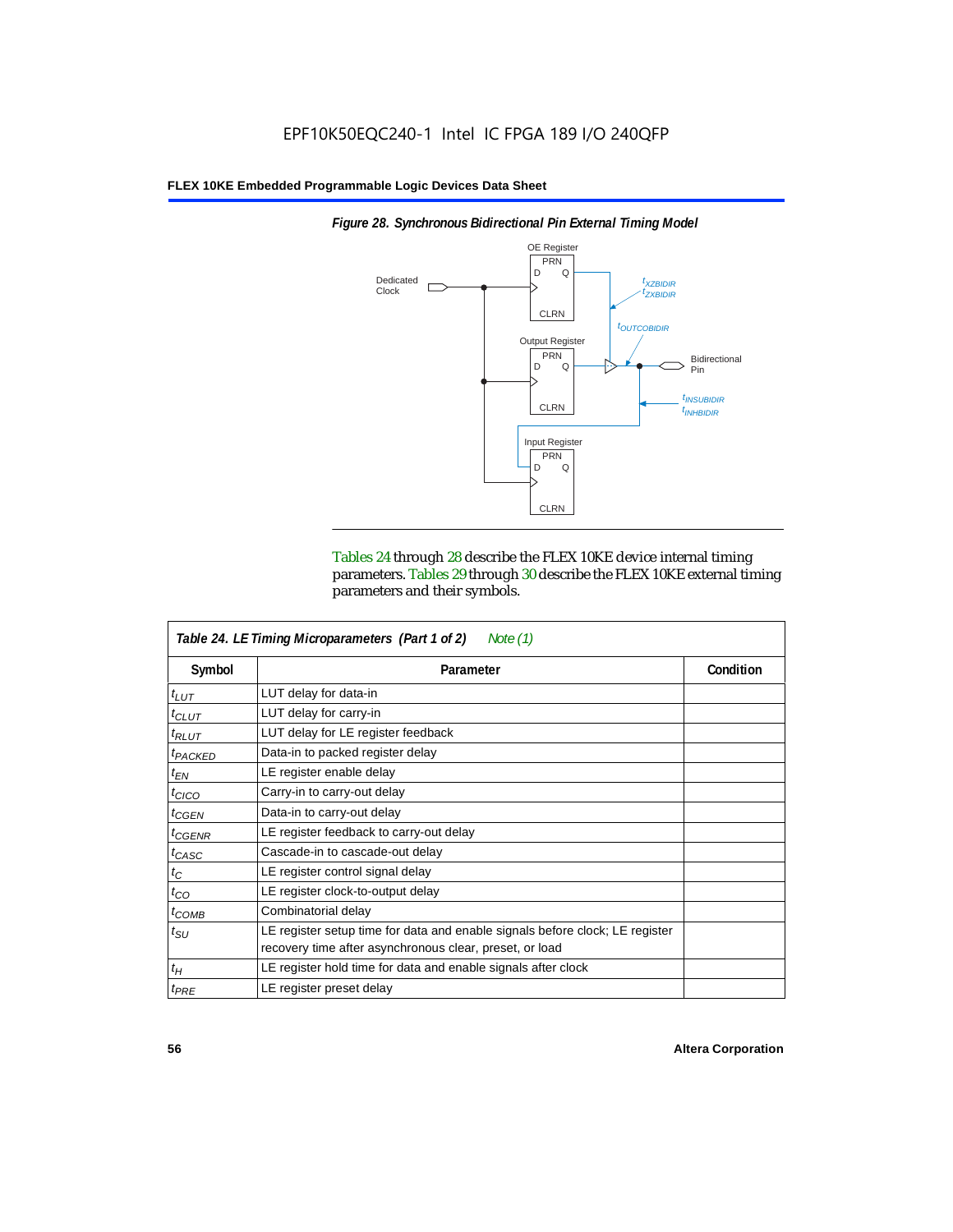| Table 24. LE Timing Microparameters (Part 2 of 2)<br>Note (1) |                                        |           |  |  |
|---------------------------------------------------------------|----------------------------------------|-----------|--|--|
| Symbol                                                        | Parameter                              | Condition |  |  |
| $t_{CLR}$                                                     | LE register clear delay                |           |  |  |
| $t_{CH}$                                                      | Minimum clock high time from clock pin |           |  |  |
| $t_{CL}$                                                      | Minimum clock low time from clock pin  |           |  |  |

|                     | Table 25. IOE Timing Microparameters<br>Note (1)                                                                         |                    |
|---------------------|--------------------------------------------------------------------------------------------------------------------------|--------------------|
| Symbol              | Parameter                                                                                                                | <b>Conditions</b>  |
| $t_{\mathit{IOD}}$  | IOE data delay                                                                                                           |                    |
| $t_{\text{IOC}}$    | IOE register control signal delay                                                                                        |                    |
| $t_{\text{IOCO}}$   | IOE register clock-to-output delay                                                                                       |                    |
| $t_{IOCOMB}$        | IOE combinatorial delay                                                                                                  |                    |
| $t_{IOSU}$          | IOE register setup time for data and enable signals before clock; IOE register<br>recovery time after asynchronous clear |                    |
| $t_{IOH}$           | IOE register hold time for data and enable signals after clock                                                           |                    |
| $t_{IOCLR}$         | IOE register clear time                                                                                                  |                    |
| $t_{OD1}$           | Output buffer and pad delay, slow slew rate = off, $V_{\text{CCIO}} = 3.3$ V                                             | $C1 = 35$ pF $(2)$ |
| $t_{OD2}$           | Output buffer and pad delay, slow slew rate = off, $V_{\text{CCIO}} = 2.5$ V                                             | $C1 = 35$ pF $(3)$ |
| $t_{OD3}$           | Output buffer and pad delay, slow slew rate $=$ on                                                                       | $C1 = 35$ pF $(4)$ |
| $t_{XZ}$            | IOE output buffer disable delay                                                                                          |                    |
| $t_{ZX1}$           | IOE output buffer enable delay, slow slew rate = off, $V_{\text{CCIO}} = 3.3 \text{ V}$                                  | $C1 = 35$ pF $(2)$ |
| t <sub>ZX2</sub>    | IOE output buffer enable delay, slow slew rate = off, $V_{\text{CCIO}} = 2.5 V$                                          | $C1 = 35$ pF $(3)$ |
| $t_{ZX3}$           | IOE output buffer enable delay, slow slew rate $=$ on                                                                    | $C1 = 35$ pF $(4)$ |
| <sup>t</sup> INREG  | IOE input pad and buffer to IOE register delay                                                                           |                    |
| $t_{IOFD}$          | IOE register feedback delay                                                                                              |                    |
| <sup>t</sup> INCOMB | IOE input pad and buffer to FastTrack Interconnect delay                                                                 |                    |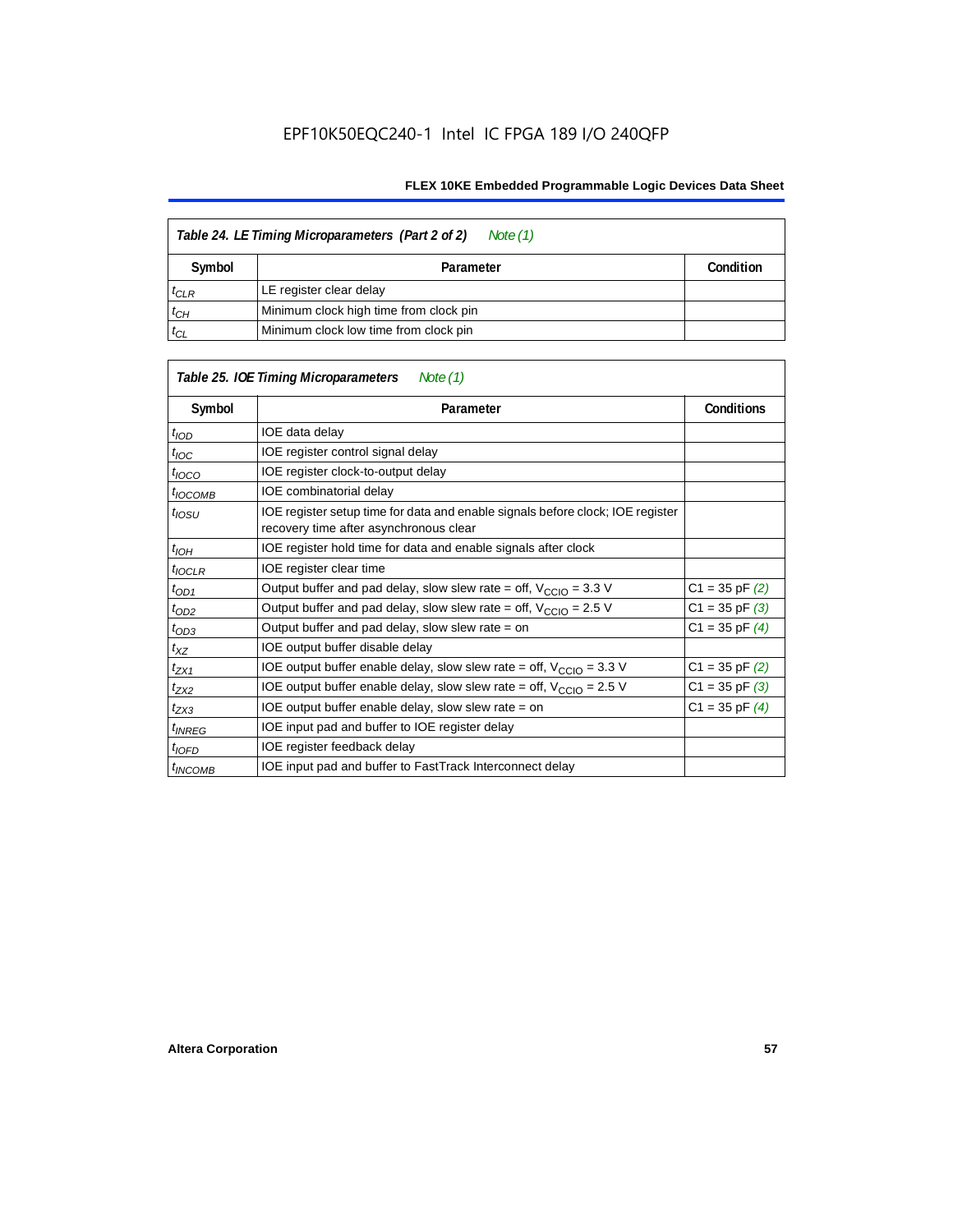|                        | Table 26. EAB Timing Microparameters<br>Note $(1)$                     |                   |  |  |  |  |
|------------------------|------------------------------------------------------------------------|-------------------|--|--|--|--|
| Symbol                 | Parameter                                                              | <b>Conditions</b> |  |  |  |  |
| $t_{EABDATA1}$         | Data or address delay to EAB for combinatorial input                   |                   |  |  |  |  |
| <sup>t</sup> EABDATA2  | Data or address delay to EAB for registered input                      |                   |  |  |  |  |
| t <sub>EABWE1</sub>    | Write enable delay to EAB for combinatorial input                      |                   |  |  |  |  |
| <sup>t</sup> EABWE2    | Write enable delay to EAB for registered input                         |                   |  |  |  |  |
| <sup>t</sup> EABRE1    | Read enable delay to EAB for combinatorial input                       |                   |  |  |  |  |
| t <sub>EABRE2</sub>    | Read enable delay to EAB for registered input                          |                   |  |  |  |  |
| $t_{EABCLK}$           | EAB register clock delay                                               |                   |  |  |  |  |
| $t_{EABCO}$            | EAB register clock-to-output delay                                     |                   |  |  |  |  |
| <sup>t</sup> EABBYPASS | Bypass register delay                                                  |                   |  |  |  |  |
| t <sub>EABSU</sub>     | EAB register setup time before clock                                   |                   |  |  |  |  |
| t <sub>EABH</sub>      | EAB register hold time after clock                                     |                   |  |  |  |  |
| <sup>t</sup> EABCLR    | EAB register asynchronous clear time to output delay                   |                   |  |  |  |  |
| $t_{AA}$               | Address access delay (including the read enable to output delay)       |                   |  |  |  |  |
| $t_{WP}$               | Write pulse width                                                      |                   |  |  |  |  |
| $t_{RP}$               | Read pulse width                                                       |                   |  |  |  |  |
| $t_{WDSU}$             | Data setup time before falling edge of write pulse                     | (5)               |  |  |  |  |
| $t_{WDH}$              | Data hold time after falling edge of write pulse                       | (5)               |  |  |  |  |
| $t_{WASU}$             | Address setup time before rising edge of write pulse                   | (5)               |  |  |  |  |
| $t_{WAH}$              | Address hold time after falling edge of write pulse                    | (5)               |  |  |  |  |
| t <sub>RASU</sub>      | Address setup time with respect to the falling edge of the read enable |                   |  |  |  |  |
| $t_{RAH}$              | Address hold time with respect to the falling edge of the read enable  |                   |  |  |  |  |
| $t_{WO}$               | Write enable to data output valid delay                                |                   |  |  |  |  |
| $t_{DD}$               | Data-in to data-out valid delay                                        |                   |  |  |  |  |
| <sup>t</sup> EABOUT    | Data-out delay                                                         |                   |  |  |  |  |
| <sup>t</sup> EABCH     | Clock high time                                                        |                   |  |  |  |  |
| <sup>t</sup> EABCL     | Clock low time                                                         |                   |  |  |  |  |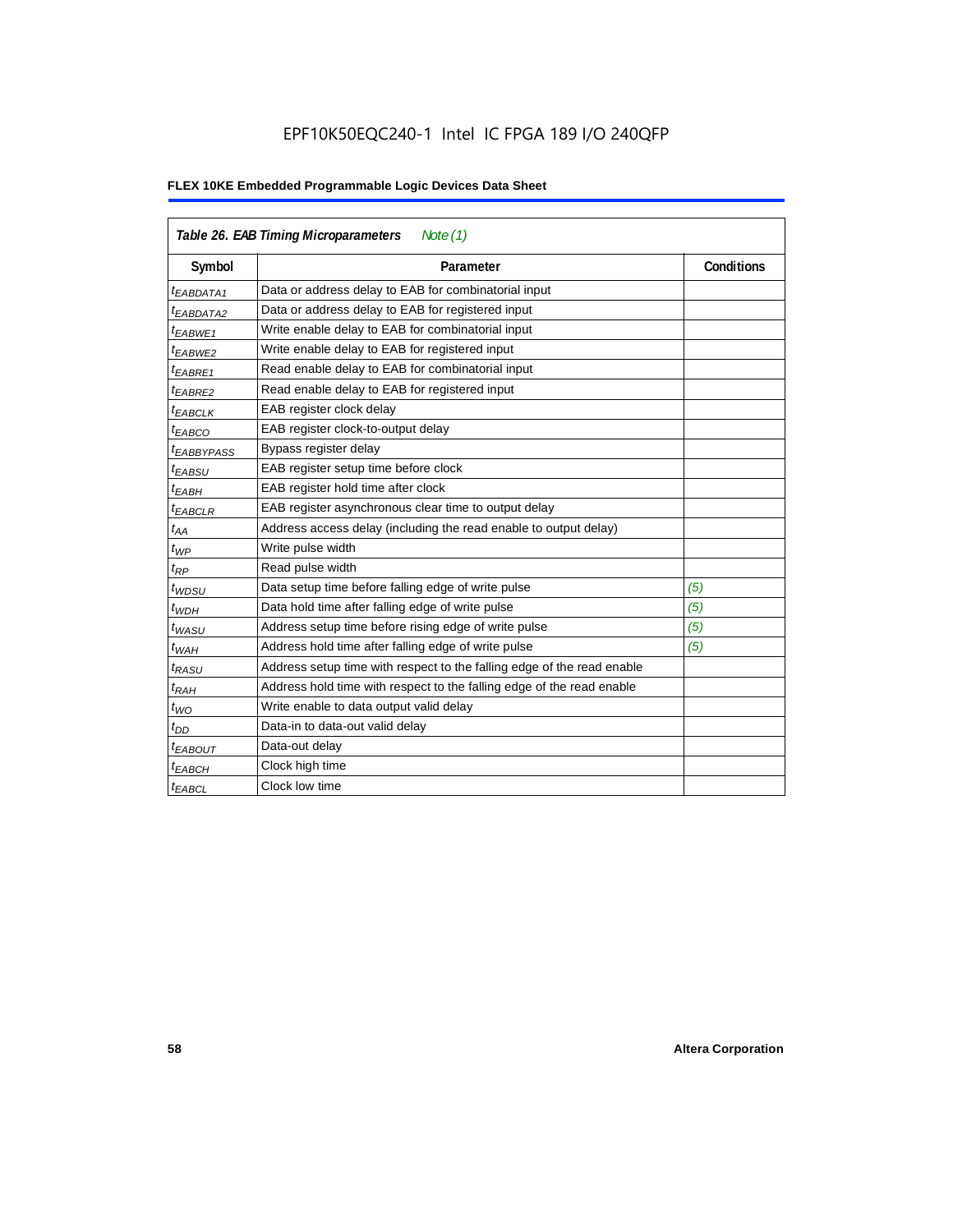|                        | Table 27. EAB Timing Macroparameters<br>Note (1), (6)                                     |                   |
|------------------------|-------------------------------------------------------------------------------------------|-------------------|
| Symbol                 | Parameter                                                                                 | <b>Conditions</b> |
| <sup>t</sup> EABAA     | EAB address access delay                                                                  |                   |
| <sup>t</sup> EABRCCOMB | EAB asynchronous read cycle time                                                          |                   |
| <sup>t</sup> EABRCREG  | EAB synchronous read cycle time                                                           |                   |
| <sup>t</sup> EABWP     | EAB write pulse width                                                                     |                   |
| <sup>t</sup> ЕАВWССОМВ | EAB asynchronous write cycle time                                                         |                   |
| <sup>t</sup> EABWCREG  | EAB synchronous write cycle time                                                          |                   |
| t <sub>EABDD</sub>     | EAB data-in to data-out valid delay                                                       |                   |
| <sup>t</sup> EABDATACO | EAB clock-to-output delay when using output registers                                     |                   |
| <sup>t</sup> EABDATASU | EAB data/address setup time before clock when using input register                        |                   |
| <sup>t</sup> EABDATAH  | EAB data/address hold time after clock when using input register                          |                   |
| <sup>t</sup> EABWESU   | EAB WE setup time before clock when using input register                                  |                   |
| t <sub>FARWFH</sub>    | EAB WE hold time after clock when using input register                                    |                   |
| t <sub>EABWDSU</sub>   | EAB data setup time before falling edge of write pulse when not using input               |                   |
|                        | registers                                                                                 |                   |
| <sup>t</sup> EABWDH    | EAB data hold time after falling edge of write pulse when not using input                 |                   |
|                        | registers                                                                                 |                   |
| <sup>t</sup> EABWASU   | EAB address setup time before rising edge of write pulse when not using                   |                   |
|                        | input registers                                                                           |                   |
| <sup>t</sup> EABWAH    | EAB address hold time after falling edge of write pulse when not using input<br>registers |                   |
| <sup>t</sup> EABWO     | EAB write enable to data output valid delay                                               |                   |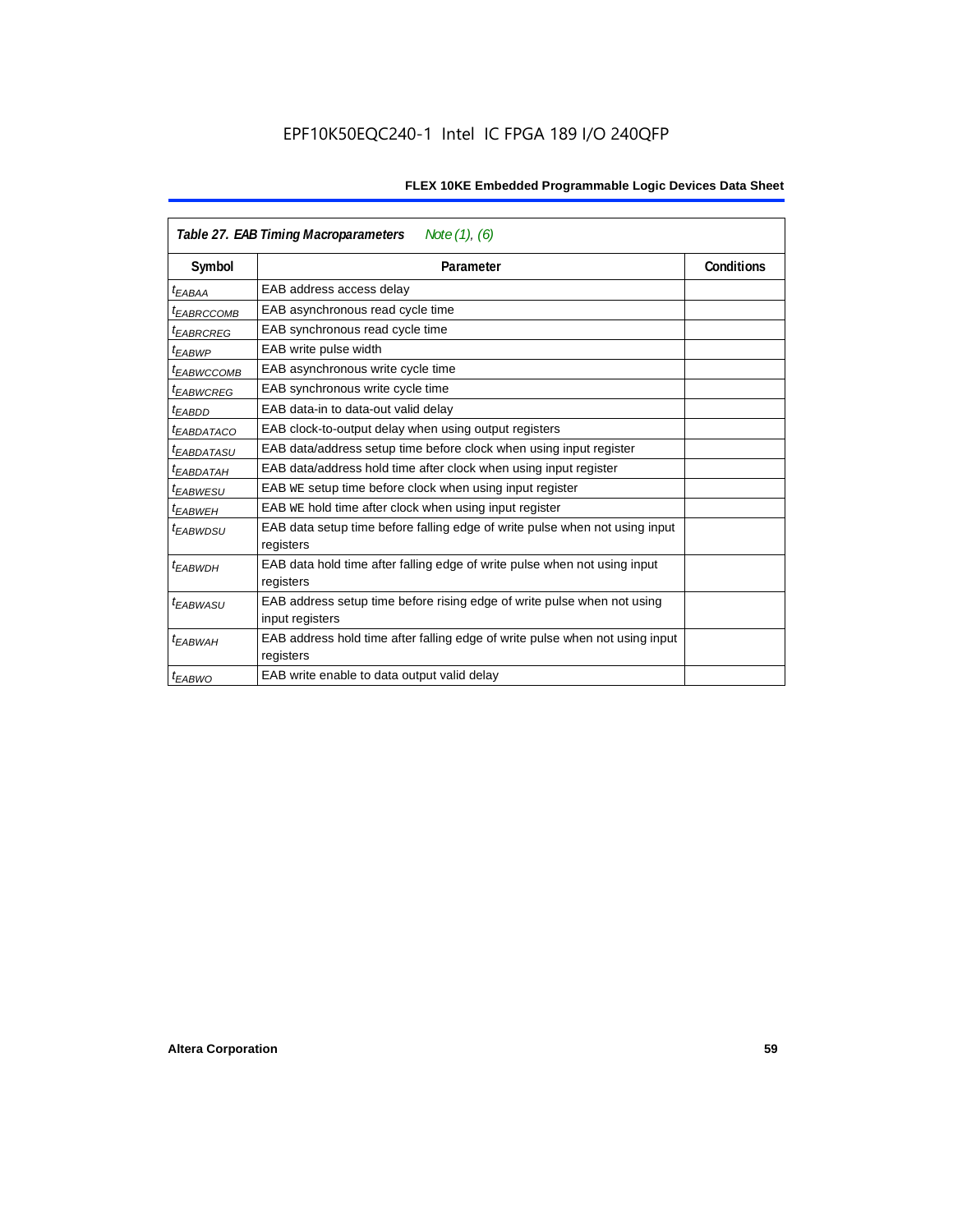| Table 28. Interconnect Timing Microparameters<br>Note $(1)$ |                                                                                                                         |                   |  |  |  |
|-------------------------------------------------------------|-------------------------------------------------------------------------------------------------------------------------|-------------------|--|--|--|
| Symbol                                                      | Parameter                                                                                                               | <b>Conditions</b> |  |  |  |
| $tD$ IN2IOE                                                 | Delay from dedicated input pin to IOE control input                                                                     | (7)               |  |  |  |
| $t_{DIN2LE}$                                                | Delay from dedicated input pin to LE or EAB control input                                                               | (7)               |  |  |  |
| t <sub>DCLK2IOE</sub>                                       | Delay from dedicated clock pin to IOE clock                                                                             | (7)               |  |  |  |
| $t_{DCLK2LE}$                                               | Delay from dedicated clock pin to LE or EAB clock                                                                       | (7)               |  |  |  |
| <sup>t</sup> DIN2DATA                                       | Delay from dedicated input or clock to LE or EAB data                                                                   | (7)               |  |  |  |
| <sup>t</sup> SAMELAB                                        | Routing delay for an LE driving another LE in the same LAB                                                              |                   |  |  |  |
| <i>t</i> SAMEROW                                            | Routing delay for a row IOE, LE, or EAB driving a row IOE, LE, or EAB in the<br>same row                                | (7)               |  |  |  |
| <sup>t</sup> SAMECOLUMN                                     | Routing delay for an LE driving an IOE in the same column                                                               | (7)               |  |  |  |
| <i>t<sub>DIFFROW</sub></i>                                  | Routing delay for a column IOE, LE, or EAB driving an LE or EAB in a different<br>row                                   | (7)               |  |  |  |
| <i>t</i> <sub>TWOROWS</sub>                                 | Routing delay for a row IOE or EAB driving an LE or EAB in a different row                                              | (7)               |  |  |  |
| <sup>t</sup> LEPERIPH                                       | Routing delay for an LE driving a control signal of an IOE via the peripheral<br>control bus                            | (7)               |  |  |  |
| t <sub>LABCARRY</sub>                                       | Routing delay for the carry-out signal of an LE driving the carry-in signal of a<br>different LE in a different LAB     |                   |  |  |  |
| $t_{LABCASC}$                                               | Routing delay for the cascade-out signal of an LE driving the cascade-in<br>signal of a different LE in a different LAB |                   |  |  |  |

|                    | Table 29. External Timing Parameters                                                              |                   |  |  |  |  |
|--------------------|---------------------------------------------------------------------------------------------------|-------------------|--|--|--|--|
| Symbol             | Parameter                                                                                         | <b>Conditions</b> |  |  |  |  |
| <sup>t</sup> DRR   | Register-to-register delay via four LEs, three row interconnects, and four local<br>interconnects | (8)               |  |  |  |  |
| t <sub>insu</sub>  | Setup time with global clock at IOE register                                                      | (9)               |  |  |  |  |
| $t_{\rm INH}$      | Hold time with global clock at IOE register                                                       | (9)               |  |  |  |  |
| toutco             | Clock-to-output delay with global clock at IOE register                                           | (9)               |  |  |  |  |
| t <sub>PCISU</sub> | Setup time with global clock for registers used in PCI designs                                    | $(9)$ , $(10)$    |  |  |  |  |
| <sup>t</sup> PCIH  | Hold time with global clock for registers used in PCI designs                                     | $(9)$ , $(10)$    |  |  |  |  |
| <sup>T</sup> PCICO | Clock-to-output delay with global clock for registers used in PCI designs                         | $(9)$ , $(10)$    |  |  |  |  |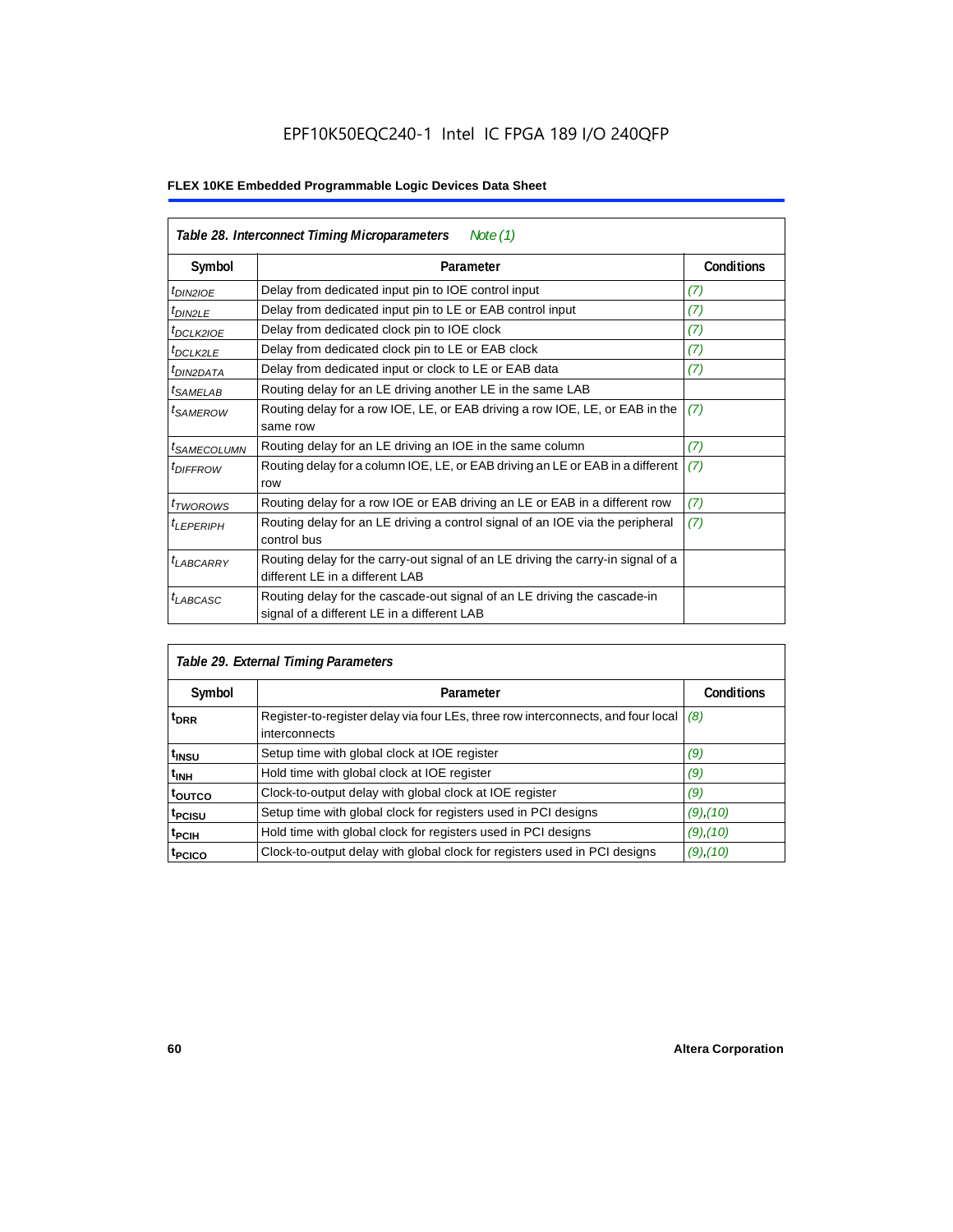|                           | Table 30. External Bidirectional Timing Parameters<br>Note $(9)$                                |                   |
|---------------------------|-------------------------------------------------------------------------------------------------|-------------------|
| Symbol                    | Parameter                                                                                       | <b>Conditions</b> |
| <sup>t</sup> INSUBIDIR    | Setup time for bi-directional pins with global clock at same-row or same-<br>column LE register |                   |
| <sup>t</sup> INHBIDIR     | Hold time for bidirectional pins with global clock at same-row or same-column<br>LE register    |                   |
| $t_{INH}$                 | Hold time with global clock at IOE register                                                     |                   |
| <b><i>LOUTCOBIDIR</i></b> | Clock-to-output delay for bidirectional pins with global clock at IOE register                  | $C1 = 35 pF$      |
| <sup>t</sup> xzbidir      | Synchronous IOE output buffer disable delay                                                     | $C1 = 35 pF$      |
| <sup>T</sup> ZXBIDIR      | Synchronous IOE output buffer enable delay, slow slew rate= off                                 | $C1 = 35 pF$      |

#### *Notes to tables:*

- (1) Microparameters are timing delays contributed by individual architectural elements. These parameters cannot be measured explicitly.
- (2) Operating conditions:  $VCCIO = 3.3 V ±10%$  for commercial or industrial use.<br>(3) Operating conditions:  $VCCIO = 2.5 V ±5%$  for commercial or industrial use in
- Operating conditions: VCCIO =  $2.5$  V  $\pm 5$ % for commercial or industrial use in EPF10K30E, EPF10K50S, EPF10K100E, EPF10K130E, and EPF10K200S devices.
- (4) Operating conditions: VCCIO = 3.3 V.
- (5) Because the RAM in the EAB is self-timed, this parameter can be ignored when the WE signal is registered.<br>(6) EAB macroparameters are internal parameters that can simplify predicting the behavior of an EAB at its bor
- EAB macroparameters are internal parameters that can simplify predicting the behavior of an EAB at its boundary; these parameters are calculated by summing selected microparameters.
- (7) These parameters are worst-case values for typical applications. Post-compilation timing simulation and timing analysis are required to determine actual worst-case performance.
- (8) Contact Altera Applications for test circuit specifications and test conditions.
- (9) This timing parameter is sample-tested only.
- (10) This parameter is measured with the measurement and test conditions, including load, specified in the PCI Local Bus Specification, revision 2.2.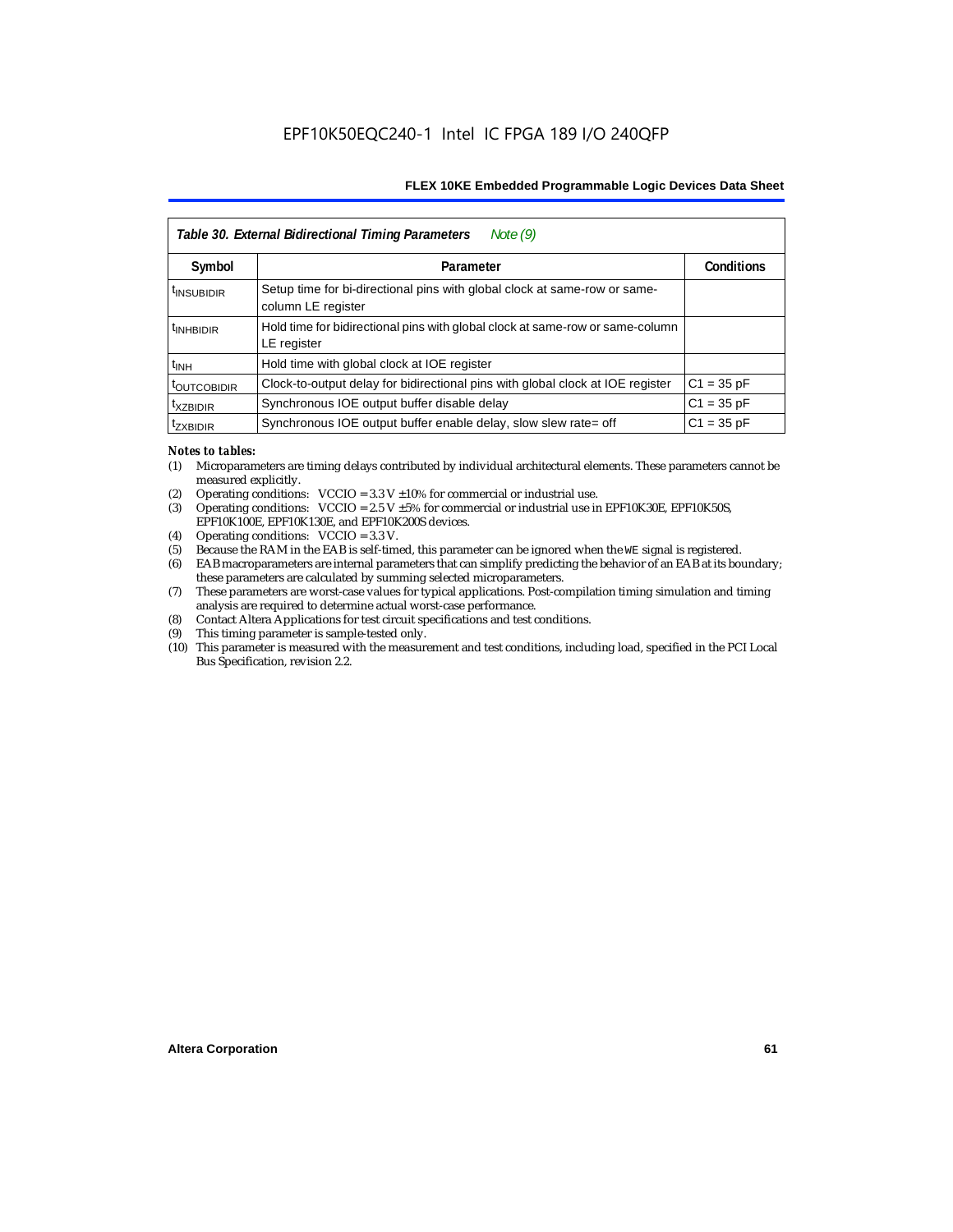Figures 29 and 30 show the asynchronous and synchronous timing waveforms, respectively, or the EAB macroparameters in Tables 26 and 27.

**EAB Asynchronous Write EAB Asynchronous Read** WE. a0 d0 d3  $t_{EABRCCOMB}$ a1 *《*、 a2 *《*、 a3 d2  $t_{FABA}$ d1 Address Data-Out WE a0 din1  $\chi$  dout2  $t_{EABDD}$ a1 a2 din1 din0  $t_{EABWCCOMB}$  $t_{EABWASU}$   $\longrightarrow$  $t_{EABWDSU}$  +  $\longrightarrow$   $t_{EABWDH}$  $t_{EABWP}$ Data-In din0 Address Data-Out

#### *Figure 29. EAB Asynchronous Timing Waveforms*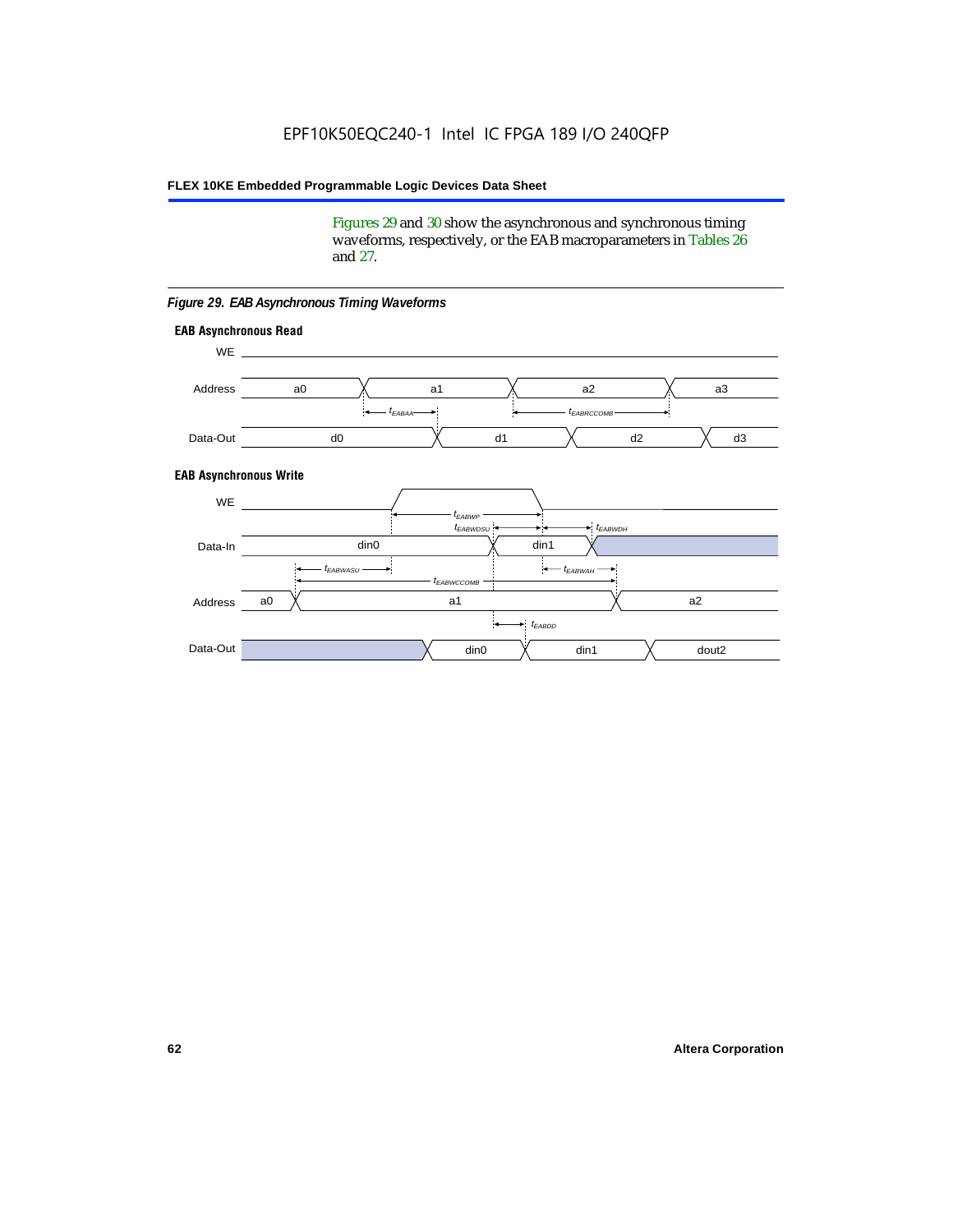

## *Figure 30. EAB Synchronous Timing Waveforms*

### **EAB Synchronous Write (EAB Output Registers Used)**



Tables 31 through 37 show EPF10K30E device internal and external timing parameters.

| Table 31. EPF10K30E Device LE Timing Microparameters (Part 1 of 2)<br>Note $(1)$ |     |                |     |                |     |                |      |
|----------------------------------------------------------------------------------|-----|----------------|-----|----------------|-----|----------------|------|
| Symbol                                                                           |     | -1 Speed Grade |     | -2 Speed Grade |     | -3 Speed Grade | Unit |
|                                                                                  | Min | Max            | Min | Max            | Min | Max            |      |
| $t_{LUT}$                                                                        |     | 0.7            |     | 0.8            |     | 1.1            | ns   |
| $t_{CLUT}$                                                                       |     | 0.5            |     | 0.6            |     | 0.8            | ns   |
| $t_{RLUT}$                                                                       |     | 0.6            |     | 0.7            |     | 1.0            | ns   |
| <sup>t</sup> PACKED                                                              |     | 0.3            |     | 0.4            |     | 0.5            | ns   |
| $t_{EN}$                                                                         |     | 0.6            |     | 0.8            |     | 1.0            | ns   |
| $t_{CICO}$                                                                       |     | 0.1            |     | 0.1            |     | 0.2            | ns   |
| $t_{\text{G}\text{E}\text{N}}$                                                   |     | 0.4            |     | 0.5            |     | 0.7            | ns   |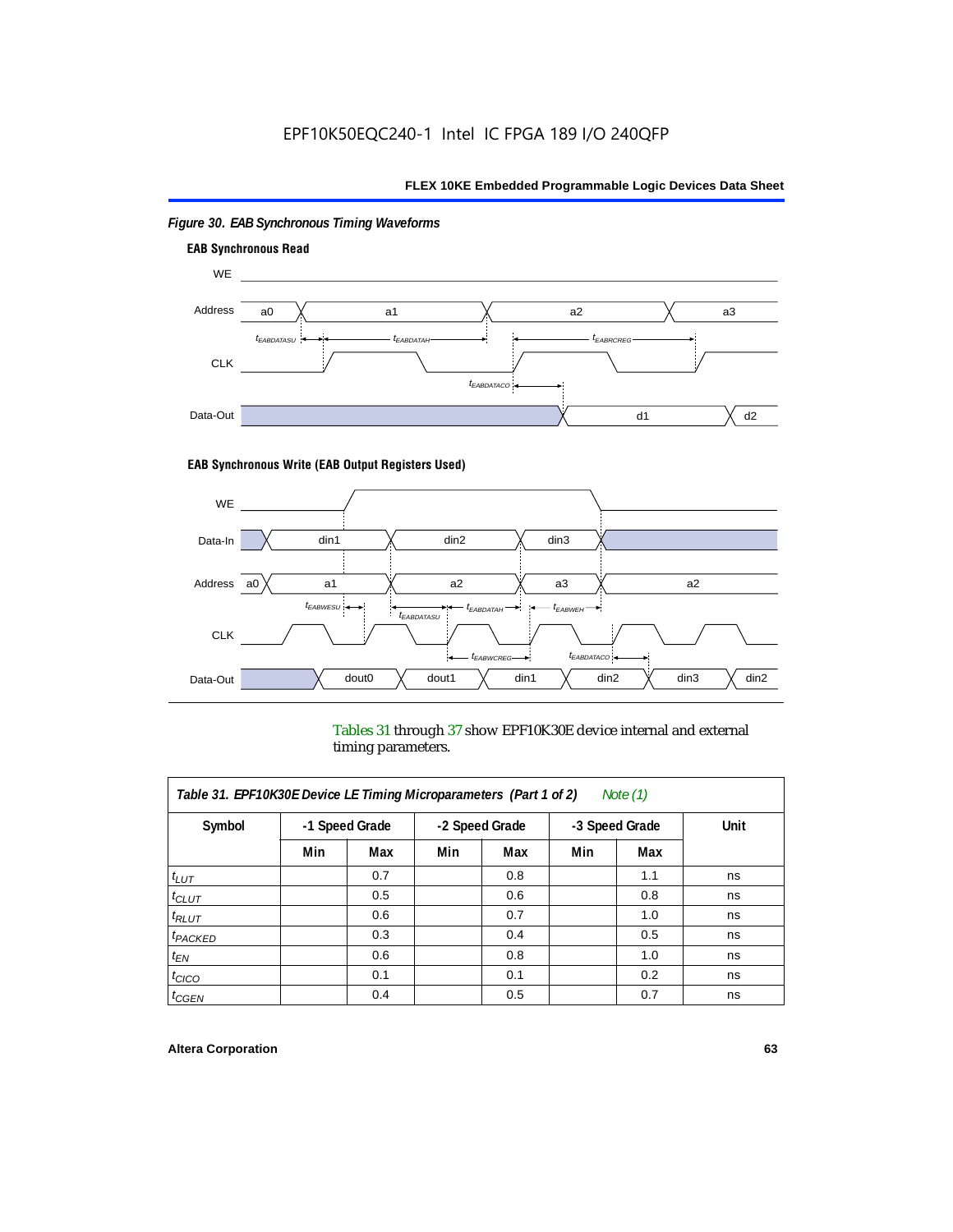|                 | Table 31. EPF10K30E Device LE Timing Microparameters (Part 2 of 2)<br>Note $(1)$ |                |     |                |     |                |      |
|-----------------|----------------------------------------------------------------------------------|----------------|-----|----------------|-----|----------------|------|
| Symbol          |                                                                                  | -1 Speed Grade |     | -2 Speed Grade |     | -3 Speed Grade | Unit |
|                 | Min                                                                              | Max            | Min | Max            | Min | Max            |      |
| $t_{GENR}$      |                                                                                  | 0.1            |     | 0.1            |     | 0.2            | ns   |
| $t_{CASC}$      |                                                                                  | 0.6            |     | 0.8            |     | 1.0            | ns   |
| $t_{\rm C}$     |                                                                                  | 0.0            |     | 0.0            |     | 0.0            | ns   |
| $t_{CO}$        |                                                                                  | 0.3            |     | 0.4            |     | 0.5            | ns   |
| $t_{COMB}$      |                                                                                  | 0.4            |     | 0.4            |     | 0.6            | ns   |
| $t_{\text{SU}}$ | 0.4                                                                              |                | 0.6 |                | 0.6 |                | ns   |
| $t_H\,$         | 0.7                                                                              |                | 1.0 |                | 1.3 |                | ns   |
| $t_{PRE}$       |                                                                                  | 0.8            |     | 0.9            |     | 1.2            | ns   |
| $t_{CLR}$       |                                                                                  | 0.8            |     | 0.9            |     | 1.2            | ns   |
| $t_{CH}$        | 2.0                                                                              |                | 2.5 |                | 2.5 |                | ns   |
| $t_{CL}$        | 2.0                                                                              |                | 2.5 |                | 2.5 |                | ns   |

| Symbol            | -1 Speed Grade |     | -2 Speed Grade |     | -3 Speed Grade |     | Unit |
|-------------------|----------------|-----|----------------|-----|----------------|-----|------|
|                   | Min            | Max | Min            | Max | Min            | Max |      |
| t <sub>IOD</sub>  |                | 2.4 |                | 2.8 |                | 3.8 | ns   |
| $t_{\text{IOC}}$  |                | 0.3 |                | 0.4 |                | 0.5 | ns   |
| t <sub>IOCO</sub> |                | 1.0 |                | 1.1 |                | 1.6 | ns   |
| $t_{IOCOMB}$      |                | 0.0 |                | 0.0 |                | 0.0 | ns   |
| $t_{IOSU}$        | 1.2            |     | 1.4            |     | 1.9            |     | ns   |
| $t_{IOH}$         | 0.3            |     | 0.4            |     | 0.5            |     | ns   |
| $t_{IOCLR}$       |                | 1.0 |                | 1.1 |                | 1.6 | ns   |
| $t_{OD1}$         |                | 1.9 |                | 2.3 |                | 3.0 | ns   |
| $t_{OD2}$         |                | 1.4 |                | 1.8 |                | 2.5 | ns   |
| $t_{OD3}$         |                | 4.4 |                | 5.2 |                | 7.0 | ns   |
| $t_{XZ}$          |                | 2.7 |                | 3.1 |                | 4.3 | ns   |
| $t_{ZX1}$         |                | 2.7 |                | 3.1 |                | 4.3 | ns   |
| $t_{ZX2}$         |                | 2.2 |                | 2.6 |                | 3.8 | ns   |
| $t_{ZX3}$         |                | 5.2 |                | 6.0 |                | 8.3 | ns   |
| $t_{INREG}$       |                | 3.4 |                | 4.1 |                | 5.5 | ns   |
| $t_{IQED}$        |                | 0.8 |                | 1.3 |                | 2.4 | ns   |
| $t_{INCOMB}$      |                | 0.8 |                | 1.3 |                | 2.4 | ns   |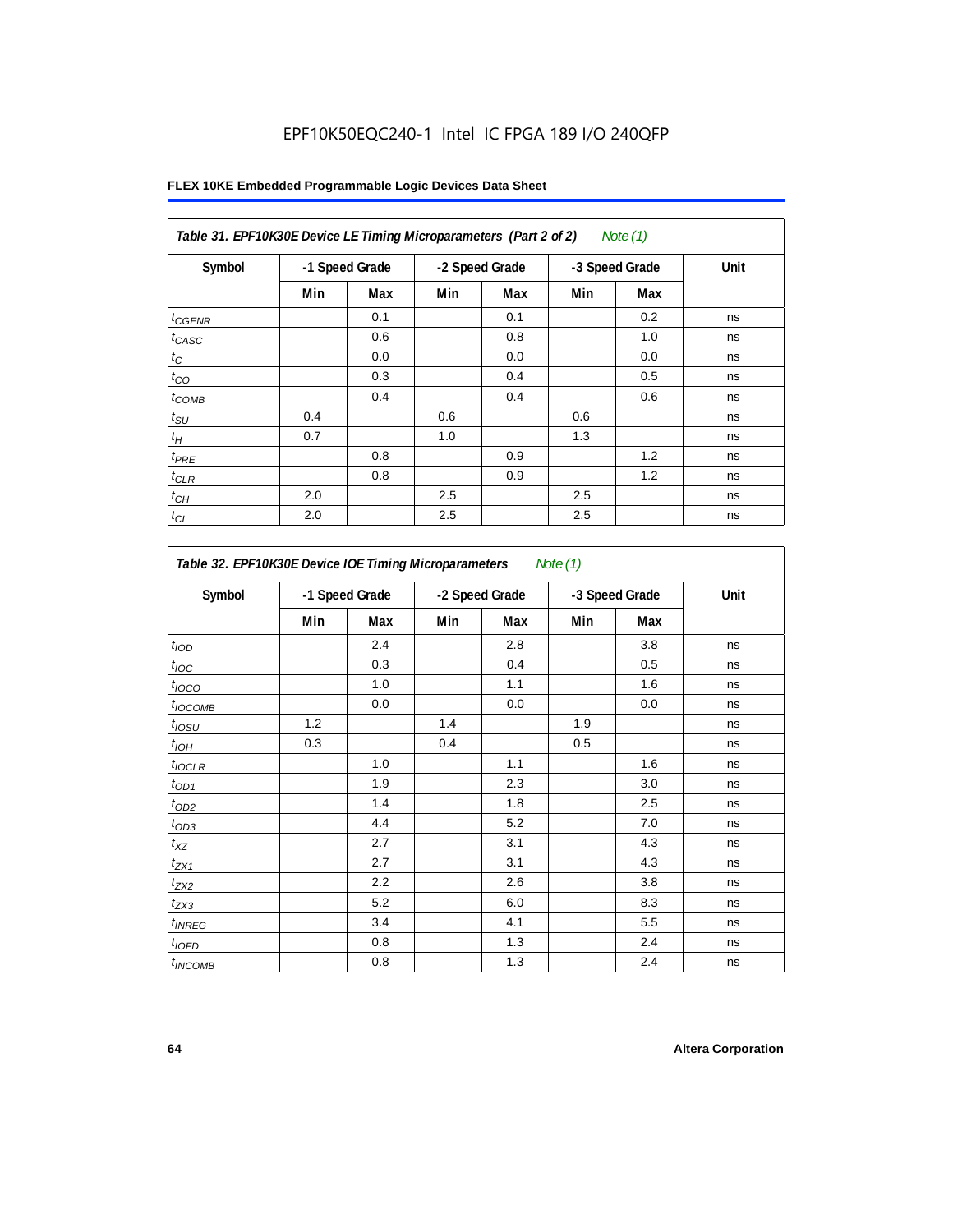| FLEX 10KE Embedded Programmable Logic Devices Data Sheet |  |  |
|----------------------------------------------------------|--|--|
|----------------------------------------------------------|--|--|

| Table 33. EPF10K30E Device EAB Internal Microparameters<br>Note $(1)$ |     |                |     |                |     |                |      |  |  |
|-----------------------------------------------------------------------|-----|----------------|-----|----------------|-----|----------------|------|--|--|
| Symbol                                                                |     | -1 Speed Grade |     | -2 Speed Grade |     | -3 Speed Grade | Unit |  |  |
|                                                                       | Min | <b>Max</b>     | Min | Max            | Min | Max            |      |  |  |
| t <sub>EABDATA1</sub>                                                 |     | 1.7            |     | 2.0            |     | 2.3            | ns   |  |  |
| t <sub>EABDATA1</sub>                                                 |     | 0.6            |     | 0.7            |     | 0.8            | ns   |  |  |
| t <sub>EABWE1</sub>                                                   |     | 1.1            |     | 1.3            |     | 1.4            | ns   |  |  |
| t <sub>EABWE2</sub>                                                   |     | 0.4            |     | 0.4            |     | 0.5            | ns   |  |  |
| $t_{EABRE1}$                                                          |     | 0.8            |     | 0.9            |     | 1.0            | ns   |  |  |
| t <sub>EABRE2</sub>                                                   |     | 0.4            |     | 0.4            |     | 0.5            | ns   |  |  |
| <b><i>EABCLK</i></b>                                                  |     | 0.0            |     | 0.0            |     | 0.0            | ns   |  |  |
| t <sub>EABCO</sub>                                                    |     | 0.3            |     | 0.3            |     | 0.4            | ns   |  |  |
| <b><i>EABBYPASS</i></b>                                               |     | 0.5            |     | 0.6            |     | 0.7            | ns   |  |  |
| $t_{EABSU}$                                                           | 0.9 |                | 1.0 |                | 1.2 |                | ns   |  |  |
| $t_{EABH}$                                                            | 0.4 |                | 0.4 |                | 0.5 |                | ns   |  |  |
| $t_{EABCLR}$                                                          | 0.3 |                | 0.3 |                | 0.3 |                | ns   |  |  |
| $t_{AA}$                                                              |     | 3.2            |     | 3.8            |     | 4.4            | ns   |  |  |
| $t_{WP}$                                                              | 2.5 |                | 2.9 |                | 3.3 |                | ns   |  |  |
| $t_{RP}$                                                              | 0.9 |                | 1.1 |                | 1.2 |                | ns   |  |  |
| $t_{WDSU}$                                                            | 0.9 |                | 1.0 |                | 1.1 |                | ns   |  |  |
| $t_{WDH}$                                                             | 0.1 |                | 0.1 |                | 0.1 |                | ns   |  |  |
| $t_{WASU}$                                                            | 1.7 |                | 2.0 |                | 2.3 |                | ns   |  |  |
| $t_{WAH}$                                                             | 1.8 |                | 2.1 |                | 2.4 |                | ns   |  |  |
| $t_{RASU}$                                                            | 3.1 |                | 3.7 |                | 4.2 |                | ns   |  |  |
| $t_{RAH}$                                                             | 0.2 |                | 0.2 |                | 0.2 |                | ns   |  |  |
| $t_{WO}$                                                              |     | 2.5            |     | 2.9            |     | 3.3            | ns   |  |  |
| $t_{DD}$                                                              |     | 2.5            |     | 2.9            |     | 3.3            | ns   |  |  |
| $t_{EABOUT}$                                                          |     | 0.5            |     | 0.6            |     | 0.7            | ns   |  |  |
| $t_{EABCH}$                                                           | 1.5 |                | 2.0 |                | 2.3 |                | ns   |  |  |
| $t_{EABCL}$                                                           | 2.5 |                | 2.9 |                | 3.3 |                | ns   |  |  |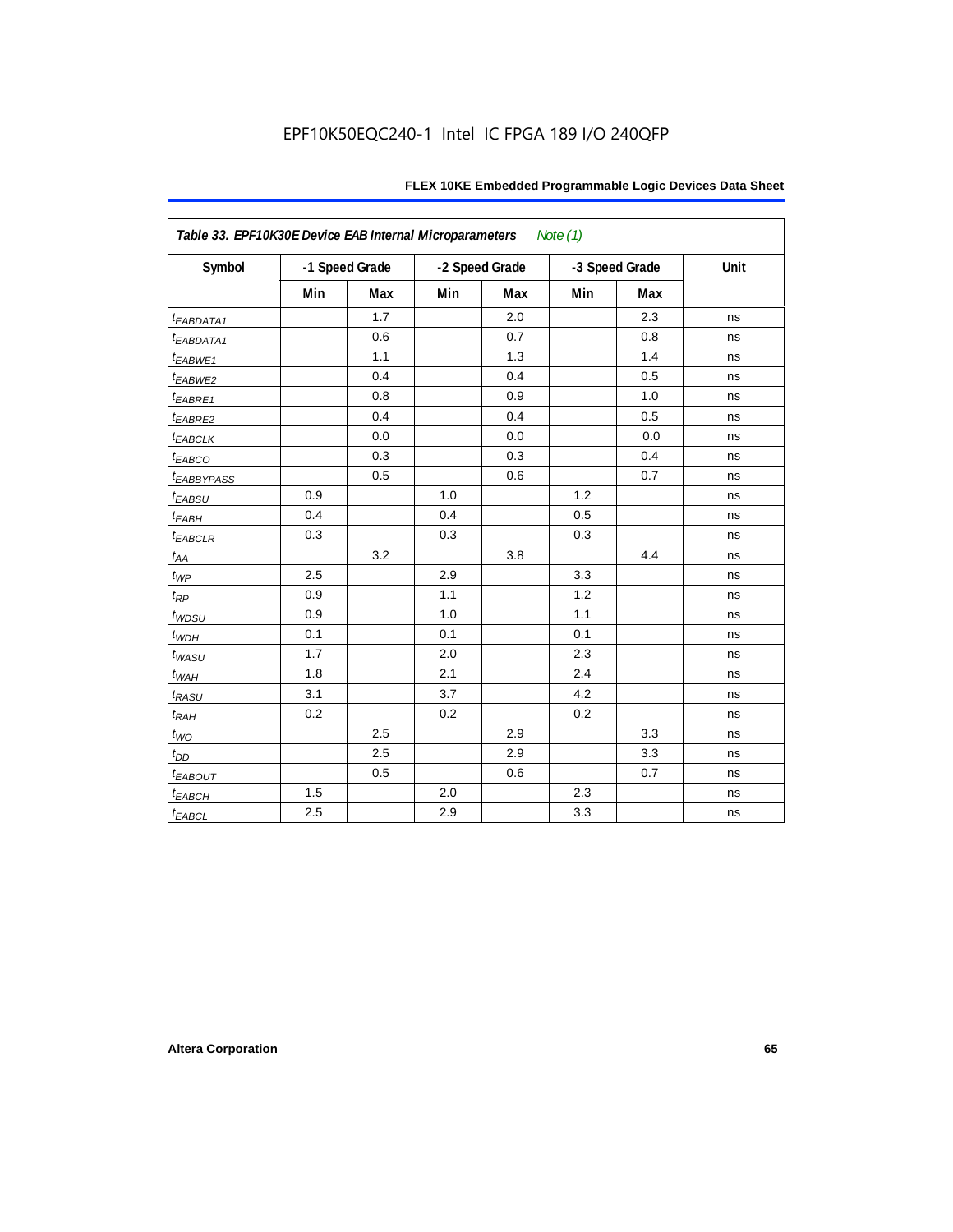## EPF10K50EQC240-1 Intel IC FPGA 189 I/O 240QFP

| Table 34. EPF10K30E Device EAB Internal Timing Macroparameters<br>Note $(1)$ |     |                |     |                |     |                |      |  |  |
|------------------------------------------------------------------------------|-----|----------------|-----|----------------|-----|----------------|------|--|--|
| Symbol                                                                       |     | -1 Speed Grade |     | -2 Speed Grade |     | -3 Speed Grade | Unit |  |  |
|                                                                              | Min | Max            | Min | Max            | Min | Max            |      |  |  |
| $t_{EABA}$                                                                   |     | 6.4            |     | 7.6            |     | 8.8            | ns   |  |  |
| <sup>t</sup> EABRCOMB                                                        | 6.4 |                | 7.6 |                | 8.8 |                | ns   |  |  |
| <sup>t</sup> EABRCREG                                                        | 4.4 |                | 5.1 |                | 6.0 |                | ns   |  |  |
| $t_{EABWP}$                                                                  | 2.5 |                | 2.9 |                | 3.3 |                | ns   |  |  |
| <sup>t</sup> ЕАВWСОМВ                                                        | 6.0 |                | 7.0 |                | 8.0 |                | ns   |  |  |
| <sup>t</sup> EABWCREG                                                        | 6.8 |                | 7.8 |                | 9.0 |                | ns   |  |  |
| <sup>t</sup> EABDD                                                           |     | 5.7            |     | 6.7            |     | 7.7            | ns   |  |  |
| <sup>t</sup> EABDATACO                                                       |     | 0.8            |     | 0.9            |     | 1.1            | ns   |  |  |
| <sup>t</sup> EABDATASU                                                       | 1.5 |                | 1.7 |                | 2.0 |                | ns   |  |  |
| <sup>t</sup> EABDATAH                                                        | 0.0 |                | 0.0 |                | 0.0 |                | ns   |  |  |
| <sup>t</sup> EABWESU                                                         | 1.3 |                | 1.4 |                | 1.7 |                | ns   |  |  |
| <sup>t</sup> EABWEH                                                          | 0.0 |                | 0.0 |                | 0.0 |                | ns   |  |  |
| t <sub>EABWDSU</sub>                                                         | 1.5 |                | 1.7 |                | 2.0 |                | ns   |  |  |
| <sup>t</sup> EABWDH                                                          | 0.0 |                | 0.0 |                | 0.0 |                | ns   |  |  |
| t <sub>EABWASU</sub>                                                         | 3.0 |                | 3.6 |                | 4.3 |                | ns   |  |  |
| <sup>t</sup> EABWAH                                                          | 0.5 |                | 0.5 |                | 0.4 |                | ns   |  |  |
| $t_{EABWO}$                                                                  |     | 5.1            |     | 6.0            |     | 6.8            | ns   |  |  |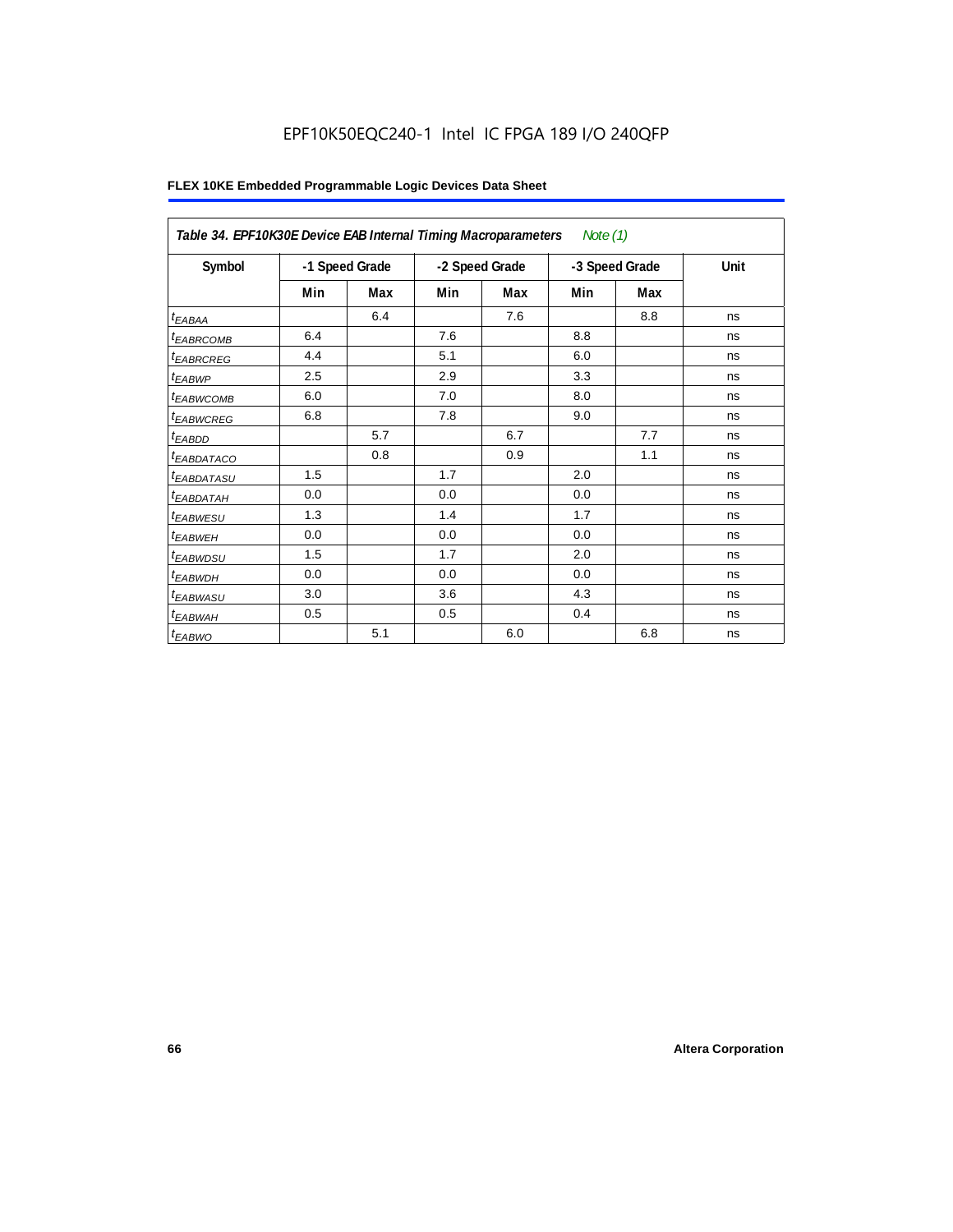| Table 35. EPF10K30E Device Interconnect Timing Microparameters<br>Note $(1)$ |     |                |     |                |     |                |      |  |  |  |
|------------------------------------------------------------------------------|-----|----------------|-----|----------------|-----|----------------|------|--|--|--|
| Symbol                                                                       |     | -1 Speed Grade |     | -2 Speed Grade |     | -3 Speed Grade | Unit |  |  |  |
|                                                                              | Min | Max            | Min | Max            | Min | Max            |      |  |  |  |
| $tD$ IN2IOE                                                                  |     | 1.8            |     | 2.4            |     | 2.9            | ns   |  |  |  |
| t <sub>DIN2LE</sub>                                                          |     | 1.5            |     | 1.8            |     | 2.4            | ns   |  |  |  |
| <sup>t</sup> DIN2DATA                                                        |     | 1.5            |     | 1.8            |     | 2.2            | ns   |  |  |  |
| t <sub>DCLK2IOE</sub>                                                        |     | 2.2            |     | 2.6            |     | 3.0            | ns   |  |  |  |
| $t_{DCLK2LE}$                                                                |     | 1.5            |     | 1.8            |     | 2.4            | ns   |  |  |  |
| <sup>t</sup> SAMELAB                                                         |     | 0.1            |     | 0.2            |     | 0.3            | ns   |  |  |  |
| <i>t<sub>SAMEROW</sub></i>                                                   |     | 2.0            |     | 2.4            |     | 2.7            | ns   |  |  |  |
| <i>t<sub>SAMECOLUMN</sub></i>                                                |     | 0.7            |     | 1.0            |     | 0.8            | ns   |  |  |  |
| t <sub>DIFFROW</sub>                                                         |     | 2.7            |     | 3.4            |     | 3.5            | ns   |  |  |  |
| <i>t</i> <sub>TWOROWS</sub>                                                  |     | 4.7            |     | 5.8            |     | 6.2            | ns   |  |  |  |
| <b><i>LEPERIPH</i></b>                                                       |     | 2.7            |     | 3.4            |     | 3.8            | ns   |  |  |  |
| t <sub>LABCARRY</sub>                                                        |     | 0.3            |     | 0.4            |     | 0.5            | ns   |  |  |  |
| t <sub>LABCASC</sub>                                                         |     | 0.8            |     | 0.8            |     | 1.1            | ns   |  |  |  |

| Table 36. EPF10K30E External Timing Parameters<br>Notes (1), (2) |     |                |     |                |     |                |      |  |  |  |
|------------------------------------------------------------------|-----|----------------|-----|----------------|-----|----------------|------|--|--|--|
| Symbol                                                           |     | -1 Speed Grade |     | -2 Speed Grade |     | -3 Speed Grade | Unit |  |  |  |
|                                                                  | Min | Max            | Min | Max            | Min | Max            |      |  |  |  |
| $t_{DRR}$                                                        |     | 8.0            |     | 9.5            |     | 12.5           | ns   |  |  |  |
| $t_{INSU}$ (3)                                                   | 2.1 |                | 2.5 |                | 3.9 |                | ns   |  |  |  |
| $t_{INH}$ (3)                                                    | 0.0 |                | 0.0 |                | 0.0 |                | ns   |  |  |  |
| $t_{\text{OUTCO}}$ (3)                                           | 2.0 | 4.9            | 2.0 | 5.9            | 2.0 | 7.6            | ns   |  |  |  |
| $t_{INSU}$ (4)                                                   | 1.1 |                | 1.5 |                |     |                | ns   |  |  |  |
| $t_{INH}$ (4)                                                    | 0.0 |                | 0.0 |                |     |                | ns   |  |  |  |
| $t_{\text{OUTCO}}$ (4)                                           | 0.5 | 3.9            | 0.5 | 4.9            |     |                | ns   |  |  |  |
| <sup>t</sup> PCISU                                               | 3.0 |                | 4.2 |                |     |                | ns   |  |  |  |
| t <sub>PCIH</sub>                                                | 0.0 |                | 0.0 |                |     |                | ns   |  |  |  |
| t <sub>PCICO</sub>                                               | 2.0 | 6.0            | 2.0 | 7.5            |     |                | ns   |  |  |  |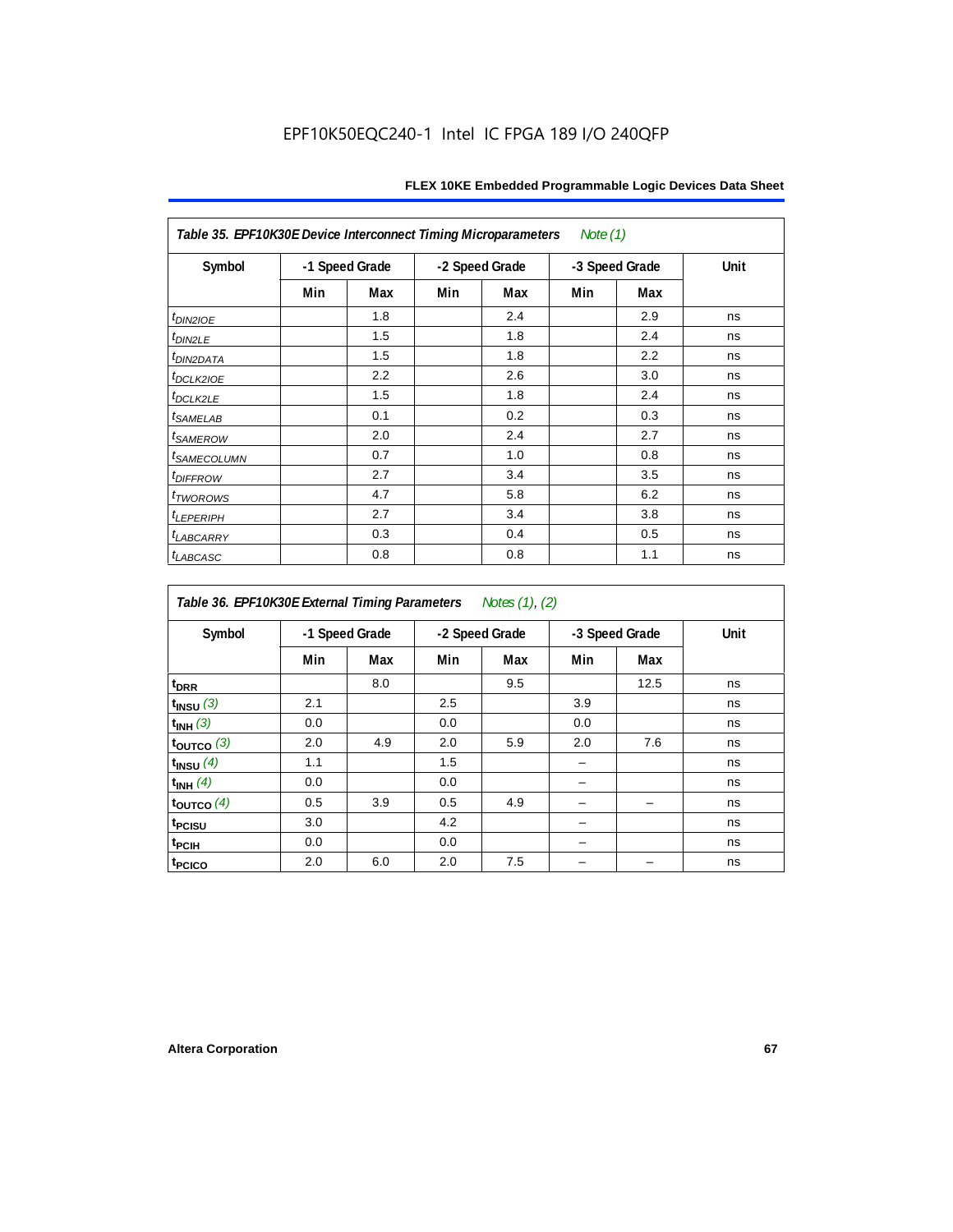| Table 37. EPF10K30E External Bidirectional Timing Parameters<br>Notes (1), (2) |                |     |                |     |     |                |      |  |  |  |
|--------------------------------------------------------------------------------|----------------|-----|----------------|-----|-----|----------------|------|--|--|--|
| Symbol                                                                         | -1 Speed Grade |     | -2 Speed Grade |     |     | -3 Speed Grade | Unit |  |  |  |
|                                                                                | Min            | Max | Min            | Max | Min | Max            |      |  |  |  |
| $t_{INSUBIDIR}$ (3)                                                            | 2.8            |     | 3.9            |     | 5.2 |                | ns   |  |  |  |
| $t_{INHBIDIR}$ (3)                                                             | 0.0            |     | 0.0            |     | 0.0 |                | ns   |  |  |  |
| $t_{INSUBIDIR}(4)$                                                             | 3.8            |     | 4.9            |     | -   |                | ns   |  |  |  |
| $t_{INHBIDIR}(4)$                                                              | 0.0            |     | 0.0            |     |     |                | ns   |  |  |  |
| $t_{\text{OUTCOBIDIR}}$ (3)                                                    | 2.0            | 4.9 | 2.0            | 5.9 | 2.0 | 7.6            | ns   |  |  |  |
| $t_{XZBIDIR}$ (3)                                                              |                | 6.1 |                | 7.5 |     | 9.7            | ns   |  |  |  |
| $t_{ZXBIDIR}$ (3)                                                              |                | 6.1 |                | 7.5 |     | 9.7            | ns   |  |  |  |
| $t_{\text{OUTCOBIDIR}}$ (4)                                                    | 0.5            | 3.9 | 0.5            | 4.9 |     |                | ns   |  |  |  |
| $t_{XZBIDIR}$ (4)                                                              |                | 5.1 |                | 6.5 |     |                | ns   |  |  |  |
| $t_{ZXBIDIR}$ (4)                                                              |                | 5.1 |                | 6.5 |     |                | ns   |  |  |  |

#### *Notes to tables:*

(1) All timing parameters are described in Tables 24 through 30 in this data sheet.<br>(2) These parameters are specified by characterization.

(2) These parameters are specified by characterization.<br>(3) This parameter is measured without the use of the C

This parameter is measured without the use of the ClockLock or ClockBoost circuits.

(4) This parameter is measured with the use of the ClockLock or ClockBoost circuits.

### Tables 38 through 44 show EPF10K50E device internal and external timing parameters.

| Table 38. EPF10K50E Device LE Timing Microparameters (Part 1 of 2)<br>Note (1) |     |                |     |                |                |     |      |  |  |  |
|--------------------------------------------------------------------------------|-----|----------------|-----|----------------|----------------|-----|------|--|--|--|
| Symbol                                                                         |     | -1 Speed Grade |     | -2 Speed Grade | -3 Speed Grade |     | Unit |  |  |  |
|                                                                                | Min | Max            | Min | Max            | Min            | Max |      |  |  |  |
| $t_{LUT}$                                                                      |     | 0.6            |     | 0.9            |                | 1.3 | ns   |  |  |  |
| $t_{CLUT}$                                                                     |     | 0.5            |     | 0.6            |                | 0.8 | ns   |  |  |  |
| $t_{RLUT}$                                                                     |     | 0.7            |     | 0.8            |                | 1.1 | ns   |  |  |  |
| <b><i>t<sub>PACKED</sub></i></b>                                               |     | 0.4            |     | 0.5            |                | 0.6 | ns   |  |  |  |
| $t_{EN}$                                                                       |     | 0.6            |     | 0.7            |                | 0.9 | ns   |  |  |  |
| $t_{CICO}$                                                                     |     | 0.2            |     | 0.2            |                | 0.3 | ns   |  |  |  |
| $t_{GEN}$                                                                      |     | 0.5            |     | 0.5            |                | 0.8 | ns   |  |  |  |
| ${}^{t}$ CGENR                                                                 |     | 0.2            |     | 0.2            |                | 0.3 | ns   |  |  |  |
| t <sub>CASC</sub>                                                              |     | 0.8            |     | 1.0            |                | 1.4 | ns   |  |  |  |
| $t_C$                                                                          |     | 0.5            |     | 0.6            |                | 0.8 | ns   |  |  |  |
| $t_{CO}$                                                                       |     | 0.7            |     | 0.7            |                | 0.9 | ns   |  |  |  |
| $t_{\text{COMB}}$                                                              |     | 0.5            |     | 0.6            |                | 0.8 | ns   |  |  |  |
| $t_{\text{SU}}$                                                                | 0.7 |                | 0.7 |                | 0.8            |     | ns   |  |  |  |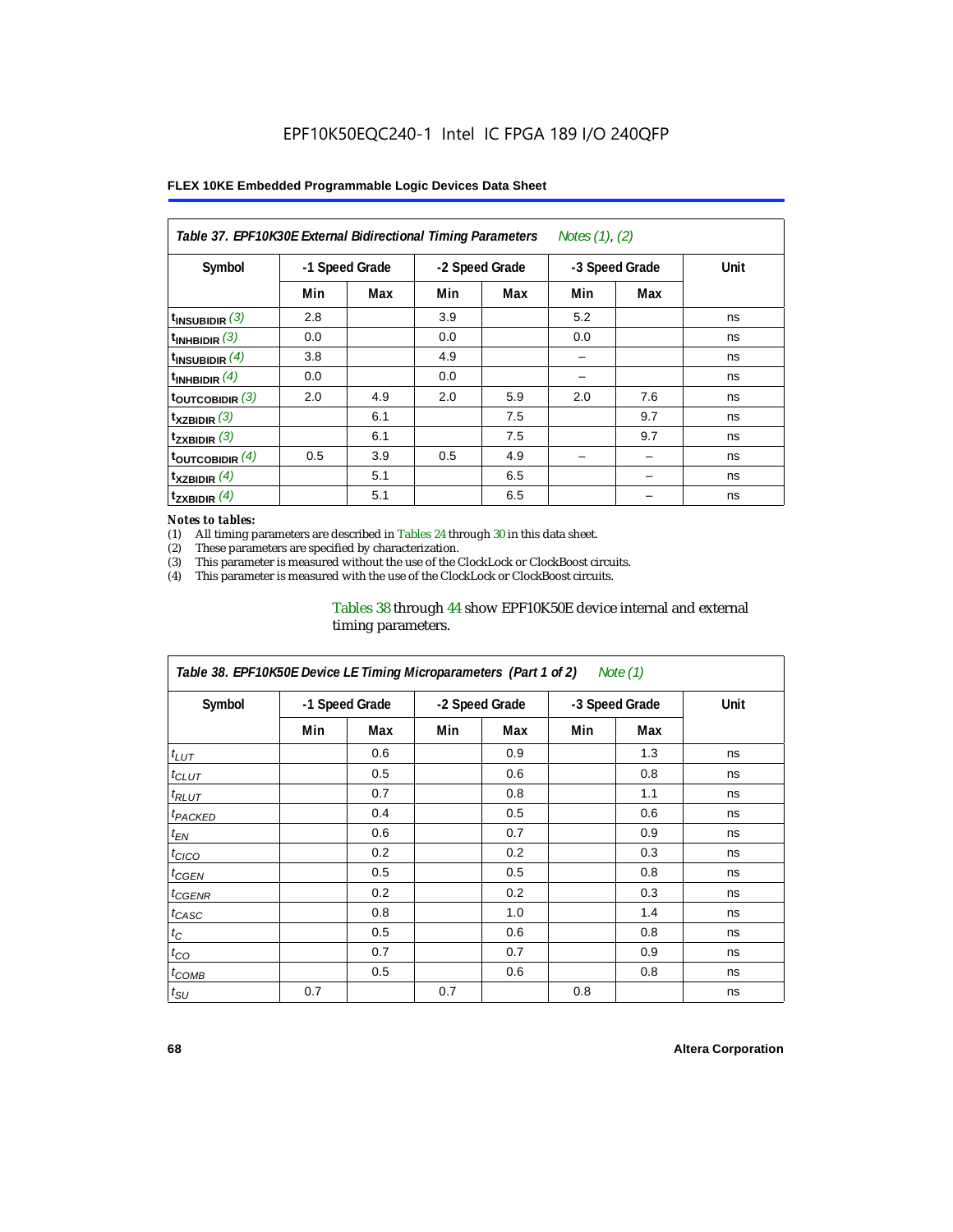| Table 38. EPF10K50E Device LE Timing Microparameters (Part 2 of 2)<br>Note $(1)$ |                                                    |     |      |     |     |     |    |  |  |  |
|----------------------------------------------------------------------------------|----------------------------------------------------|-----|------|-----|-----|-----|----|--|--|--|
| Symbol                                                                           | -1 Speed Grade<br>-2 Speed Grade<br>-3 Speed Grade |     | Unit |     |     |     |    |  |  |  |
|                                                                                  | Min                                                | Max | Min  | Max | Min | Max |    |  |  |  |
| $t_H$                                                                            | 0.9                                                |     | 1.0  |     | 1.4 |     | ns |  |  |  |
| $t_{PRE}$                                                                        |                                                    | 0.5 |      | 0.6 |     | 0.8 | ns |  |  |  |
| $t_{CLR}$                                                                        |                                                    | 0.5 |      | 0.6 |     | 0.8 | ns |  |  |  |
| $t_{CH}$                                                                         | 2.0                                                |     | 2.5  |     | 3.0 |     | ns |  |  |  |
| $t_{CL}$                                                                         | 2.0                                                |     | 2.5  |     | 3.0 |     | ns |  |  |  |

| Table 39. EPF10K50E Device IOE Timing Microparameters Note (1) |                |         |                |     |                |     |      |  |  |  |
|----------------------------------------------------------------|----------------|---------|----------------|-----|----------------|-----|------|--|--|--|
| Symbol                                                         | -1 Speed Grade |         | -2 Speed Grade |     | -3 Speed Grade |     | Unit |  |  |  |
|                                                                | Min            | Max     | Min            | Max | Min            | Max |      |  |  |  |
| t <sub>IOD</sub>                                               |                | 2.2     |                | 2.4 |                | 3.3 | ns   |  |  |  |
| $t_{\text{IOC}}$                                               |                | 0.3     |                | 0.3 |                | 0.5 | ns   |  |  |  |
| $t_{IOCO}$                                                     |                | 1.0     |                | 1.0 |                | 1.4 | ns   |  |  |  |
| $t_{IOCOMB}$                                                   |                | 0.0     |                | 0.0 |                | 0.2 | ns   |  |  |  |
| $t_{IOSU}$                                                     | 1.0            |         | 1.2            |     | 1.7            |     | ns   |  |  |  |
| $t_{IOM}$                                                      | 0.3            |         | 0.3            |     | 0.5            |     | ns   |  |  |  |
| $t_{IOCLR}$                                                    |                | 0.9     |                | 1.0 |                | 1.4 | ns   |  |  |  |
| $t_{OD1}$                                                      |                | 0.8     |                | 0.9 |                | 1.2 | ns   |  |  |  |
| $t_{OD2}$                                                      |                | 0.3     |                | 0.4 |                | 0.7 | ns   |  |  |  |
| $t_{OD3}$                                                      |                | 3.0     |                | 3.5 |                | 3.5 | ns   |  |  |  |
| $t_{\mathsf{XZ}}$                                              |                | 1.4     |                | 1.7 |                | 2.3 | ns   |  |  |  |
| $t_{ZX1}$                                                      |                | 1.4     |                | 1.7 |                | 2.3 | ns   |  |  |  |
| $t_{ZX2}$                                                      |                | 0.9     |                | 1.2 |                | 1.8 | ns   |  |  |  |
| $t_{ZX3}$                                                      |                | 3.6     |                | 4.3 |                | 4.6 | ns   |  |  |  |
| $t_{INREG}$                                                    |                | 4.9     |                | 5.8 |                | 7.8 | ns   |  |  |  |
| $t_{IOFD}$                                                     |                | 2.8     |                | 3.3 |                | 4.5 | ns   |  |  |  |
| $t_{INCOMB}$                                                   |                | $2.8\,$ |                | 3.3 |                | 4.5 | ns   |  |  |  |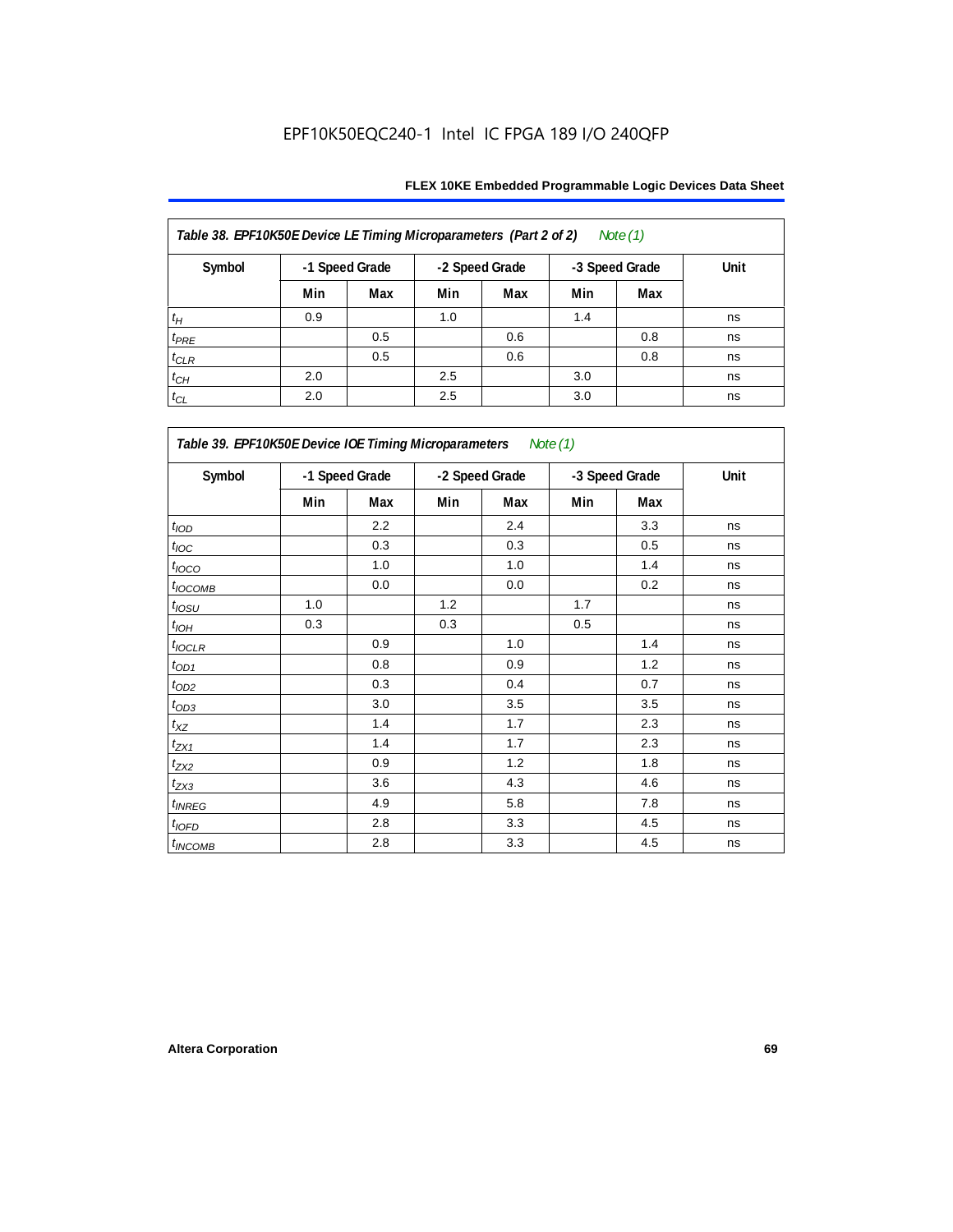| Table 40. EPF10K50E Device EAB Internal Microparameters<br>Note $(1)$ |       |                |     |                |                |     |      |  |  |
|-----------------------------------------------------------------------|-------|----------------|-----|----------------|----------------|-----|------|--|--|
| Symbol                                                                |       | -1 Speed Grade |     | -2 Speed Grade | -3 Speed Grade |     | Unit |  |  |
|                                                                       | Min   | Max            | Min | Max            | Min            | Max |      |  |  |
| <sup>t</sup> EABDATA1                                                 |       | 1.7            |     | 2.0            |                | 2.7 | ns   |  |  |
| $t_{EABDATA1}$                                                        |       | 0.6            |     | 0.7            |                | 0.9 | ns   |  |  |
| <sup>t</sup> EABWE1                                                   |       | 1.1            |     | 1.3            |                | 1.8 | ns   |  |  |
| t <sub>EABWE2</sub>                                                   |       | 0.4            |     | 0.4            |                | 0.6 | ns   |  |  |
| t <sub>EABRE1</sub>                                                   |       | 0.8            |     | 0.9            |                | 1.2 | ns   |  |  |
| $t_{EABRE2}$                                                          |       | 0.4            |     | 0.4            |                | 0.6 | ns   |  |  |
| $t_{EABCLK}$                                                          |       | 0.0            |     | 0.0            |                | 0.0 | ns   |  |  |
| t <sub>EABCO</sub>                                                    |       | 0.3            |     | 0.3            |                | 0.5 | ns   |  |  |
| <sup>t</sup> EABBYPASS                                                |       | 0.5            |     | 0.6            |                | 0.8 | ns   |  |  |
| $t_{EABSU}$                                                           | 0.9   |                | 1.0 |                | 1.4            |     | ns   |  |  |
| $t_{EABH}$                                                            | 0.4   |                | 0.4 |                | 0.6            |     | ns   |  |  |
| <sup>t</sup> EABCLR                                                   | 0.3   |                | 0.3 |                | 0.5            |     | ns   |  |  |
| $t_{AA}$                                                              |       | 3.2            |     | 3.8            |                | 5.1 | ns   |  |  |
| $t_{WP}$                                                              | 2.5   |                | 2.9 |                | 3.9            |     | ns   |  |  |
| $t_{RP}$                                                              | 0.9   |                | 1.1 |                | 1.5            |     | ns   |  |  |
| $t_{WDSU}$                                                            | 0.9   |                | 1.0 |                | 1.4            |     | ns   |  |  |
| $t_{WDH}$                                                             | 0.1   |                | 0.1 |                | 0.2            |     | ns   |  |  |
| $t_{WASU}$                                                            | 1.7   |                | 2.0 |                | 2.7            |     | ns   |  |  |
| $t_{WAH}$                                                             | 1.8   |                | 2.1 |                | 2.9            |     | ns   |  |  |
| $t_{RASU}$                                                            | 3.1   |                | 3.7 |                | 5.0            |     | ns   |  |  |
| $t_{RAH}$                                                             | 0.2   |                | 0.2 |                | 0.3            |     | ns   |  |  |
| $t_{\textit{WO}}$                                                     |       | 2.5            |     | 2.9            |                | 3.9 | ns   |  |  |
| $t_{DD}$                                                              |       | 2.5            |     | 2.9            |                | 3.9 | ns   |  |  |
| <b><i>EABOUT</i></b>                                                  |       | 0.5            |     | 0.6            |                | 0.8 | ns   |  |  |
| t <sub>EABCH</sub>                                                    | $1.5$ |                | 2.0 |                | 2.5            |     | ns   |  |  |
| $t_{EABCL}$                                                           | 2.5   |                | 2.9 |                | 3.9            |     | ns   |  |  |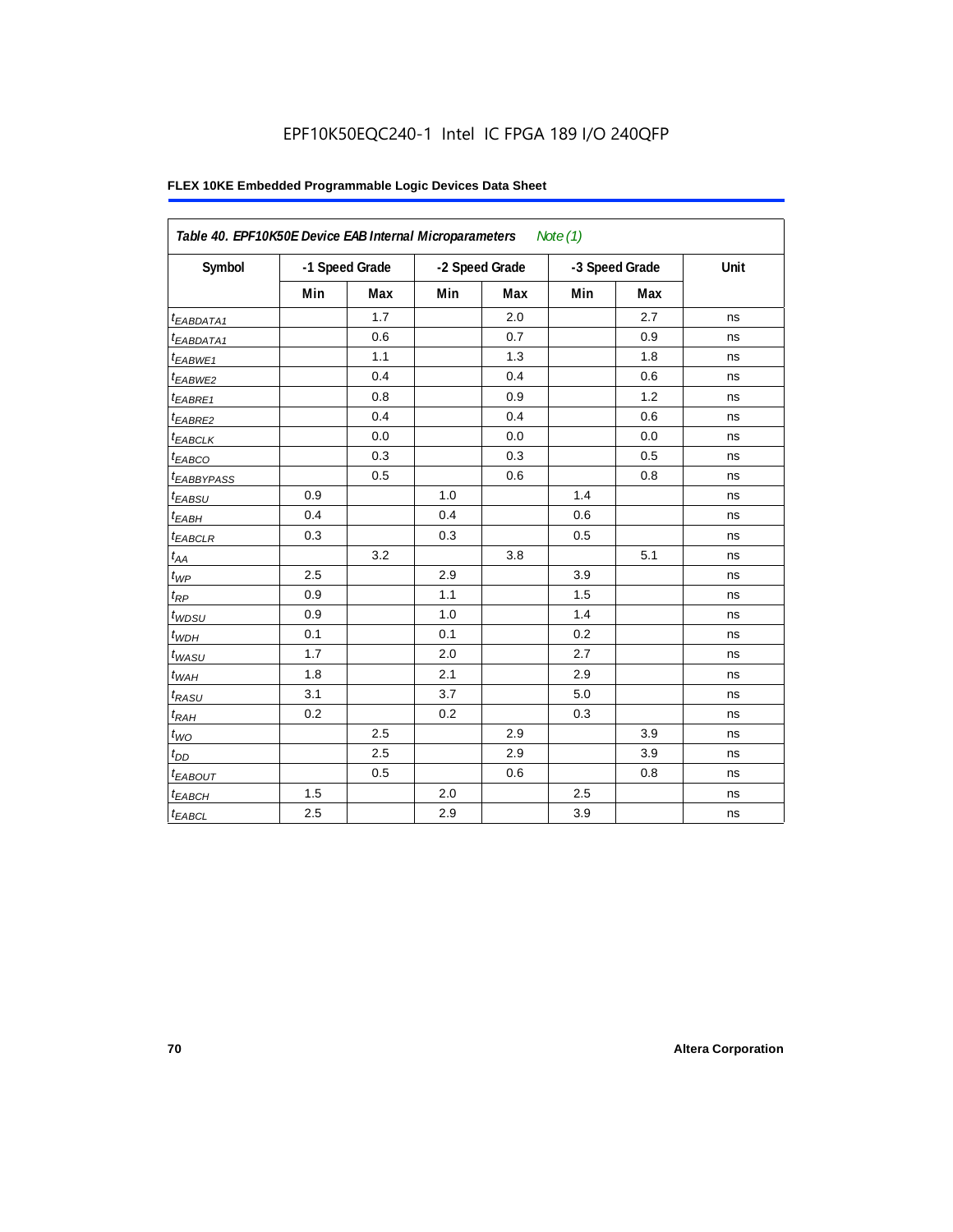| Table 41. EPF10K50E Device EAB Internal Timing Macroparameters<br>Note $(1)$ |     |                |     |                |      |                |      |  |  |  |
|------------------------------------------------------------------------------|-----|----------------|-----|----------------|------|----------------|------|--|--|--|
| Symbol                                                                       |     | -1 Speed Grade |     | -2 Speed Grade |      | -3 Speed Grade | Unit |  |  |  |
|                                                                              | Min | Max            | Min | Max            | Min  | Max            |      |  |  |  |
| $t_{EABA}$                                                                   |     | 6.4            |     | 7.6            |      | 10.2           | ns   |  |  |  |
| <b><i>EABRCOMB</i></b>                                                       | 6.4 |                | 7.6 |                | 10.2 |                | ns   |  |  |  |
| t <sub>EABRCREG</sub>                                                        | 4.4 |                | 5.1 |                | 7.0  |                | ns   |  |  |  |
| t <sub>EABWP</sub>                                                           | 2.5 |                | 2.9 |                | 3.9  |                | ns   |  |  |  |
| <sup>t</sup> EABWCOMB                                                        | 6.0 |                | 7.0 |                | 9.5  |                | ns   |  |  |  |
| <b><i>EABWCREG</i></b>                                                       | 6.8 |                | 7.8 |                | 10.6 |                | ns   |  |  |  |
| $t_{EABDD}$                                                                  |     | 5.7            |     | 6.7            |      | 9.0            | ns   |  |  |  |
| <sup>t</sup> EABDATACO                                                       |     | 0.8            |     | 0.9            |      | 1.3            | ns   |  |  |  |
| <sup>t</sup> EABDATASU                                                       | 1.5 |                | 1.7 |                | 2.3  |                | ns   |  |  |  |
| <sup>t</sup> EABDATAH                                                        | 0.0 |                | 0.0 |                | 0.0  |                | ns   |  |  |  |
| t <sub>EABWESU</sub>                                                         | 1.3 |                | 1.4 |                | 2.0  |                | ns   |  |  |  |
| t <sub>EABWEH</sub>                                                          | 0.0 |                | 0.0 |                | 0.0  |                | ns   |  |  |  |
| <sup>t</sup> EABWDSU                                                         | 1.5 |                | 1.7 |                | 2.3  |                | ns   |  |  |  |
| <sup>t</sup> EABWDH                                                          | 0.0 |                | 0.0 |                | 0.0  |                | ns   |  |  |  |
| <sup>t</sup> EABWASU                                                         | 3.0 |                | 3.6 |                | 4.8  |                | ns   |  |  |  |
| t <sub>EABWAH</sub>                                                          | 0.5 |                | 0.5 |                | 0.8  |                | ns   |  |  |  |
| $t_{EABWO}$                                                                  |     | 5.1            |     | 6.0            |      | 8.1            | ns   |  |  |  |

| Table 42. EPF10K50E Device Interconnect Timing Microparameters |     |                |     |                | Note $(1)$ |                |      |
|----------------------------------------------------------------|-----|----------------|-----|----------------|------------|----------------|------|
| Symbol                                                         |     | -1 Speed Grade |     | -2 Speed Grade |            | -3 Speed Grade | Unit |
|                                                                | Min | Max            | Min | Max            | Min        | Max            |      |
| $tD$ IN2IOE                                                    |     | 3.5            |     | 4.3            |            | 5.6            | ns   |
| t <sub>DIN2LE</sub>                                            |     | 2.1            |     | 2.5            |            | 3.4            | ns   |
| <sup>t</sup> DIN2DATA                                          |     | 2.2            |     | 2.4            |            | 3.1            | ns   |
| $t$ DCLK2IOE                                                   |     | 2.9            |     | 3.5            |            | 4.7            | ns   |
| $t$ DCLK2LE                                                    |     | 2.1            |     | 2.5            |            | 3.4            | ns   |
| <sup>t</sup> SAMELAB                                           |     | 0.1            |     | 0.1            |            | 0.2            | ns   |
| <i>t</i> SAMEROW                                               |     | 1.1            |     | 1.1            |            | 1.5            | ns   |
| <i>t<sub>SAMECOLUMN</sub></i>                                  |     | 0.8            |     | 1.0            |            | 1.3            | ns   |
| <i>t<sub>DIFFROW</sub></i>                                     |     | 1.9            |     | 2.1            |            | 2.8            | ns   |
| <i>t</i> TWOROWS                                               |     | 3.0            |     | 3.2            |            | 4.3            | ns   |
| <b><i>LEPERIPH</i></b>                                         |     | 3.1            |     | 3.3            |            | 3.7            | ns   |
| <b><i>LABCARRY</i></b>                                         |     | 0.1            |     | 0.1            |            | 0.2            | ns   |
| t <sub>LABCASC</sub>                                           |     | 0.3            |     | 0.3            |            | 0.5            | ns   |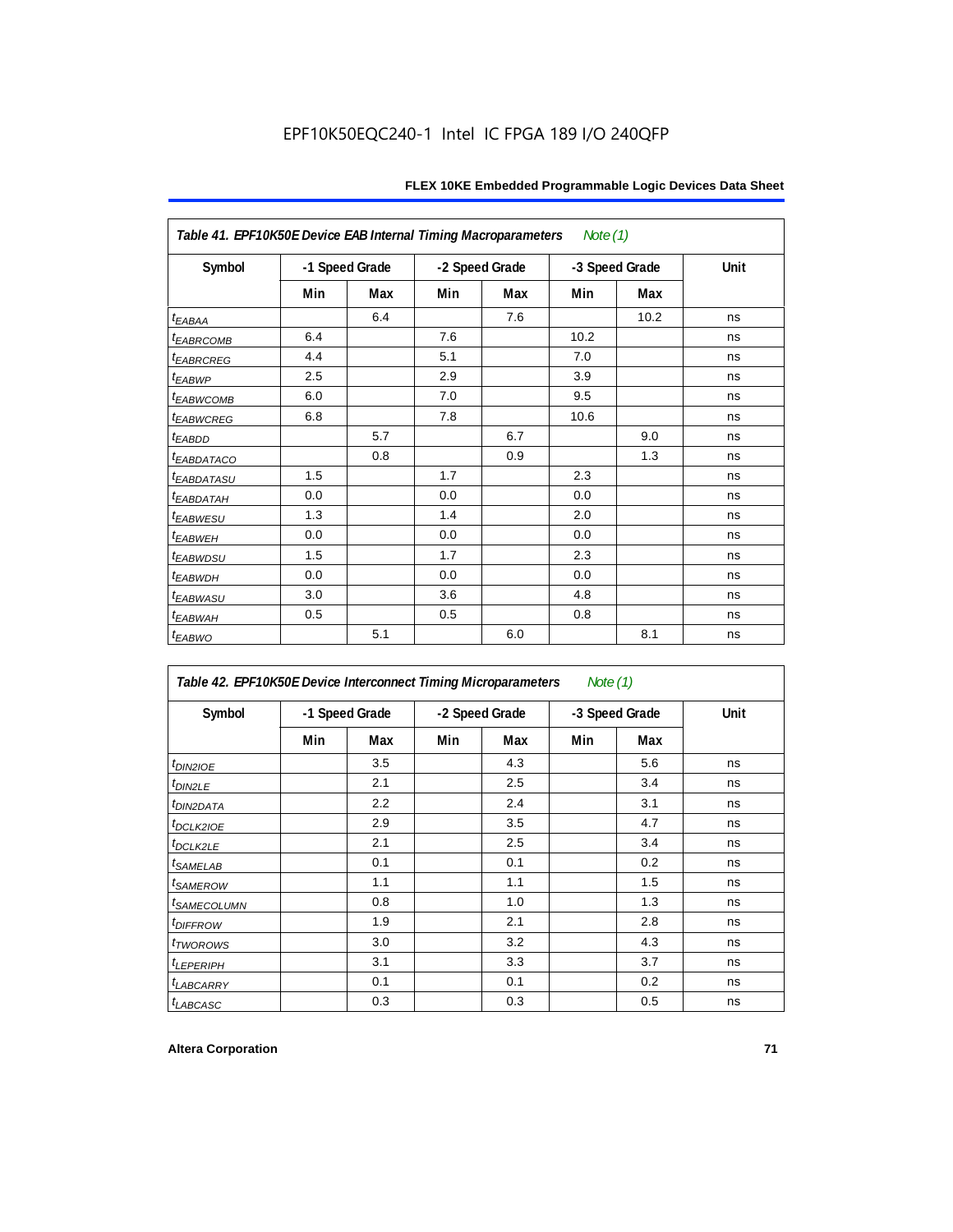### **FLEX 10KE Embedded Programmable Logic Devices Data Sheet**

| Table 43. EPF10K50E External Timing Parameters<br>Notes (1), (2) |                |     |                |      |                          |      |      |  |  |  |
|------------------------------------------------------------------|----------------|-----|----------------|------|--------------------------|------|------|--|--|--|
| Symbol                                                           | -1 Speed Grade |     | -2 Speed Grade |      | -3 Speed Grade           |      | Unit |  |  |  |
|                                                                  | Min            | Max | Min            | Max  | Min                      | Max  |      |  |  |  |
| t <sub>DRR</sub>                                                 |                | 8.5 |                | 10.0 |                          | 13.5 | ns   |  |  |  |
| t <sub>insu</sub>                                                | 2.7            |     | 3.2            |      | 4.3                      |      | ns   |  |  |  |
| $t_{\rm INH}$                                                    | 0.0            |     | 0.0            |      | 0.0                      |      | ns   |  |  |  |
| toutco                                                           | 2.0            | 4.5 | 2.0            | 5.2  | 2.0                      | 7.3  | ns   |  |  |  |
| t <sub>PCISU</sub>                                               | 3.0            |     | 4.2            |      |                          |      | ns   |  |  |  |
| <sup>t</sup> PCIH                                                | 0.0            |     | 0.0            |      | $\overline{\phantom{a}}$ |      | ns   |  |  |  |
| <sup>t</sup> PCICO                                               | 2.0            | 6.0 | 2.0            | 7.7  | $\blacksquare$           |      | ns   |  |  |  |

*Table 44. EPF10K50E External Bidirectional Timing Parameters Notes (1), (2)*

| Symbol                    | -1 Speed Grade |     |     | -2 Speed Grade |     | -3 Speed Grade | Unit |
|---------------------------|----------------|-----|-----|----------------|-----|----------------|------|
|                           | Min            | Max | Min | Max            | Min | Max            |      |
| <sup>I</sup> INSUBIDIR    | 2.7            |     | 3.2 |                | 4.3 |                | ns   |
| <sup>t</sup> INHBIDIR     | 0.0            |     | 0.0 |                | 0.0 |                | ns   |
| <b><i>LOUTCOBIDIR</i></b> | 2.0            | 4.5 | 2.0 | 5.2            | 2.0 | 7.3            | ns   |
| <sup>t</sup> xzbidir      |                | 6.8 |     | 7.8            |     | 10.1           | ns   |
| <sup>t</sup> zxbidir      |                | 6.8 |     | 7.8            |     | 10.1           | ns   |

#### *Notes to tables:*

(1) All timing parameters are described in Tables 24 through 30 in this data sheet.

(2) These parameters are specified by characterization.

Tables 45 through 51 show EPF10K100E device internal and external timing parameters.

| Table 45. EPF10K100E Device LE Timing Microparameters<br>Note $(1)$ |                |     |     |                |     |                |      |  |  |  |
|---------------------------------------------------------------------|----------------|-----|-----|----------------|-----|----------------|------|--|--|--|
| Symbol                                                              | -1 Speed Grade |     |     | -2 Speed Grade |     | -3 Speed Grade | Unit |  |  |  |
|                                                                     | Min            | Max | Min | Max            | Min | Max            |      |  |  |  |
| $t_{LUT}$                                                           |                | 0.7 |     | 1.0            |     | 1.5            | ns   |  |  |  |
| $t_{CLUT}$                                                          |                | 0.5 |     | 0.7            |     | 0.9            | ns   |  |  |  |
| $t_{RLUT}$                                                          |                | 0.6 |     | 0.8            |     | 1.1            | ns   |  |  |  |
| <sup>t</sup> PACKED                                                 |                | 0.3 |     | 0.4            |     | 0.5            | ns   |  |  |  |
| $t_{EN}$                                                            |                | 0.2 |     | 0.3            |     | 0.3            | ns   |  |  |  |
| $t_{CICO}$                                                          |                | 0.1 |     | 0.1            |     | 0.2            | ns   |  |  |  |
| $t_{\text{GEN}}$                                                    |                | 0.4 |     | 0.5            |     | 0.7            | ns   |  |  |  |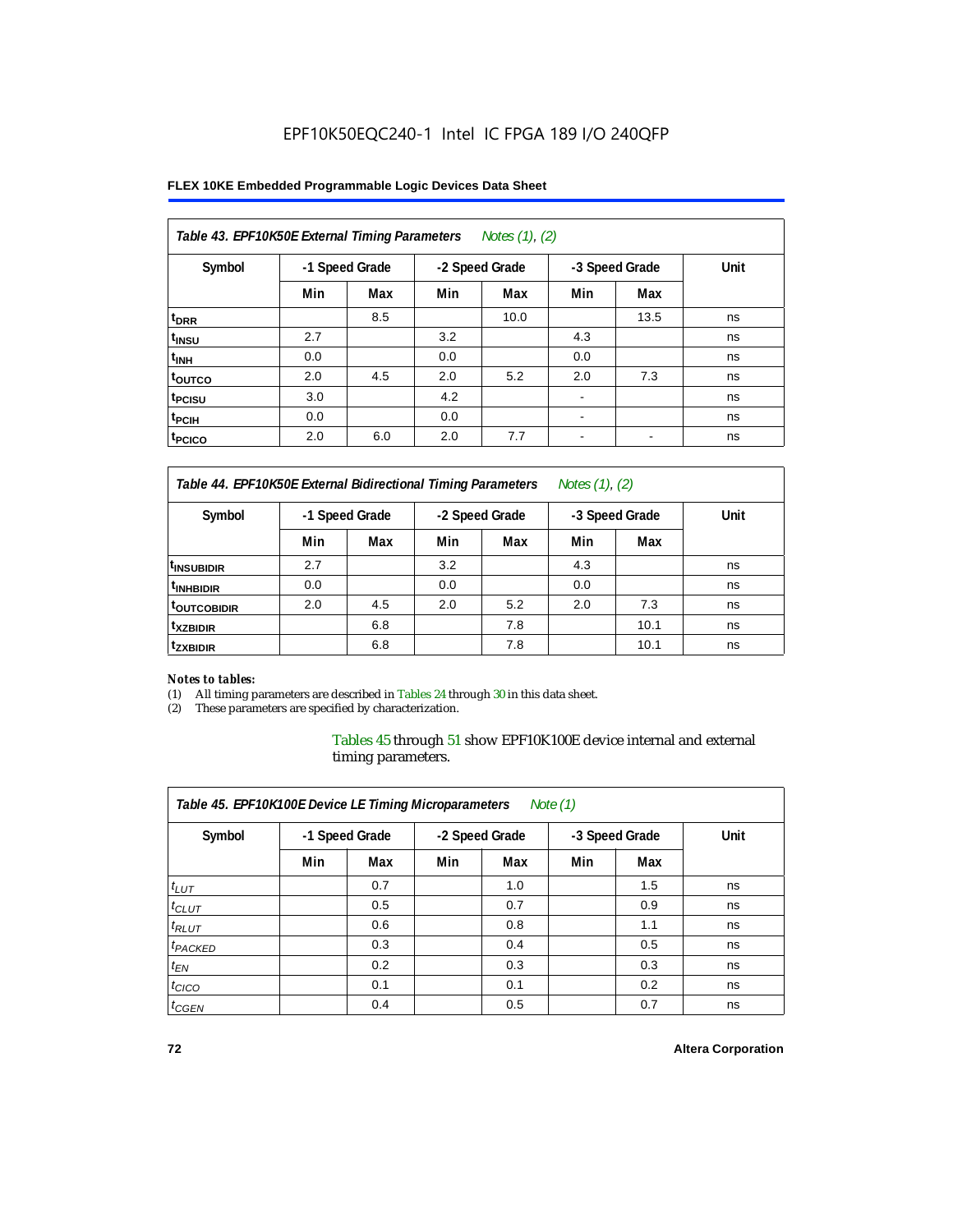| Table 45. EPF10K100E Device LE Timing Microparameters Note (1) |     |                |                |     |                |     |      |  |  |  |
|----------------------------------------------------------------|-----|----------------|----------------|-----|----------------|-----|------|--|--|--|
| Symbol                                                         |     | -1 Speed Grade | -2 Speed Grade |     | -3 Speed Grade |     | Unit |  |  |  |
|                                                                | Min | Max            | Min            | Max | Min            | Max |      |  |  |  |
| $t_{\text{GENR}}$                                              |     | 0.1            |                | 0.1 |                | 0.2 | ns   |  |  |  |
| $t_{CASC}$                                                     |     | 0.6            |                | 0.9 |                | 1.2 | ns   |  |  |  |
| $t_{\rm C}$                                                    |     | 0.8            |                | 1.0 |                | 1.4 | ns   |  |  |  |
| $t_{CO}$                                                       |     | 0.6            |                | 0.8 |                | 1.1 | ns   |  |  |  |
| $t_{COMB}$                                                     |     | 0.4            |                | 0.5 |                | 0.7 | ns   |  |  |  |
| $t_{\rm SU}$                                                   | 0.4 |                | 0.6            |     | 0.7            |     | ns   |  |  |  |
| $t_H\,$                                                        | 0.5 |                | 0.7            |     | 0.9            |     | ns   |  |  |  |
| $t_{PRE}$                                                      |     | 0.8            |                | 1.0 |                | 1.4 | ns   |  |  |  |
| $t_{\sf CLR}$                                                  |     | 0.8            |                | 1.0 |                | 1.4 | ns   |  |  |  |
| $t_{CH}$                                                       | 1.5 |                | 2.0            |     | 2.5            |     | ns   |  |  |  |
| $t_{CL}$                                                       | 1.5 |                | 2.0            |     | 2.5            |     | ns   |  |  |  |

| Symbol                |     | -1 Speed Grade |     | -2 Speed Grade | -3 Speed Grade |     | Unit |
|-----------------------|-----|----------------|-----|----------------|----------------|-----|------|
|                       | Min | Max            | Min | Max            | Min            | Max |      |
| t <sub>IOD</sub>      |     | 1.7            |     | 2.0            |                | 2.6 | ns   |
| $t_{\text{IOC}}$      |     | 0.0            |     | 0.0            |                | 0.0 | ns   |
| $t_{IOCO}$            |     | 1.4            |     | 1.6            |                | 2.1 | ns   |
| t <sub>IOCOMB</sub>   |     | 0.5            |     | 0.7            |                | 0.9 | ns   |
| $t_{IOSU}$            | 0.8 |                | 1.0 |                | 1.3            |     | ns   |
| $t_{I\underline{OH}}$ | 0.7 |                | 0.9 |                | 1.2            |     | ns   |
| $t_{IOCLR}$           |     | 0.5            |     | 0.7            |                | 0.9 | ns   |
| $t_{OD1}$             |     | 3.0            |     | 4.2            |                | 5.6 | ns   |
| $t_{OD2}$             |     | 3.0            |     | 4.2            |                | 5.6 | ns   |
| $t_{OD3}$             |     | 4.0            |     | 5.5            |                | 7.3 | ns   |
| $t_{XZ}$              |     | 3.5            |     | 4.6            |                | 6.1 | ns   |
| $t_{ZX1}$             |     | 3.5            |     | 4.6            |                | 6.1 | ns   |
| $t_{ZX2}$             |     | 3.5            |     | 4.6            |                | 6.1 | ns   |
| $t_{ZX3}$             |     | 4.5            |     | 5.9            |                | 7.8 | ns   |
| t <sub>INREG</sub>    |     | 2.0            |     | 2.6            |                | 3.5 | ns   |
| $t_{IOED}$            |     | 0.5            |     | 0.8            |                | 1.2 | ns   |
| <sup>t</sup> INCOMB   |     | $0.5\,$        |     | 0.8            |                | 1.2 | ns   |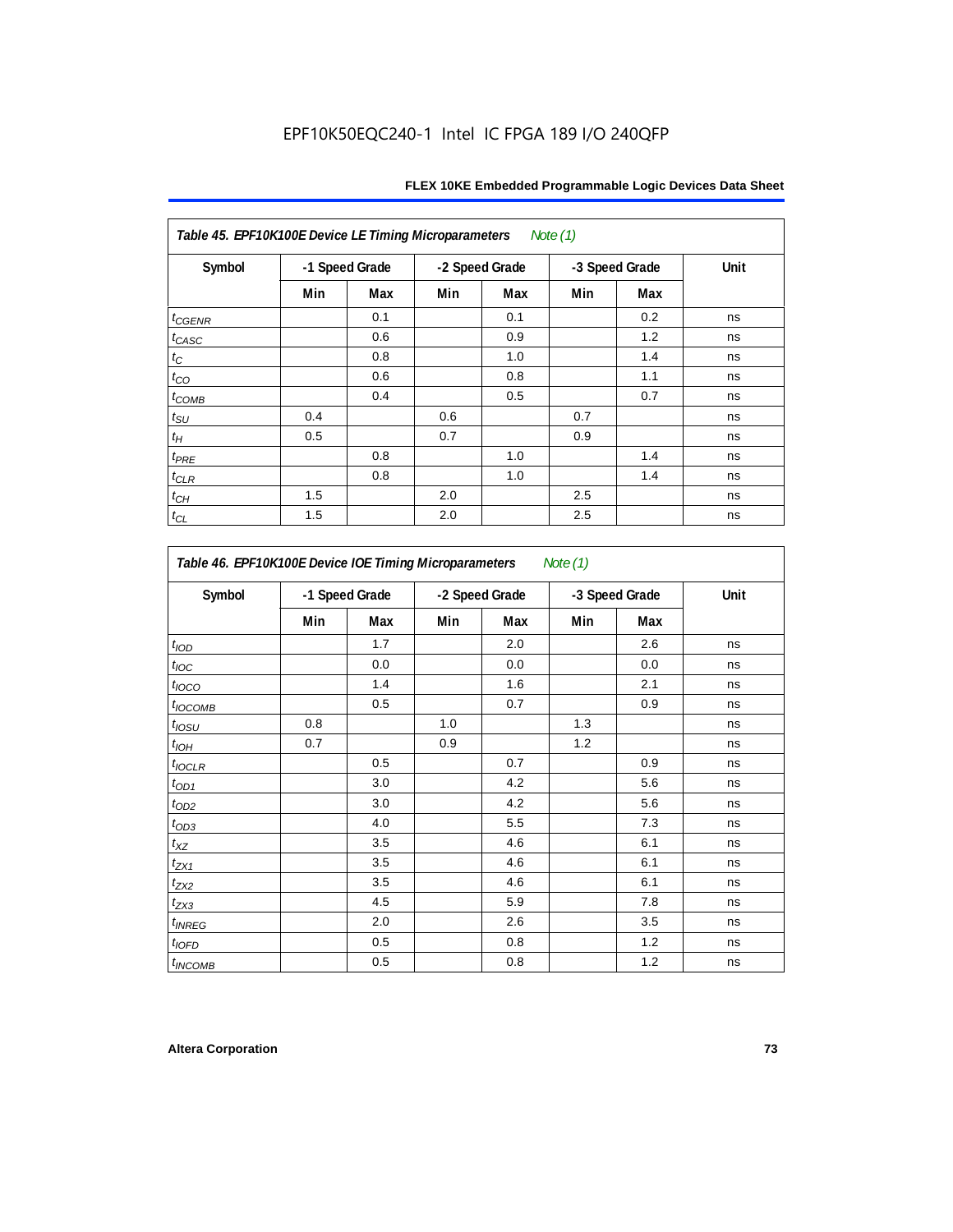| Table 47. EPF10K100E Device EAB Internal Microparameters |                |     |                |     |                |     |      |
|----------------------------------------------------------|----------------|-----|----------------|-----|----------------|-----|------|
| Symbol                                                   | -1 Speed Grade |     | -2 Speed Grade |     | -3 Speed Grade |     | Unit |
|                                                          | Min            | Max | Min            | Max | Min            | Max |      |
| <sup>t</sup> EABDATA1                                    |                | 1.5 |                | 2.0 |                | 2.6 | ns   |
| <sup>t</sup> EABDATA1                                    |                | 0.0 |                | 0.0 |                | 0.0 | ns   |
| <sup>t</sup> EABWE1                                      |                | 1.5 |                | 2.0 |                | 2.6 | ns   |
| t <sub>EABWE2</sub>                                      |                | 0.3 |                | 0.4 |                | 0.5 | ns   |
| <sup>t</sup> EABRE1                                      |                | 0.3 |                | 0.4 |                | 0.5 | ns   |
| $t_{EABRE2}$                                             |                | 0.0 |                | 0.0 |                | 0.0 | ns   |
| t <sub>EABCLK</sub>                                      |                | 0.0 |                | 0.0 |                | 0.0 | ns   |
| t <sub>EABCO</sub>                                       |                | 0.3 |                | 0.4 |                | 0.5 | ns   |
| <sup>t</sup> EABBYPASS                                   |                | 0.1 |                | 0.1 |                | 0.2 | ns   |
| t <sub>EABSU</sub>                                       | 0.8            |     | 1.0            |     | 1.4            |     | ns   |
| $t_{EABH}$                                               | 0.1            |     | 0.1            |     | 0.2            |     | ns   |
| <sup>t</sup> EABCLR                                      | 0.3            |     | 0.4            |     | 0.5            |     | ns   |
| $t_{AA}$                                                 |                | 4.0 |                | 5.1 |                | 6.6 | ns   |
| $t_{WP}$                                                 | 2.7            |     | 3.5            |     | 4.7            |     | ns   |
| $t_{RP}$                                                 | 1.0            |     | 1.3            |     | 1.7            |     | ns   |
| $t_{WDSU}$                                               | 1.0            |     | 1.3            |     | 1.7            |     | ns   |
| $t_{WDH}$                                                | 0.2            |     | 0.2            |     | 0.3            |     | ns   |
| $t_{WASU}$                                               | 1.6            |     | 2.1            |     | 2.8            |     | ns   |
| $t_{WAH}$                                                | 1.6            |     | 2.1            |     | 2.8            |     | ns   |
| $t_{RASU}$                                               | 3.0            |     | 3.9            |     | 5.2            |     | ns   |
| $t_{RAH}$                                                | 0.1            |     | 0.1            |     | 0.2            |     | ns   |
| $t_{WO}$                                                 |                | 1.5 |                | 2.0 |                | 2.6 | ns   |
| $t_{DD}$                                                 |                | 1.5 |                | 2.0 |                | 2.6 | ns   |
| t <sub>EABOUT</sub>                                      |                | 0.2 |                | 0.3 |                | 0.3 | ns   |
| <sup>t</sup> EABCH                                       | 1.5            |     | 2.0            |     | 2.5            |     | ns   |
| $t_{EABCL}$                                              | 2.7            |     | 3.5            |     | 4.7            |     | ns   |

*Table 48. EPF10K100E Device EAB Internal Timing Macroparameters (Part 1 of 2)* 

| Note (1 |  |
|---------|--|
|         |  |

| Symbol                | -1 Speed Grade |     | -2 Speed Grade |     |     | -3 Speed Grade | Unit |
|-----------------------|----------------|-----|----------------|-----|-----|----------------|------|
|                       | Min            | Max | Min            | Max | Min | Max            |      |
| $t_{EABA}$            |                | 5.9 |                | 7.6 |     | 9.9            | ns   |
| <sup>t</sup> EABRCOMB | 5.9            |     | 7.6            |     | 9.9 |                | ns   |
| <sup>t</sup> EABRCREG | 5.1            |     | 6.5            |     | 8.5 |                | ns   |
| <sup>t</sup> EABWP    | 2.7            |     | 3.5            |     | 4.7 |                | ns   |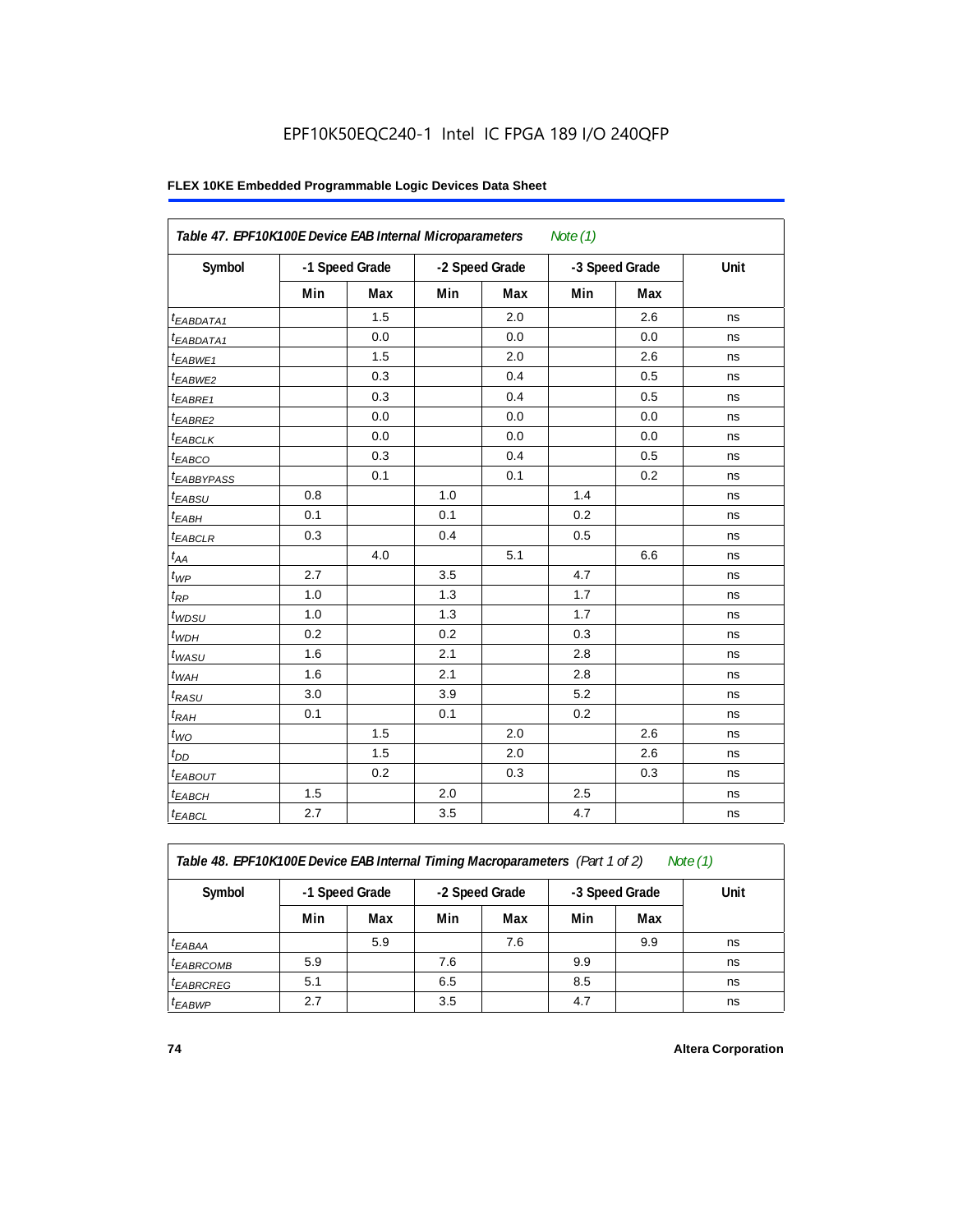| Table 48. EPF10K100E Device EAB Internal Timing Macroparameters (Part 2 of 2)<br>Note (1) |     |                |                |     |                |     |             |  |  |  |
|-------------------------------------------------------------------------------------------|-----|----------------|----------------|-----|----------------|-----|-------------|--|--|--|
| Symbol                                                                                    |     | -1 Speed Grade | -2 Speed Grade |     | -3 Speed Grade |     | <b>Unit</b> |  |  |  |
|                                                                                           | Min | Max            | Min            | Max | Min            | Max |             |  |  |  |
| <i>t<sub>EABWCOMB</sub></i>                                                               | 5.9 |                | 7.7            |     | 10.3           |     | ns          |  |  |  |
| <sup>t</sup> EABWCREG                                                                     | 5.4 |                | 7.0            |     | 9.4            |     | ns          |  |  |  |
| <sup>t</sup> EABDD                                                                        |     | 3.4            |                | 4.5 |                | 5.9 | ns          |  |  |  |
| <b><i>EABDATACO</i></b>                                                                   |     | 0.5            |                | 0.7 |                | 0.8 | ns          |  |  |  |
| <sup>t</sup> EABDATASU                                                                    | 0.8 |                | 1.0            |     | 1.4            |     | ns          |  |  |  |
| <sup>t</sup> EABDATAH                                                                     | 0.1 |                | 0.1            |     | 0.2            |     | ns          |  |  |  |
| <sup>t</sup> EABWESU                                                                      | 1.1 |                | 1.4            |     | 1.9            |     | ns          |  |  |  |
| <sup>t</sup> EABWEH                                                                       | 0.0 |                | 0.0            |     | 0.0            |     | ns          |  |  |  |
| t <sub>EABWDSU</sub>                                                                      | 1.0 |                | 1.3            |     | 1.7            |     | ns          |  |  |  |
| <sup>t</sup> EABWDH                                                                       | 0.2 |                | 0.2            |     | 0.3            |     | ns          |  |  |  |
| <sup>t</sup> EABWASU                                                                      | 4.1 |                | 5.2            |     | 6.8            |     | ns          |  |  |  |
| <sup>t</sup> ЕАВWАН                                                                       | 0.0 |                | 0.0            |     | 0.0            |     | ns          |  |  |  |
| t <sub>EABWO</sub>                                                                        |     | 3.4            |                | 4.5 |                | 5.9 | ns          |  |  |  |

*Table 49. EPF10K100E Device Interconnect Timing Microparameters Note (1)*

| Symbol                        |     | -1 Speed Grade |     | -2 Speed Grade | -3 Speed Grade | Unit |    |
|-------------------------------|-----|----------------|-----|----------------|----------------|------|----|
|                               | Min | Max            | Min | Max            | Min            | Max  |    |
| $tD$ IN2IOE                   |     | 3.1            |     | 3.6            |                | 4.4  | ns |
| t <sub>DIN2LE</sub>           |     | 0.3            |     | 0.4            |                | 0.5  | ns |
| <sup>t</sup> DIN2DATA         |     | 1.6            |     | 1.8            |                | 2.0  | ns |
| $t_{DCLK2IOE}$                |     | 0.8            |     | 1.1            |                | 1.4  | ns |
| $t$ DCLK2LE                   |     | 0.3            |     | 0.4            |                | 0.5  | ns |
| <sup>t</sup> SAMELAB          |     | 0.1            |     | 0.1            |                | 0.2  | ns |
| <i>t</i> SAMEROW              |     | 1.5            |     | 2.5            |                | 3.4  | ns |
| <i>t<sub>SAMECOLUMN</sub></i> |     | 0.4            |     | 1.0            |                | 1.6  | ns |
| <i>t<sub>DIFFROW</sub></i>    |     | 1.9            |     | 3.5            |                | 5.0  | ns |
| <i>t</i> TWOROWS              |     | 3.4            |     | 6.0            |                | 8.4  | ns |
| <b>LEPERIPH</b>               |     | 4.3            |     | 5.4            |                | 6.5  | ns |
| t <sub>LABCARRY</sub>         |     | 0.5            |     | 0.7            |                | 0.9  | ns |
| $t_{LABCASC}$                 |     | 0.8            |     | 1.0            |                | 1.4  | ns |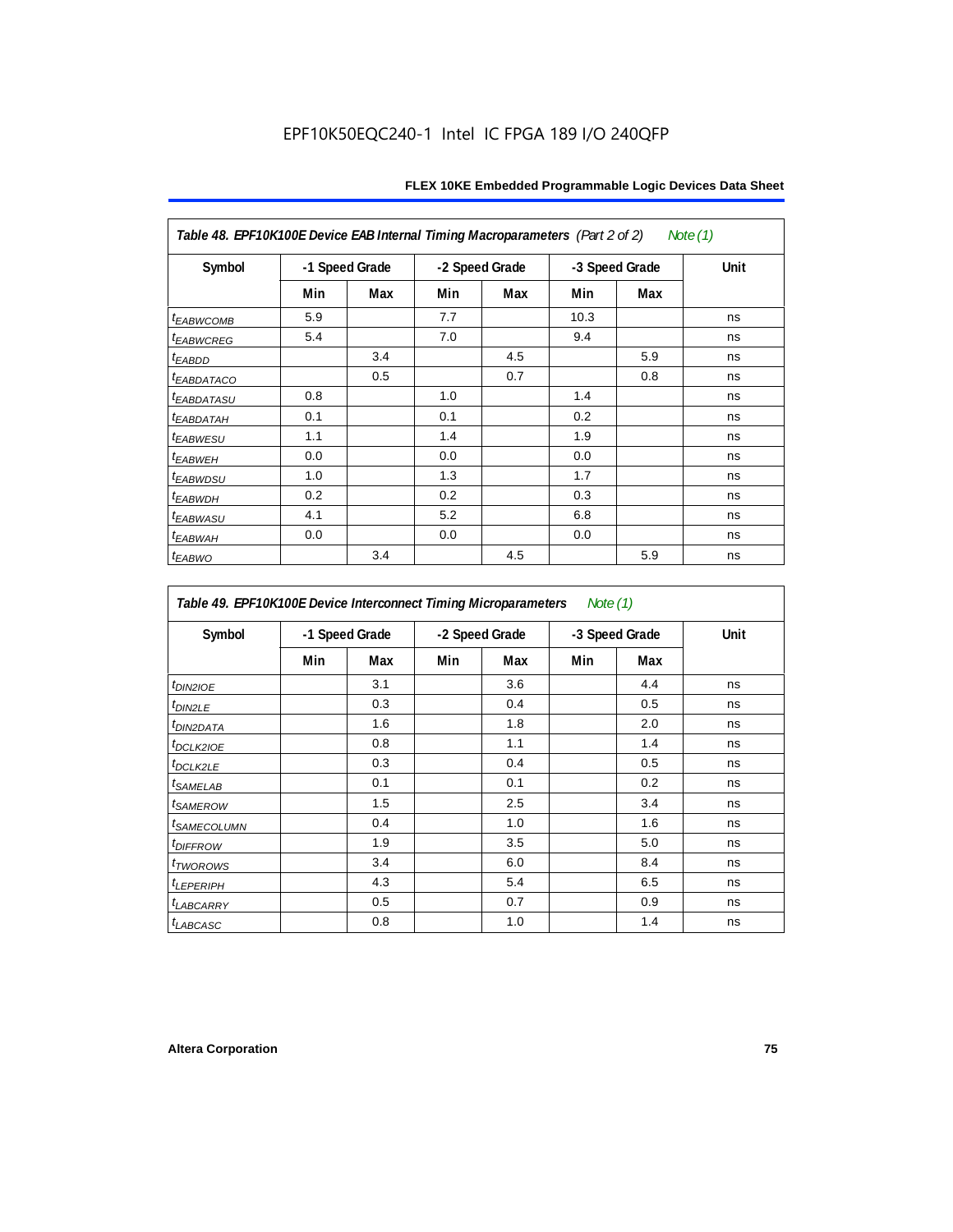| Table 50. EPF10K100E External Timing Parameters Notes (1), (2) |                |     |     |                |                |      |      |  |  |  |
|----------------------------------------------------------------|----------------|-----|-----|----------------|----------------|------|------|--|--|--|
| Symbol                                                         | -1 Speed Grade |     |     | -2 Speed Grade | -3 Speed Grade |      | Unit |  |  |  |
|                                                                | Min            | Max | Min | Max            | Min            | Max  |      |  |  |  |
| t <sub>DRR</sub>                                               |                | 9.0 |     | 12.0           |                | 16.0 | ns   |  |  |  |
| $t_{INSU}$ (3)                                                 | 2.0            |     | 2.5 |                | 3.3            |      | ns   |  |  |  |
| $t_{INH}$ (3)                                                  | 0.0            |     | 0.0 |                | 0.0            |      | ns   |  |  |  |
| $t_{OUTCO}$ (3)                                                | 2.0            | 5.2 | 2.0 | 6.9            | 2.0            | 9.1  | ns   |  |  |  |
| $t_{INSU}$ (4)                                                 | 2.0            |     | 2.2 |                |                |      | ns   |  |  |  |
| $t_{INH}$ (4)                                                  | 0.0            |     | 0.0 |                |                |      | ns   |  |  |  |
| $t_{OUTCO}$ (4)                                                | 0.5            | 3.0 | 0.5 | 4.6            |                | -    | ns   |  |  |  |
| <sup>t</sup> PCISU                                             | 3.0            |     | 6.2 |                |                |      | ns   |  |  |  |
| <sup>t</sup> PCIH                                              | 0.0            |     | 0.0 |                |                |      | ns   |  |  |  |
| <sup>t</sup> PCICO                                             | 2.0            | 6.0 | 2.0 | 6.9            |                |      | ns   |  |  |  |

*Table 51. EPF10K100E External Bidirectional Timing Parameters Notes (1), (2)*

| Symbol                      |     | -1 Speed Grade |     | -2 Speed Grade |     | -3 Speed Grade | Unit |
|-----------------------------|-----|----------------|-----|----------------|-----|----------------|------|
|                             | Min | Max            | Min | Max            | Min | Max            |      |
| $t_{INSUBIDIR}$ (3)         | 1.7 |                | 2.5 |                | 3.3 |                | ns   |
| $t_{INHBIDIR}$ (3)          | 0.0 |                | 0.0 |                | 0.0 |                | ns   |
| $t_{INSUBIDIR}(4)$          | 2.0 |                | 2.8 |                |     |                | ns   |
| $t_{INHBIDIR}$ $(4)$        | 0.0 |                | 0.0 |                |     |                | ns   |
| $t_{\text{OUTCOBIDIR}}$ (3) | 2.0 | 5.2            | 2.0 | 6.9            | 2.0 | 9.1            | ns   |
| $t_{XZBIDIR}$ (3)           |     | 5.6            |     | 7.5            |     | 10.1           | ns   |
| $t_{ZXBIDIR}$ (3)           |     | 5.6            |     | 7.5            |     | 10.1           | ns   |
| $t_{\text{OUTCOBIDIR}}$ (4) | 0.5 | 3.0            | 0.5 | 4.6            |     |                | ns   |
| $t_{XZBIDIR}$ (4)           |     | 4.6            |     | 6.5            |     |                | ns   |
| $t_{ZXBIDIR}$ (4)           |     | 4.6            |     | 6.5            |     |                | ns   |

#### *Notes to tables:*

(1) All timing parameters are described in Tables 24 through 30 in this data sheet.

(2) These parameters are specified by characterization.

(3) This parameter is measured without the use of the ClockLock or ClockBoost circuits.

(4) This parameter is measured with the use of the ClockLock or ClockBoost circuits.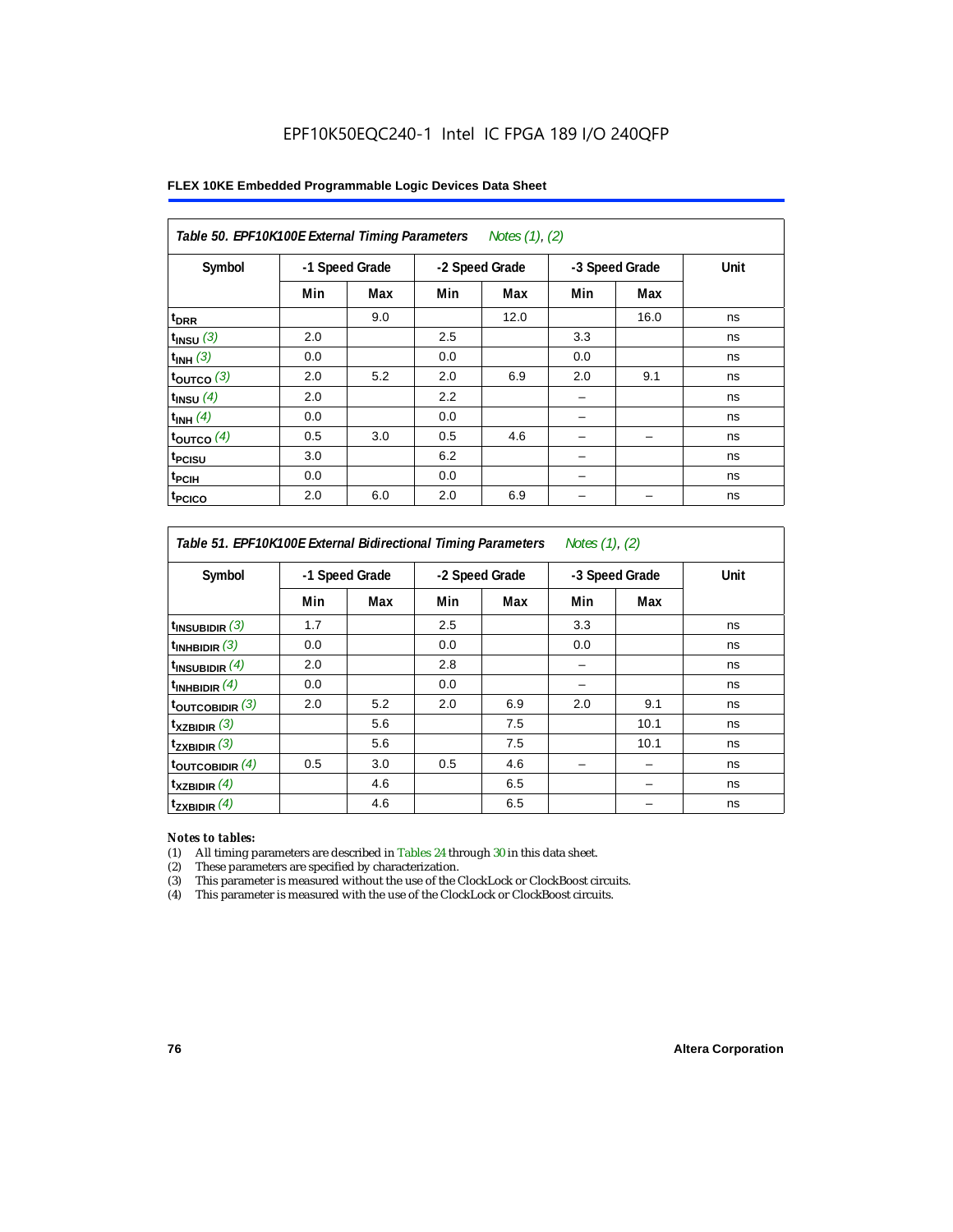Tables 52 through 58 show EPF10K130E device internal and external timing parameters.

| Table 52. EPF10K130E Device LE Timing Microparameters<br>Note (1) |     |                |     |                |     |                |      |  |  |  |
|-------------------------------------------------------------------|-----|----------------|-----|----------------|-----|----------------|------|--|--|--|
| Symbol                                                            |     | -1 Speed Grade |     | -2 Speed Grade |     | -3 Speed Grade | Unit |  |  |  |
|                                                                   | Min | Max            | Min | Max            | Min | Max            |      |  |  |  |
| $t_{LUT}$                                                         |     | 0.6            |     | 0.9            |     | 1.3            | ns   |  |  |  |
| $t_{CLUT}$                                                        |     | 0.6            |     | 0.8            |     | 1.0            | ns   |  |  |  |
| $t_{RLUT}$                                                        |     | 0.7            |     | 0.9            |     | 0.2            | ns   |  |  |  |
| t <sub>PACKED</sub>                                               |     | 0.3            |     | 0.5            |     | 0.6            | ns   |  |  |  |
| $t_{EN}$                                                          |     | 0.2            |     | 0.3            |     | 0.4            | ns   |  |  |  |
| $t_{CICO}$                                                        |     | 0.1            |     | 0.1            |     | 0.2            | ns   |  |  |  |
| $t_{CGEN}$                                                        |     | 0.4            |     | 0.6            |     | 0.8            | ns   |  |  |  |
| $t_{CGENR}$                                                       |     | 0.1            |     | 0.1            |     | 0.2            | ns   |  |  |  |
| $t_{CASC}$                                                        |     | 0.6            |     | 0.9            |     | 1.2            | ns   |  |  |  |
| $t_{\rm C}$                                                       |     | 0.3            |     | 0.5            |     | 0.6            | ns   |  |  |  |
| $t_{CO}$                                                          |     | 0.5            |     | 0.7            |     | 0.8            | ns   |  |  |  |
| $t_{COMB}$                                                        |     | 0.3            |     | 0.5            |     | 0.6            | ns   |  |  |  |
| $t_{\rm SU}$                                                      | 0.5 |                | 0.7 |                | 0.8 |                | ns   |  |  |  |
| $t_H$                                                             | 0.6 |                | 0.7 |                | 1.0 |                | ns   |  |  |  |
| $t_{PRE}$                                                         |     | 0.9            |     | 1.2            |     | 1.6            | ns   |  |  |  |
| $t_{CLR}$                                                         |     | 0.9            |     | 1.2            |     | 1.6            | ns   |  |  |  |
| $t_{CH}$                                                          | 1.5 |                | 1.5 |                | 2.5 |                | ns   |  |  |  |
| $t_{\rm CL}$                                                      | 1.5 |                | 1.5 |                | 2.5 |                | ns   |  |  |  |

*Table 53. EPF10K130E Device IOE Timing Microparameters Note (1)*

| Symbol           |     | -1 Speed Grade |     | -2 Speed Grade |     | -3 Speed Grade | Unit |  |
|------------------|-----|----------------|-----|----------------|-----|----------------|------|--|
|                  | Min | Max            | Min | Max            | Min | Max            |      |  |
| t <sub>IOD</sub> |     | 1.3            |     | 1.5            |     | 2.0            | ns   |  |
| $t_{\text{IOC}}$ |     | 0.0            |     | 0.0            |     | 0.0            | ns   |  |
| $t_{IOCO}$       |     | 0.6            |     | 0.8            |     | 1.0            | ns   |  |
| $t_{IOCOMB}$     |     | 0.6            |     | 0.8            |     | 1.0            | ns   |  |
| $t_{IOSU}$       | 1.0 |                | 1.2 |                | 1.6 |                | ns   |  |
| $t_{IOH}$        | 0.9 |                | 0.9 |                | 1.4 |                | ns   |  |
| $t_{IOCLR}$      |     | 0.6            |     | 0.8            |     | 1.0            | ns   |  |
| $t_{OD1}$        |     | 2.8            |     | 4.1            |     | 5.5            | ns   |  |
| $t_{OD2}$        |     | 2.8            |     | 4.1            |     | 5.5            | ns   |  |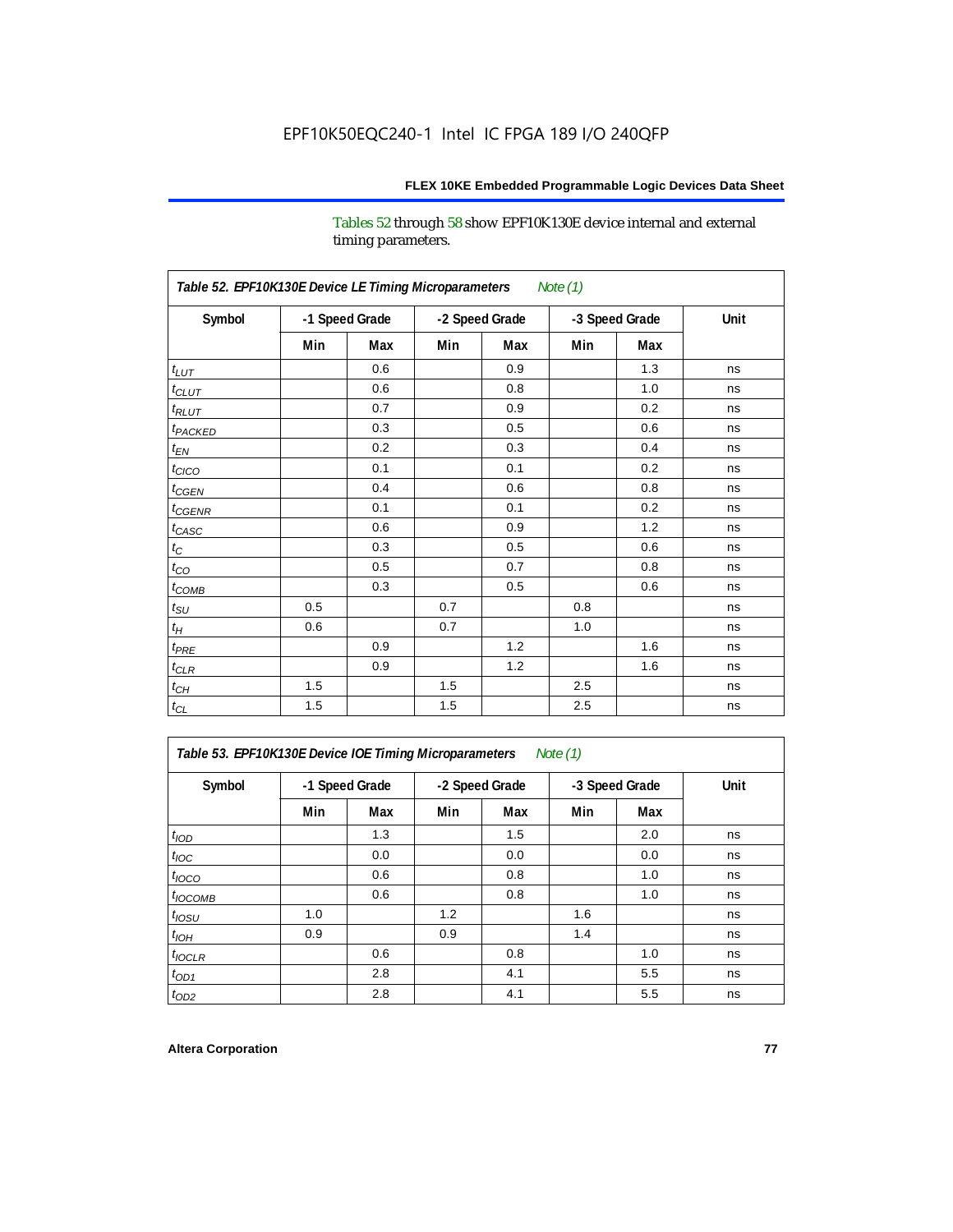| Table 53. EPF10K130E Device IOE Timing Microparameters |     |                |     |                | Note $(1)$ |                |      |
|--------------------------------------------------------|-----|----------------|-----|----------------|------------|----------------|------|
| Symbol                                                 |     | -1 Speed Grade |     | -2 Speed Grade |            | -3 Speed Grade | Unit |
|                                                        | Min | Max            | Min | Max            | Min        | Max            |      |
| $t_{OD3}$                                              |     | 4.0            |     | 5.6            |            | 7.5            | ns   |
| $t_{XZ}$                                               |     | 2.8            |     | 4.1            |            | 5.5            | ns   |
| $t_{ZX1}$                                              |     | 2.8            |     | 4.1            |            | 5.5            | ns   |
| $t_{ZX2}$                                              |     | 2.8            |     | 4.1            |            | 5.5            | ns   |
| $t_{ZX3}$                                              |     | 4.0            |     | 5.6            |            | 7.5            | ns   |
| $t_{INREG}$                                            |     | 2.5            |     | 3.0            |            | 4.1            | ns   |
| $t_{IOFD}$                                             |     | 0.4            |     | 0.5            |            | 0.6            | ns   |
| $t_{INCOMB}$                                           |     | 0.4            |     | 0.5            |            | 0.6            | ns   |

| Symbol                       |     | -1 Speed Grade |     | -2 Speed Grade |     | -3 Speed Grade |    |
|------------------------------|-----|----------------|-----|----------------|-----|----------------|----|
|                              | Min | <b>Max</b>     | Min | Max            | Min | Max            |    |
| <sup>t</sup> EABDATA1        |     | 1.5            |     | 2.0            |     | 2.6            | ns |
| <sup>t</sup> EABDATA2        |     | 0.0            |     | 0.0            |     | 0.0            | ns |
| t <sub>EABWE1</sub>          |     | 1.5            |     | 2.0            |     | 2.6            | ns |
| <sup>t</sup> EABWE2          |     | 0.3            |     | 0.4            |     | 0.5            | ns |
| t <sub>EABRE1</sub>          |     | 0.3            |     | 0.4            |     | 0.5            | ns |
| t <sub>EABRE2</sub>          |     | 0.0            |     | 0.0            |     | 0.0            | ns |
| t <sub>EABCLK</sub>          |     | 0.0            |     | 0.0            |     | 0.0            | ns |
| t <sub>EABCO</sub>           |     | 0.3            |     | 0.4            |     | 0.5            | ns |
| t <sub>EABBYPASS</sub>       |     | 0.1            |     | 0.1            |     | 0.2            | ns |
| t <sub>EABSU</sub>           | 0.8 |                | 1.0 |                | 1.4 |                | ns |
| t <sub>ЕАВН</sub>            | 0.1 |                | 0.2 |                | 0.2 |                | ns |
| t <sub>EABCLR</sub>          | 0.3 |                | 0.4 |                | 0.5 |                | ns |
| $t_{\mathcal{A}\mathcal{A}}$ |     | 4.0            |     | 5.0            |     | 6.6            | ns |
| $t_{\mathcal{WP}}$           | 2.7 |                | 3.5 |                | 4.7 |                | ns |
| $t_{RP}$                     | 1.0 |                | 1.3 |                | 1.7 |                | ns |
| $t_{WDSU}$                   | 1.0 |                | 1.3 |                | 1.7 |                | ns |
| $t_{WDH}$                    | 0.2 |                | 0.2 |                | 0.3 |                | ns |
| $t_{WASU}$                   | 1.6 |                | 2.1 |                | 2.8 |                | ns |
| $t_{WAH}$                    | 1.6 |                | 2.1 |                | 2.8 |                | ns |
| $t_{RASU}$                   | 3.0 |                | 3.9 |                | 5.2 |                | ns |
| $t_{RAH}$                    | 0.1 |                | 0.1 |                | 0.2 |                | ns |
| $t_{WO}$                     |     | 1.5            |     | 2.0            |     | 2.6            | ns |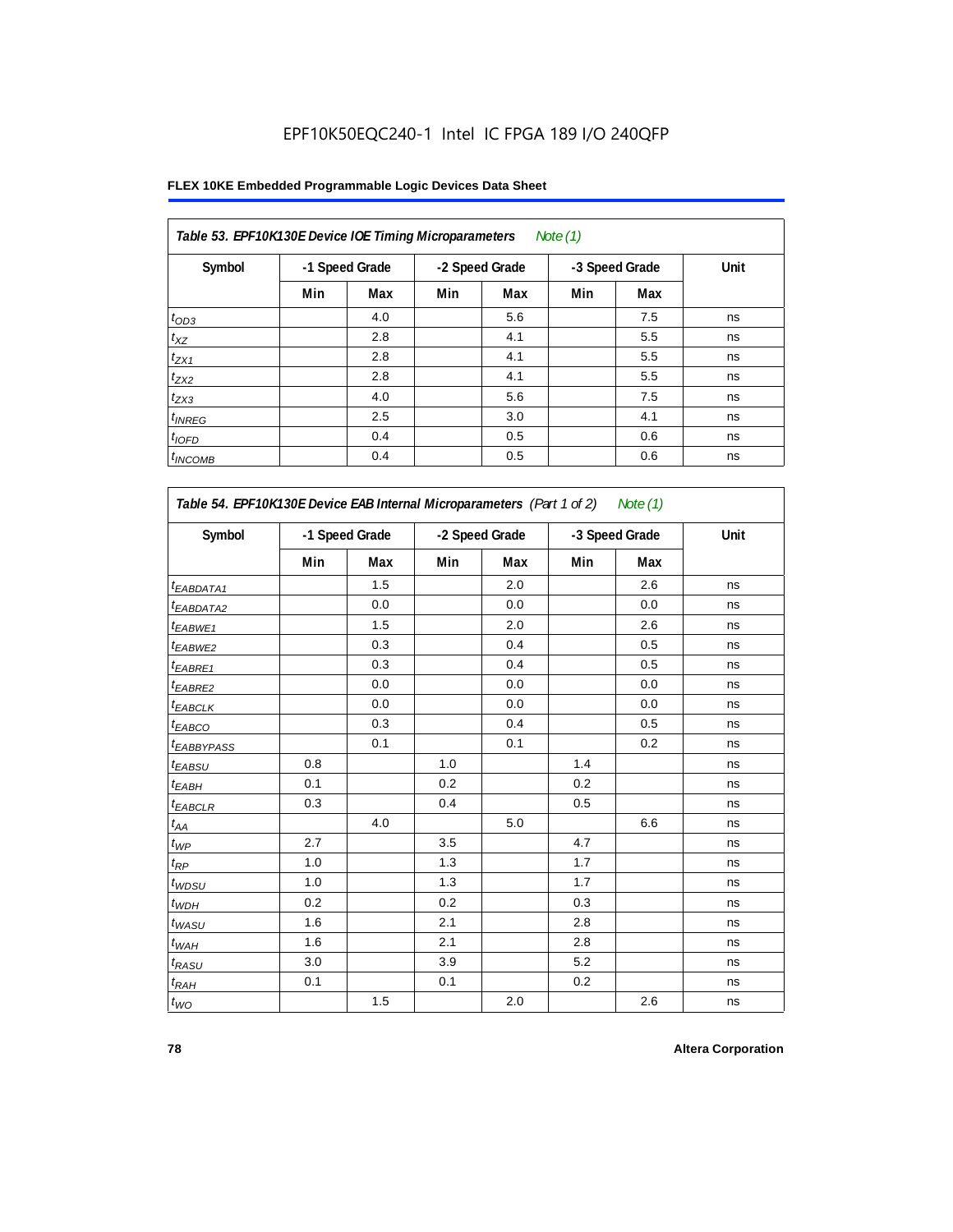| Table 54. EPF10K130E Device EAB Internal Microparameters (Part 2 of 2)<br>Note (1) |     |                |     |                |     |                |      |  |  |  |
|------------------------------------------------------------------------------------|-----|----------------|-----|----------------|-----|----------------|------|--|--|--|
| Symbol                                                                             |     | -1 Speed Grade |     | -2 Speed Grade |     | -3 Speed Grade | Unit |  |  |  |
|                                                                                    | Min | Max            | Min | Max            | Min | Max            |      |  |  |  |
| $t_{DD}$                                                                           |     | 1.5            |     | 2.0            |     | 2.6            | ns   |  |  |  |
| <b><i>EABOUT</i></b>                                                               |     | 0.2            |     | 0.3            |     | 0.3            | ns   |  |  |  |
| $t_{EABCH}$                                                                        | 1.5 |                | 2.0 |                | 2.5 |                | ns   |  |  |  |
| $t_{EABCL}$                                                                        | 2.7 |                | 3.5 |                | 4.7 |                | ns   |  |  |  |

| Table 55. EPF10K130E Device EAB Internal Timing Macroparameters Note (1) |     |                |     |                |      |                |             |  |  |
|--------------------------------------------------------------------------|-----|----------------|-----|----------------|------|----------------|-------------|--|--|
| Symbol                                                                   |     | -1 Speed Grade |     | -2 Speed Grade |      | -3 Speed Grade | <b>Unit</b> |  |  |
|                                                                          | Min | Max            | Min | Max            | Min  | Max            |             |  |  |
| $t_{EABA}$                                                               |     | 5.9            |     | 7.5            |      | 9.9            | ns          |  |  |
| <sup>t</sup> EABRCOMB                                                    | 5.9 |                | 7.5 |                | 9.9  |                | ns          |  |  |
| <sup>t</sup> EABRCREG                                                    | 5.1 |                | 6.4 |                | 8.5  |                | ns          |  |  |
| t <sub>EABWP</sub>                                                       | 2.7 |                | 3.5 |                | 4.7  |                | ns          |  |  |
| <sup>t</sup> EABWCOMB                                                    | 5.9 |                | 7.7 |                | 10.3 |                | ns          |  |  |
| <sup>t</sup> EABWCREG                                                    | 5.4 |                | 7.0 |                | 9.4  |                | ns          |  |  |
| <sup>t</sup> EABDD                                                       |     | 3.4            |     | 4.5            |      | 5.9            | ns          |  |  |
| <sup>t</sup> EABDATACO                                                   |     | 0.5            |     | 0.7            |      | 0.8            | ns          |  |  |
| <sup>t</sup> EABDATASU                                                   | 0.8 |                | 1.0 |                | 1.4  |                | ns          |  |  |
| <sup>t</sup> EABDATAH                                                    | 0.1 |                | 0.1 |                | 0.2  |                | ns          |  |  |
| t <sub>EABWESU</sub>                                                     | 1.1 |                | 1.4 |                | 1.9  |                | ns          |  |  |
| <sup>t</sup> EABWEH                                                      | 0.0 |                | 0.0 |                | 0.0  |                | ns          |  |  |
| <sup>t</sup> EABWDSU                                                     | 1.0 |                | 1.3 |                | 1.7  |                | ns          |  |  |
| <sup>t</sup> EABWDH                                                      | 0.2 |                | 0.2 |                | 0.3  |                | ns          |  |  |
| <sup>t</sup> EABWASU                                                     | 4.1 |                | 5.1 |                | 6.8  |                | ns          |  |  |
| <sup>t</sup> EABWAH                                                      | 0.0 |                | 0.0 |                | 0.0  |                | ns          |  |  |
| t <sub>EABWO</sub>                                                       |     | 3.4            |     | 4.5            |      | 5.9            | ns          |  |  |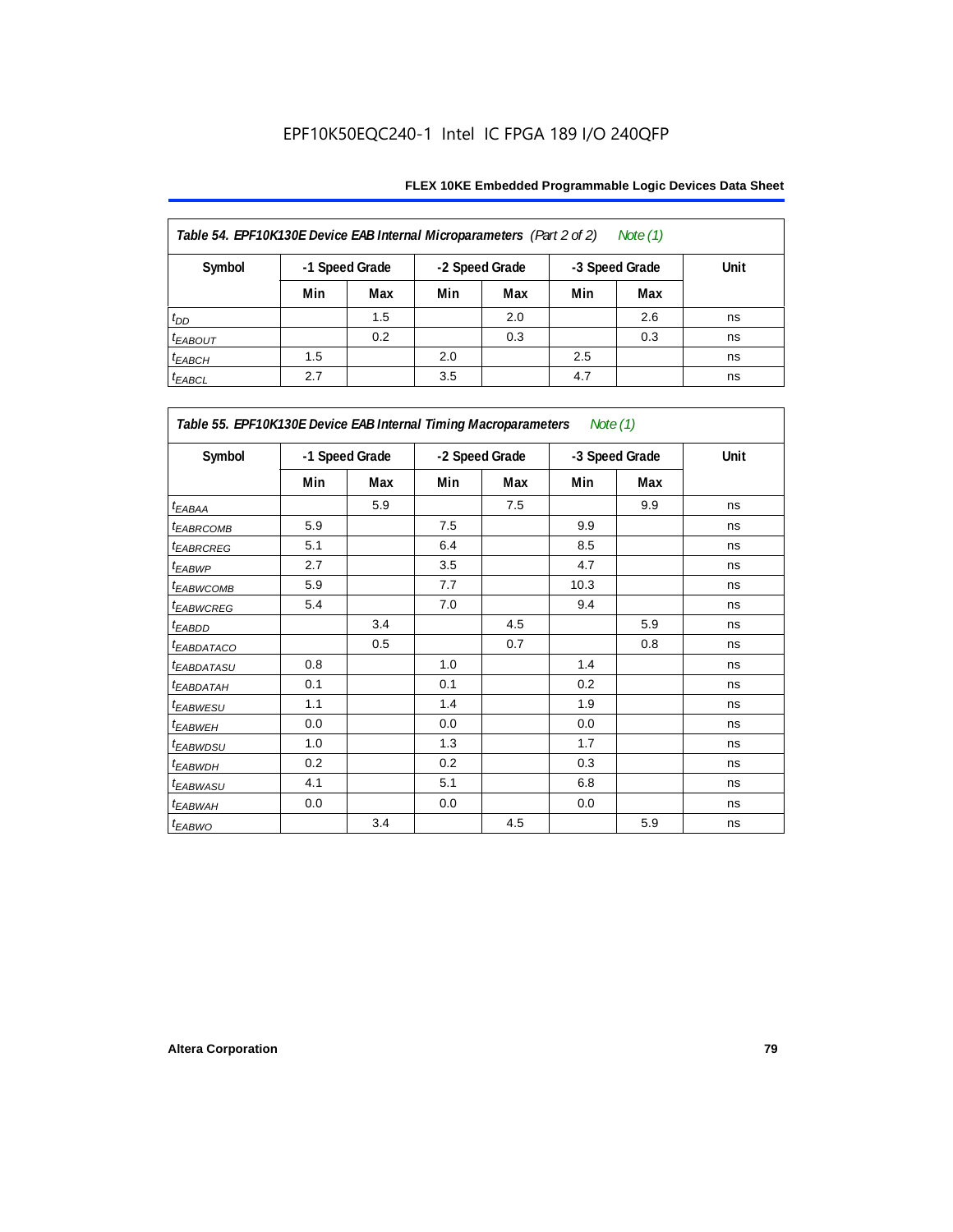| Table 56. EPF10K130E Device Interconnect Timing Microparameters<br>Note $(1)$ |                |     |                |     |                |      |      |  |  |  |
|-------------------------------------------------------------------------------|----------------|-----|----------------|-----|----------------|------|------|--|--|--|
| Symbol                                                                        | -1 Speed Grade |     | -2 Speed Grade |     | -3 Speed Grade |      | Unit |  |  |  |
|                                                                               | Min            | Max | Min            | Max | Min            | Max  |      |  |  |  |
| $t_{DIN2IOE}$                                                                 |                | 2.8 |                | 3.5 |                | 4.4  | ns   |  |  |  |
| $t_{DIN2LE}$                                                                  |                | 0.7 |                | 1.2 |                | 1.6  | ns   |  |  |  |
| <sup>t</sup> DIN2DATA                                                         |                | 1.6 |                | 1.9 |                | 2.2  | ns   |  |  |  |
| $t_{DCLK2IOE}$                                                                |                | 1.6 |                | 2.1 |                | 2.7  | ns   |  |  |  |
| $t_{DCLK2LE}$                                                                 |                | 0.7 |                | 1.2 |                | 1.6  | ns   |  |  |  |
| <sup>t</sup> SAMELAB                                                          |                | 0.1 |                | 0.2 |                | 0.2  | ns   |  |  |  |
| <sup>t</sup> SAMEROW                                                          |                | 1.9 |                | 3.4 |                | 5.1  | ns   |  |  |  |
| <sup>t</sup> SAMECOLUMN                                                       |                | 0.9 |                | 2.6 |                | 4.4  | ns   |  |  |  |
| <i>t<sub>DIFFROW</sub></i>                                                    |                | 2.8 |                | 6.0 |                | 9.5  | ns   |  |  |  |
| <sup>t</sup> TWOROWS                                                          |                | 4.7 |                | 9.4 |                | 14.6 | ns   |  |  |  |
| <sup>t</sup> LEPERIPH                                                         |                | 3.1 |                | 4.7 |                | 6.9  | ns   |  |  |  |
| <sup>t</sup> LABCARRY                                                         |                | 0.6 |                | 0.8 |                | 1.0  | ns   |  |  |  |
| <sup>t</sup> LABCASC                                                          |                | 0.9 |                | 1.2 |                | 1.6  | ns   |  |  |  |

| Table 57. EPF10K130E External Timing Parameters Notes (1), (2) |     |                |     |                |     |                |      |  |  |  |
|----------------------------------------------------------------|-----|----------------|-----|----------------|-----|----------------|------|--|--|--|
| Symbol                                                         |     | -1 Speed Grade |     | -2 Speed Grade |     | -3 Speed Grade | Unit |  |  |  |
|                                                                | Min | Max            | Min | Max            | Min | Max            |      |  |  |  |
| t <sub>DRR</sub>                                               |     | 9.0            |     | 12.0           |     | 16.0           | ns   |  |  |  |
| $t_{INSU}$ (3)                                                 | 1.9 |                | 2.1 |                | 3.0 |                | ns   |  |  |  |
| $t_{INH}$ (3)                                                  | 0.0 |                | 0.0 |                | 0.0 |                | ns   |  |  |  |
| $t_{OUTCO}$ (3)                                                | 2.0 | 5.0            | 2.0 | 7.0            | 2.0 | 9.2            | ns   |  |  |  |
| $t_{INSU}$ (4)                                                 | 0.9 |                | 1.1 |                |     |                | ns   |  |  |  |
| $t_{INH}$ (4)                                                  | 0.0 |                | 0.0 |                |     |                | ns   |  |  |  |
| toutco $(4)$                                                   | 0.5 | 4.0            | 0.5 | 6.0            |     |                | ns   |  |  |  |
| t <sub>PCISU</sub>                                             | 3.0 |                | 6.2 |                |     |                | ns   |  |  |  |
| <sup>t</sup> PCIH                                              | 0.0 |                | 0.0 |                |     |                | ns   |  |  |  |
| <sup>t</sup> PCICO                                             | 2.0 | 6.0            | 2.0 | 6.9            |     |                | ns   |  |  |  |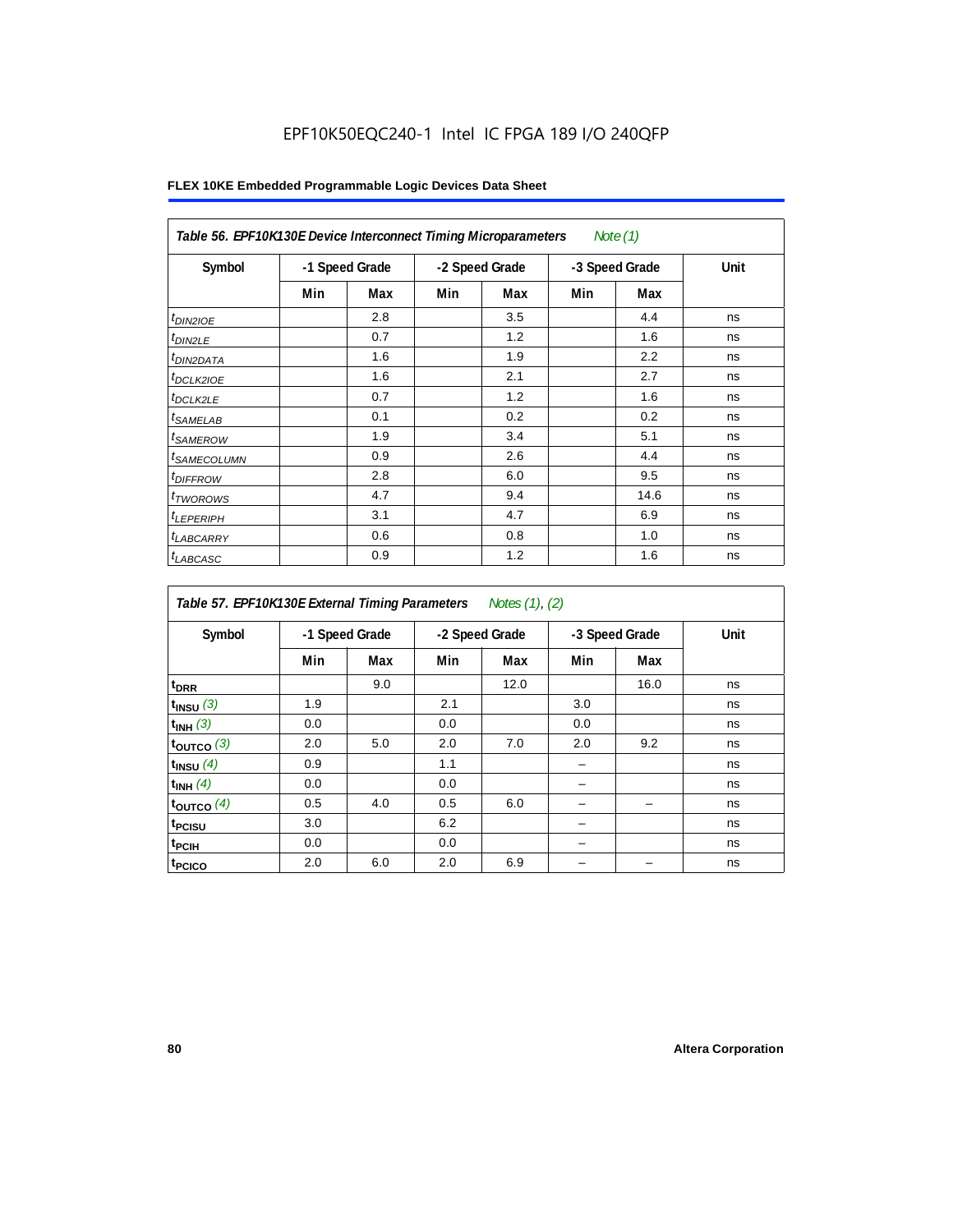| Table 58. EPF10K130E External Bidirectional Timing Parameters<br>Notes $(1)$ , $(2)$ |                |     |     |                |     |                |      |  |  |  |
|--------------------------------------------------------------------------------------|----------------|-----|-----|----------------|-----|----------------|------|--|--|--|
| Symbol                                                                               | -1 Speed Grade |     |     | -2 Speed Grade |     | -3 Speed Grade | Unit |  |  |  |
|                                                                                      | Min            | Max | Min | Max            | Min | Max            |      |  |  |  |
| $t_{INSUBIDIR}$ (3)                                                                  | 2.2            |     | 2.4 |                | 3.2 |                | ns   |  |  |  |
| $t_{INHBIDIR}$ (3)                                                                   | 0.0            |     | 0.0 |                | 0.0 |                | ns   |  |  |  |
| $t_{INSUBIDIR}(4)$                                                                   | 2.8            |     | 3.0 |                |     |                | ns   |  |  |  |
| $t_{INHBIDIR}(4)$                                                                    | 0.0            |     | 0.0 |                |     |                | ns   |  |  |  |
| toutcobidir $(3)$                                                                    | 2.0            | 5.0 | 2.0 | 7.0            | 2.0 | 9.2            | ns   |  |  |  |
| $\mathsf{t}_{\texttt{XZBIDIR}}(3)$                                                   |                | 5.6 |     | 8.1            |     | 10.8           | ns   |  |  |  |
| $t_{ZXBIDIR}$ (3)                                                                    |                | 5.6 |     | 8.1            |     | 10.8           | ns   |  |  |  |
| $\tt$ OUTCOBIDIR $(4)$                                                               | 0.5            | 4.0 | 0.5 | 6.0            |     |                | ns   |  |  |  |
| $t_{XZBIDIR}$ (4)                                                                    |                | 4.6 |     | 7.1            |     |                | ns   |  |  |  |
| $\mathsf{t}_{\mathsf{ZXBIDIR}}$ (4)                                                  |                | 4.6 |     | 7.1            |     |                | ns   |  |  |  |

#### *Notes to tables:*

(1) All timing parameters are described in Tables 24 through 30 in this data sheet.<br>(2) These parameters are specified by characterization.

(2) These parameters are specified by characterization.<br>
(3) This parameter is measured without the use of the C

This parameter is measured without the use of the ClockLock or ClockBoost circuits.

(4) This parameter is measured with the use of the ClockLock or ClockBoost circuits.

#### Tables 59 through 65 show EPF10K200E device internal and external timing parameters.

| Table 59. EPF10K200E Device LE Timing Microparameters (Part 1 of 2) Note (1) |                |     |     |                |     |                |      |  |  |  |
|------------------------------------------------------------------------------|----------------|-----|-----|----------------|-----|----------------|------|--|--|--|
| Symbol                                                                       | -1 Speed Grade |     |     | -2 Speed Grade |     | -3 Speed Grade | Unit |  |  |  |
|                                                                              | Min            | Max | Min | Max            | Min | Max            |      |  |  |  |
| $t_{LUT}$                                                                    |                | 0.7 |     | 0.8            |     | 1.2            | ns   |  |  |  |
| $t_{CLUT}$                                                                   |                | 0.4 |     | 0.5            |     | 0.6            | ns   |  |  |  |
| $t_{RLUT}$                                                                   |                | 0.6 |     | 0.7            |     | 0.9            | ns   |  |  |  |
| <sup>t</sup> PACKED                                                          |                | 0.3 |     | 0.5            |     | 0.7            | ns   |  |  |  |
| $t_{EN}$                                                                     |                | 0.4 |     | 0.5            |     | 0.6            | ns   |  |  |  |
| $t_{CICO}$                                                                   |                | 0.2 |     | 0.2            |     | 0.3            | ns   |  |  |  |
| $t_{CGEN}$                                                                   |                | 0.4 |     | 0.4            |     | 0.6            | ns   |  |  |  |
| <sup>t</sup> CGENR                                                           |                | 0.2 |     | 0.2            |     | 0.3            | ns   |  |  |  |
| $t_{CASC}$                                                                   |                | 0.7 |     | 0.8            |     | 1.2            | ns   |  |  |  |
| $t_C$                                                                        |                | 0.5 |     | 0.6            |     | 0.8            | ns   |  |  |  |
| $t_{CO}$                                                                     |                | 0.5 |     | 0.6            |     | 0.8            | ns   |  |  |  |
| $t_{COMB}$                                                                   |                | 0.4 |     | 0.6            |     | 0.8            | ns   |  |  |  |
| $t_{\rm SU}$                                                                 | 0.4            |     | 0.6 |                | 0.7 |                | ns   |  |  |  |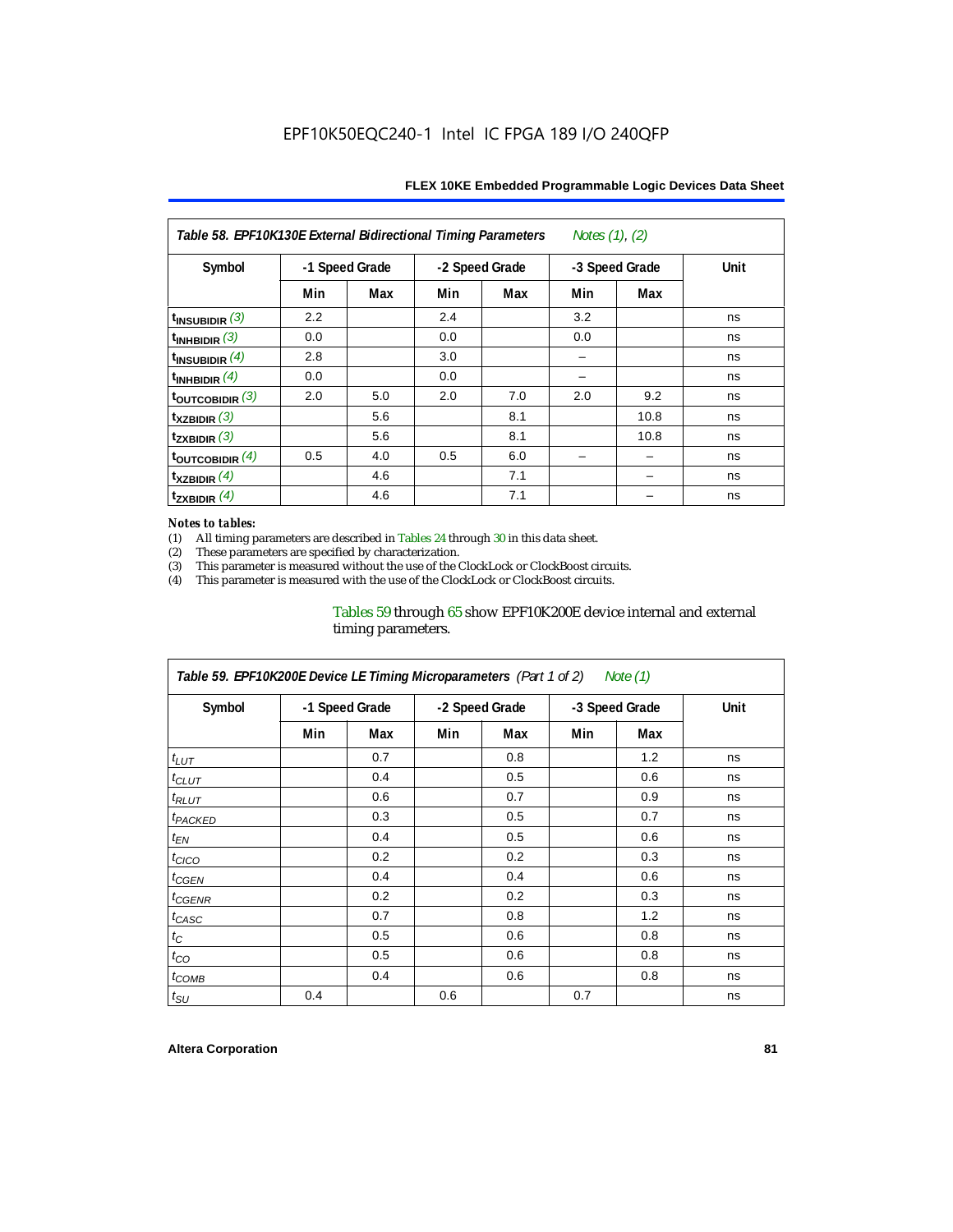| Table 59. EPF10K200E Device LE Timing Microparameters (Part 2 of 2) |                |     |                |     |                | Note (1) |      |
|---------------------------------------------------------------------|----------------|-----|----------------|-----|----------------|----------|------|
| Symbol                                                              | -1 Speed Grade |     | -2 Speed Grade |     | -3 Speed Grade |          | Unit |
|                                                                     | Min            | Max | Min            | Max | Min            | Max      |      |
| $t_H$                                                               | 0.9            |     | 1.1            |     | 1.5            |          | ns   |
| $t_{PRE}$                                                           |                | 0.5 |                | 0.6 |                | 0.8      | ns   |
| $t_{CLR}$                                                           |                | 0.5 |                | 0.6 |                | 0.8      | ns   |
| $t_{CH}$                                                            | 2.0            |     | 2.5            |     | 3.0            |          | ns   |
| $t_{CL}$                                                            | 2.0            |     | 2.5            |     | 3.0            |          | ns   |

| Table 60. EPF10K200E Device IOE Timing Microparameters<br>Note (1) |                |     |                |     |                |      |      |  |  |
|--------------------------------------------------------------------|----------------|-----|----------------|-----|----------------|------|------|--|--|
| Symbol                                                             | -1 Speed Grade |     | -2 Speed Grade |     | -3 Speed Grade |      | Unit |  |  |
|                                                                    | Min            | Max | Min            | Max | Min            | Max  |      |  |  |
| $t_{\rm IOD}$                                                      |                | 1.6 |                | 1.9 |                | 2.6  | ns   |  |  |
| $t_{\text{IOC}}$                                                   |                | 0.3 |                | 0.3 |                | 0.5  | ns   |  |  |
| $t_{IOCO}$                                                         |                | 1.6 |                | 1.9 |                | 2.6  | ns   |  |  |
| t <sub>IOCOMB</sub>                                                |                | 0.5 |                | 0.6 |                | 0.8  | ns   |  |  |
| $t_{IOSU}$                                                         | 0.8            |     | 0.9            |     | 1.2            |      | ns   |  |  |
| $t_{IOH}$                                                          | 0.7            |     | 0.8            |     | 1.1            |      | ns   |  |  |
| $t_{IOCLR}$                                                        |                | 0.2 |                | 0.2 |                | 0.3  | ns   |  |  |
| $t_{OD1}$                                                          |                | 0.6 |                | 0.7 |                | 0.9  | ns   |  |  |
| $t_{OD2}$                                                          |                | 0.1 |                | 0.2 |                | 0.7  | ns   |  |  |
| $t_{\underbar{OD3}}$                                               |                | 2.5 |                | 3.0 |                | 3.9  | ns   |  |  |
| $t_{\mathsf{XZ}}$                                                  |                | 4.4 |                | 5.3 |                | 7.1  | ns   |  |  |
| $t_{ZX1}$                                                          |                | 4.4 |                | 5.3 |                | 7.1  | ns   |  |  |
| $t_{ZX2}$                                                          |                | 3.9 |                | 4.8 |                | 6.9  | ns   |  |  |
| $t_{ZX3}$                                                          |                | 6.3 |                | 7.6 |                | 10.1 | ns   |  |  |
| $t_{INREG}$                                                        |                | 4.8 |                | 5.7 |                | 7.7  | ns   |  |  |
| $t_{IOED}$                                                         |                | 1.5 |                | 1.8 |                | 2.4  | ns   |  |  |
| $t_{INCOMB}$                                                       |                | 1.5 |                | 1.8 |                | 2.4  | ns   |  |  |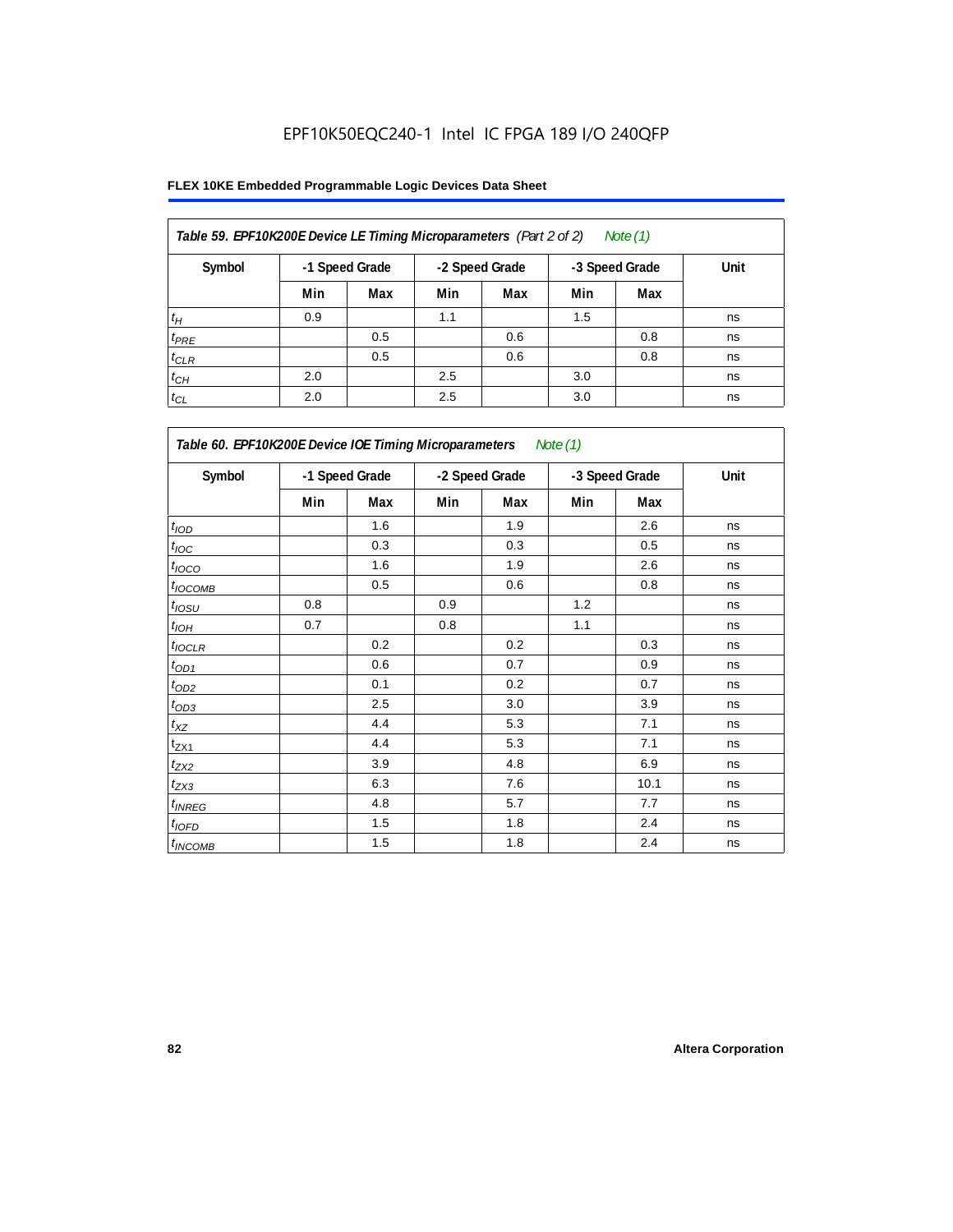| Table 61. EPF10K200E Device EAB Internal Microparameters<br>Note $(1)$ |     |                |     |                |     |                |      |  |  |  |
|------------------------------------------------------------------------|-----|----------------|-----|----------------|-----|----------------|------|--|--|--|
| Symbol                                                                 |     | -1 Speed Grade |     | -2 Speed Grade |     | -3 Speed Grade | Unit |  |  |  |
|                                                                        | Min | Max            | Min | Max            | Min | Max            |      |  |  |  |
| $t_{EABDATA1}$                                                         |     | 2.0            |     | 2.4            |     | 3.2            | ns   |  |  |  |
| t <sub>EABDATA1</sub>                                                  |     | 0.4            |     | 0.5            |     | 0.6            | ns   |  |  |  |
| t <sub>EABWE1</sub>                                                    |     | 1.4            |     | 1.7            |     | 2.3            | ns   |  |  |  |
| t <sub>EABWE2</sub>                                                    |     | 0.0            |     | 0.0            |     | 0.0            | ns   |  |  |  |
| $t_{EABRE1}$                                                           |     | $\mathbf 0$    |     | 0              |     | $\mathbf 0$    | ns   |  |  |  |
| t <sub>EABRE2</sub>                                                    |     | 0.4            |     | 0.5            |     | 0.6            | ns   |  |  |  |
| $t_{EABCLK}$                                                           |     | 0.0            |     | 0.0            |     | 0.0            | ns   |  |  |  |
| t <sub>EABCO</sub>                                                     |     | 0.8            |     | 0.9            |     | 1.2            | ns   |  |  |  |
| <i><b>EABBYPASS</b></i>                                                |     | 0.0            |     | 0.1            |     | 0.1            | ns   |  |  |  |
| t <sub>EABSU</sub>                                                     | 0.9 |                | 1.1 |                | 1.5 |                | ns   |  |  |  |
| $t_{EABH}$                                                             | 0.4 |                | 0.5 |                | 0.6 |                | ns   |  |  |  |
| $t_{EABCLR}$                                                           | 0.8 |                | 0.9 |                | 1.2 |                | ns   |  |  |  |
| $t_{AA}$                                                               |     | 3.1            |     | 3.7            |     | 4.9            | ns   |  |  |  |
| $t_{WP}$                                                               | 3.3 |                | 4.0 |                | 5.3 |                | ns   |  |  |  |
| $t_{RP}$                                                               | 0.9 |                | 1.1 |                | 1.5 |                | ns   |  |  |  |
| $t_{WDSU}$                                                             | 0.9 |                | 1.1 |                | 1.5 |                | ns   |  |  |  |
| $t_{WDH}$                                                              | 0.1 |                | 0.1 |                | 0.1 |                | ns   |  |  |  |
| $t_{WASU}$                                                             | 1.3 |                | 1.6 |                | 2.1 |                | ns   |  |  |  |
| $t_{WAH}$                                                              | 2.1 |                | 2.5 |                | 3.3 |                | ns   |  |  |  |
| t <sub>RASU</sub>                                                      | 2.2 |                | 2.6 |                | 3.5 |                | ns   |  |  |  |
| $t_{RAH}$                                                              | 0.1 |                | 0.1 |                | 0.2 |                | ns   |  |  |  |
| $t_{WO}$                                                               |     | 2.0            |     | 2.4            |     | 3.2            | ns   |  |  |  |
| $t_{\mathit{DD}}$                                                      |     | 2.0            |     | 2.4            |     | 3.2            | ns   |  |  |  |
| $t_{EABOUT}$                                                           |     | 0.0            |     | 0.1            |     | 0.1            | ns   |  |  |  |
| $t_{EABCH}$                                                            | 1.5 |                | 2.0 |                | 2.5 |                | ns   |  |  |  |
| $t_{EABCL}$                                                            | 3.3 |                | 4.0 |                | 5.3 |                | ns   |  |  |  |

*Table 62. EPF10K200E Device EAB Internal Timing Macroparameters (Part 1 of 2) Note (1)*

| Symbol                | -1 Speed Grade |     | -2 Speed Grade |     | -3 Speed Grade |     | Unit |
|-----------------------|----------------|-----|----------------|-----|----------------|-----|------|
|                       | Min            | Max | Min            | Max | Min            | Max |      |
| <sup>t</sup> EABAA    |                | 5.1 |                | 6.4 |                | 8.4 | ns   |
| <sup>t</sup> EABRCOMB | 5.1            |     | 6.4            |     | 8.4            |     | ns   |
| <sup>t</sup> EABRCREG | 4.8            |     | 5.7            |     | 7.6            |     | ns   |
| <sup>t</sup> EABWP    | 3.3            |     | 4.0            |     | 5.3            |     | ns   |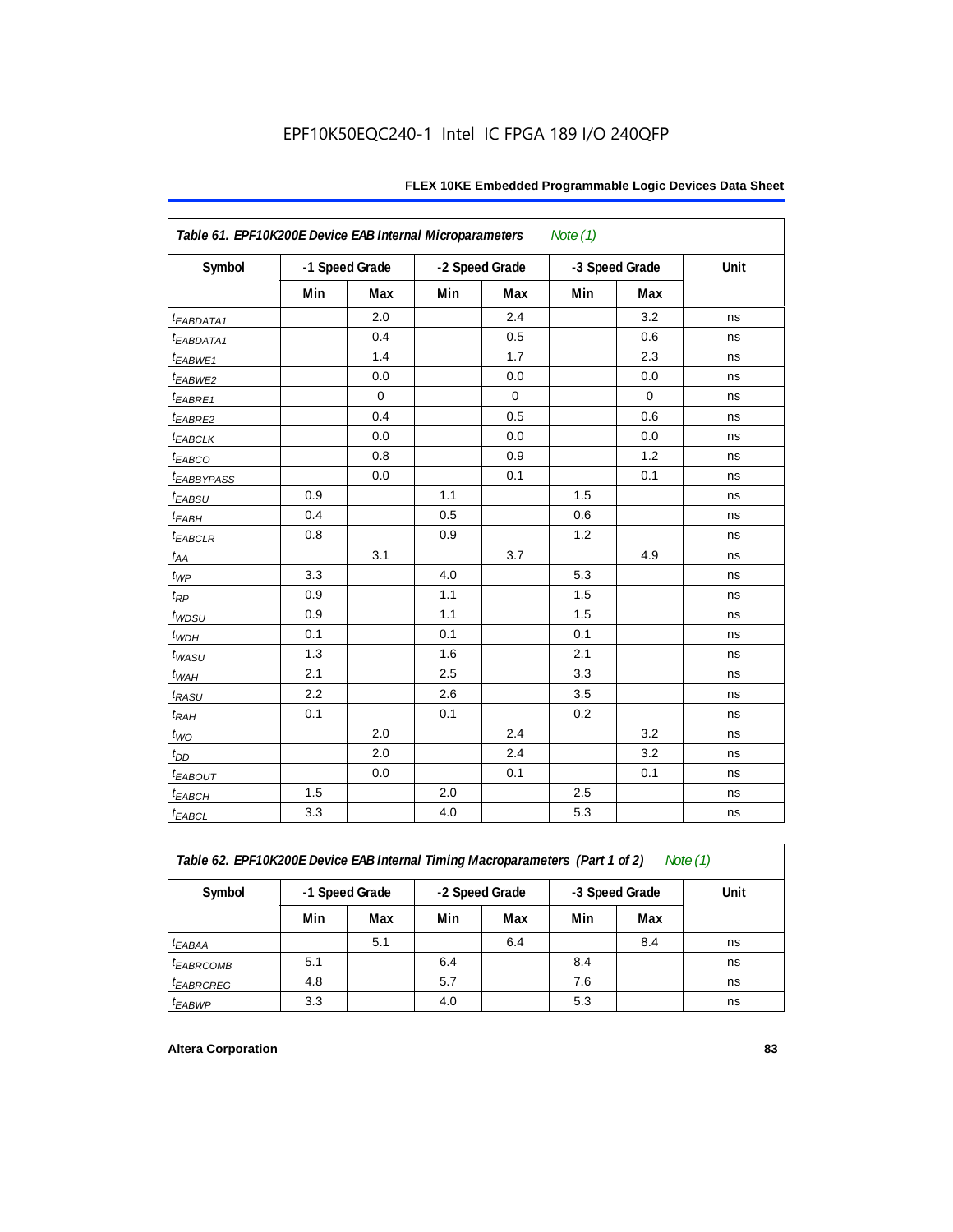|                        | Table 62. EPF10K200E Device EAB Internal Timing Macroparameters (Part 2 of 2)<br>Note $(1)$ |     |                |     |      |                |      |  |  |  |  |
|------------------------|---------------------------------------------------------------------------------------------|-----|----------------|-----|------|----------------|------|--|--|--|--|
| Symbol                 | -1 Speed Grade                                                                              |     | -2 Speed Grade |     |      | -3 Speed Grade | Unit |  |  |  |  |
|                        | Min                                                                                         | Max | Min            | Max | Min  | Max            |      |  |  |  |  |
| <sup>t</sup> EABWCOMB  | 6.7                                                                                         |     | 8.1            |     | 10.7 |                | ns   |  |  |  |  |
| <sup>t</sup> EABWCREG  | 6.6                                                                                         |     | 8.0            |     | 10.6 |                | ns   |  |  |  |  |
| <sup>t</sup> EABDD     |                                                                                             | 4.0 |                | 5.1 |      | 6.7            | ns   |  |  |  |  |
| <sup>t</sup> EABDATACO |                                                                                             | 0.8 |                | 1.0 |      | 1.3            | ns   |  |  |  |  |
| <sup>t</sup> EABDATASU | 1.3                                                                                         |     | 1.6            |     | 2.1  |                | ns   |  |  |  |  |
| <sup>t</sup> EABDATAH  | 0.0                                                                                         |     | 0.0            |     | 0.0  |                | ns   |  |  |  |  |
| <sup>t</sup> EABWESU   | 0.9                                                                                         |     | 1.1            |     | 1.5  |                | ns   |  |  |  |  |
| <sup>t</sup> EABWEH    | 0.4                                                                                         |     | 0.5            |     | 0.6  |                | ns   |  |  |  |  |
| <sup>t</sup> EABWDSU   | 1.5                                                                                         |     | 1.8            |     | 2.4  |                | ns   |  |  |  |  |
| <sup>t</sup> EABWDH    | 0.0                                                                                         |     | 0.0            |     | 0.0  |                | ns   |  |  |  |  |
| <sup>t</sup> EABWASU   | 3.0                                                                                         |     | 3.6            |     | 4.7  |                | ns   |  |  |  |  |
| <sup>t</sup> EABWAH    | 0.4                                                                                         |     | 0.5            |     | 0.7  |                | ns   |  |  |  |  |
| <sup>t</sup> EABWO     |                                                                                             | 3.4 |                | 4.4 |      | 5.8            | ns   |  |  |  |  |

| Symbol                  |     | -1 Speed Grade |     | -2 Speed Grade |     | -3 Speed Grade | Unit |
|-------------------------|-----|----------------|-----|----------------|-----|----------------|------|
|                         | Min | Max            | Min | Max            | Min | Max            |      |
| <sup>t</sup> DIN2IOE    |     | 4.2            |     | 4.6            |     | 5.7            | ns   |
| t <sub>DIN2LE</sub>     |     | 1.7            |     | 1.7            |     | 2.0            | ns   |
| <sup>t</sup> DIN2DATA   |     | 1.9            |     | 2.1            |     | 3.0            | ns   |
| <sup>t</sup> DCLK2IOE   |     | 2.5            |     | 2.9            |     | 4.0            | ns   |
| $t$ <sub>DCLK2LE</sub>  |     | 1.7            |     | 1.7            |     | 2.0            | ns   |
| <sup>t</sup> SAMELAB    |     | 0.1            |     | 0.1            |     | 0.2            | ns   |
| <sup>t</sup> SAMEROW    |     | 2.3            |     | 2.6            |     | 3.6            | ns   |
| <sup>t</sup> SAMECOLUMN |     | 2.5            |     | 2.7            |     | 4.1            | ns   |
| <sup>t</sup> DIFFROW    |     | 4.8            |     | 5.3            |     | 7.7            | ns   |
| <sup>t</sup> TWOROWS    |     | 7.1            |     | 7.9            |     | 11.3           | ns   |
| <sup>t</sup> LEPERIPH   |     | 7.0            |     | 7.6            |     | 9.0            | ns   |
| <sup>t</sup> LABCARRY   |     | 0.1            |     | 0.1            |     | 0.2            | ns   |
| t <sub>LABCASC</sub>    |     | 0.9            |     | 1.0            |     | 1.4            | ns   |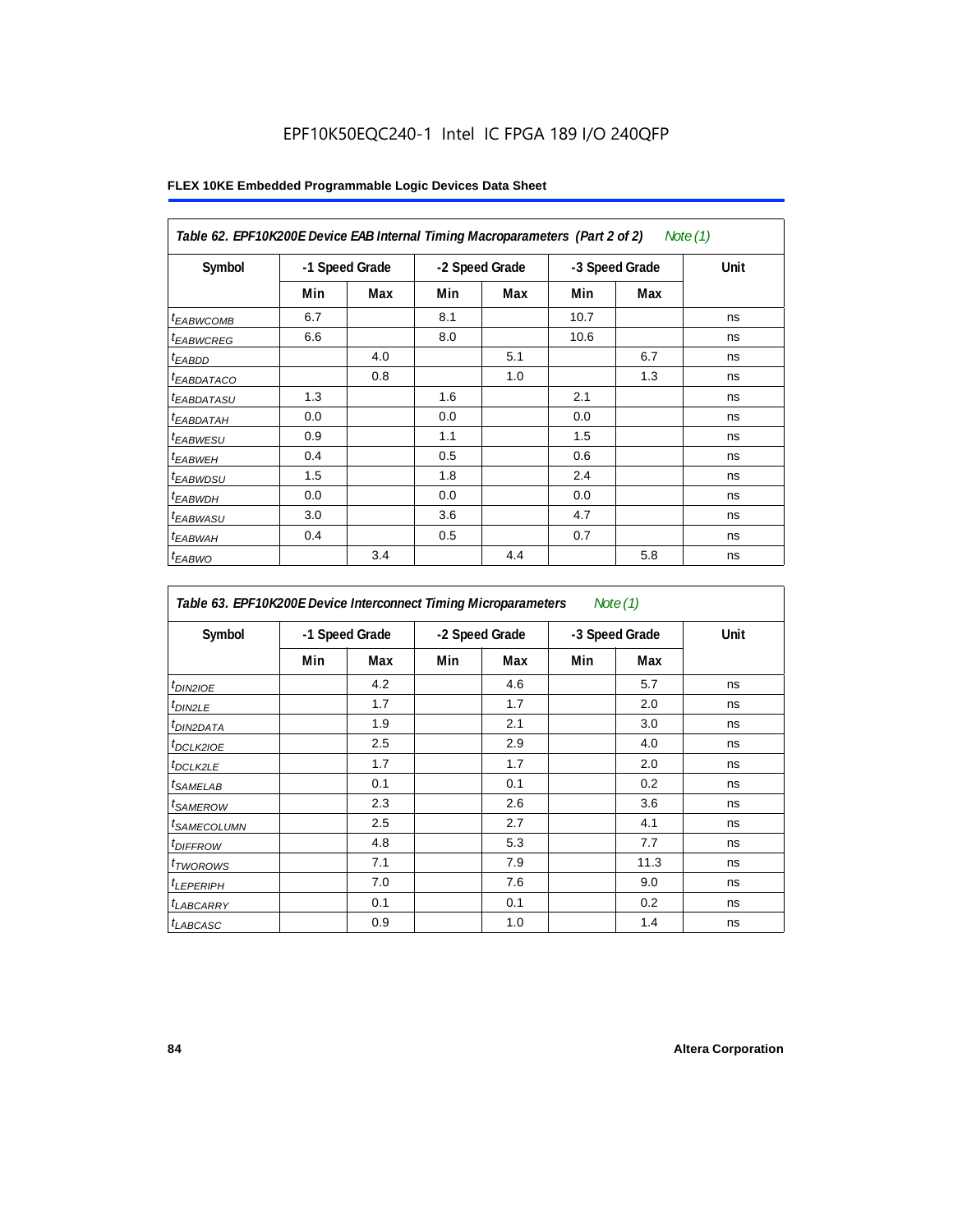| Table 64. EPF10K200E External Timing Parameters Notes (1), (2) |                |      |     |                |                          |                          |      |  |  |  |
|----------------------------------------------------------------|----------------|------|-----|----------------|--------------------------|--------------------------|------|--|--|--|
| Symbol                                                         | -1 Speed Grade |      |     | -2 Speed Grade |                          | -3 Speed Grade           | Unit |  |  |  |
|                                                                | Min            | Max  | Min | Max            | Min                      | Max                      |      |  |  |  |
| t <sub>DRR</sub>                                               |                | 10.0 |     | 12.0           |                          | 16.0                     | ns   |  |  |  |
| t <sub>INSU</sub>                                              | 2.8            |      | 3.4 |                | 4.4                      |                          | ns   |  |  |  |
| $t_{\text{INH}}$                                               | 0.0            |      | 0.0 |                | 0.0                      |                          | ns   |  |  |  |
| toutco                                                         | 2.0            | 4.5  | 2.0 | 5.3            | 2.0                      | 7.8                      | ns   |  |  |  |
| t <sub>PCISU</sub>                                             | 3.0            |      | 6.2 |                |                          |                          | ns   |  |  |  |
| t <sub>PCIH</sub>                                              | 0.0            |      | 0.0 |                | ۰                        |                          | ns   |  |  |  |
| t <sub>PCICO</sub>                                             | 2.0            | 6.0  | 2.0 | 8.9            | $\overline{\phantom{a}}$ | $\overline{\phantom{a}}$ | ns   |  |  |  |

*Table 65. EPF10K200E External Bidirectional Timing Parameters Notes (1), (2)*

| Symbol                  | -1 Speed Grade |     | -2 Speed Grade |     | -3 Speed Grade |      | Unit |  |  |  |  |
|-------------------------|----------------|-----|----------------|-----|----------------|------|------|--|--|--|--|
|                         | Min            | Max | Min            | Max | Min            | Max  |      |  |  |  |  |
| <sup>t</sup> INSUBIDIR  | 3.0            |     | 4.0            |     | 5.5            |      | ns   |  |  |  |  |
| <sup>t</sup> INHBIDIR   | 0.0            |     | 0.0            |     | 0.0            |      | ns   |  |  |  |  |
| <sup>T</sup> OUTCOBIDIR | 2.0            | 4.5 | 2.0            | 5.3 | 2.0            | 7.8  | ns   |  |  |  |  |
| <sup>t</sup> xzbidir    |                | 8.1 |                | 9.5 |                | 13.0 | ns   |  |  |  |  |
| <sup>T</sup> ZXBIDIR    |                | 8.1 |                | 9.5 |                | 13.0 | ns   |  |  |  |  |

# *Notes to tables:*

(1) All timing parameters are described in Tables 24 through 30 in this data sheet.<br>(2) These parameters are specified by characterization.

These parameters are specified by characterization.

Tables 66 through 79 show EPF10K50S and EPF10K200S device external timing parameters.

| Table 66. EPF10K50S Device LE Timing Microparameters (Part 1 of 2)<br>Note $(1)$ |                |     |                |     |                |     |      |  |  |  |
|----------------------------------------------------------------------------------|----------------|-----|----------------|-----|----------------|-----|------|--|--|--|
| Symbol                                                                           | -1 Speed Grade |     | -2 Speed Grade |     | -3 Speed Grade |     | Unit |  |  |  |
|                                                                                  | Min            | Max | Min            | Max | Min            | Max |      |  |  |  |
| $t_{LUT}$                                                                        |                | 0.6 |                | 0.8 |                | 1.1 | ns   |  |  |  |
| $t_{CLUT}$                                                                       |                | 0.5 |                | 0.6 |                | 0.8 | ns   |  |  |  |
| $t_{RLUT}$                                                                       |                | 0.6 |                | 0.7 |                | 0.9 | ns   |  |  |  |
| $t_{PACKED}$                                                                     |                | 0.2 |                | 0.3 |                | 0.4 | ns   |  |  |  |
| $t_{EN}$                                                                         |                | 0.6 |                | 0.7 |                | 0.9 | ns   |  |  |  |
| $t_{CICO}$                                                                       |                | 0.1 |                | 0.1 |                | 0.1 | ns   |  |  |  |
| $t_{GEN}$                                                                        |                | 0.4 |                | 0.5 |                | 0.6 | ns   |  |  |  |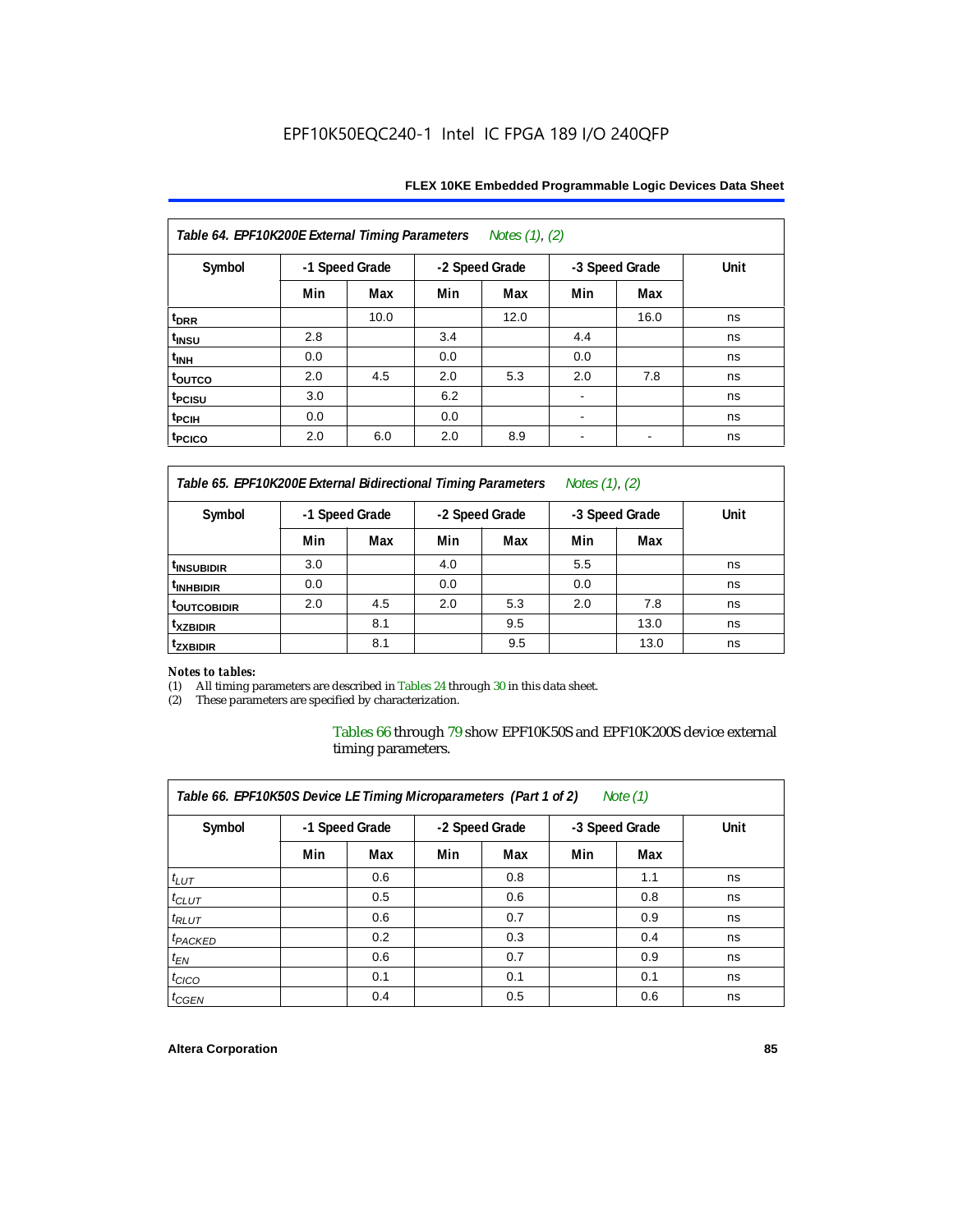| Table 66. EPF10K50S Device LE Timing Microparameters (Part 2 of 2)<br>Note (1) |                |     |     |                |     |                |      |  |  |  |
|--------------------------------------------------------------------------------|----------------|-----|-----|----------------|-----|----------------|------|--|--|--|
| Symbol                                                                         | -1 Speed Grade |     |     | -2 Speed Grade |     | -3 Speed Grade | Unit |  |  |  |
|                                                                                | Min            | Max | Min | Max            | Min | Max            |      |  |  |  |
| $t_{GENR}$                                                                     |                | 0.1 |     | 0.1            |     | 0.1            | ns   |  |  |  |
| $t_{CASC}$                                                                     |                | 0.5 |     | 0.8            |     | 1.0            | ns   |  |  |  |
| $t_C$                                                                          |                | 0.5 |     | 0.6            |     | 0.8            | ns   |  |  |  |
| $t_{CO}$                                                                       |                | 0.6 |     | 0.6            |     | 0.7            | ns   |  |  |  |
| $t_{COMB}$                                                                     |                | 0.3 |     | 0.4            |     | 0.5            | ns   |  |  |  |
| $t_{\text{SU}}$                                                                | 0.5            |     | 0.6 |                | 0.7 |                | ns   |  |  |  |
| $t_H\,$                                                                        | 0.5            |     | 0.6 |                | 0.8 |                | ns   |  |  |  |
| $t_{PRE}$                                                                      |                | 0.4 |     | 0.5            |     | 0.7            | ns   |  |  |  |
| $t_{CLR}$                                                                      |                | 0.8 |     | 1.0            |     | 1.2            | ns   |  |  |  |
| $t_{CH}$                                                                       | 2.0            |     | 2.5 |                | 3.0 |                | ns   |  |  |  |
| $t_{CL}$                                                                       | 2.0            |     | 2.5 |                | 3.0 |                | ns   |  |  |  |

| Symbol            | -1 Speed Grade |     | -2 Speed Grade |     | -3 Speed Grade |     | Unit |
|-------------------|----------------|-----|----------------|-----|----------------|-----|------|
|                   | Min            | Max | Min            | Max | Min            | Max |      |
| t <sub>IOD</sub>  |                | 1.3 |                | 1.3 |                | 1.9 | ns   |
| $t_{\text{IOC}}$  |                | 0.3 |                | 0.4 |                | 0.4 | ns   |
| $t_{IOCO}$        |                | 1.7 |                | 2.1 |                | 2.6 | ns   |
| $t_{IOCOMB}$      |                | 0.5 |                | 0.6 |                | 0.8 | ns   |
| t <sub>iOSU</sub> | 0.8            |     | 1.0            |     | 1.3            |     | ns   |
| $t_{IOM}$         | 0.4            |     | 0.5            |     | 0.6            |     | ns   |
| $t_{IOCLR}$       |                | 0.2 |                | 0.2 |                | 0.4 | ns   |
| $t_{OD1}$         |                | 1.2 |                | 1.2 |                | 1.9 | ns   |
| $t_{OD2}$         |                | 0.7 |                | 0.8 |                | 1.7 | ns   |
| $t_{OD3}$         |                | 2.7 |                | 3.0 |                | 4.3 | ns   |
| $t_{XZ}$          |                | 4.7 |                | 5.7 |                | 7.5 | ns   |
| $t_{ZX1}$         |                | 4.7 |                | 5.7 |                | 7.5 | ns   |
| $t_{ZX2}$         |                | 4.2 |                | 5.3 |                | 7.3 | ns   |
| $t_{ZX3}$         |                | 6.2 |                | 7.5 |                | 9.9 | ns   |
| $t_{INREG}$       |                | 3.5 |                | 4.2 |                | 5.6 | ns   |
| $t_{IOFD}$        |                | 1.1 |                | 1.3 |                | 1.8 | ns   |
| $t_{INCOMB}$      |                | 1.1 |                | 1.3 |                | 1.8 | ns   |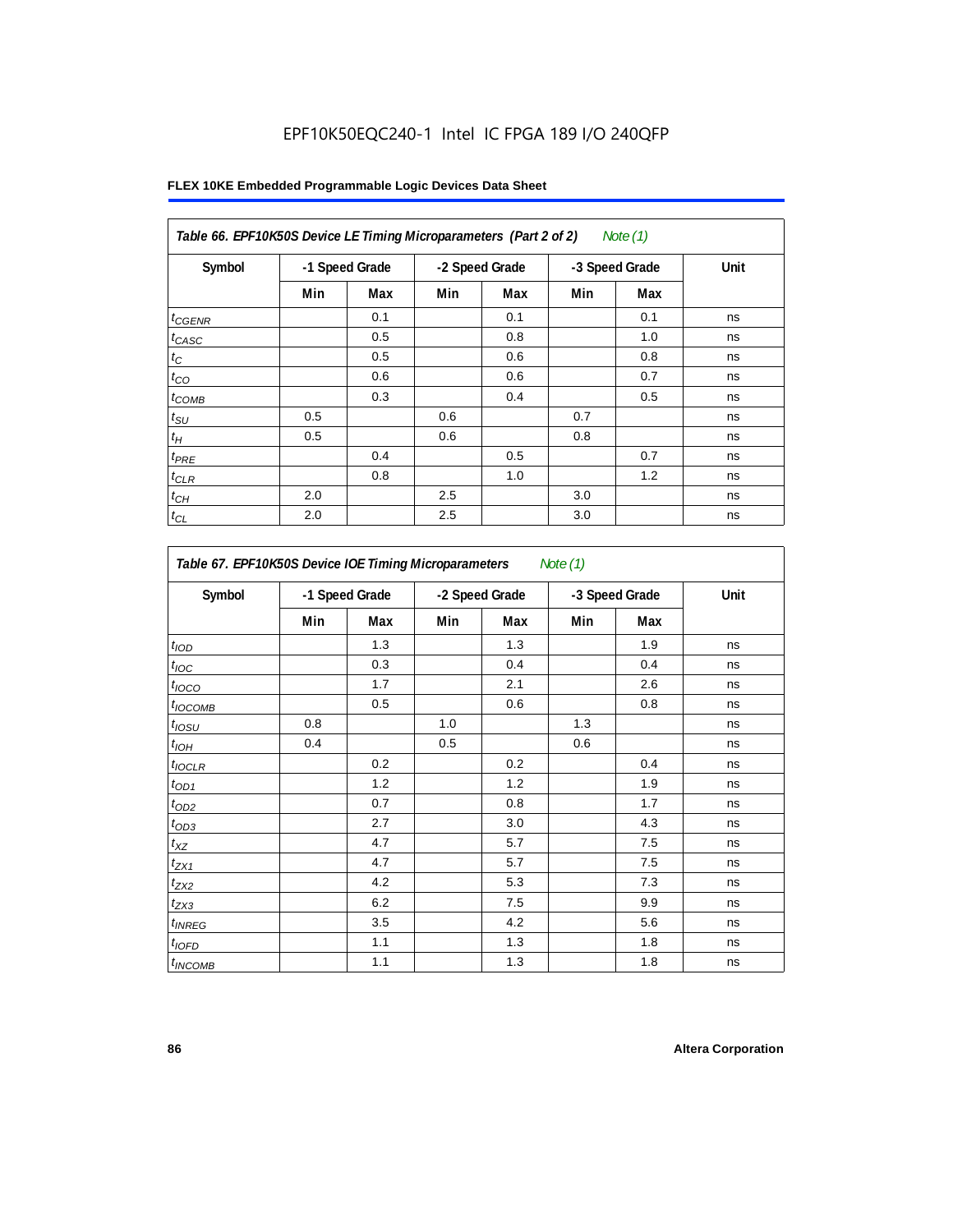| Table 68. EPF10K50S Device EAB Internal Microparameters<br>Note $(1)$ |     |                |     |                |     |                |      |  |  |  |
|-----------------------------------------------------------------------|-----|----------------|-----|----------------|-----|----------------|------|--|--|--|
| Symbol                                                                |     | -1 Speed Grade |     | -2 Speed Grade |     | -3 Speed Grade | Unit |  |  |  |
|                                                                       | Min | Max            | Min | Max            | Min | Max            |      |  |  |  |
| t <sub>EABDATA1</sub>                                                 |     | 1.7            |     | 2.4            |     | 3.2            | ns   |  |  |  |
| t <sub>EABDATA2</sub>                                                 |     | 0.4            |     | 0.6            |     | 0.8            | ns   |  |  |  |
| t <sub>EABWE1</sub>                                                   |     | 1.0            |     | 1.4            |     | 1.9            | ns   |  |  |  |
| t <sub>EABWE2</sub>                                                   |     | 0.0            |     | 0.0            |     | 0.0            | ns   |  |  |  |
| $t_{EABRE1}$                                                          |     | 0.0            |     | 0.0            |     | 0.0            |      |  |  |  |
| t <sub>EABRE2</sub>                                                   |     | 0.4            |     | 0.6            |     | 0.8            |      |  |  |  |
| $t_{EABCLK}$                                                          |     | 0.0            |     | 0.0            |     | 0.0            | ns   |  |  |  |
| $t_{EABCO}$                                                           |     | 0.8            |     | 1.1            |     | 1.5            | ns   |  |  |  |
| <b><i>EABBYPASS</i></b>                                               |     | 0.0            |     | 0.0            |     | 0.0            | ns   |  |  |  |
| $t_{EABSU}$                                                           | 0.7 |                | 1.0 |                | 1.3 |                | ns   |  |  |  |
| $t_{EABH}$                                                            | 0.4 |                | 0.6 |                | 0.8 |                | ns   |  |  |  |
| $t_{EABCLR}$                                                          | 0.8 |                | 1.1 |                | 1.5 |                |      |  |  |  |
| $t_{AA}$                                                              |     | 2.0            |     | 2.8            |     | 3.8            | ns   |  |  |  |
| $t_{WP}$                                                              | 2.0 |                | 2.8 |                | 3.8 |                | ns   |  |  |  |
| $t_{RP}$                                                              | 1.0 |                | 1.4 |                | 1.9 |                |      |  |  |  |
| $t_{WDSU}$                                                            | 0.5 |                | 0.7 |                | 0.9 |                | ns   |  |  |  |
| $t_{WDH}$                                                             | 0.1 |                | 0.1 |                | 0.2 |                | ns   |  |  |  |
| $t_{WASU}$                                                            | 1.0 |                | 1.4 |                | 1.9 |                | ns   |  |  |  |
| $t_{\textit{WAH}}$                                                    | 1.5 |                | 2.1 |                | 2.9 |                | ns   |  |  |  |
| $t_{RASU}$                                                            | 1.5 |                | 2.1 |                | 2.8 |                |      |  |  |  |
| $t_{RAH}$                                                             | 0.1 |                | 0.1 |                | 0.2 |                |      |  |  |  |
| $t_{WO}$                                                              |     | 2.1            |     | 2.9            |     | 4.0            | ns   |  |  |  |
| $t_{DD}$                                                              |     | 2.1            |     | 2.9            |     | 4.0            | ns   |  |  |  |
| $t_{EABOUT}$                                                          |     | 0.0            |     | 0.0            |     | 0.0            | ns   |  |  |  |
| $t_{EABCH}$                                                           | 1.5 |                | 2.0 |                | 2.5 |                | ns   |  |  |  |
| $t_{EABCL}$                                                           | 1.5 |                | 2.0 |                | 2.5 |                | ns   |  |  |  |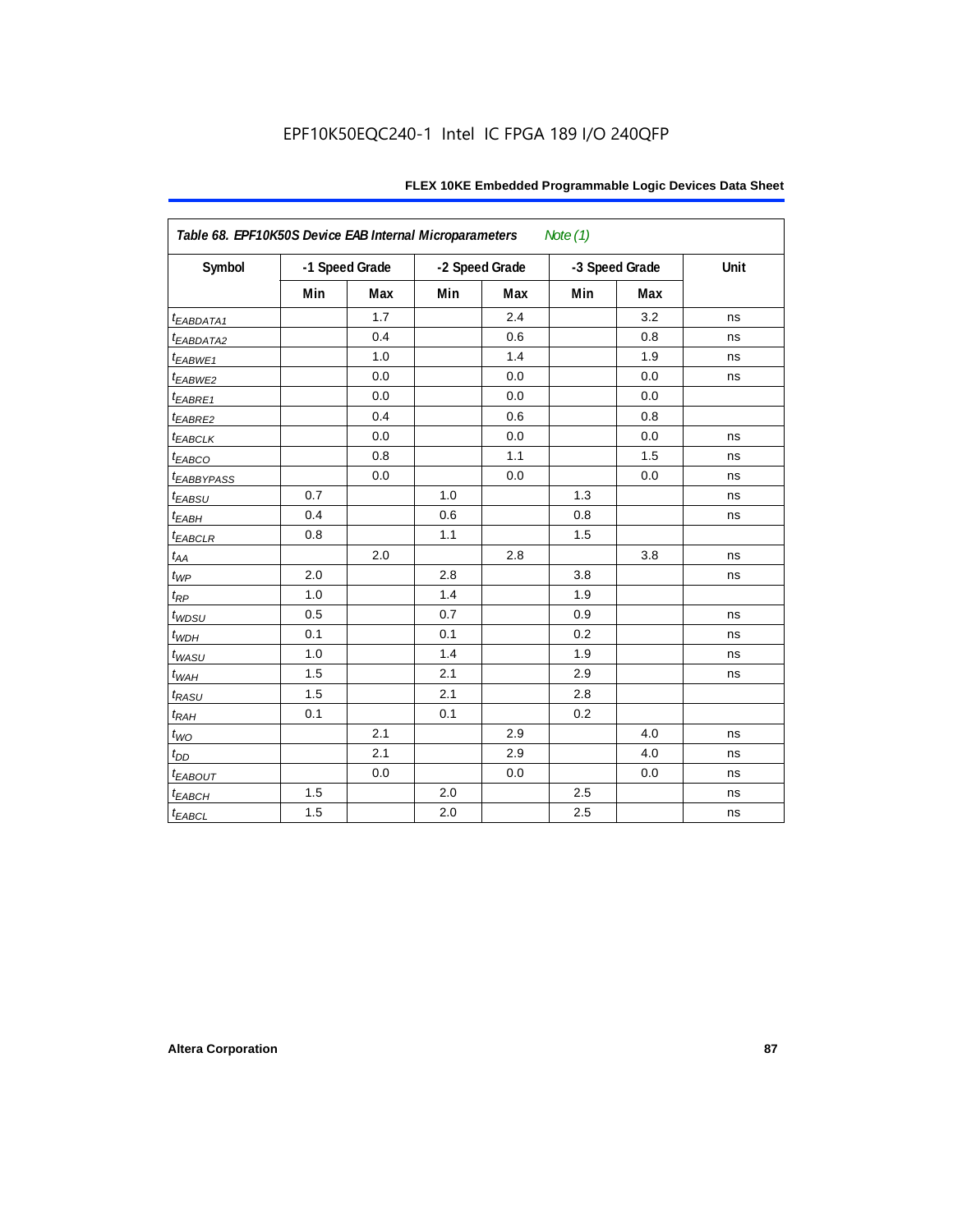| Table 69. EPF10K50S Device EAB Internal Timing Macroparameters |                |     |                |     | Note $(1)$     |     |      |
|----------------------------------------------------------------|----------------|-----|----------------|-----|----------------|-----|------|
| Symbol                                                         | -1 Speed Grade |     | -2 Speed Grade |     | -3 Speed Grade |     | Unit |
|                                                                | Min            | Max | Min            | Max | Min            | Max |      |
| $t_{EABA}$                                                     |                | 3.7 |                | 5.2 |                | 7.0 | ns   |
| <sup>t</sup> EABRCCOMB                                         | 3.7            |     | 5.2            |     | 7.0            |     | ns   |
| <sup>t</sup> EABRCREG                                          | 3.5            |     | 4.9            |     | 6.6            |     | ns   |
| $t_{EABWP}$                                                    | 2.0            |     | 2.8            |     | 3.8            |     | ns   |
| <sup>t</sup> EABWCCOMB                                         | 4.5            |     | 6.3            |     | 8.6            |     | ns   |
| <b><i>EABWCREG</i></b>                                         | 5.6            |     | 7.8            |     | 10.6           |     | ns   |
| $t_{EABDD}$                                                    |                | 3.8 |                | 5.3 |                | 7.2 | ns   |
| <i>EABDATACO</i>                                               |                | 0.8 |                | 1.1 |                | 1.5 | ns   |
| <i>t<sub>EABDATASU</sub></i>                                   | 1.1            |     | 1.6            |     | 2.1            |     | ns   |
| t <sub>EABDATAH</sub>                                          | 0.0            |     | 0.0            |     | 0.0            |     | ns   |
| t <sub>EABWESU</sub>                                           | 0.7            |     | 1.0            |     | 1.3            |     | ns   |
| $t_{EABWEH}$                                                   | 0.4            |     | 0.6            |     | 0.8            |     | ns   |
| <sup>t</sup> EABWDSU                                           | 1.2            |     | 1.7            |     | 2.2            |     | ns   |
| t <sub>EABWDH</sub>                                            | 0.0            |     | 0.0            |     | 0.0            |     | ns   |
| <sup>t</sup> EABWASU                                           | 1.6            |     | 2.3            |     | 3.0            |     | ns   |
| <sup>t</sup> EABWAH                                            | 0.9            |     | 1.2            |     | 1.8            |     | ns   |
| $t_{EABWO}$                                                    |                | 3.1 |                | 4.3 |                | 5.9 | ns   |

| Table 70. EPF10K50S Device Interconnect Timing Microparameters<br>Note (1) |     |                |     |                |                |     |      |  |  |  |
|----------------------------------------------------------------------------|-----|----------------|-----|----------------|----------------|-----|------|--|--|--|
| Symbol                                                                     |     | -1 Speed Grade |     | -2 Speed Grade | -3 Speed Grade |     | Unit |  |  |  |
|                                                                            | Min | Max            | Min | Max            | Min            | Max |      |  |  |  |
| $t_{DIN2IOE}$                                                              |     | 3.1            |     | 3.7            |                | 4.6 | ns   |  |  |  |
| t <sub>DIN2LE</sub>                                                        |     | 1.7            |     | 2.1            |                | 2.7 | ns   |  |  |  |
| <sup>t</sup> DIN2DATA                                                      |     | 2.7            |     | 3.1            |                | 5.1 | ns   |  |  |  |
| <sup>t</sup> DCLK2IOE                                                      |     | 1.6            |     | 1.9            |                | 2.6 | ns   |  |  |  |
| <sup>t</sup> DCLK2LE                                                       |     | 1.7            |     | 2.1            |                | 2.7 | ns   |  |  |  |
| <sup>t</sup> SAMELAB                                                       |     | 0.1            |     | 0.1            |                | 0.2 | ns   |  |  |  |
| <sup>t</sup> SAMEROW                                                       |     | 1.5            |     | 1.7            |                | 2.4 | ns   |  |  |  |
| <sup>t</sup> SAMECOLUMN                                                    |     | 1.0            |     | 1.3            |                | 2.1 | ns   |  |  |  |
| <i>t<sub>DIFFROW</sub></i>                                                 |     | 2.5            |     | 3.0            |                | 4.5 | ns   |  |  |  |
| <sup>t</sup> TWOROWS                                                       |     | 4.0            |     | 4.7            |                | 6.9 | ns   |  |  |  |
| <sup>t</sup> LEPERIPH                                                      |     | 2.6            |     | 2.9            |                | 3.4 | ns   |  |  |  |
| <sup>t</sup> LABCARRY                                                      |     | 0.1            |     | 0.2            |                | 0.2 | ns   |  |  |  |
| <sup>t</sup> LABCASC                                                       |     | 0.8            |     | 1.0            |                | 1.3 | ns   |  |  |  |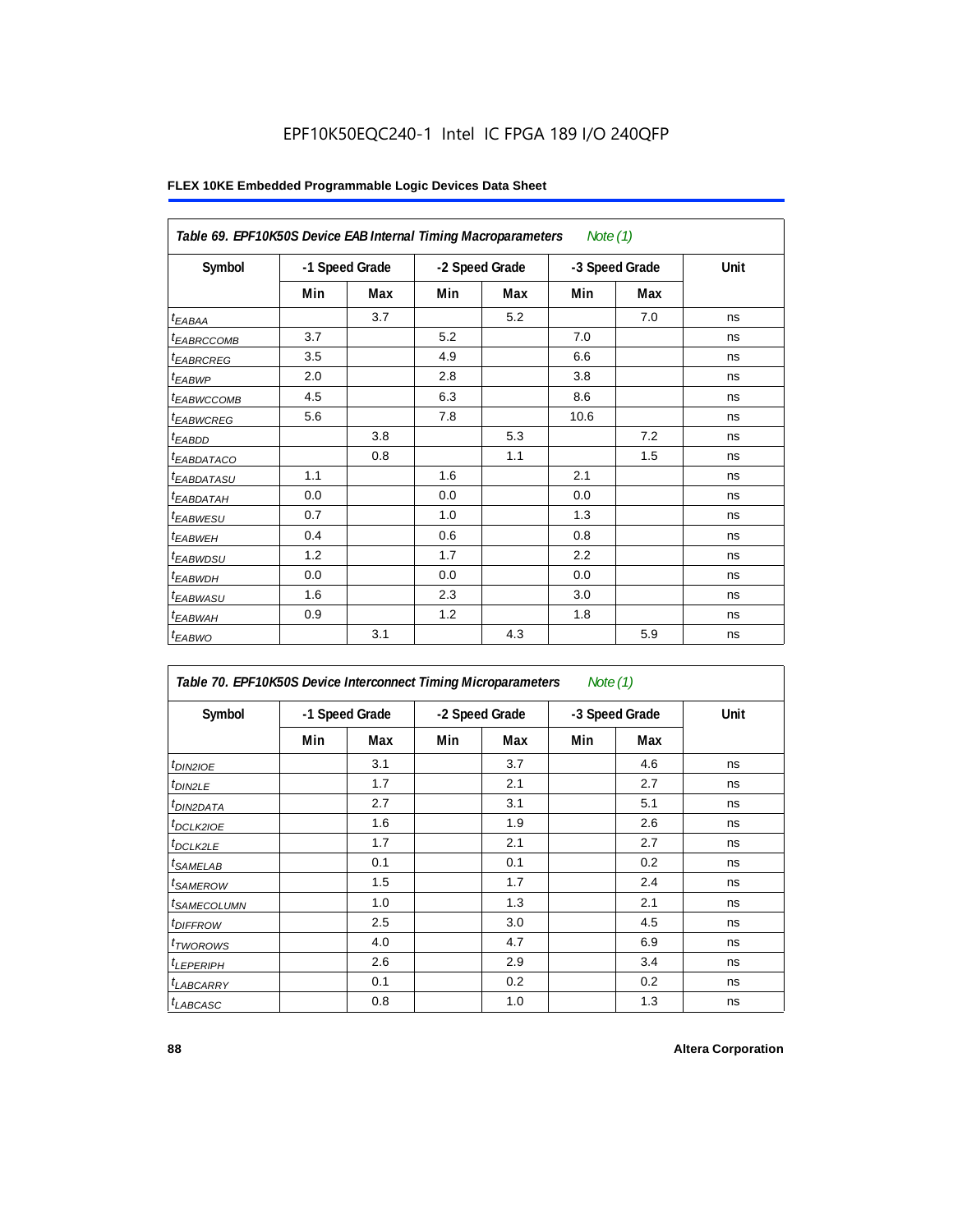| Table 71. EPF10K50S External Timing Parameters Note (1) |     |                |     |                |     |                |      |  |  |  |  |
|---------------------------------------------------------|-----|----------------|-----|----------------|-----|----------------|------|--|--|--|--|
| Symbol                                                  |     | -1 Speed Grade |     | -2 Speed Grade |     | -3 Speed Grade | Unit |  |  |  |  |
|                                                         | Min | Max            | Min | Max            | Min | Max            |      |  |  |  |  |
| t <sub>DRR</sub>                                        |     | 8.0            |     | 9.5            |     | 12.5           | ns   |  |  |  |  |
| $t_{INSU}$ (2)                                          | 2.4 |                | 2.9 |                | 3.9 |                | ns   |  |  |  |  |
| $t_{INH}$ (2)                                           | 0.0 |                | 0.0 |                | 0.0 |                | ns   |  |  |  |  |
| $t_{OUTCO}$ (2)                                         | 2.0 | 4.3            | 2.0 | 5.2            | 2.0 | 7.3            | ns   |  |  |  |  |
| $t_{INSU}$ (3)                                          | 2.4 |                | 2.9 |                |     |                | ns   |  |  |  |  |
| $t_{INH}$ (3)                                           | 0.0 |                | 0.0 |                |     |                | ns   |  |  |  |  |
| $t_{\text{OUTCO}}$ (3)                                  | 0.5 | 3.3            | 0.5 | 4.1            |     |                | ns   |  |  |  |  |
| t <sub>PCISU</sub>                                      | 2.4 |                | 2.9 |                |     |                | ns   |  |  |  |  |
| t <sub>PCIH</sub>                                       | 0.0 |                | 0.0 |                |     |                | ns   |  |  |  |  |
| <sup>t</sup> PCICO                                      | 2.0 | 6.0            | 2.0 | 7.7            |     |                | ns   |  |  |  |  |

*Table 72. EPF10K50S External Bidirectional Timing Parameters Note (1)*

| Symbol                     |     | -1 Speed Grade |     | -2 Speed Grade |     | -3 Speed Grade | Unit |
|----------------------------|-----|----------------|-----|----------------|-----|----------------|------|
|                            | Min | Max            | Min | Max            | Min | Max            |      |
| $t_{INSUBIDIR}$ (2)        | 2.7 |                | 3.2 |                | 4.3 |                | ns   |
| $t_{INHBIDIR}$ (2)         | 0.0 |                | 0.0 |                | 0.0 |                | ns   |
| $t_{INHBIDIR}$ (3)         | 0.0 |                | 0.0 |                |     |                | ns   |
| $t_{INSUBIDIR}$ (3)        | 3.7 |                | 4.2 |                |     |                | ns   |
| $t_{\text{OUTCOBIDIR}}(2)$ | 2.0 | 4.5            | 2.0 | 5.2            | 2.0 | 7.3            | ns   |
| $t_{XZBIDIR}$ (2)          |     | 6.8            |     | 7.8            |     | 10.1           | ns   |
| $t_{ZXBIDIR}$ (2)          |     | 6.8            |     | 7.8            |     | 10.1           | ns   |
| toutcobidir $(3)$          | 0.5 | 3.5            | 0.5 | 4.2            |     |                |      |
| $t_{XZBIDIR}$ (3)          |     | 6.8            |     | 8.4            |     |                | ns   |
| $t_{ZXBIDIR}$ (3)          |     | 6.8            |     | 8.4            |     |                | ns   |

*Notes to tables:* All timing parameters are described in Tables 24 through 30.

(2) This parameter is measured without use of the ClockLock or ClockBoost circuits.<br>(3) This parameter is measured with use of the ClockLock or ClockBoost circuits

This parameter is measured with use of the ClockLock or ClockBoost circuits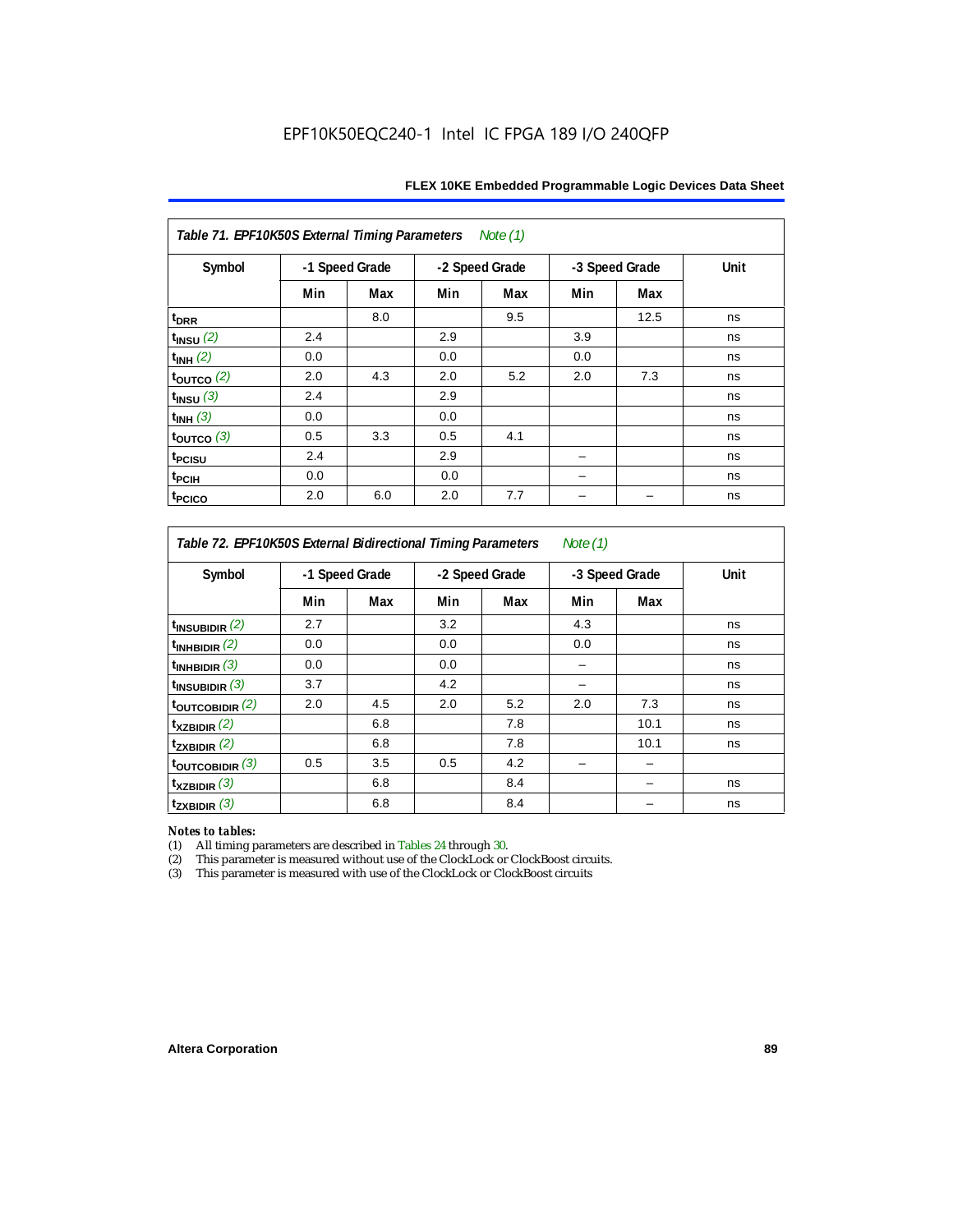| Table 73. EPF10K200S Device Internal & External Timing Parameters |                |     |     |                |     | Note $(1)$     |      |
|-------------------------------------------------------------------|----------------|-----|-----|----------------|-----|----------------|------|
| Symbol                                                            | -1 Speed Grade |     |     | -2 Speed Grade |     | -3 Speed Grade | Unit |
|                                                                   | Min            | Max | Min | Max            | Min | Max            |      |
| $t_{LUT}$                                                         |                | 0.7 |     | 0.8            |     | 1.2            | ns   |
| $t_{CLUT}$                                                        |                | 0.4 |     | 0.5            |     | 0.6            | ns   |
| $t_{RLUT}$                                                        |                | 0.5 |     | 0.7            |     | 0.9            | ns   |
| t <sub>PACKED</sub>                                               |                | 0.4 |     | 0.5            |     | 0.7            | ns   |
| $t_{EN}$                                                          |                | 0.6 |     | 0.5            |     | 0.6            | ns   |
| $t_{CICO}$                                                        |                | 0.1 |     | 0.2            |     | 0.3            | ns   |
| $t_{CGEN}$                                                        |                | 0.3 |     | 0.4            |     | 0.6            | ns   |
| $t_{\text{GENR}}$                                                 |                | 0.1 |     | 0.2            |     | 0.3            | ns   |
| $t_{CASC}$                                                        |                | 0.7 |     | 0.8            |     | 1.2            | ns   |
| $t_{\rm C}$                                                       |                | 0.5 |     | 0.6            |     | 0.8            | ns   |
| $t_{CO}$                                                          |                | 0.5 |     | 0.6            |     | 0.8            | ns   |
| $t_{COMB}$                                                        |                | 0.3 |     | 0.6            |     | 0.8            | ns   |
| $t_{\rm SU}$                                                      | 0.4            |     | 0.6 |                | 0.7 |                | ns   |
| $t_H\,$                                                           | 1.0            |     | 1.1 |                | 1.5 |                | ns   |
| $t_{PRE}$                                                         |                | 0.4 |     | 0.6            |     | 0.8            | ns   |
| $t_{CLR}$                                                         |                | 0.5 |     | 0.6            |     | 0.8            | ns   |
| $t_{CH}$                                                          | 2.0            |     | 2.5 |                | 3.0 |                | ns   |
| $t_{CL}$                                                          | 2.0            |     | 2.5 |                | 3.0 |                | ns   |

| Table 74. EPF10K200S Device IOE Timing Microparameters (Part 1 of 2) Note (1) |  |  |  |
|-------------------------------------------------------------------------------|--|--|--|
|-------------------------------------------------------------------------------|--|--|--|

| Symbol           | -1 Speed Grade |     |     | -2 Speed Grade |     | -3 Speed Grade | Unit |
|------------------|----------------|-----|-----|----------------|-----|----------------|------|
|                  | Min            | Max | Min | Max            | Min | Max            |      |
| t <sub>IOD</sub> |                | 1.8 |     | 1.9            |     | 2.6            | ns   |
| $t_{\text{IOC}}$ |                | 0.3 |     | 0.3            |     | 0.5            | ns   |
| $t_{IOCO}$       |                | 1.7 |     | 1.9            |     | 2.6            | ns   |
| $t_{IOCOMB}$     |                | 0.5 |     | 0.6            |     | 0.8            | ns   |
| $t_{IOSU}$       | 0.8            |     | 0.9 |                | 1.2 |                | ns   |
| $t_{IOH}$        | 0.4            |     | 0.8 |                | 1.1 |                | ns   |
| $t_{IOCLR}$      |                | 0.2 |     | 0.2            |     | 0.3            | ns   |
| $t_{OD1}$        |                | 1.3 |     | 0.7            |     | 0.9            | ns   |
| $t_{OD2}$        |                | 0.8 |     | 0.2            |     | 0.4            | ns   |
| $t_{OD3}$        |                | 2.9 |     | 3.0            |     | 3.9            | ns   |
| $t_{XZ}$         |                | 5.0 |     | 5.3            |     | 7.1            | ns   |
| $t_{ZX1}$        |                | 5.0 |     | 5.3            |     | 7.1            | ns   |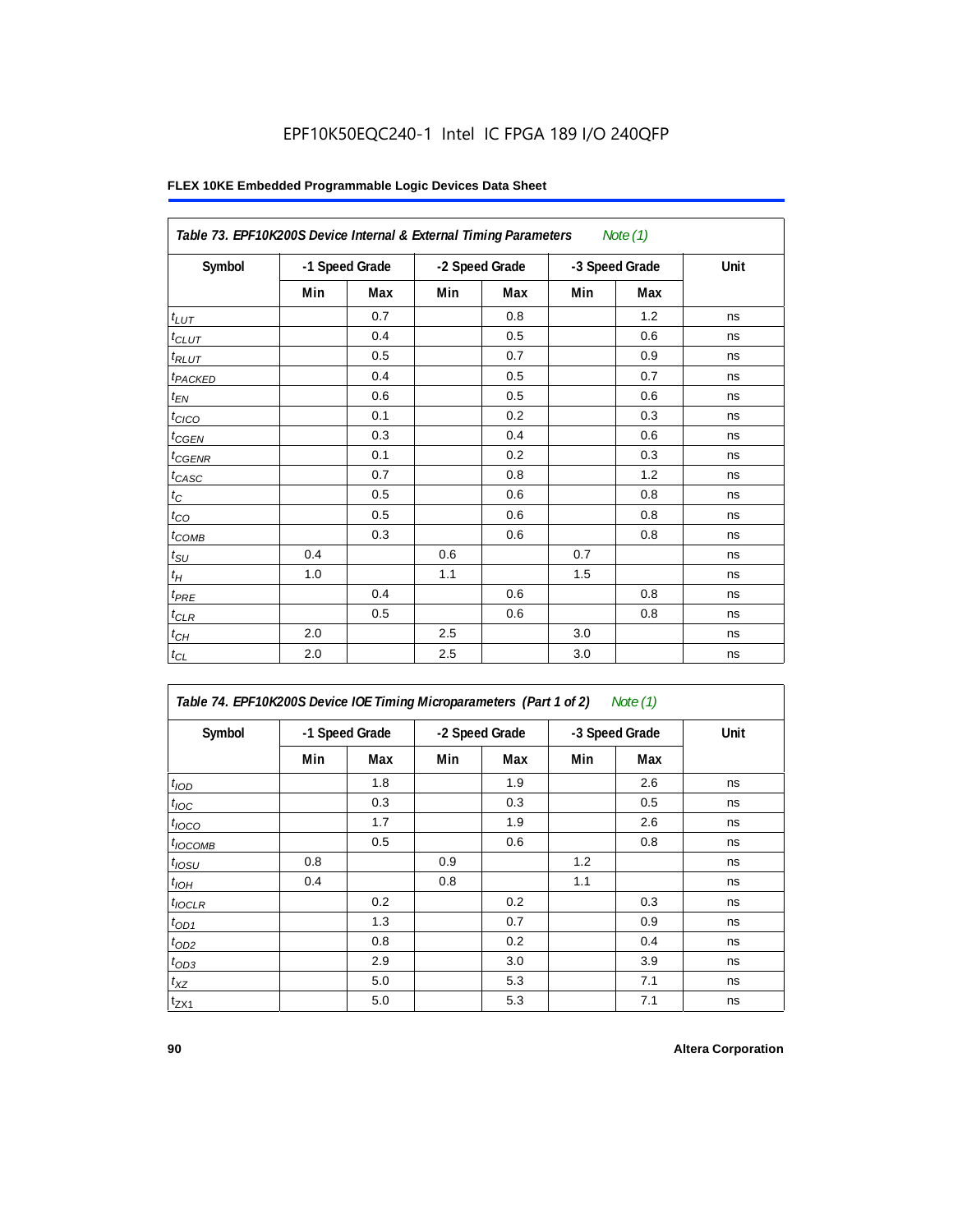| Table 74. EPF10K200S Device IOE Timing Microparameters (Part 2 of 2)<br>Note $(1)$ |                |     |     |                |     |                |      |  |  |  |  |
|------------------------------------------------------------------------------------|----------------|-----|-----|----------------|-----|----------------|------|--|--|--|--|
| Symbol                                                                             | -1 Speed Grade |     |     | -2 Speed Grade |     | -3 Speed Grade | Unit |  |  |  |  |
|                                                                                    | Min            | Max | Min | Max            | Min | Max            |      |  |  |  |  |
| $t_{ZX2}$                                                                          |                | 4.5 |     | 4.8            |     | 6.6            | ns   |  |  |  |  |
| $t_{ZX3}$                                                                          |                | 6.6 |     | 7.6            |     | 10.1           | ns   |  |  |  |  |
| $t_{INREG}$                                                                        |                | 3.7 |     | 5.7            |     | 7.7            | ns   |  |  |  |  |
| $t_{IOFD}$                                                                         |                | 1.8 |     | 3.4            |     | 4.0            | ns   |  |  |  |  |
| $t_{INCOMB}$                                                                       |                | 1.8 |     | 3.4            |     | 4.0            | ns   |  |  |  |  |

| Symbol                  | -1 Speed Grade |          | -2 Speed Grade |          | -3 Speed Grade |          | Unit |  |
|-------------------------|----------------|----------|----------------|----------|----------------|----------|------|--|
|                         | Min            | Max      | Min            | Max      | Min            | Max      |      |  |
| <sup>t</sup> EABDATA1   |                | 1.8      |                | 2.4      |                | 3.2      | ns   |  |
| t <sub>EABDATA1</sub>   |                | 0.4      |                | 0.5      |                | 0.6      | ns   |  |
| t <sub>EABWE1</sub>     |                | 1.1      |                | 1.7      |                | 2.3      | ns   |  |
| t <sub>EABWE2</sub>     |                | 0.0      |                | 0.0      |                | 0.0      | ns   |  |
| t <sub>EABRE1</sub>     |                | $\Omega$ |                | $\Omega$ |                | $\Omega$ | ns   |  |
| t <sub>EABRE2</sub>     |                | 0.4      |                | 0.5      |                | 0.6      | ns   |  |
| t <sub>EABCLK</sub>     |                | 0.0      |                | 0.0      |                | 0.0      | ns   |  |
| t <sub>EABCO</sub>      |                | 0.8      |                | 0.9      |                | 1.2      | ns   |  |
| <b><i>EABBYPASS</i></b> |                | 0.0      |                | 0.1      |                | 0.1      | ns   |  |
| t <sub>EABSU</sub>      | 0.7            |          | 1.1            |          | 1.5            |          | ns   |  |
| t <sub>EABH</sub>       | 0.4            |          | 0.5            |          | 0.6            |          | ns   |  |
| t <sub>EABCLR</sub>     | 0.8            |          | 0.9            |          | 1.2            |          | ns   |  |
| $t_{AA}$                |                | 2.1      |                | 3.7      |                | 4.9      | ns   |  |
| $t_{WP}$                | 2.1            |          | 4.0            |          | 5.3            |          | ns   |  |
| $t_{\mathsf{RP}}$       | 1.1            |          | 1.1            |          | 1.5            |          | ns   |  |
| t <sub>WDSU</sub>       | 0.5            |          | 1.1            |          | 1.5            |          | ns   |  |
| t <sub>WDH</sub>        | 0.1            |          | 0.1            |          | 0.1            |          | ns   |  |
| t <sub>WASU</sub>       | 1.1            |          | 1.6            |          | 2.1            |          | ns   |  |
| t <sub>WAH</sub>        | 1.6            |          | 2.5            |          | 3.3            |          | ns   |  |
| t <sub>RASU</sub>       | 1.6            |          | 2.6            |          | 3.5            |          | ns   |  |
| t <sub>RAH</sub>        | 0.1            |          | 0.1            |          | 0.2            |          | ns   |  |
| t <sub>WO</sub>         |                | 2.0      |                | 2.4      |                | 3.2      | ns   |  |
| t <sub>DD</sub>         |                | 2.0      |                | 2.4      |                | 3.2      | ns   |  |
| <b><i>EABOUT</i></b>    |                | 0.0      |                | 0.1      |                | 0.1      | ns   |  |
| t <sub>EABCH</sub>      | 1.5            |          | 2.0            |          | 2.5            |          | ns   |  |
| t <sub>EABCL</sub>      | 2.1            |          | 2.8            |          | 3.8            |          | ns   |  |

**Altera Corporation 91**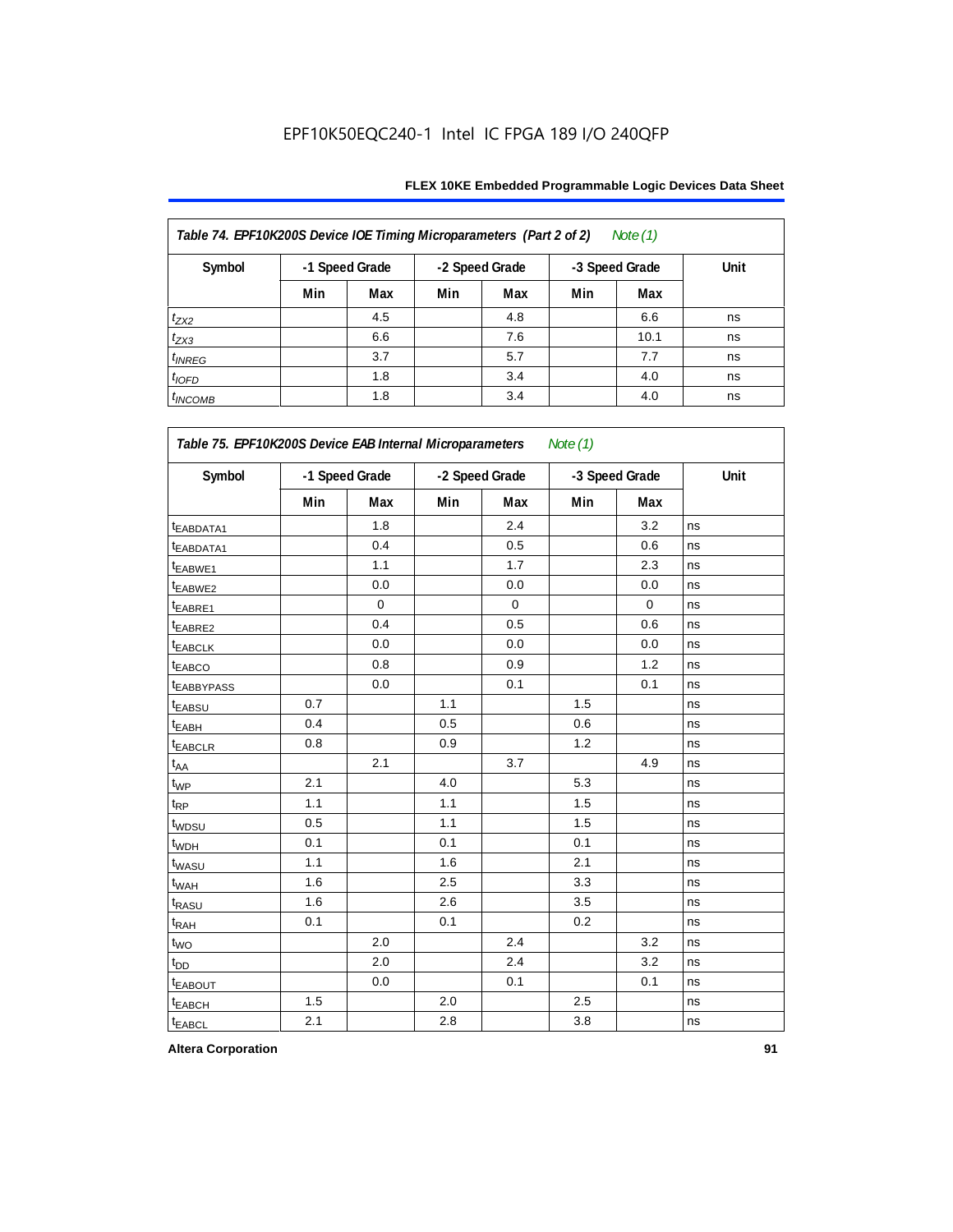| Table 76. EPF10K200S Device EAB Internal Timing Macroparameters |                |     |                |     | Note (1)       |     |      |
|-----------------------------------------------------------------|----------------|-----|----------------|-----|----------------|-----|------|
| Symbol                                                          | -1 Speed Grade |     | -2 Speed Grade |     | -3 Speed Grade |     | Unit |
|                                                                 | Min            | Max | Min            | Max | Min            | Max |      |
| $t_{EABA}$                                                      |                | 3.9 |                | 6.4 |                | 8.4 | ns   |
| <sup>t</sup> EABRCOMB                                           | 3.9            |     | 6.4            |     | 8.4            |     | ns   |
| <sup>t</sup> EABRCREG                                           | 3.6            |     | 5.7            |     | 7.6            |     | ns   |
| <sup>t</sup> EABWP                                              | 2.1            |     | 4.0            |     | 5.3            |     | ns   |
| <sup>t</sup> EABWCOMB                                           | 4.8            |     | 8.1            |     | 10.7           |     | ns   |
| <sup>t</sup> EABWCREG                                           | 5.4            |     | 8.0            |     | 10.6           |     | ns   |
| $t_{EABDD}$                                                     |                | 3.8 |                | 5.1 |                | 6.7 | ns   |
| <sup>t</sup> EABDATACO                                          |                | 0.8 |                | 1.0 |                | 1.3 | ns   |
| <sup>t</sup> EABDATASU                                          | 1.1            |     | 1.6            |     | 2.1            |     | ns   |
| <sup>t</sup> EABDATAH                                           | 0.0            |     | 0.0            |     | 0.0            |     | ns   |
| <sup>t</sup> EABWESU                                            | 0.7            |     | 1.1            |     | 1.5            |     | ns   |
| <sup>t</sup> EABWEH                                             | 0.4            |     | 0.5            |     | 0.6            |     | ns   |
| <sup>t</sup> EABWDSU                                            | 1.2            |     | 1.8            |     | 2.4            |     | ns   |
| <sup>t</sup> EABWDH                                             | 0.0            |     | 0.0            |     | 0.0            |     | ns   |
| <sup>t</sup> EABWASU                                            | 1.9            |     | 3.6            |     | 4.7            |     | ns   |
| <sup>t</sup> EABWAH                                             | 0.8            |     | 0.5            |     | 0.7            |     | ns   |
| $t_{EABWO}$                                                     |                | 3.1 |                | 4.4 |                | 5.8 | ns   |

| Table 77. EPF10K200S Device Interconnect Timing Microparameters (Part 1 of 2)<br>Note (1) |     |                |     |                |     |                |      |  |  |  |
|-------------------------------------------------------------------------------------------|-----|----------------|-----|----------------|-----|----------------|------|--|--|--|
| Symbol                                                                                    |     | -1 Speed Grade |     | -2 Speed Grade |     | -3 Speed Grade | Unit |  |  |  |
|                                                                                           | Min | Max            | Min | Max            | Min | Max            |      |  |  |  |
| $t_{DIN2IOE}$                                                                             |     | 4.4            |     | 4.8            |     | 5.5            | ns   |  |  |  |
| $t_{DIN2LE}$                                                                              |     | 0.6            |     | 0.6            |     | 0.9            | ns   |  |  |  |
| <sup>t</sup> DIN2DATA                                                                     |     | 1.8            |     | 2.1            |     | 2.8            | ns   |  |  |  |
| <sup>t</sup> DCLK2IOE                                                                     |     | 1.7            |     | 2.0            |     | 2.8            | ns   |  |  |  |
| <sup>t</sup> DCLK2LE                                                                      |     | 0.6            |     | 0.6            |     | 0.9            | ns   |  |  |  |
| <sup>t</sup> SAMELAB                                                                      |     | 0.1            |     | 0.1            |     | 0.2            | ns   |  |  |  |
| <sup>t</sup> SAMEROW                                                                      |     | 3.0            |     | 4.6            |     | 5.7            | ns   |  |  |  |
| <sup>t</sup> SAMECOLUMN                                                                   |     | 3.5            |     | 4.9            |     | 6.4            | ns   |  |  |  |
| <sup>t</sup> DIFFROW                                                                      |     | 6.5            |     | 9.5            |     | 12.1           | ns   |  |  |  |
| <sup>t</sup> TWOROWS                                                                      |     | 9.5            |     | 14.1           |     | 17.8           | ns   |  |  |  |
| <sup>t</sup> LEPERIPH                                                                     |     | 5.5            |     | 6.2            |     | 7.2            | ns   |  |  |  |
| <b><i>LABCARRY</i></b>                                                                    |     | 0.3            |     | 0.1            |     | 0.2            | ns   |  |  |  |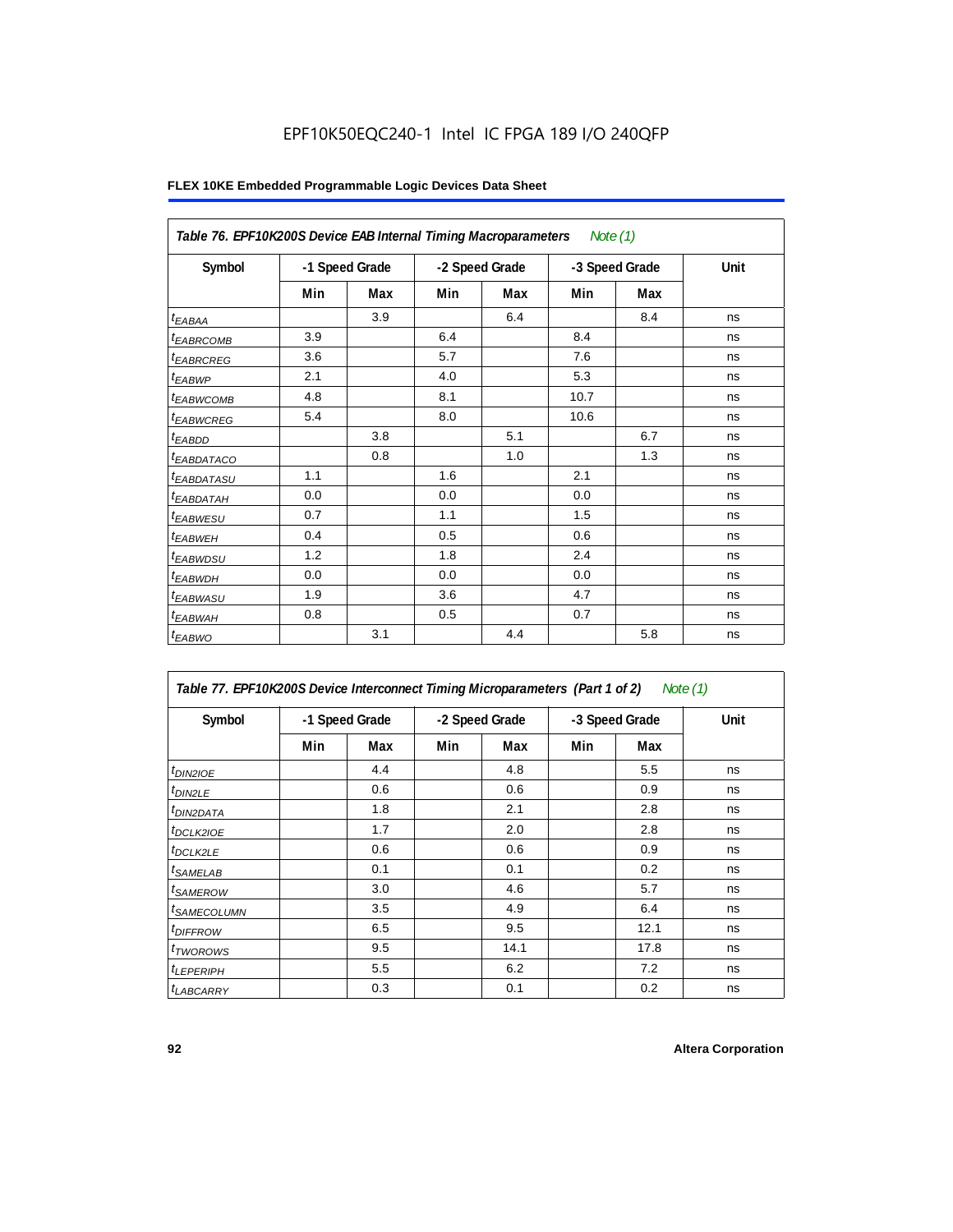#### **FLEX 10KE Embedded Programmable Logic Devices Data Sheet**

| Table 77. EPF10K200S Device Interconnect Timing Microparameters (Part 2 of 2)<br>Note $(1)$ |     |                                  |     |                |     |      |    |  |  |
|---------------------------------------------------------------------------------------------|-----|----------------------------------|-----|----------------|-----|------|----|--|--|
| Symbol                                                                                      |     | -1 Speed Grade<br>-2 Speed Grade |     | -3 Speed Grade |     | Unit |    |  |  |
|                                                                                             | Min | Max                              | Min | Max            | Min | Max  |    |  |  |
| <sup>I</sup> LABCASC                                                                        |     | 0.5                              |     | 1.0            |     | 1.4  | ns |  |  |

### *Table 78. EPF10K200S External Timing Parameters Note (1)*

| Symbol                    |     | -1 Speed Grade |     | -2 Speed Grade |     | -3 Speed Grade | Unit |
|---------------------------|-----|----------------|-----|----------------|-----|----------------|------|
|                           | Min | Max            | Min | Max            | Min | Max            |      |
| t <sub>DRR</sub>          |     | 9.0            |     | 12.0           |     | 16.0           | ns   |
| $t$ <sub>INSU</sub> $(2)$ | 3.1 |                | 3.7 |                | 4.7 |                | ns   |
| $t_{INH}$ (2)             | 0.0 |                | 0.0 |                | 0.0 |                | ns   |
| $t_{\text{OUTCO}}(2)$     | 2.0 | 3.7            | 2.0 | 4.4            | 2.0 | 6.3            | ns   |
| $t_{INSU}(3)$             | 2.1 |                | 2.7 |                |     |                | ns   |
| $t_{INH}$ (3)             | 0.0 |                | 0.0 |                | -   |                | ns   |
| $t_{OUTCO}(3)$            | 0.5 | 2.7            | 0.5 | 3.4            | -   | -              | ns   |
| t <sub>PCISU</sub>        | 3.0 |                | 4.2 |                | -   |                | ns   |
| <sup>t</sup> PCIH         | 0.0 |                | 0.0 |                | -   |                | ns   |
| t <sub>PCICO</sub>        | 2.0 | 6.0            | 2.0 | 8.9            |     |                | ns   |

| Table 79. EPF10K200S External Bidirectional Timing Parameters<br>Note $(1)$ |                |     |                |     |                |     |      |
|-----------------------------------------------------------------------------|----------------|-----|----------------|-----|----------------|-----|------|
| Symbol                                                                      | -1 Speed Grade |     | -2 Speed Grade |     | -3 Speed Grade |     | Unit |
|                                                                             | Min            | Max | Min            | Max | Min            | Max |      |
| $t_{\text{INSUBIDIR}}(2)$                                                   | 2.3            |     | 3.4            |     | 4.4            |     | ns   |
| $t_{INHBIDIR}$ (2)                                                          | 0.0            |     | 0.0            |     | 0.0            |     | ns   |
| $t_{INSUBIDIR}$ (3)                                                         | 3.3            |     | 4.4            |     |                |     | ns   |
| $t_{INHBIDIR}$ (3)                                                          | 0.0            |     | 0.0            |     |                |     | ns   |
| toutcobidir $(2)$                                                           | 2.0            | 3.7 | 2.0            | 4.4 | 2.0            | 6.3 | ns   |
| $t_{XZBIDIR}$ (2)                                                           |                | 6.9 |                | 7.6 |                | 9.2 | ns   |
| $t_{ZXBIDIR}$ (2)                                                           |                | 5.9 |                | 6.6 |                |     | ns   |
| $t_{\text{OUTC}OBIDIR}$ (3)                                                 | 0.5            | 2.7 | 0.5            | 3.4 |                |     | ns   |
| $t_{XZBIDIR}$ (3)                                                           |                | 6.9 |                | 7.6 |                | 9.2 | ns   |
| $t_{ZXBIDIR}$ (3)                                                           |                | 5.9 |                | 6.6 |                |     | ns   |

# *Notes to tables:*<br>(1) All timing p

(1) All timing parameters are described in Tables  $24$  through  $30$  in this data sheet.<br>
(2) This parameter is measured without the use of the ClockLock or ClockBoost ci

(2) This parameter is measured without the use of the ClockLock or ClockBoost circuits.<br>(3) This parameter is measured with the use of the ClockLock or ClockBoost circuits.

This parameter is measured with the use of the ClockLock or ClockBoost circuits.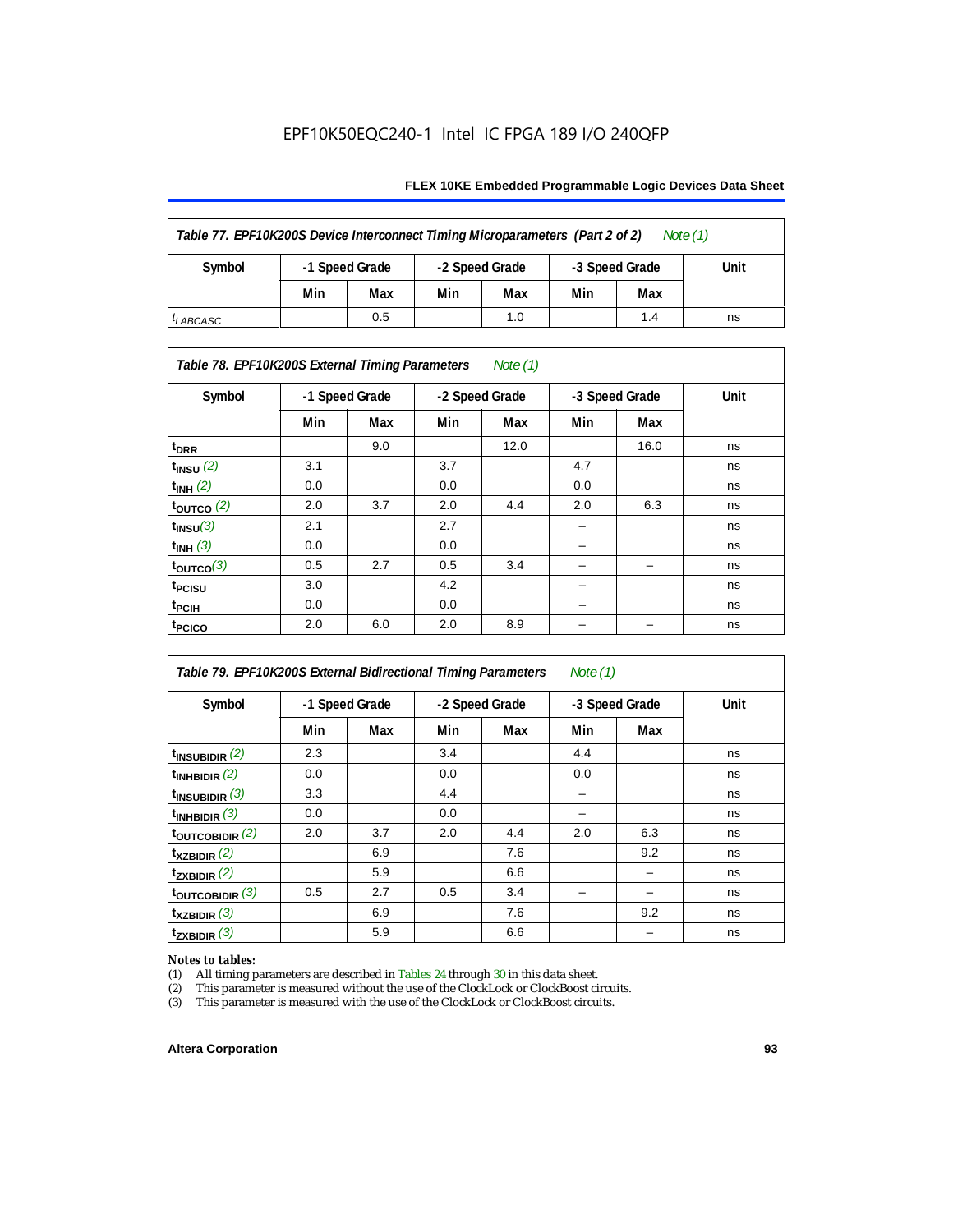| Power<br>Consumption | The supply power (P) for FLEX 10KE devices can be calculated with the<br>following equation:                                                                                                                                                                                                                                                                                                                                 |                |  |  |
|----------------------|------------------------------------------------------------------------------------------------------------------------------------------------------------------------------------------------------------------------------------------------------------------------------------------------------------------------------------------------------------------------------------------------------------------------------|----------------|--|--|
|                      | $P = P_{INT} + P_{IO} = (I_{COSTANDBY} + I_{CCACTIVE}) \times V_{CC} + P_{IO}$                                                                                                                                                                                                                                                                                                                                               |                |  |  |
|                      | The $I_{\text{CCACTIVE}}$ value depends on the switching frequency and the<br>application logic. This value is calculated based on the amount of current<br>that each LE typically consumes. The $P_{IO}$ value, which depends on the<br>device output load characteristics and switching frequency, can be<br>calculated using the guidelines given in Application Note 74 (Evaluating<br><b>Power for Altera Devices).</b> |                |  |  |
|                      | Compared to the rest of the device, the embedded array consumes a<br>negligible amount of power. Therefore, the embedded array can be<br>ignored when calculating supply current.                                                                                                                                                                                                                                            |                |  |  |
|                      | The $I_{\text{CCACTIVE}}$ value can be calculated with the following equation:                                                                                                                                                                                                                                                                                                                                               |                |  |  |
|                      | $I_{\text{CCACTIVE}} = K \times f_{\text{MAX}} \times N \times \text{tog}_{\text{LC}} \times \frac{\mu A}{\text{MHz} \times \text{LE}}$                                                                                                                                                                                                                                                                                      |                |  |  |
|                      | Where:                                                                                                                                                                                                                                                                                                                                                                                                                       |                |  |  |
|                      | = Maximum operating frequency in MHz<br>$f_{MAX}$<br>N<br>Total number of LEs used in the device<br>$=$ $-$                                                                                                                                                                                                                                                                                                                  |                |  |  |
|                      | Average percent of LEs toggling at each clock<br>$log_{LC}$<br>$=$<br>(typically 12.5%)                                                                                                                                                                                                                                                                                                                                      |                |  |  |
|                      | K<br>$=$ Constant                                                                                                                                                                                                                                                                                                                                                                                                            |                |  |  |
|                      | Table 80 provides the constant (K) values for FLEX 10KE devices.                                                                                                                                                                                                                                                                                                                                                             |                |  |  |
|                      | Table 80. FLEX 10KE K Constant Values                                                                                                                                                                                                                                                                                                                                                                                        |                |  |  |
|                      | Device                                                                                                                                                                                                                                                                                                                                                                                                                       | <b>K</b> Value |  |  |
|                      | EPF10K30E                                                                                                                                                                                                                                                                                                                                                                                                                    | 4.5            |  |  |
|                      | EPF10K50E<br>4.8                                                                                                                                                                                                                                                                                                                                                                                                             |                |  |  |
|                      | <b>EPF10K50S</b><br>4.5                                                                                                                                                                                                                                                                                                                                                                                                      |                |  |  |
|                      | EPF10K100E<br>4.5                                                                                                                                                                                                                                                                                                                                                                                                            |                |  |  |
|                      | EPF10K130E                                                                                                                                                                                                                                                                                                                                                                                                                   | 4.6            |  |  |
|                      | EPF10K200E<br>4.8                                                                                                                                                                                                                                                                                                                                                                                                            |                |  |  |
|                      | EPF10K200S                                                                                                                                                                                                                                                                                                                                                                                                                   | 4.6            |  |  |

This calculation provides an  $\rm I_{CC}$  estimate based on typical conditions with no output load. The actual I $_{\rm CC}$  should be verified during operation because this measurement is sensitive to the actual pattern in the device and the environmental operating conditions.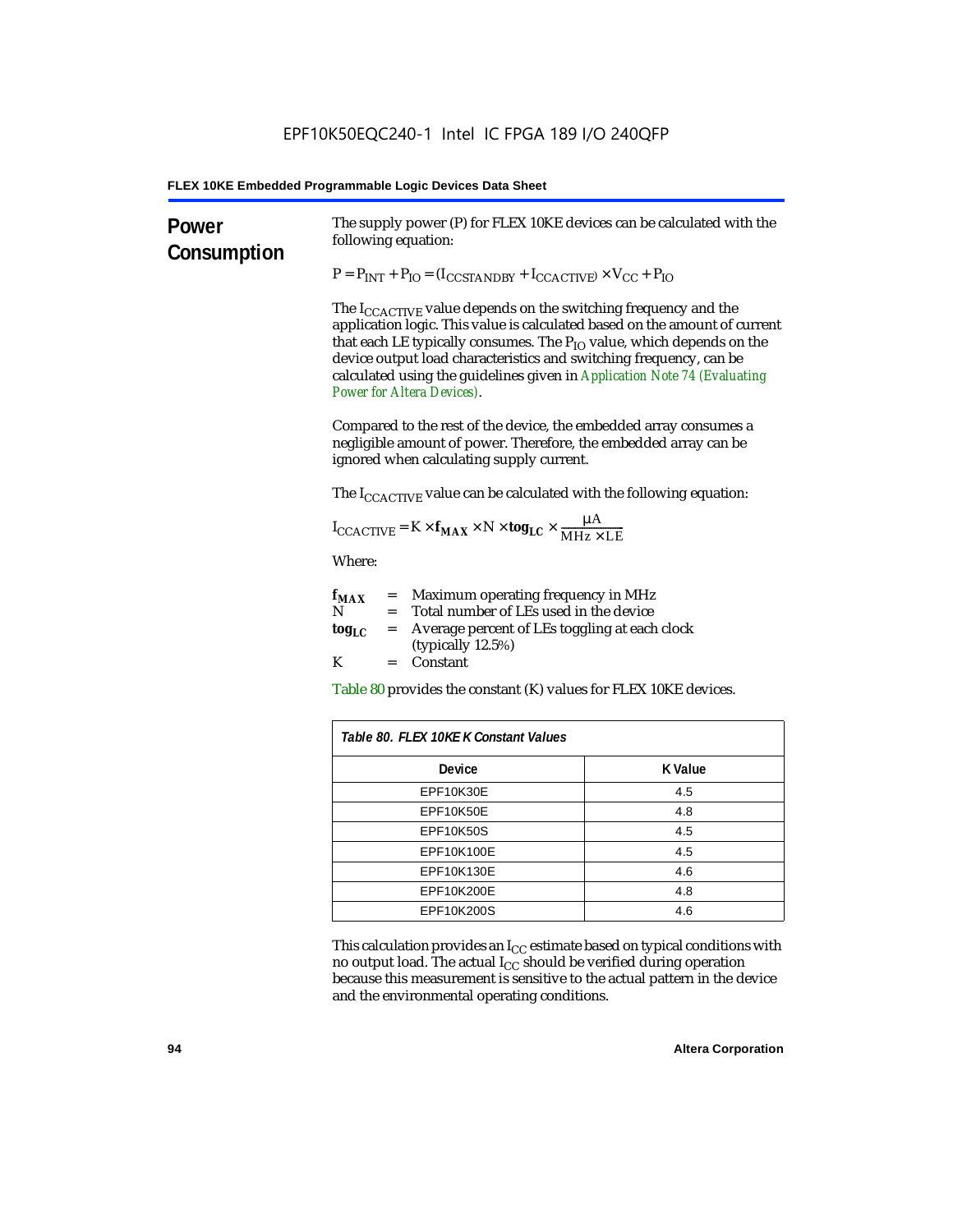To better reflect actual designs, the power model (and the constant K in the power calculation equations) for continuous interconnect FLEX devices assumes that LEs drive FastTrack Interconnect channels. In contrast, the power model of segmented FPGAs assumes that all LEs drive only one short interconnect segment. This assumption may lead to inaccurate results when compared to measured power consumption for actual designs in segmented FPGAs.

Figure 31 shows the relationship between the current and operating frequency of FLEX 10KE devices.



*Figure 31. FLEX 10KE I<sub>CCACTIVE</sub> vs. Operating Frequency (Part 1 of 2)*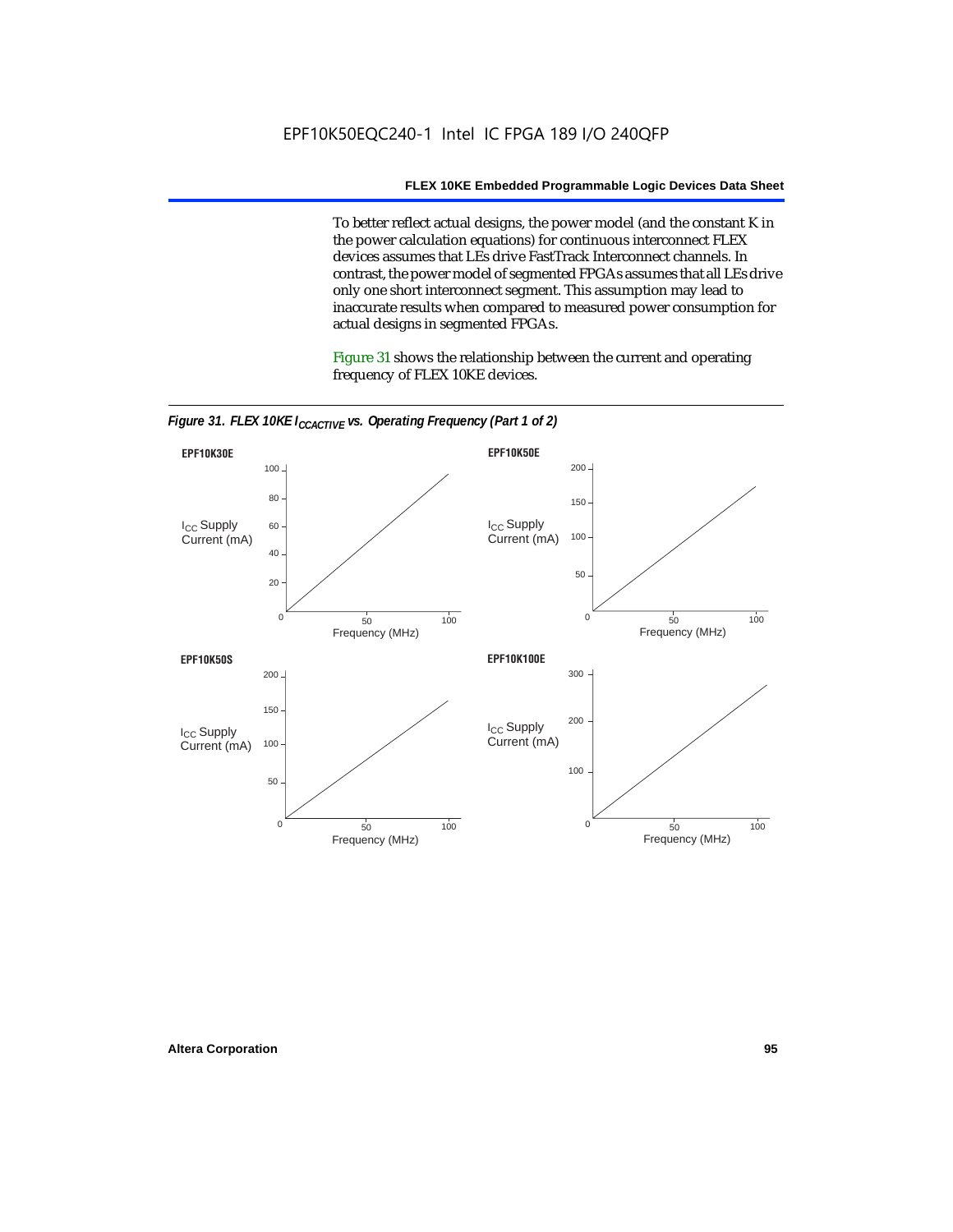

#### *Figure 31. FLEX 10KE I<sub>CCACTIVE</sub> vs. Operating Frequency (Part 2 of 2)*

# **Configuration & Operation**

The FLEX 10KE architecture supports several configuration schemes. This section summarizes the device operating modes and available device configuration schemes.

### **Operating Modes**

The FLEX 10KE architecture uses SRAM configuration elements that require configuration data to be loaded every time the circuit powers up. The process of physically loading the SRAM data into the device is called *configuration.* Before configuration, as  $V_{CC}$  rises, the device initiates a Power-On Reset (POR). This POR event clears the device and prepares it for configuration. The FLEX 10KE POR time does not exceed 50 µs.

When configuring with a configuration device, refer to the respective configuration device data sheet for POR timing information.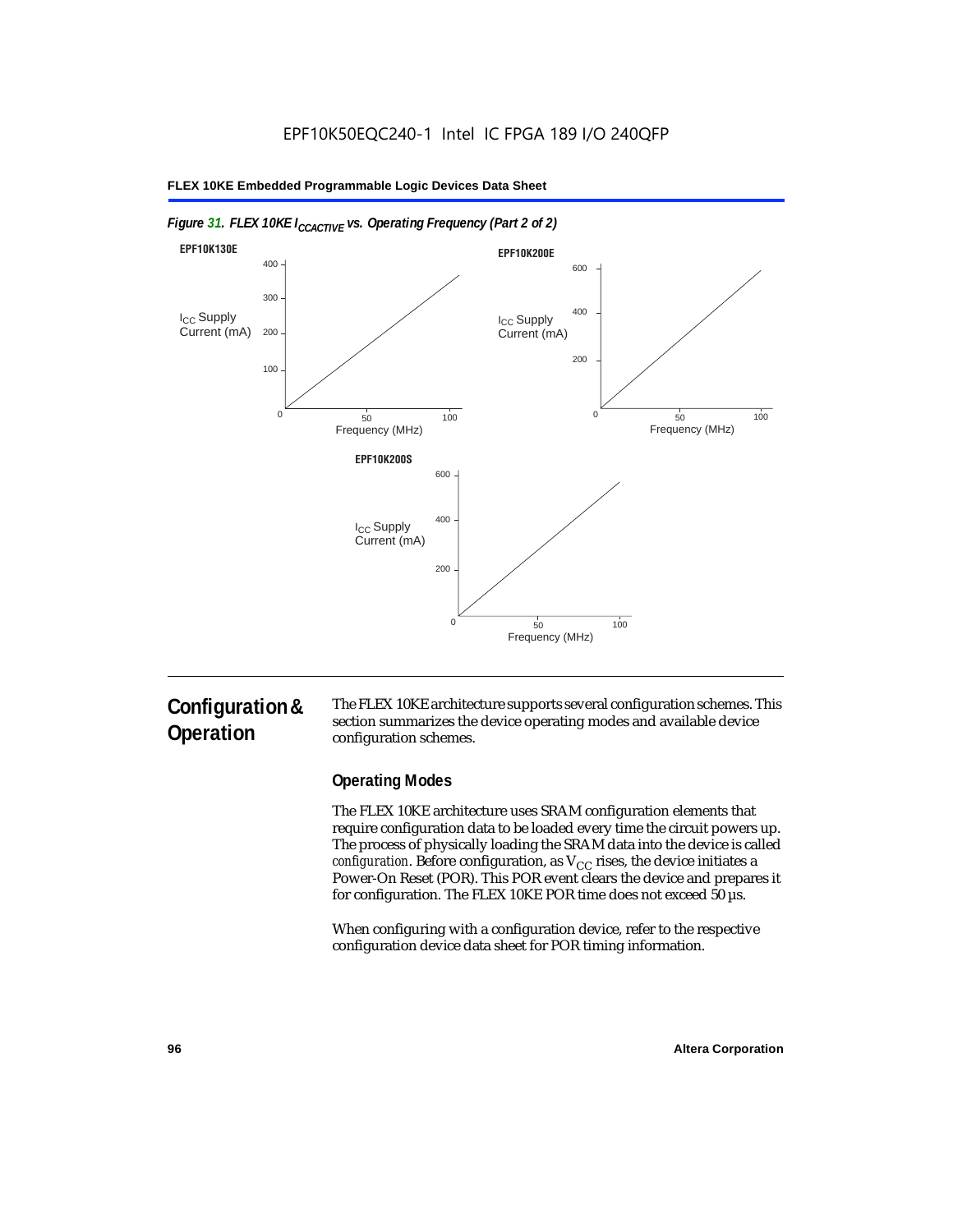During initialization, which occurs immediately after configuration, the device resets registers, enables I/O pins, and begins to operate as a logic device. The I/O pins are tri-stated during power-up, and before and during configuration. Together, the configuration and initialization processes are called *command mode*; normal device operation is called *user mode*.

SRAM configuration elements allow FLEX 10KE devices to be reconfigured in-circuit by loading new configuration data into the device. Real-time reconfiguration is performed by forcing the device into command mode with a device pin, loading different configuration data, reinitializing the device, and resuming user-mode operation. The entire reconfiguration process requires less than 85 ms and can be used to reconfigure an entire system dynamically. In-field upgrades can be performed by distributing new configuration files.

Before and during configuration, all I/O pins (except dedicated inputs, clock, or configuration pins) are pulled high by a weak pull-up resistor.

### **Programming Files**

Despite being function- and pin-compatible, FLEX 10KE devices are not programming- or configuration file-compatible with FLEX 10K or FLEX 10KA devices. A design therefore must be recompiled before it is transferred from a FLEX 10K or FLEX 10KA device to an equivalent FLEX 10KE device. This recompilation should be performed both to create a new programming or configuration file and to check design timing in FLEX 10KE devices, which has different timing characteristics than FLEX 10K or FLEX 10KA devices.

FLEX 10KE devices are generally pin-compatible with equivalent FLEX 10KA devices. In some cases, FLEX 10KE devices have fewer I/O pins than the equivalent FLEX 10KA devices. Table 81 shows which FLEX 10KE devices have fewer I/O pins than equivalent FLEX 10KA devices. However, power, ground, JTAG, and configuration pins are the same on FLEX 10KA and FLEX 10KE devices, enabling migration from a FLEX 10KA design to a FLEX 10KE design.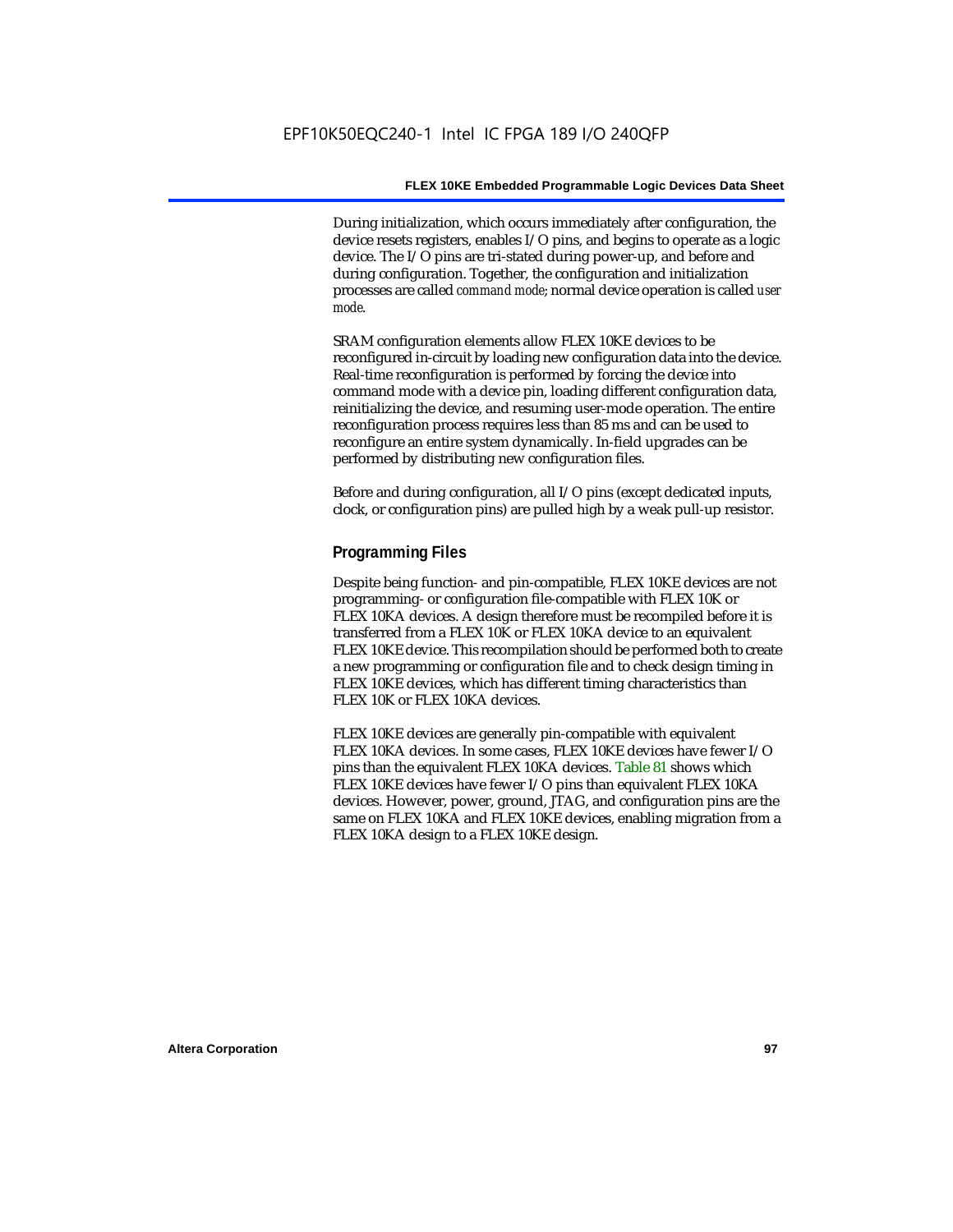Additionally, the Altera software offers several features that help plan for future device migration by preventing the use of conflicting I/O pins.

| Table 81. I/O Counts for FLEX 10KA & FLEX 10KE Devices |           |                  |           |  |
|--------------------------------------------------------|-----------|------------------|-----------|--|
| <b>FLEX 10KA</b>                                       |           | <b>FLEX 10KE</b> |           |  |
| <b>Device</b>                                          | I/O Count | Device           | I/O Count |  |
| EPF10K30AF256                                          | 191       | EPF10K30EF256    | 176       |  |
| EPF10K30AF484                                          | 246       | EPF10K30EF484    | 220       |  |
| EPF10K50VB356                                          | 274       | EPF10K50SB356    | 220       |  |
| EPF10K50VF484                                          | 291       | EPF10K50EF484    | 254       |  |
| EPF10K50VF484                                          | 291       | EPF10K50SF484    | 254       |  |
| EPF10K100AF484                                         | 369       | EPF10K100EF484   | 338       |  |

### **Configuration Schemes**

The configuration data for a FLEX 10KE device can be loaded with one of five configuration schemes (see Table 82), chosen on the basis of the target application. An EPC1, EPC2, or EPC16 configuration device, intelligent controller, or the JTAG port can be used to control the configuration of a FLEX 10KE device, allowing automatic configuration on system power-up.

Multiple FLEX 10KE devices can be configured in any of the five configuration schemes by connecting the configuration enable (nCE) and configuration enable output (nCEO) pins on each device. Additional FLEX 10K, FLEX 10KA, FLEX 10KE, and FLEX 6000 devices can be configured in the same serial chain.

| Table 82. Data Sources for FLEX 10KE Configuration |                                                                                                     |  |
|----------------------------------------------------|-----------------------------------------------------------------------------------------------------|--|
| <b>Configuration Scheme</b>                        | Data Source                                                                                         |  |
| Configuration device                               | EPC1, EPC2, or EPC16 configuration device                                                           |  |
| Passive serial (PS)                                | BitBlaster, ByteBlasterMV, or MasterBlaster download cables,<br>or serial data source               |  |
| Passive parallel asynchronous (PPA)                | Parallel data source                                                                                |  |
| Passive parallel synchronous (PPS)                 | Parallel data source                                                                                |  |
| <b>JTAG</b>                                        | BitBlaster or ByteBlasterMV download cables, or<br>microprocessor with a Jam STAPL file or JBC file |  |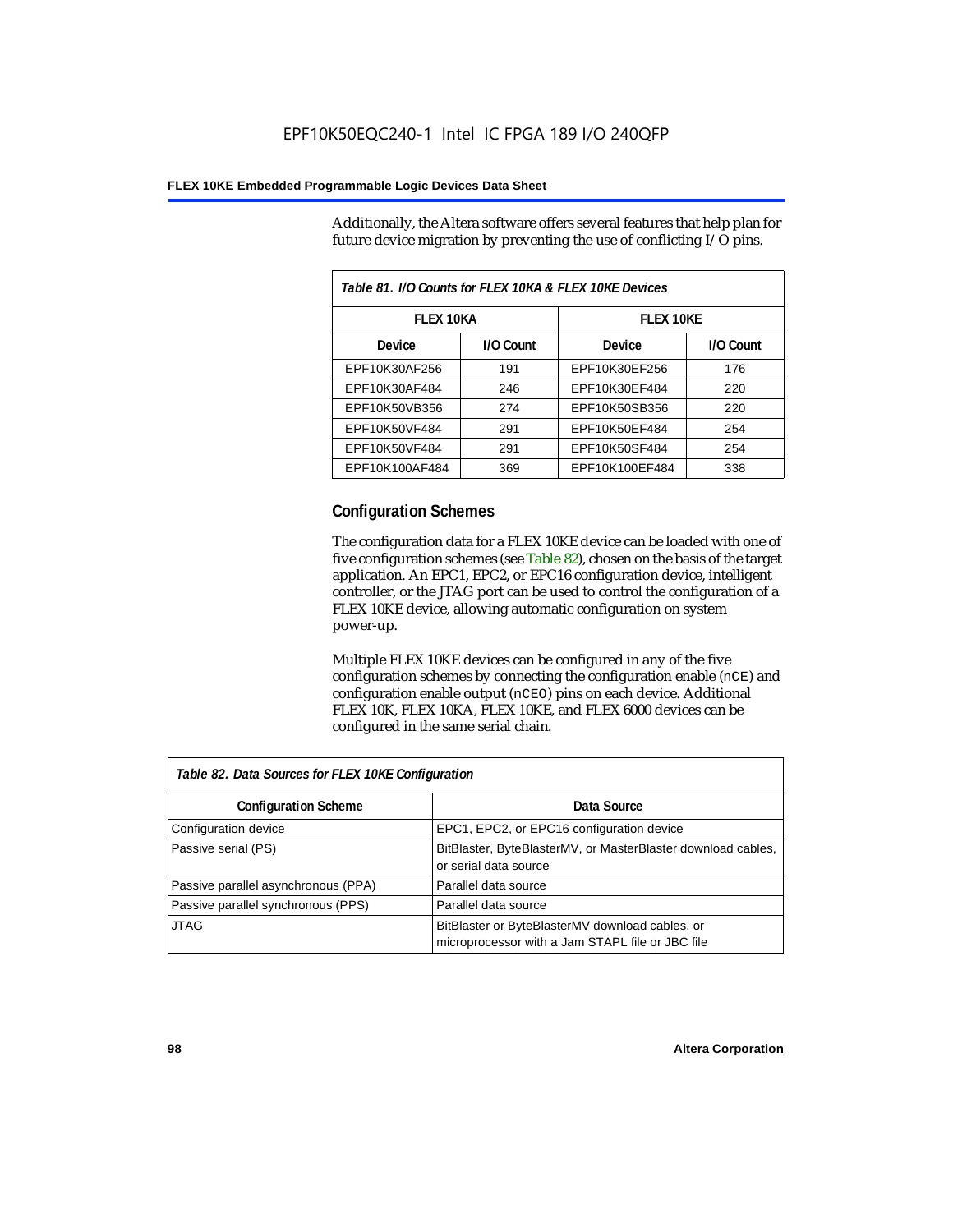| <b>Device</b><br><b>Pin-Outs</b>  | See the Altera web site (http://www.altera.com) or the Altera Digital<br>Library for pin-out information.                                                  |  |
|-----------------------------------|------------------------------------------------------------------------------------------------------------------------------------------------------------|--|
| <b>Revision</b><br><b>History</b> | The information contained in the FLEX 10KE Embedded Programmable Logic<br>Data Sheet version 2.5 supersedes information published in previous<br>versions. |  |
|                                   | Version 2.5                                                                                                                                                |  |
|                                   | The following changes were made to the FLEX 10KE Embedded<br><i>Programmable Logic Data Sheet version 2.5:</i>                                             |  |
|                                   | <i>Note (1)</i> added to Figure 23.                                                                                                                        |  |
|                                   | Text added to "I/O Element" section on page 34.                                                                                                            |  |
|                                   | <b>Updated Table 22.</b>                                                                                                                                   |  |
|                                   | Version 2.4                                                                                                                                                |  |
|                                   | The fillends a decorate come and details. IT EV 101/E Each dd.d                                                                                            |  |

The following changes were made to the *FLEX 10KE Embedded Programmable Logic Data Sheet* version 2.4: updated text on page 34 and page 63.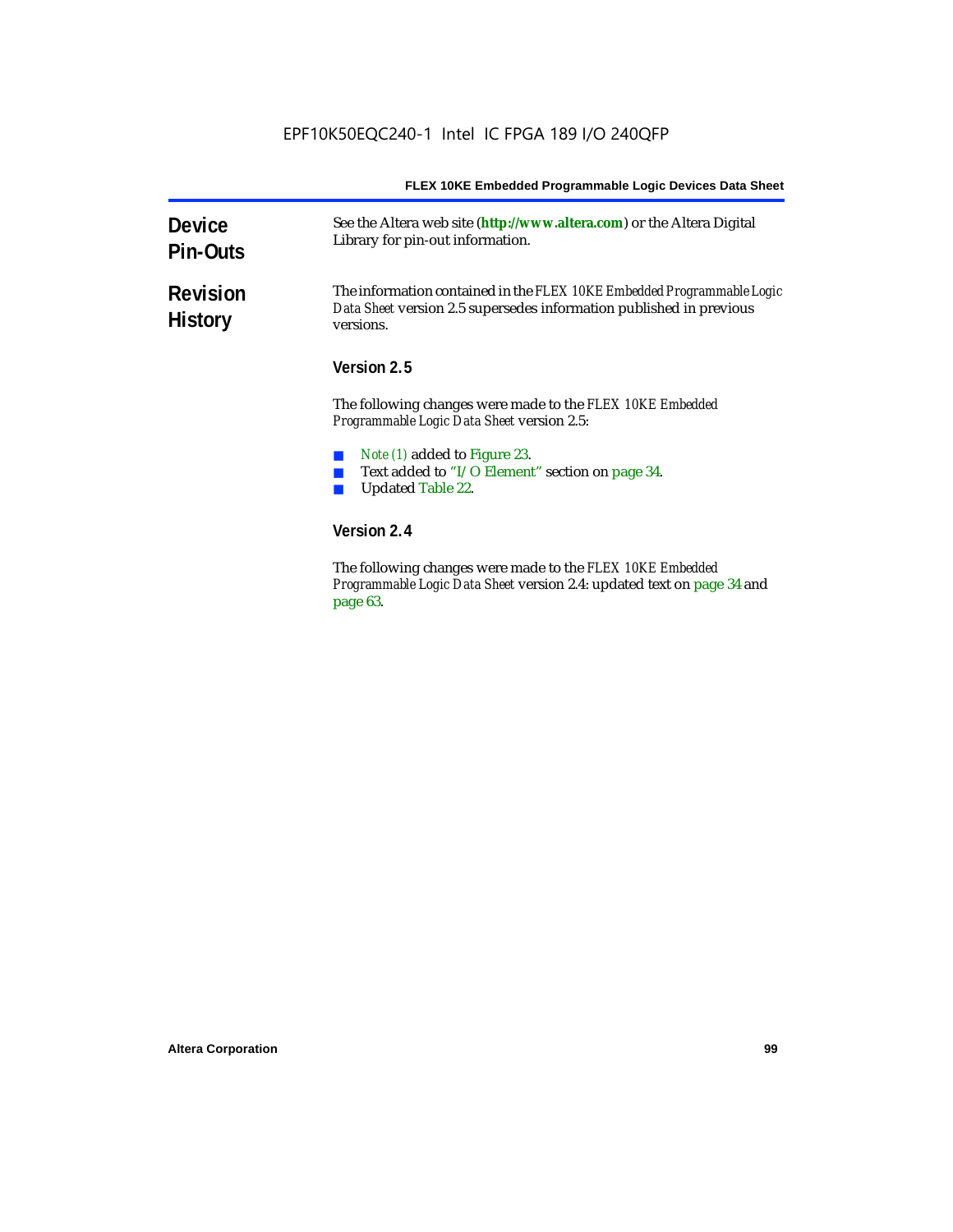

101 Innovation Drive San Jose, CA 95134 (408) 544-7000 http://www.altera.com Applications Hotline: (800) 800-EPLD Literature Services: lit\_req@altera.com

Copyright © 2003 Altera Corporation. All rights reserved. Altera, The Programmable Solutions Company, the stylized Altera logo, specific device designations, and all other words and logos that are identified as trademarks and/or service marks are, unless noted otherwise, the trademarks and service marks of Altera Corporation in the U.S. and other countries. All other product or service names are the property of their respective holders. Altera products are protected under numerous U.S. and foreign patents and pending

applications, maskwork rights, and copyrights. Altera warrants performance of its semiconductor products to current specifications in accordance with Altera's standard warranty, but reserves the right to make changes to any products and services at any time without notice. Altera assumes no responsibility or liability arising out of the application or use of any information, product, or service described herein except as expressly agreed to in writing by Altera Corporation. Altera customers are advised to obtain the latest version of device specifications before relying on any published information and before placing orders for products or services.



**100 Altera Corporation**